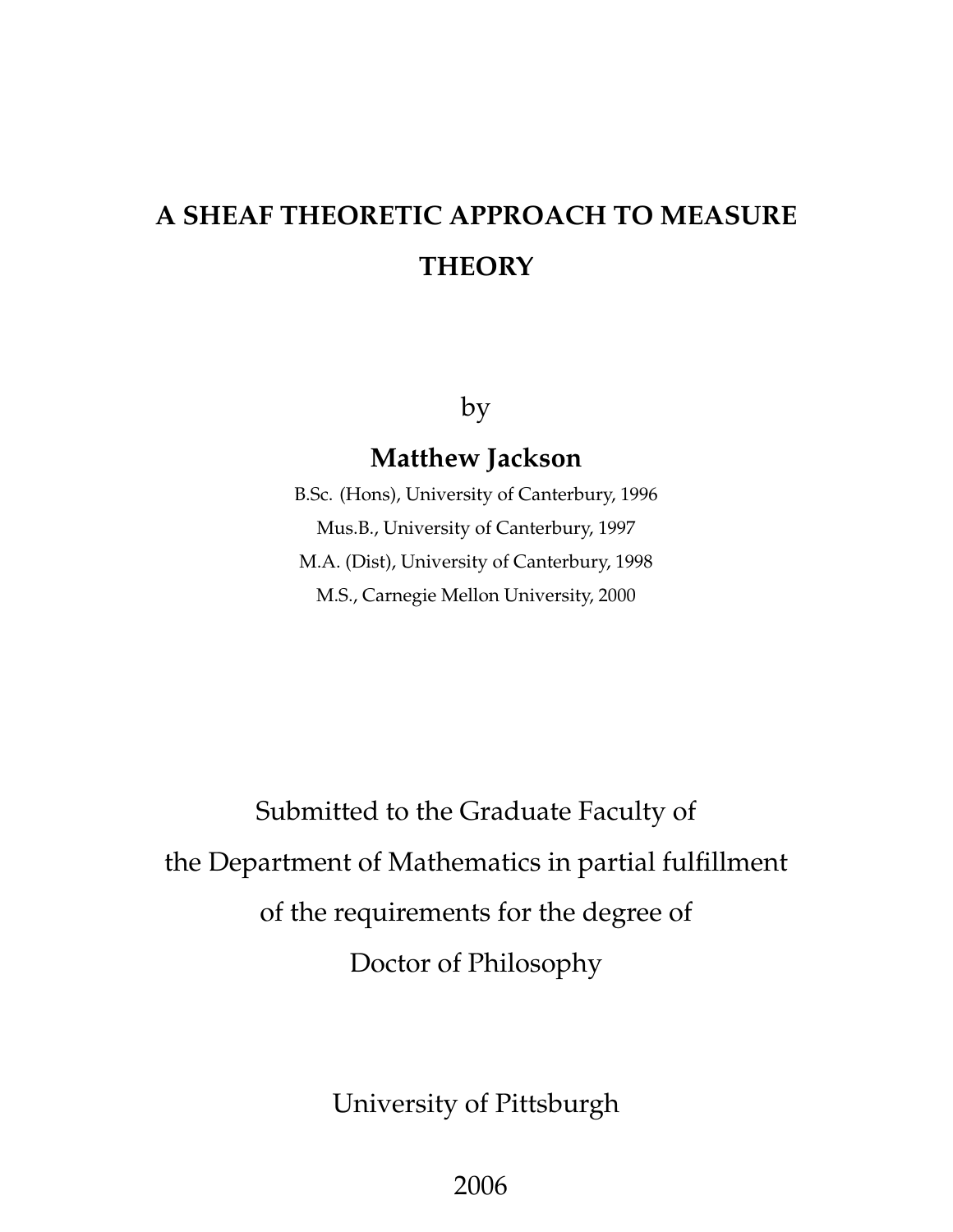## UNIVERSITY OF PITTSBURGH DEPARTMENT OF MATHEMATICS

This dissertation was presented

by

Matthew Jackson

It was defended on

13 April, 2006

and approved by

Bob Heath, Department of Mathematics, University of Pittsburgh

Steve Awodey, Departmant of Philosophy, Carnegie Mellon University

Dana Scott, School of Computer Science, Carnegie Mellon University

Paul Gartside, Department of Mathematics, University of Pittsburgh

Chris Lennard, Department of Mathematics, University of Pittsburgh

Dissertation Director: Bob Heath, Department of Mathematics, University of Pittsburgh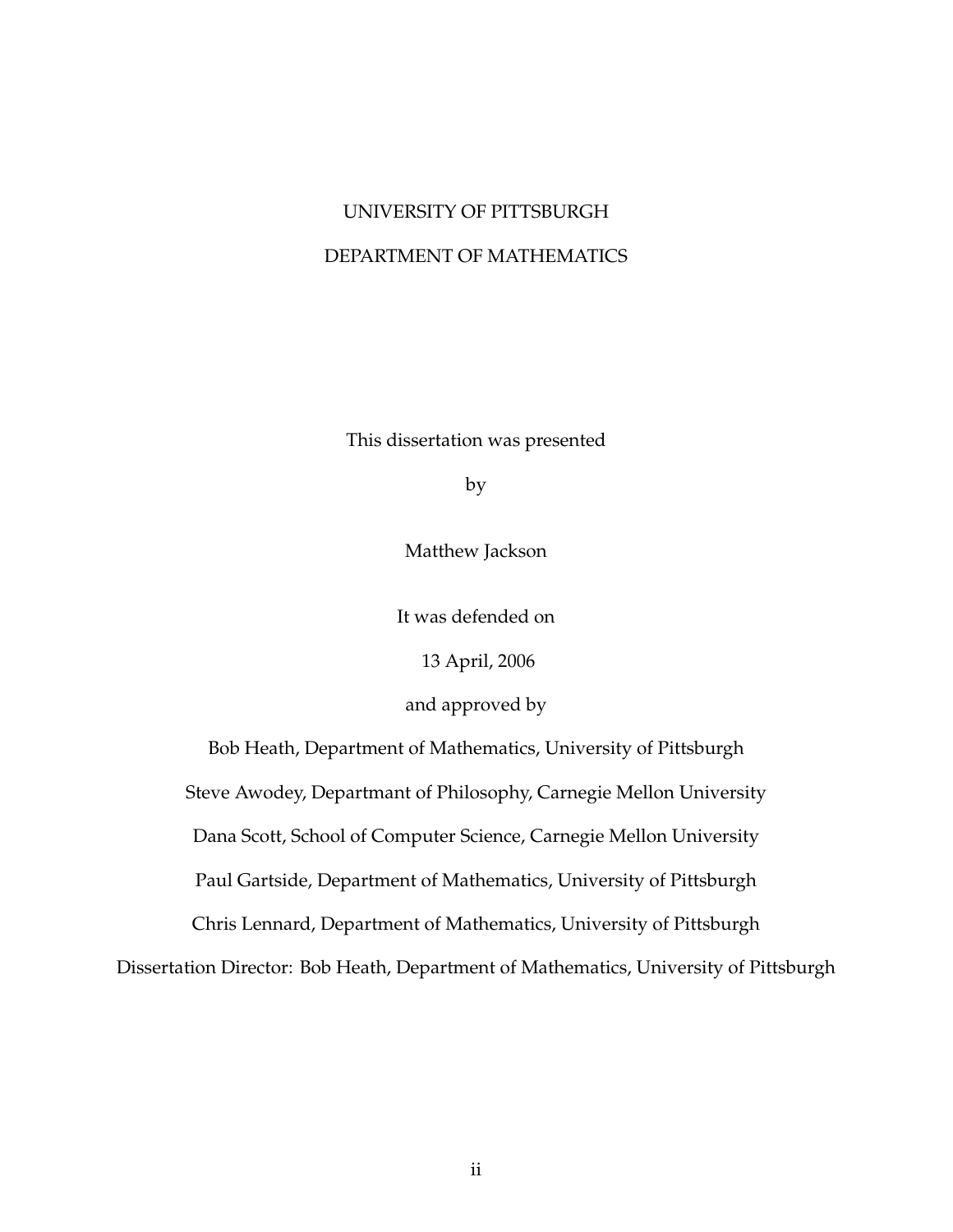#### **ABSTRACT**

#### **A SHEAF THEORETIC APPROACH TO MEASURE THEORY**

Matthew Jackson, PhD

University of Pittsburgh, 2006

The topos  $\text{Sh}(\mathcal{F})$  of sheaves on a  $\sigma$ -algebra  $\mathcal F$  is a natural home for measure theory. The collection of measures is a sheaf, the collection of measurable real valued functions is a sheaf, the operation of integration is a natural transformation, and the concept of almost-everywhere equivalence is a Lawvere-Tierney topology.

The sheaf of measurable real valued functions is the Dedekind real numbers object in  $\text{Sh}(\mathcal{F})$  (Scott [\[24\]](#page-125-0)), and the topology of "almost everywhere equivalence" is the closed topology induced by the sieve of negligible sets (Wendt [\[28\]](#page-125-1)) The other elements of measure theory have not previously been described using the internal language of  $\text{Sh}(\mathcal{F})$ . The sheaf of measures, and the natural transformation of integration, are here described using the internal languages of Sh( $\mathcal F$ ) and  $\widehat{\mathcal F}$ , the topos of presheaves on  $\mathcal F$ .

These internal constructions describe corresponding components in any topos  $\mathcal E$  with a designated topology *j*. In the case where  $\mathcal{E} = \mathcal{L}$  is the topos of presheaves on a locale, and  $j$  is the canonical topology, then the presheaf of measures is a sheaf on  $\mathcal{L}$ . A definition of the measure theory on L is given, and it is shown that when  $\text{Sh}(\mathcal{F}) \simeq \text{Sh}(\mathcal{L})$ , or equivalently, when  $\mathcal L$  is the locale of closed sieves in  $\mathcal F$  this measure theory coincides with the traditional measure theory of a  $\sigma$ -algebra  $\mathcal F$ . In doing this, the interpretation of the topology of "almost everywhere" equivalence is modified so as to better reflect non-Boolean settings.

Given a measure  $\mu$  on  $\mathcal{L}$ , the Lawvere-Tierney topology that expresses the notion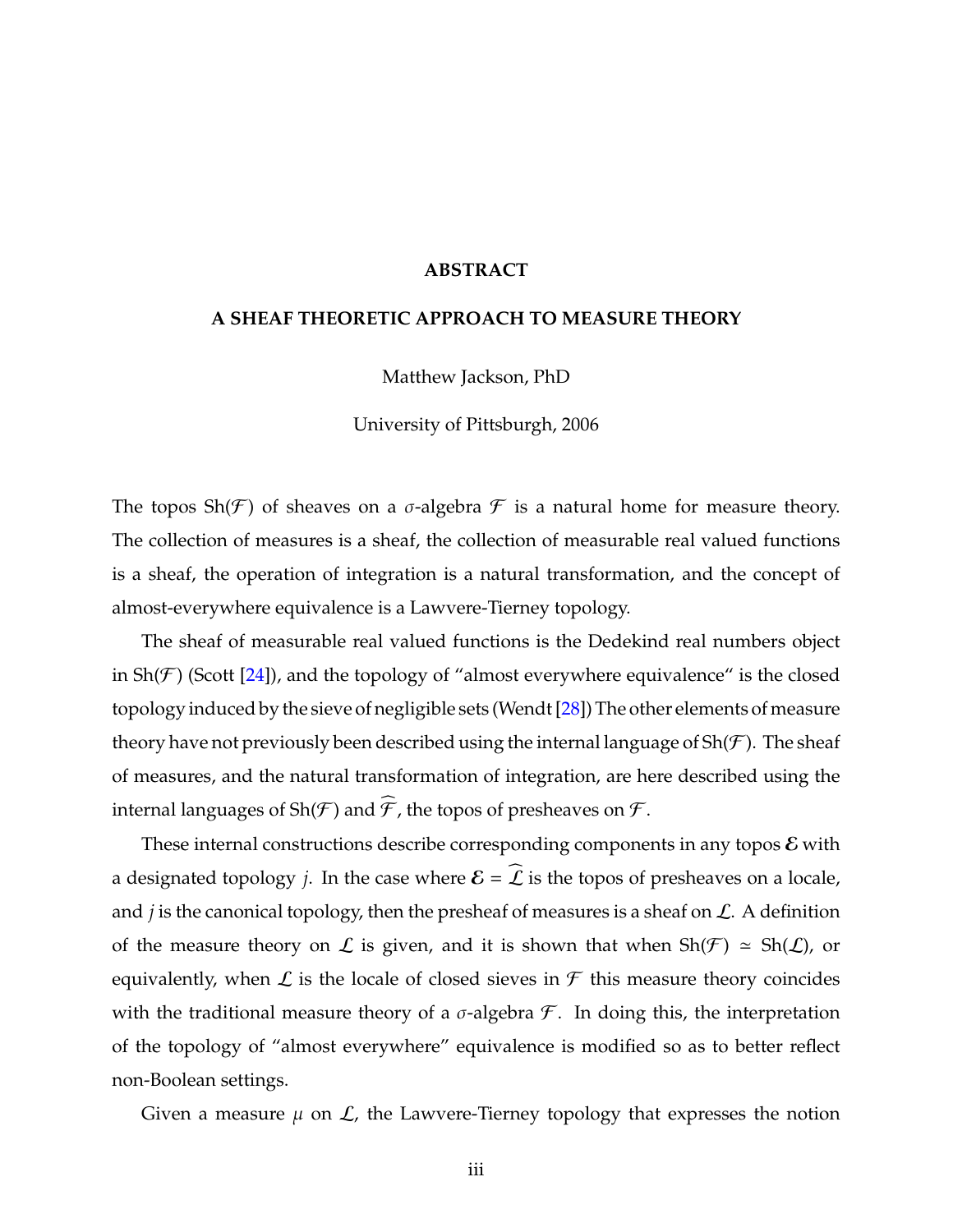of " $\mu$ -almost everywhere equivalence" induces a subtopos  $Sh_{\mu}(\mathcal{L})$ . If this subtopos is Boolean, and if  $\mu$  is locally finite, then the Radon-Nikodym theorem holds, so that for any locally finite  $\nu \ll \mu$ , the Radon-Nikodym derivative  $\frac{d\nu}{d\mu}$  exists.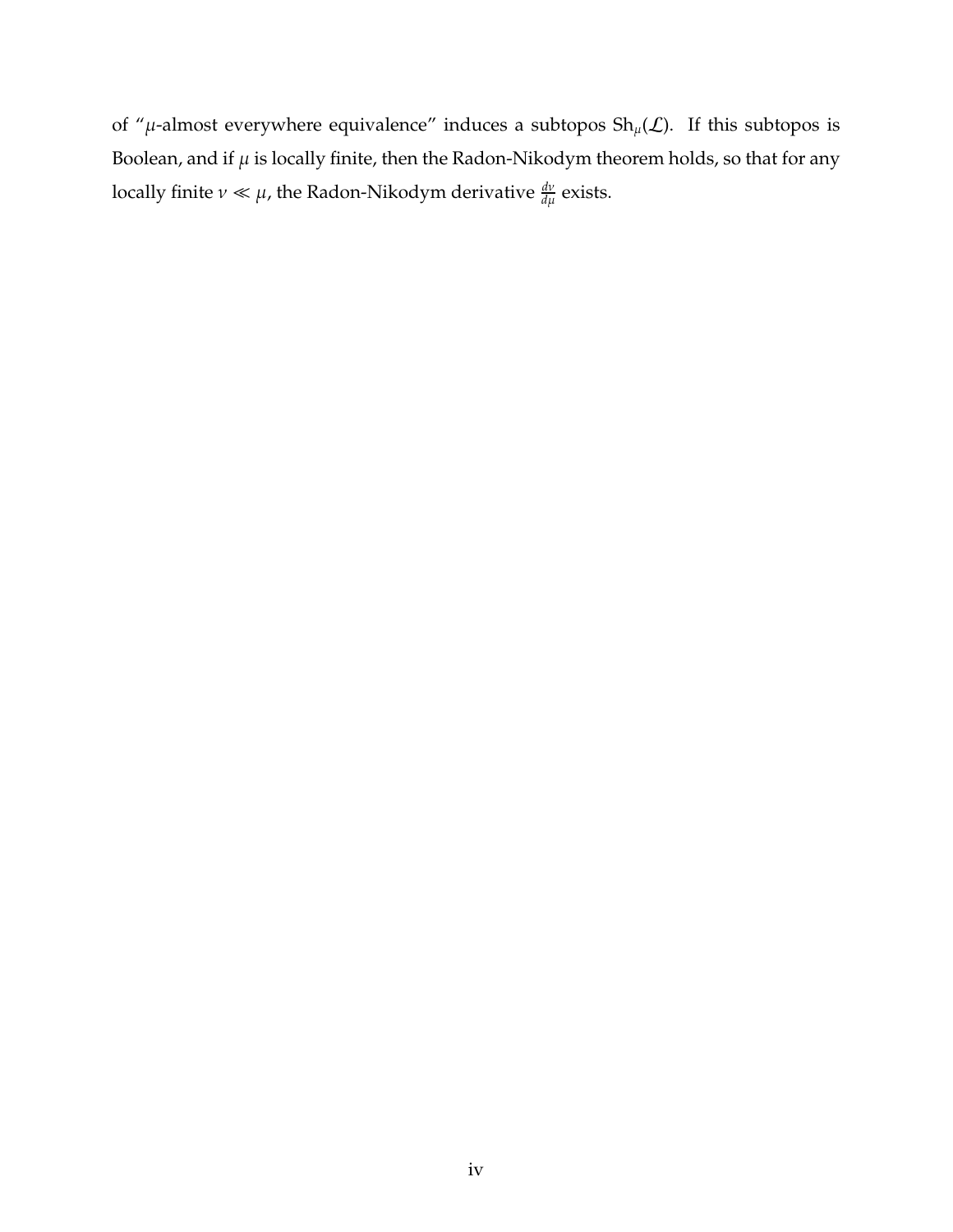### **TABLE OF CONTENTS**

| 1.0 | $\overline{1}$                             |
|-----|--------------------------------------------|
|     | $\overline{1}$                             |
|     |                                            |
|     | 10                                         |
|     | 17                                         |
|     | 20                                         |
| 2.0 | 22                                         |
|     | 22                                         |
|     | 30                                         |
|     | 42                                         |
|     | 47                                         |
|     |                                            |
|     |                                            |
| 3.0 | 70                                         |
|     | 70                                         |
|     |                                            |
|     |                                            |
|     |                                            |
|     |                                            |
| 4.0 | <b>POSSIBILITIES FOR FURTHER WORK </b> 111 |
|     |                                            |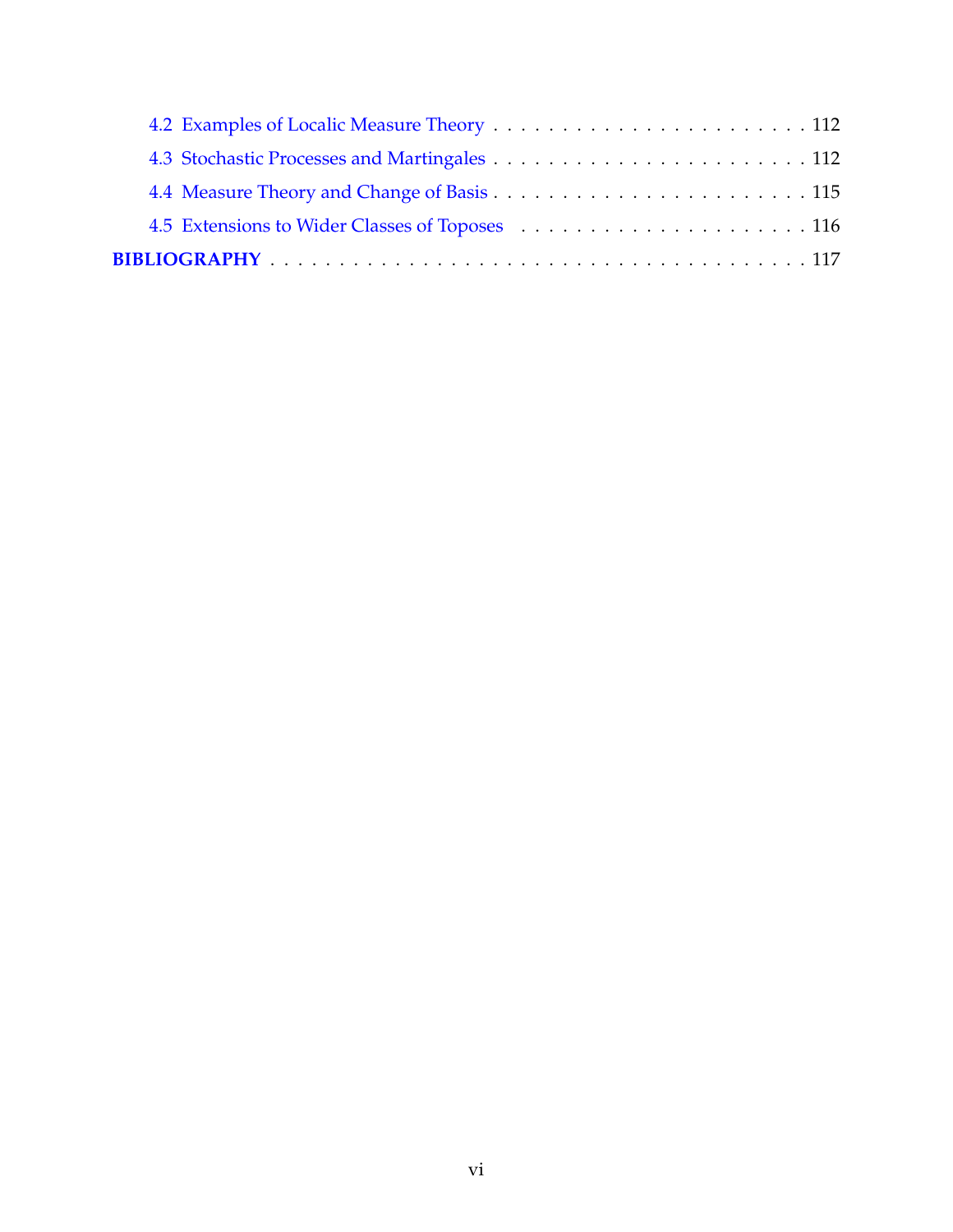#### **PREFACE**

<span id="page-6-0"></span>Although I am listed as the author of this dissertation, I owe a great deal to many people who have helped me get through the process of writing it.

Firstly, I must thank my partner, Fiona Callaghan. Fiona's love and support was essential to the act of writing this thesis, and I am looking forward to loving and supporting her, through her own thesis, and beyond.

Thanks are also due to my advisor, Professor Steve Awodey. It is often said that a student's relationship with his or her advisor is paramount in determining the success of a dissertation. It is certainly true in my case. Steve has managed the delicate balancing act of providing support, encouragement and advice, whilst still leaving me the freedom to explore ideas in my own way, and at my own pace. I am honoured to have had Steve as an advisor, and I value his friendship.

Thank you also to the other members of my committee: Professors Paul Gartside, Bob Heath, Chris Lennard, and Dana Scott. All of these committe members have provided invaluable assistance, support and suggestions. In particular, Paul Gartside and Bob Heath have shared in the process of mentoring me. I am deeply appreciative of their help. To this group I should add Professor George Sparling, who sat on my comprehensive exam committee and has helped me with a lot of geometric insight.

More generally, I wish to thank the faculty, staff, and graduate students of the Department of Mathematics at the University of Pittsburgh. I have always felt welcome, respected and valued here. I have greatly enjoyed my time at Pitt, and am proud to be a University of Pittsburgh alumnus.

> Matthew Jackson April, 2006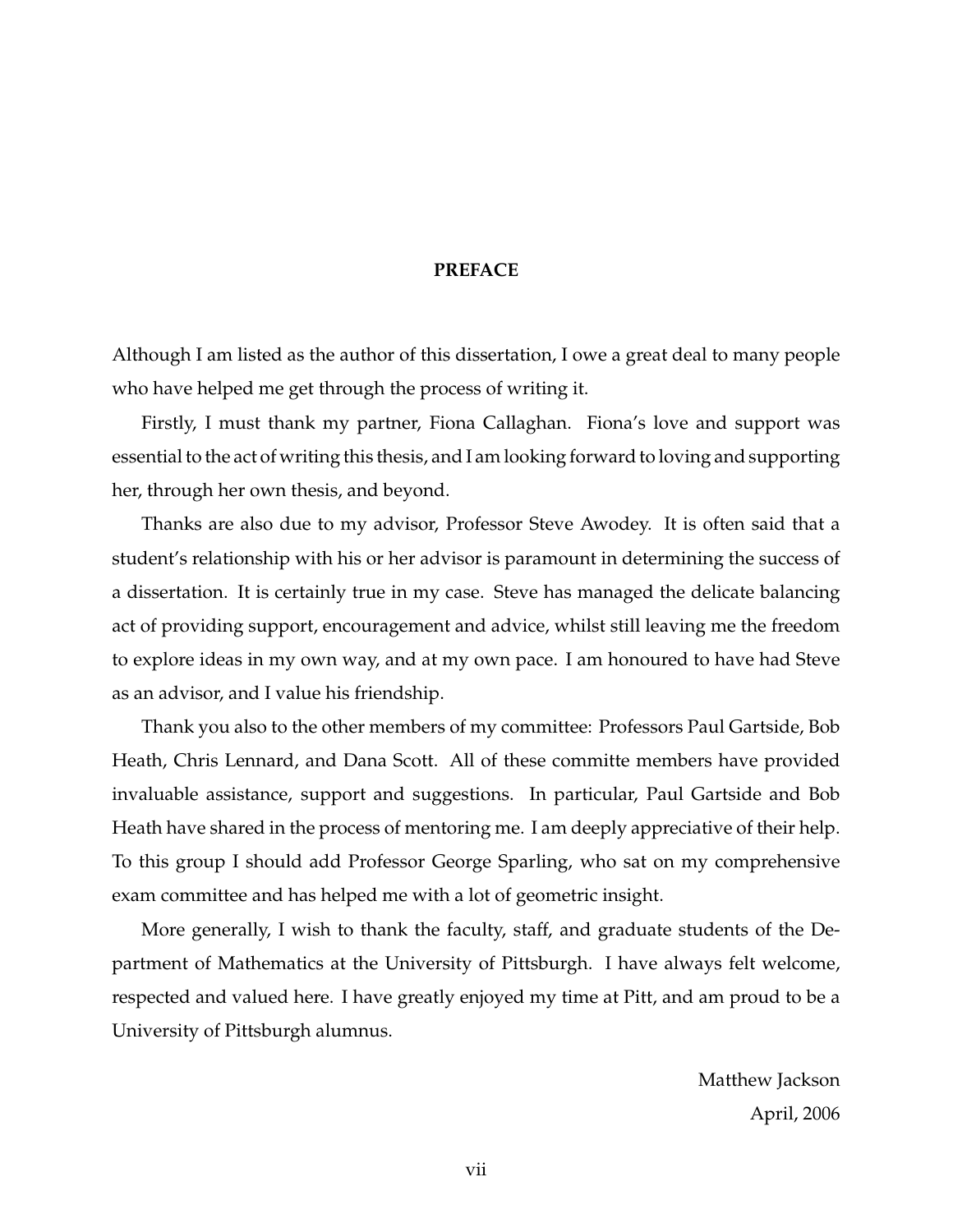#### <span id="page-7-0"></span>**1.0 INTRODUCTION**

#### **1.1 OVERVIEW**

<span id="page-7-1"></span>A reoccurring technique in pure mathematics is to take a well known mathematical structure and find an abstraction of this structure that captures its key properties. As new structures are developed, further abstractions become possible, leading to deeper insights.

In this dissertation we develop an abstraction of measure theory (which is itself an abstraction of integration theory). The framework that we use to do this is category theory. More precisely, we use the apparatus of categorical logic to establish connections between the analytic ideas of measure theory and the geometric ideas of sheaf theory.

We start with some of the key definitions from these three areas of mathematics. Results in these sections will be presented without proof, as they are part of the standard literature of the respective fields. After establishing these definitions, we present the structure of this dissertation.

#### **1.2 SOME CATEGORY THEORY**

<span id="page-7-2"></span>We can study a class of algebraic objects by investigating the functions between members of this class that that preserve the algebraic structure. For example, we can study groups by investigating group homomorphisms, we can study sets by investigating functions, and we can study topological spaces by investigating continuous functions. Categories are algebraic structures that capture the relationships between similar types of objects, and so allow us to formalize this notion.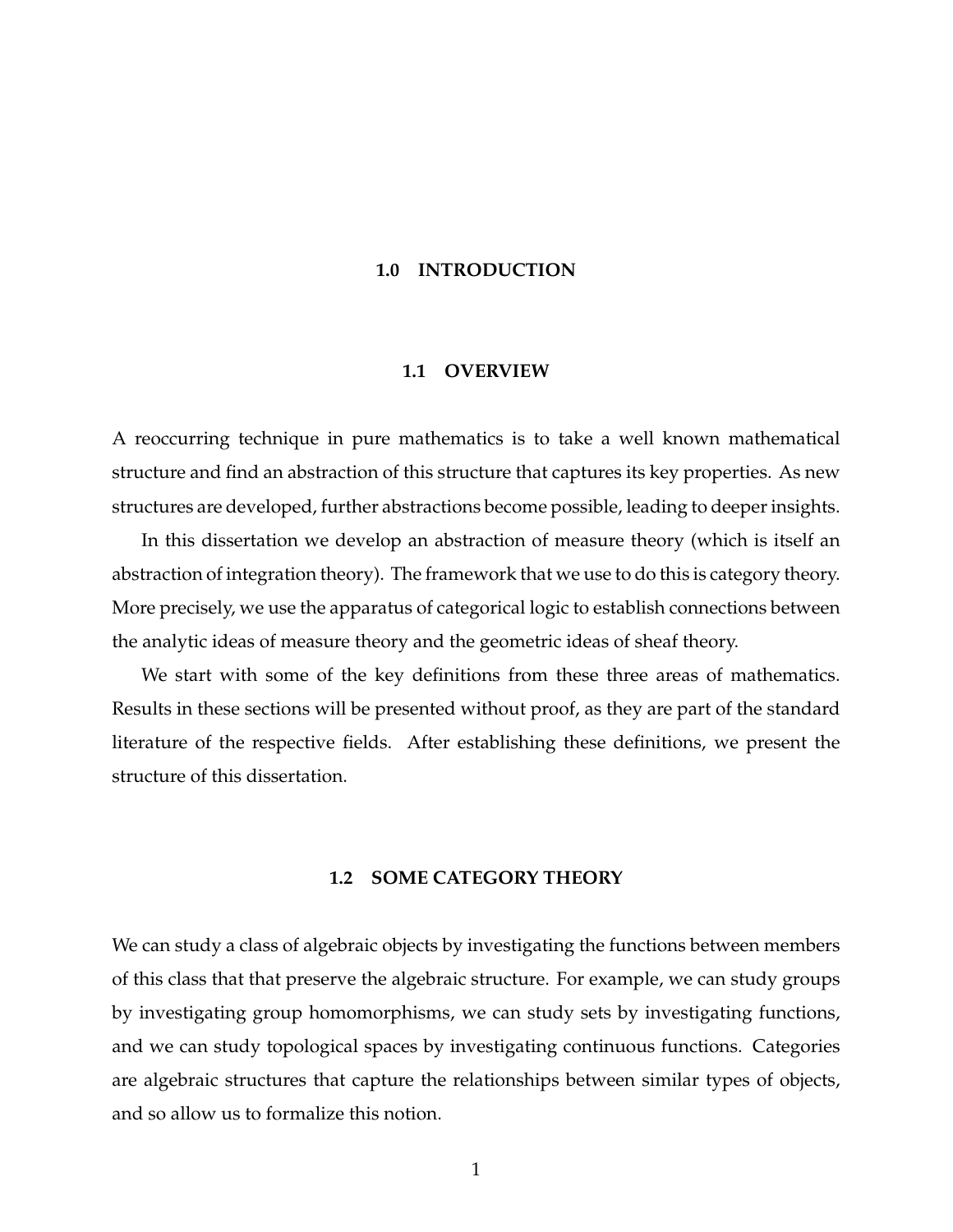The study of category theory allows for the development of techniques that can apply simultaneously in all of these settings. Categories have been studied extensively, for example in Mac Lane [\[18\]](#page-124-0), Barr and Wells [\[1,](#page-123-0) [2\]](#page-123-1), and McLarty [\[20\]](#page-124-1).

**Definition 1.** A category C consists of a collection  $O_{\mathbb{C}}$  of objects and a collection of  $M_{\mathbb{C}}$  of arrows, or morphisms, such that

- 1. Each arrow *f* is assigned a pair of objects; the domain of *f*, written dom(*f*), and the codomain of *f*, written cod(*f*). If  $A = \text{dom}(f)$ , and  $B = \text{cod}(f)$ , then we write  $f : A \rightarrow B$ .
- 2. If  $f : A \rightarrow B$  and  $g : B \rightarrow C$  are two arrows in  $\mathbb{C}$ , then there is an arrow  $g \circ f : A \rightarrow C$ , called the composition of *g* and *f*.
- 3. Every object *A* is associated with an identity arrow id<sub>*A*</sub> :  $A \rightarrow A$ . This arrow is the identity with respect to composition, so that if  $f : A \rightarrow B$  and  $g : Z \rightarrow A$ , then  $f \circ id_A = f$ , and  $id_A \circ g = g$ .

There are many examples of categories. The prototypical example is the category SET. The objects of SET are sets, and the arrows are functions, with domain, codomain, composition, and identity defined in the obvious ways. More generally, *any* model of ZFC constitutes a category in this way.

Two other important examples are the category GRP, whose objects are groups and whose arrows are group homomorphisms, and the category Top, whose objects are topological spaces, and whose arrows are continuous functions.

These are all examples of categories where the objects can be considered as "sets with structure" (although in the case of SET, the structure is trivial). Not all categories have this property. Categories are classified according to the following taxonomy:

<span id="page-8-0"></span>**Definition 2.** Let C be a category.

- 1.  $\mathbb C$  is called *small* if the collection of arrows  $M_{\mathbb C}$  is a set (and not a proper class).
- 2. C is called *large* if C is not small.
- 3. C is called *locally small* if for any pair of objects *C* and *D*, the collection of arrows with domain *C* and codomain *D* is a set (and not a proper class).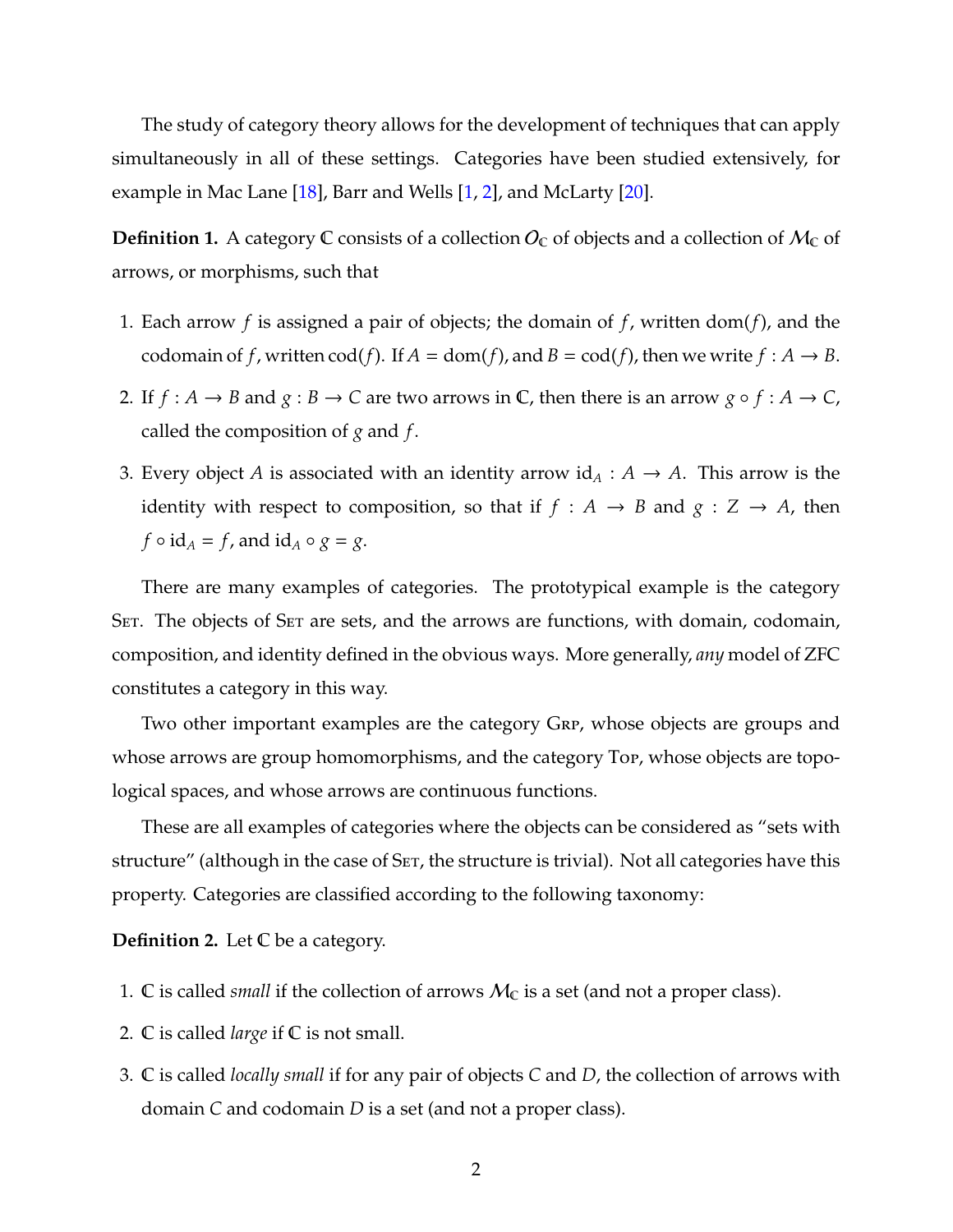For a locally small category  $\mathbb C$ , and objects  $C_1$  and  $C_2$  of  $\mathbb C$ , we refer to the set of arrows of  $\mathbb C$  with domain  $C_1$  and codomain  $C_2$  as the "homomorphism set", or "hom set", denoted  $Hom_{\mathbb{C}}(\mathcal{C}_1, \mathcal{C}_2)$ .

The categories SET, GRP, and Top share the same taxonomic classification from Definition [2;](#page-8-0) they are all large, locally small, categories. They are also all examples of concrete categories (categories whose objects are "sets with structure" and whose arrows are functions from these underlying sets). However, there are categories that are small, and there are categories that are not concrete.

For example, let  $G = \langle G, \oplus, -, e \rangle$  be a group. Then we can represent G as a category with one object ∗, and whose arrows are elements of *G*. Composition of arrows corresponds to the group operation, so that the composition  $g \circ h$  is just  $c \oplus h$ . Note that the identity arrow is just *e*. This idea can obviously also be applied to represent monoids as categories.

As another example, let ( $\mathbb{P}, \leq$ ) be any poset. Then we can view  $\mathbb{P}$  as a category. The objects of  $\mathbb P$  are just the elements of  $\mathbb P$ , and the arrows are witnesses to the " $\leq$ " relation. Between any two elements of P, there is at most one arrow.

For example, N, the natural numbers, constitute a category:

$$
0 \longrightarrow 1 \longrightarrow 2 \longrightarrow 3 \longrightarrow \cdots
$$

Note that there are other implicit arrows here, for example from 0 to 2. This arrow is the composition of the arrows from 0 to 1 and from 1 to 2.

Given a category  $\mathbb C$ , there is category  $\mathbb C^{\mathrm{op}}$ , called the dual, or opposite category of  $\mathbb C$ . The dual category has the same objects and arrows as C, but the domain and codomain operations are reversed.

**Definition 3.** Let  $f : C \to D$  and  $g : D \to C$  be two arrows in  $\mathbb C$  such that  $g \circ f = id_C$  and  $f \circ g = id_D$ . Then we say that *f* and *g* are *isomorphisms*, and that  $C \cong D$ .

Since every element of a group has an inverse, it follows that if we represent the group  $G$  as a category, every arrow is an isomorphism. This observation leads to the following definitions: A category  $\mathbb C$  is called a groupoid if every arrow of  $\mathbb C$  is an isomorphism.  $\mathbb C$  is called a group if  $\mathbb C$  is a groupoid with only one object.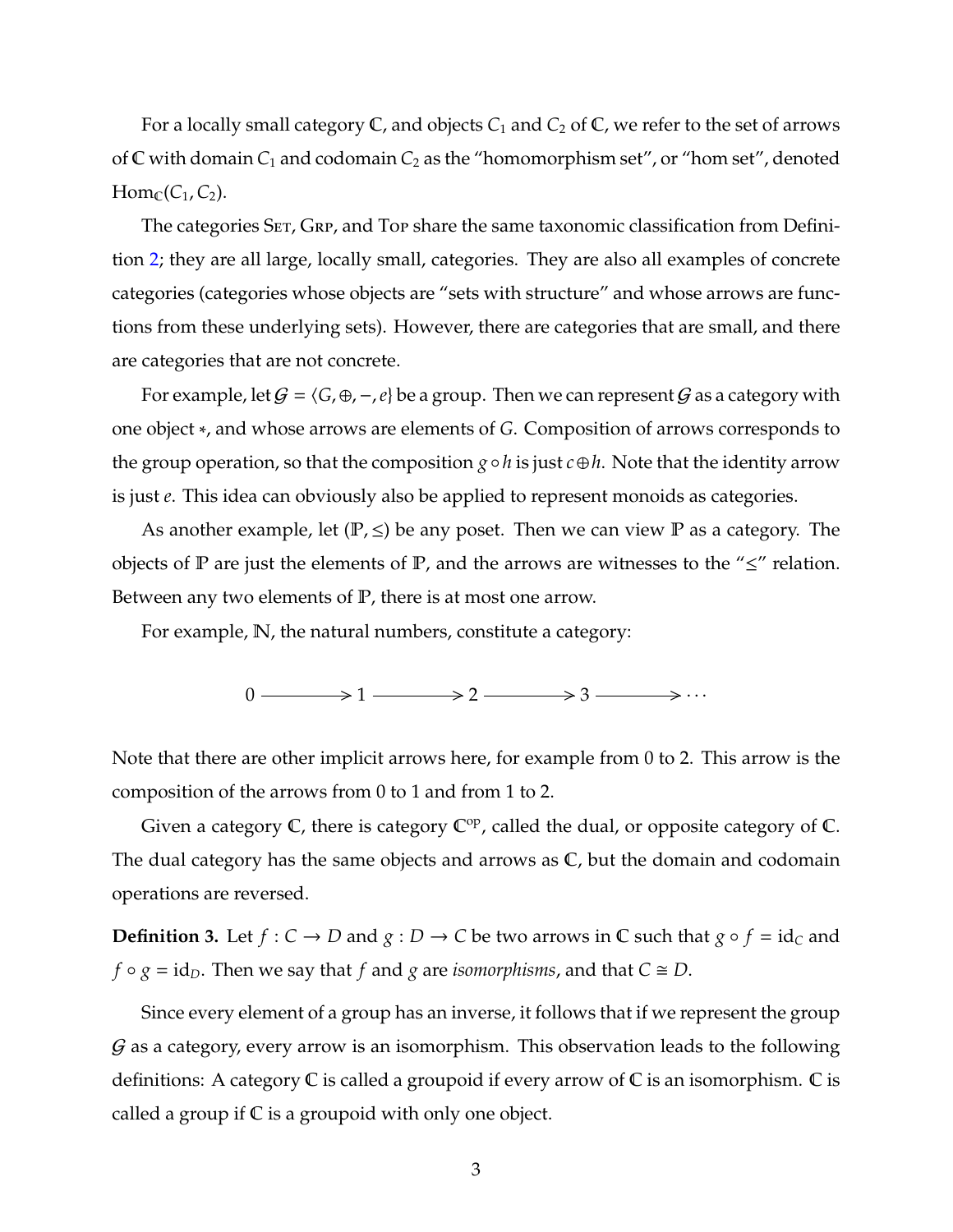The concept of an isomorphism is essential in category theory. The cancellation properties of isomorphisms, together with the fact that the idiosyncratic properties of objects are inaccessible to a categorical analysis except insofar as they are reflected in the arrows of the category, mean that in category theory critical objects are only defined up to isomorphism.

In the category SET, for example, isomorphisms are just bijections. Since in SET every set is isomorphic to exactly one cardinal, we can think of every set represented by its cardinality. As an illustration of this, every singleton is a terminal object (see Definition [8](#page-12-0) below). There is therefore a proper class of terminal objects in SET. However, the terminal object is unique, up to isomorphism. From a categorical point of view it doesn't matter which singleton we are considering, only that the set is indeed a singleton.

**Definition 4.** An arrow  $f: C \to D$  in C is called a *monomorphism* if for any  $g, h: B \to C$ such that  $f \circ g = f \circ h$ , we must have  $g = h$ . In this case we call *C* (or more properly the diagram  $f : C \to D$ ) a subobject of *D*. Monomorphisms are indicated by the special arrow " $\rightarrow$ ", so that we write  $f: C \rightarrow D$ .

In the category SET, monomorphisms correspond to injections. Thus we say that,  $f : A \rightarrow B$  is a subobject of *B*, even though *A* need not be an actual subset of *B*. However, it does follow that *A* is isomorphic to a subobject of *B*. In fact, in the category SET, *A* is a subobject of *B* (for some monomorphism) if and only if  $|A| \leq |B|$ .

Group homomorphisms are functions that preserve the group structure. A corresponding role in category theory is taken by functors.

**Definition 5.** Let  $\mathbb{C} = \langle O_{\mathbb{C}}, M_{\mathbb{C}} \rangle$  and  $\mathbb{D} = \langle O_{\mathbb{D}}, M_{\mathbb{D}} \rangle$  be two categories. A *functor F* :  $\mathbb{C} \to \mathbb{D}$ consists of two functions,  $F_O: O_C \to O_D$ , and  $F_M: \mathcal{M}_C \to \mathcal{M}_D$ , such that all the categorical structure (domain, codomain, composition, identity) is preserved.

There are many examples of functors. For any concrete category  $\mathbb C$ , there is a "forgetful" functor  $U : \mathbb{C} \to S_{ET}$ , which takes every "set with structure" to the underlying set. If  $\mathbb{P}_1$ and  $\mathbb{P}_2$  are two posets, viewed as categories, then a functor from  $\mathbb{P}_1$  to  $\mathbb{P}_2$  is just an order preserving map.

One way to think of a functor  $F : \mathbb{J} \to \mathbb{C}$  is as a diagram. *F* describes a copy of the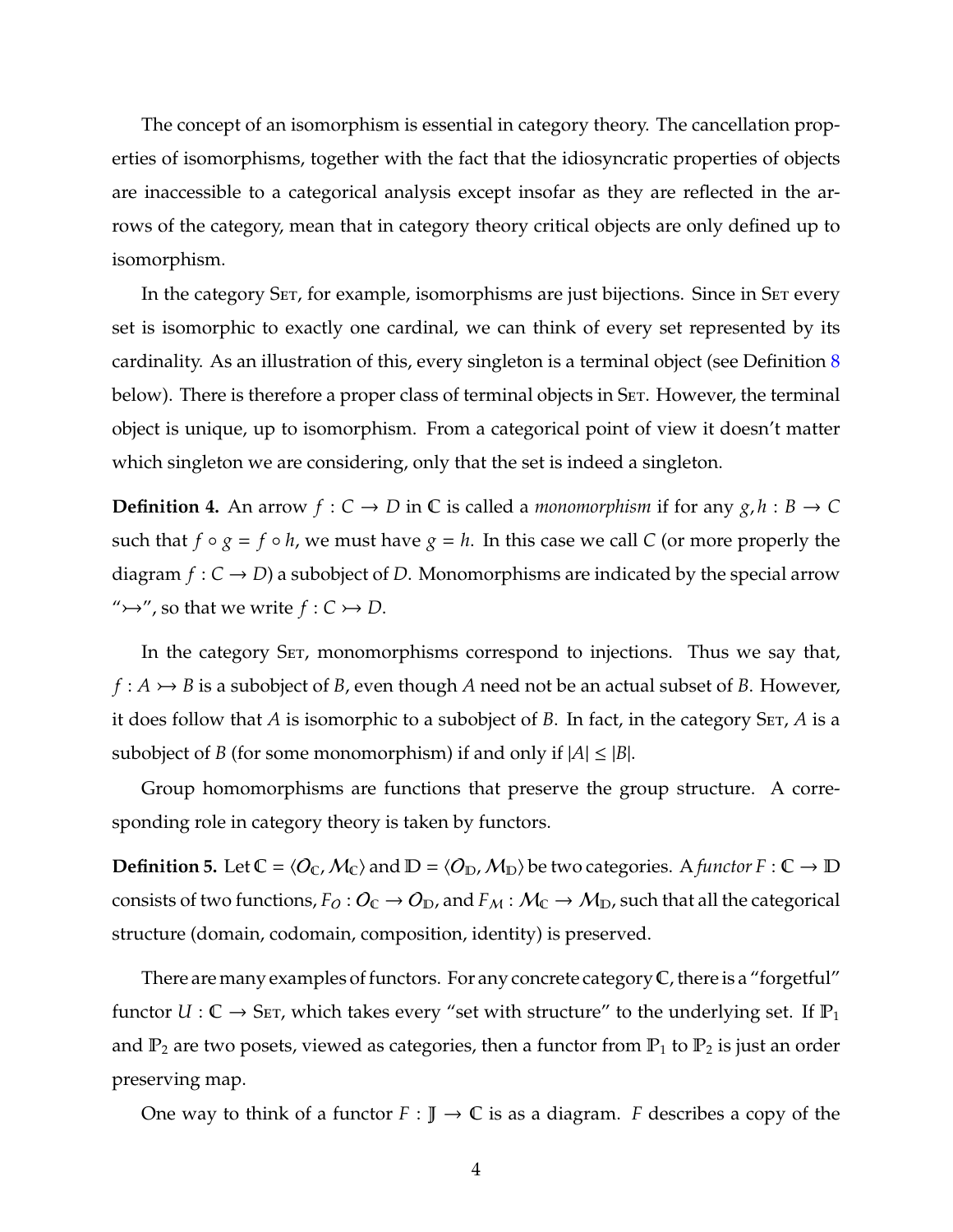category J inside C. For example, suppose that J is the category given by the following diagram:

> *J j*  $> L <$ *k K*

then we have a diagram inside C:

$$
F(J) \xrightarrow{F(j)} F(L) \xleftarrow{F(k)} F(K)
$$

Using this terminology, we can define limits in C.

**Definition 6.** Let  $F : \mathbb{J} \to \mathbb{C}$  be a functor.

1. A *cone* for *F* consists of an object *C* of C, together with a family of arrows

$$
\mathbf{f} = \langle f_J : C \to F(J) | J \in O_J \rangle
$$

such that for any arrow  $j: J \to K$  in  $\mathbb{J}$  , the following diagram commutes:



2. A *limiting cone* for *F* is a cone (*C*,**f**) is a cone such that for any other cone (*D*, **g**) there is a unique arrow  $h: D \to C$  such that for any  $J \in O_J$  we have  $f_J \circ h = g_J$ .

Such an arrangement looks something like this:

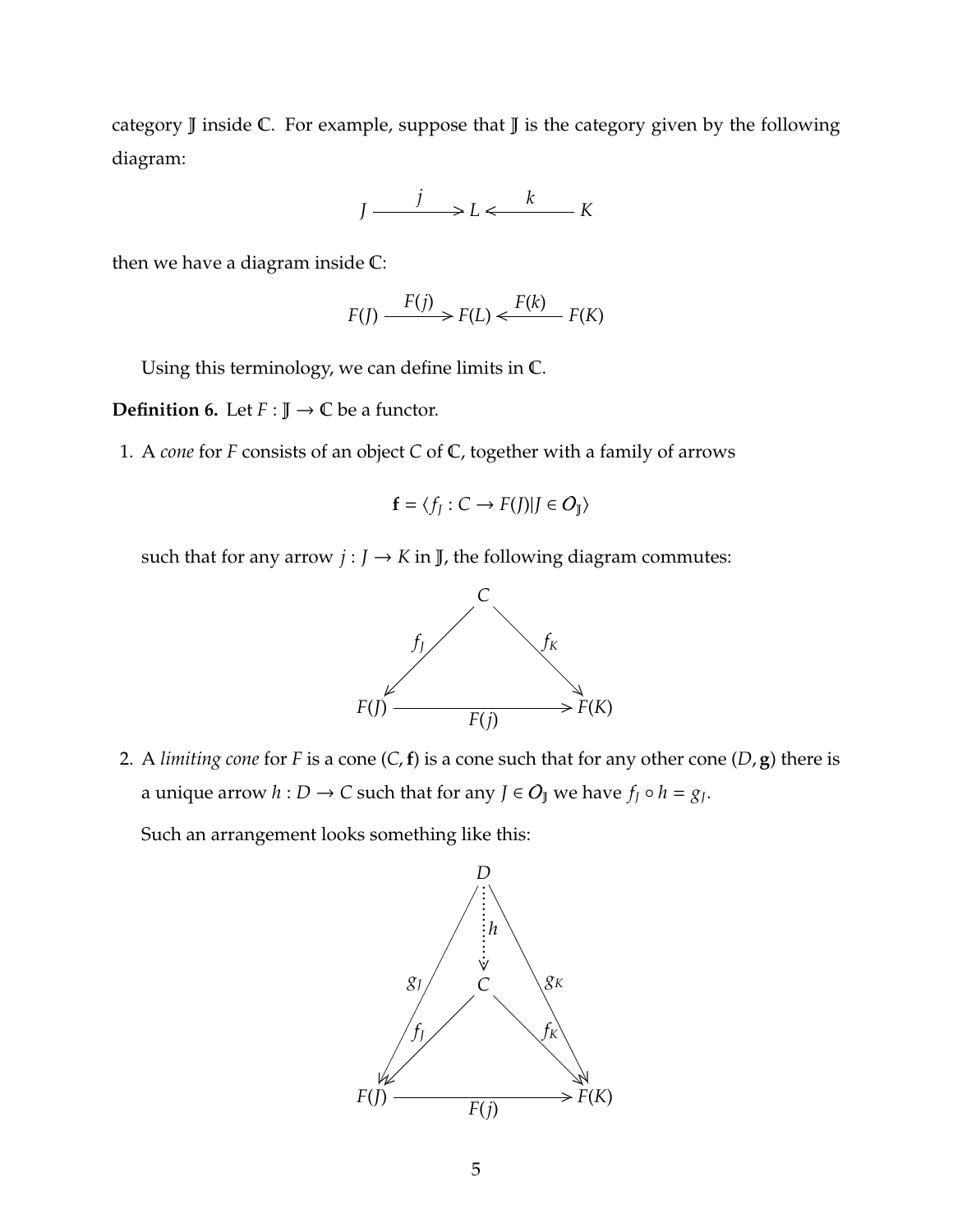**Definition 7.** Let  $F: \mathcal{J} \to \mathbb{C}$  be a functor. Then, viewing *F* as a diagram in  $\mathbb{C}$ , the *limit* of the diagram, denoted

$$
\lim_{\leftarrow \mathbb{I}} F
$$

is the limiting cone.

Limits are also sometimes called "inverse limits". A limit in  $\mathbb{C}^{\text{op}}$  is called a colimit in C, or a "direct limit". A colimit can be thought of as a limiting cocone:



Sometimes we will refer to a category having all limits of a certain class. This usually refers to the index category J. For example, a category has all finite limits if every functor *F* from a finite category  $\mathbb{J}$  into  $\mathbb{C}$  has a limit.

<span id="page-12-0"></span>**Definition 8.** 1. A *product* is the limit of a discrete category J. It consists of a single object *P* and an arrow  $\pi_J$  :  $P \to F(J)$  for each object  $J \in J$ . such that for any object *Z*, and arrows  $\langle f_J : Z \to F(J) | J \in O_J \rangle$ , there is a unique  $u : Z \to P$  such that for each *J*, we have  $\pi$ <sup>*j*</sup>  $\circ$  *u* = *f*<sub>*J*</sub>. It is easy to see that this definition of a product coincides with the usual definition of the product in SET, in GRP, and in Top. In a poset category  $\mathbb{P}$ , the product of elements *A* and *B* is their greatest lower bound.

Arrows into products are generally written by pairing the arrows into the factors. For example:

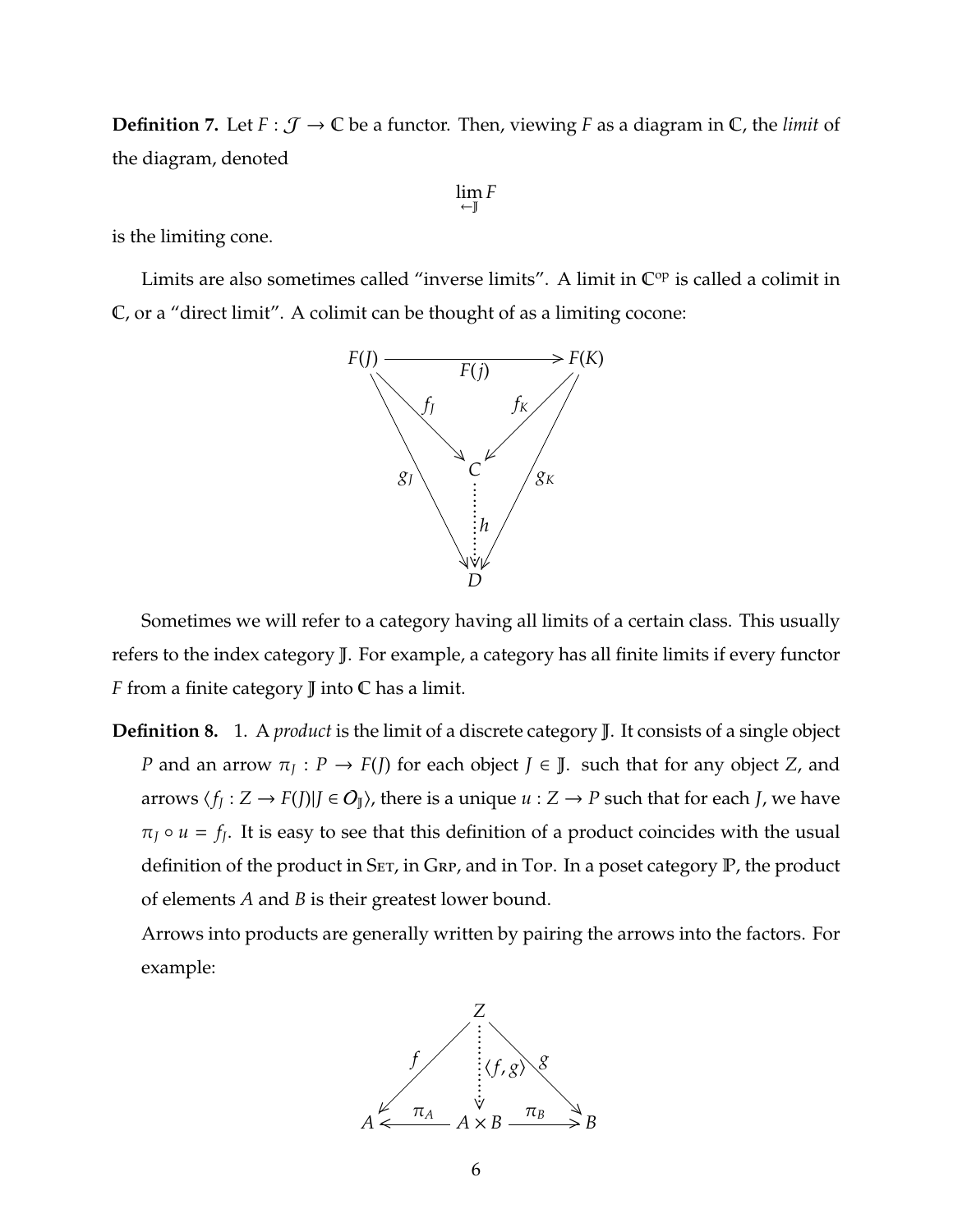Thus we write  $\langle f, g \rangle : Z \to A \times B$ . Occasionally we will have arrows from one product to another. In this case, we will sometimes drop the projection maps. For example, in the following diagram, we will write *timesg* :  $A \times B \rightarrow C \times D$ , rather than  $\langle f\circ \pi_A, g\circ \pi_2\rangle: A\times B\to C\times D.$ 



- 2. A *terminal* object is a special product. It is the limit of the empty diagram. Since every object of C is a cone for the empty diagram, the terminal object is just an object **1** such that for any object *C* of **C** for which there is a unique arrow ! :  $C \rightarrow 1$ . In a poset, the terminal object, if it exists, is the top element. In SET any singleton is a terminal object. In GRP, the terminal objects are the trivial groups; that is, groups with only one element. Note that although there may be more than one terminal object, all of the terminal objects in  $\mathbb C$  are isomorphic to one another.
- 3. An *equalizer* is a limit of a diagram of the form

$$
A \xrightarrow{f} B
$$

A cone for such a diagram consists of an object *Z* together with an arrow  $z : Z \to A$ , such that  $f \circ z = g \circ z$ . Hence an equalizer consists of an object *E* and an arrow  $e : E \to A$ such that for any such *Z*, there is a  $u : Z \rightarrow E$  such that  $z = e \circ u$ . The arrow *e* is always a monomorphism. In the category of sets, *E* is the set  $\{x \in A | f(x) = g(x)\}.$ 

4. A *pullback* is a limit of a diagram of the form

$$
B \xrightarrow{f} A \xleftarrow{g} C
$$

The pullback is usually expressed as a commutative square:

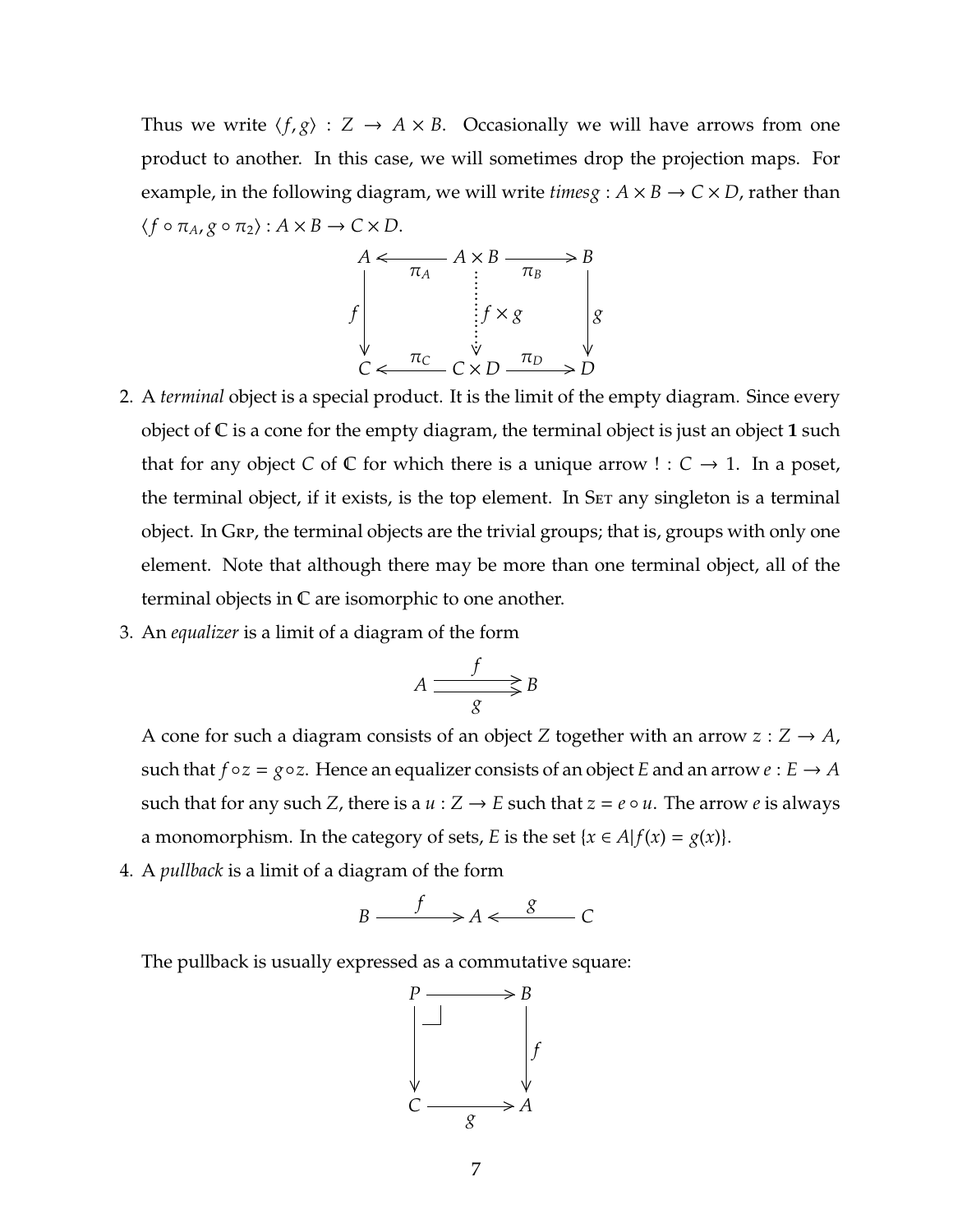In the category of sets, the pullback is the subset of  $B \times C$  given by

$$
P = \{ \langle b, c \rangle \in B \times C | f(b) = g(c) \}
$$

A functor *F* from  $\mathbb{C}^{op} \to \mathbb{D}$  is sometimes called a "contravariant functor" from  $\mathbb C$  to  $\mathbb D$ . This terminology is something of a misnomer, as *F* is not a functor from C to D.

Given two categories,  $\mathbb C$  and  $\mathbb D,$  there is a category  $\mathbb D^{\mathbb C}$ , whose objects are the functors from C to D. In order to understand this category, we need a notion of an arrow from one functor to another. Such an arrow is called a "natural transformation".

**Definition 9.** Given two functors  $F, G : \mathbb{C} \to \mathbb{D}$ , a *natural transformation*  $\eta : F \to G$  consists of a family of arrows  $\left\langle \eta^C | C \in O_\mathbb{C} \right\rangle$  such that for any  $f: C_1 \to C_2$  in  $\mathbb{C}$ , the following square commutes in D:



The arrow  $\eta^C$  is called the "component of  $\eta$  at *C*".

Suppose that  $\mathbb C$  and  $\mathbb D$  are two categories, and  $F : \mathbb C \to \mathbb D$  and  $G : \mathbb D \to \mathbb C$  are two functors. Then we can compute the composites, to get to functors  $GF : \mathbb{C} \to \mathbb{C}$  and  $FG : \mathbb{D} \to \mathbb{D}$ . These compositions are objects in the categories  $\mathbb{C}^{\mathbb{C}}$  and  $\mathbb{D}^{\mathbb{D}}$  respectively. Each of these categories also has an identity functor,  $id_\mathbb{C} : \mathbb{C} \to \mathbb{C}$ , in  $\mathbb{C}^\mathbb{C}$  and  $id_\mathbb{D} : \mathbb{D} \to \mathbb{D}$ in  $\mathbb{D}^{\mathbb{D}}$ .

**Definition 10.** If  $F: \mathbb{C} \to \mathbb{D}$  and  $G: \mathbb{D} \to \mathbb{C}$  are functors such that *GF* is isomorphic to **id**<sub>*C*</sub> (in  $\mathbb{C}^{\mathbb{C}}$ ), and FG is isomorphic to  $id_{\mathbb{D}}$  (in  $\mathbb{D}^{\mathbb{D}}$ ), then we say that  $\mathbb C$  and  $\mathbb D$  are *equivalent* and write  $\mathbb{C} \simeq \mathbb{D}$ .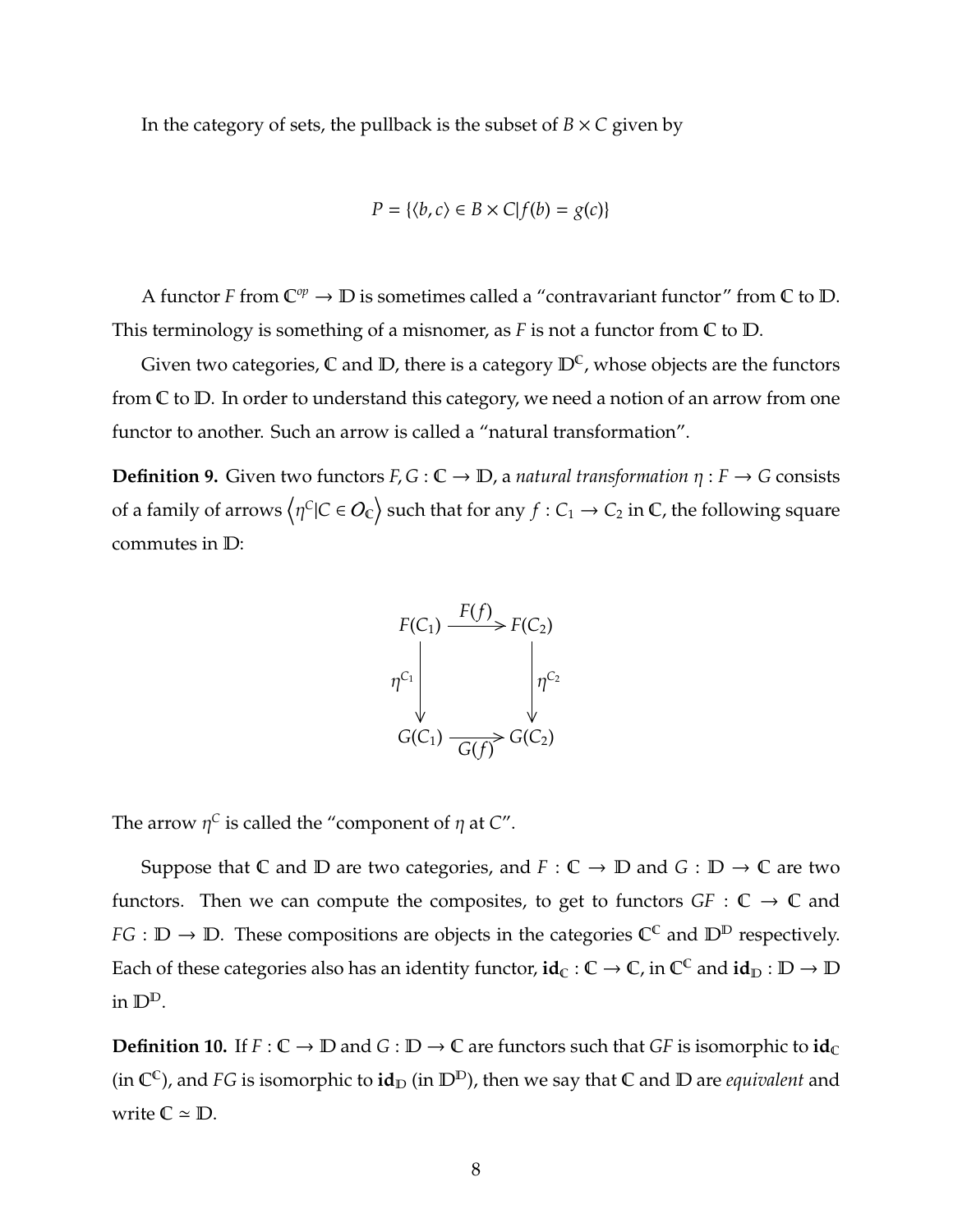From above, it is clear that  $S_{ET} \simeq$  CARD, where CARD is the subcategory of SET whose objects are cardinals. It is often said that an equivalence is "isomorphic to an isomorphism".

Equivalence is a special case of a more general relation between functors. Let C and D be two categories, and let *F* :  $\mathbb{C}$  →  $\mathbb{D}$  and *G* :  $\mathbb{D}$  →  $\mathbb{C}$  be two functors. We say that *F* is the left adjoint of *G*, or the *G* is the right adjoint of *F* (written  $F \dashv G$ ), if for any objects *C* ∈  $O_c$  and *D* ∈  $O_D$  there is an isomorphism between Hom<sub>*C</sub>*(*C*, *GD*) and Hom<sub>*D*</sub>(*FC*, *D*)</sub> (natural in both *C* and *D*). Given an adjunction  $F \dashv G$  there are two natural transformations  $\eta$  : id<sub>C</sub>  $\rightarrow$  *GF* and  $\epsilon$  : *FG*  $\rightarrow$  id<sub>*D*</sub>, called the unit and counit of the adjunction respectively.

The unit and counit are universal, in the sense that for any objects *C* in C and *D* in D, and every arrow  $f : C \to G(D)$ , there is a unique arrow  $h : F(C) \to D$  in  $D$  such that the following diagram commutes:



Adjunctions occur in many contexts. For example, the "forgetful" functor  $U : G_{RP} \rightarrow$ SET has a left adjoint  $F$ , which takes a set  $X$  to the free group on  $X$ . The unit of this adjunction embeds a set *X* into the underlying set of the free group on *X*. The counit takes an element of the free group on the letters taken from the underlying set of a group *G* (which is a string of elements of *G*) to the product of that string in *G*. Many more examples of adjunctions are given in Mac Lane [\[18\]](#page-124-0).

One specific example of an adjunction that is important here is in the construction of exponentials. Let C be a category, and fix an object *C* in C. Then there is a functor  $P_C : \mathbb{C} \to \mathbb{C}$  with the action  $B \mapsto B \times C$ . If this functor has a right adjoint, that adjoint is an exponentiation functor,  $E_C$ , given by the action  $B \mapsto C^B$ . All of the key properties of an exponential are deduced from the properties of the adjunction.

The counit of this adjunction is particularly interesting. For a given *B*,  $\epsilon^B$  is an arrow from  $B^C$   $\times$  *C* to *B*. In the SET, this arrow represents function application. An element of  $B^C$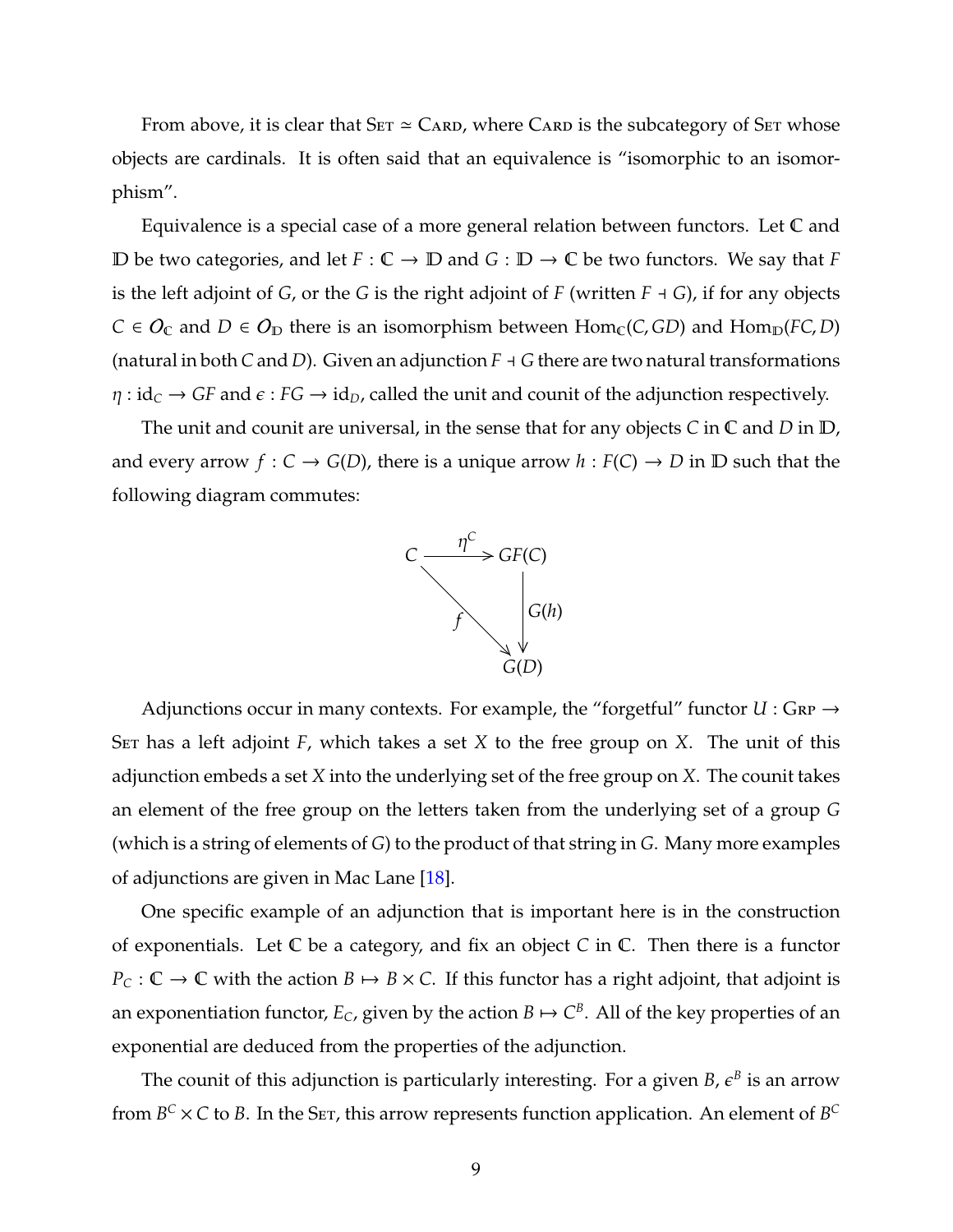is a function  $f$  from  $C$  to  $B$ , so an element of  $B^C \times C$  can be thought of as an ordered pair  $\langle f, c \rangle$ . Then  $\eta^B$  applied to this pair is just  $f(c) \in B$ .

This counit also has an important role in a Lindenbaum algebra of logical formulas. In this case, the product is conjunction, and the exponential is the conditional. Hence we write *B*∧*C*, rather than *B*×*C*, and *C*  $\Rightarrow$  *B*, in place of *B<sup>C</sup>*. In this context, arrows correspond to the provability predicate, so we get the inferential law *modus ponens*.

$$
C \land (C \Rightarrow B) \vdash B
$$

The unit also has familiar interpretations. The component of the unit at *C* takes *B* to  $(B \times C)^C$ . Interpreting this in SET gives us the following

$$
B \rightarrow (B \times C)^{C}
$$
  

$$
b \mapsto \lambda x. \langle b, x \rangle
$$

Applying the unit in the Lindenbaum algebra gives us the following inference (a form of implication introduction):

$$
B \vdash C \Rightarrow (B \land C)
$$

#### **1.3 SOME SHEAF AND TOPOS THEORY**

<span id="page-16-0"></span>Certain functor categories arise frequently. Presheaves are an example:

**Definition 11.** Let  $X = (X, \tau)$  be a topological space. A *presheaf* on X is a contravariant functor from  $\tau$  (viewed as a poset category) to SET. The category of presheaves on  $\tau$  is  $\text{Str}^{\tau^{\text{op}}}$ . This category is often denoted  $\widehat{\tau}$ .

Since functors act on arrows as well as objects, a presheaf *P* can be thought of as a  $τ$ -indexed family of sets, together with functions between them. Since the arrows in  $τ$ correspond to subsets, if follows that if  $V\subseteq U$ , then  $P$  includes a function  $\rho^U_V$  $V^U$  :  $P(U) \rightarrow P(V)$ . This function is called a "restriction map".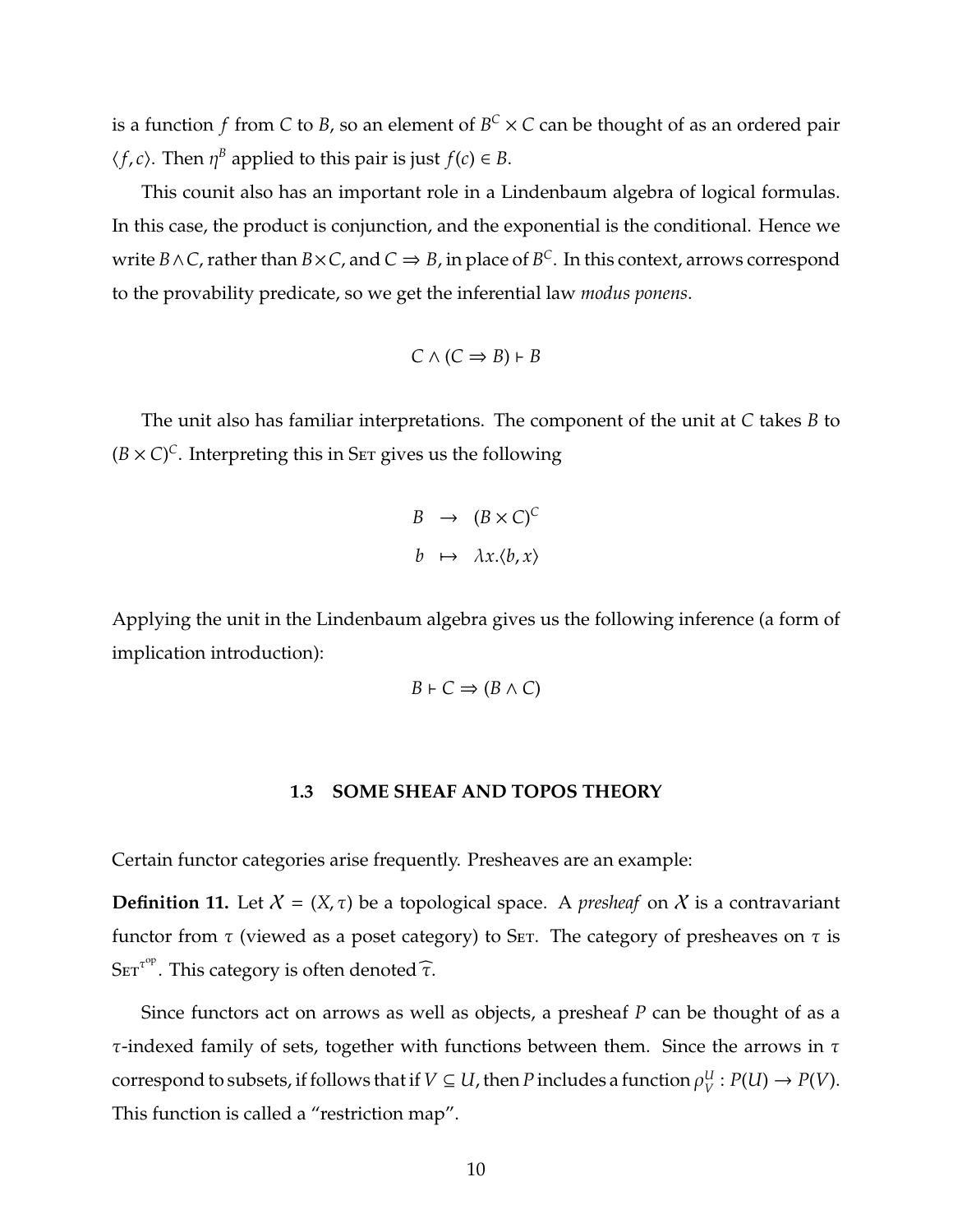In fact, presheaves can be studied more generally. If  $\mathbb C$  is any small category, then the category  $\text{Str}^{\mathbb{C}^\text{op}}$  is called the category of presheaves on  $\mathbb{C}$ , and is usually denoted  $\widehat{\mathbb{C}}$ .

As the name suggests, one reason for the significance of presheaves is that they are related to sheaves. Unfortunately, it is difficult to give a single definition of a sheaf, as different settings require different languages. Here we give three presentations of the definition of a sheaf, in order of increasing generalization.

The most specific of these examples is a sheaf on a topological space. To understand this concept, we start with the idea of a matching family.

**Definition 12.** Suppose that *P* is a presheaf on  $\tau$ , and  $U \in \tau$ .

- 1. A *sieve* I on τ is any family of open subsets of *U* which is "downward closed", meaning that if  $W \subseteq V \subseteq U$  and  $V \in \mathcal{I}$ , then  $W \in \mathcal{I}$ .
- 2. A sieve *I* covers *U* if  $\bigcup_{V \in I} V = U$ .
- 3. A *family* for *P* and *I* is a element  $\mathbf{x} \in \prod_{V \in I} P(V)$
- 4. A family  $\mathbf{x} = \langle x_V | V \in I \rangle$  is a *matching family* if for any *V*,  $W \in I$  we have

$$
\rho^V_{V\cap W}(x_V)=\rho^W_{V\cap W}(x_W)
$$

5. *x* ∈ *P*(*U*) is an *amalgamation* for a matching family **x** if for every *V* ∈ *I* we have

$$
\rho_V^U(x)=x_V
$$

6. *P* is a *sheaf* if for every  $U \in \tau$ , and for every covering sieve *I* of *U*, and for every matching family **x** for  $I$ , there is a unique amalgamation  $x \in P(U)$ .

The arrows of  $\text{Sh}(\tau)$  are just natural transformations between sheaves, so that  $\text{Sh}(\tau)$  is a full subcategory of  $\widehat{\tau}$ . The inclusion of  $\text{Sh}(\tau)$  into  $\widehat{\tau}$  is a functor **i**:

$$
\mathbf{i}:Sh(\tau)\rightarrowtail \widehat{\tau}
$$

This functor has a left adjoint, **a**, called the associated sheaf, or sheafification functor. The component at *P* of the unit of this adjunction is a natural transformation  $\eta^P$  :  $P \to aP$ . It is immediate from the definition of the unit of an adjunction that for any sheaf *F* and any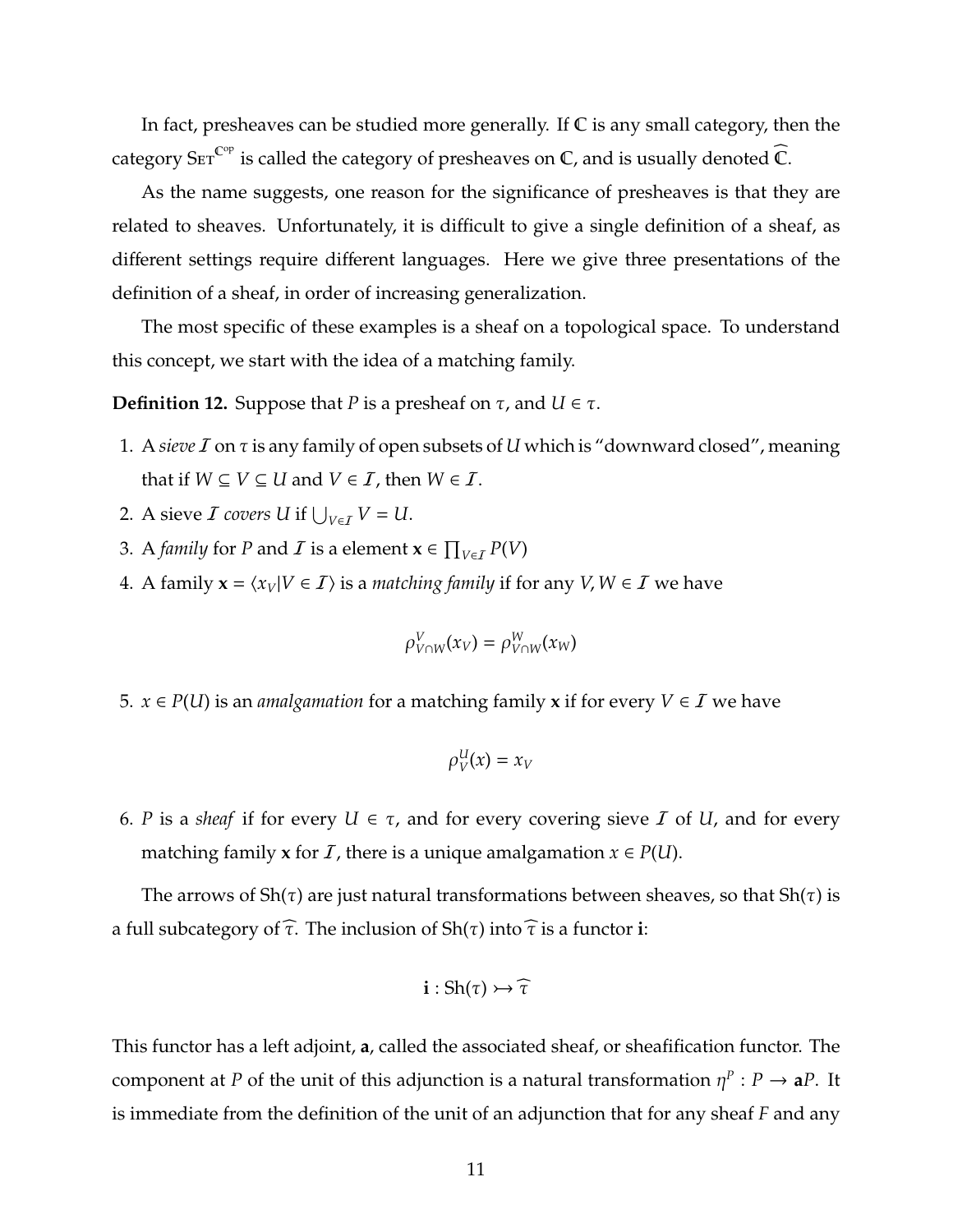natural transformation  $\phi : P \to F$ , there is a unique natural transformation  $\overline{\phi} : \mathbf{a}P \to F$ such that the following diagram commutes:



The concept of a sheaf on a topological space can be generalized. Let  $\mathbb C$  be any small category. A sieve on an object  $C$  is a set  $I$  of arrows, all with codomain  $C$ , such that if *f* ∈ *I*, and *g* and *h* are any arrows such that  $g = f \circ h$ , then *g* is also in *I*. In the case that C is a poset category, a sieve is just a lower or downward closed set.

**Definition 13.**  $\Omega$  is the presheaf of sieves on **C**. Hence  $\Omega(C)$  is the set of sieves on *C*. The restriction operation is given by

$$
\rho_f(\mathcal{I}) = \{ g \in \mathcal{M}_\mathbb{C} | f \circ g \in \mathcal{I} \}
$$

 $\rho_f(I)$  can be thought of as the arrows of I that factor through f. Note that if  $f \in I$ , then  $\rho_f(I)$  is the maximal sieve on dom(*f*).

**Definition 14.** A *Grothendieck topology* is a subfunctor  $J \rightarrow \Omega$  that assigns to each object *C* of C a set of sieves on *C* that cover *C*. In order to be a Grothendieck topology, *J* must satisfy the following axioms:

- 1. Maximality: The maximal sieve  $I = \{f \in M_{\mathbb{C}} | \text{cod}(f) = C\}$  is a cover. (Note that the maximal sieve on *C* is the principal sieve generated by id*C*.)
- 2. Transitivity: If  $\mathcal{I} \in J(C)$  and for each  $f \in \mathcal{I}$ ,  $\mathcal{J}_f \in J(\text{dom}(f))$ , then

$$
\bigcup_{f\in\mathcal{I}}\{f\circ g|g\in\mathcal{J}_f\}
$$

is a cover for *C*.

It is usually required that *J* also satisfy the stability condition:

If  $\mathcal{I} \in J(C)$  and  $f: D \to C$ , then  $\{g \in \mathcal{M}_C | f \circ g \in \mathcal{I}\} \in J(D)$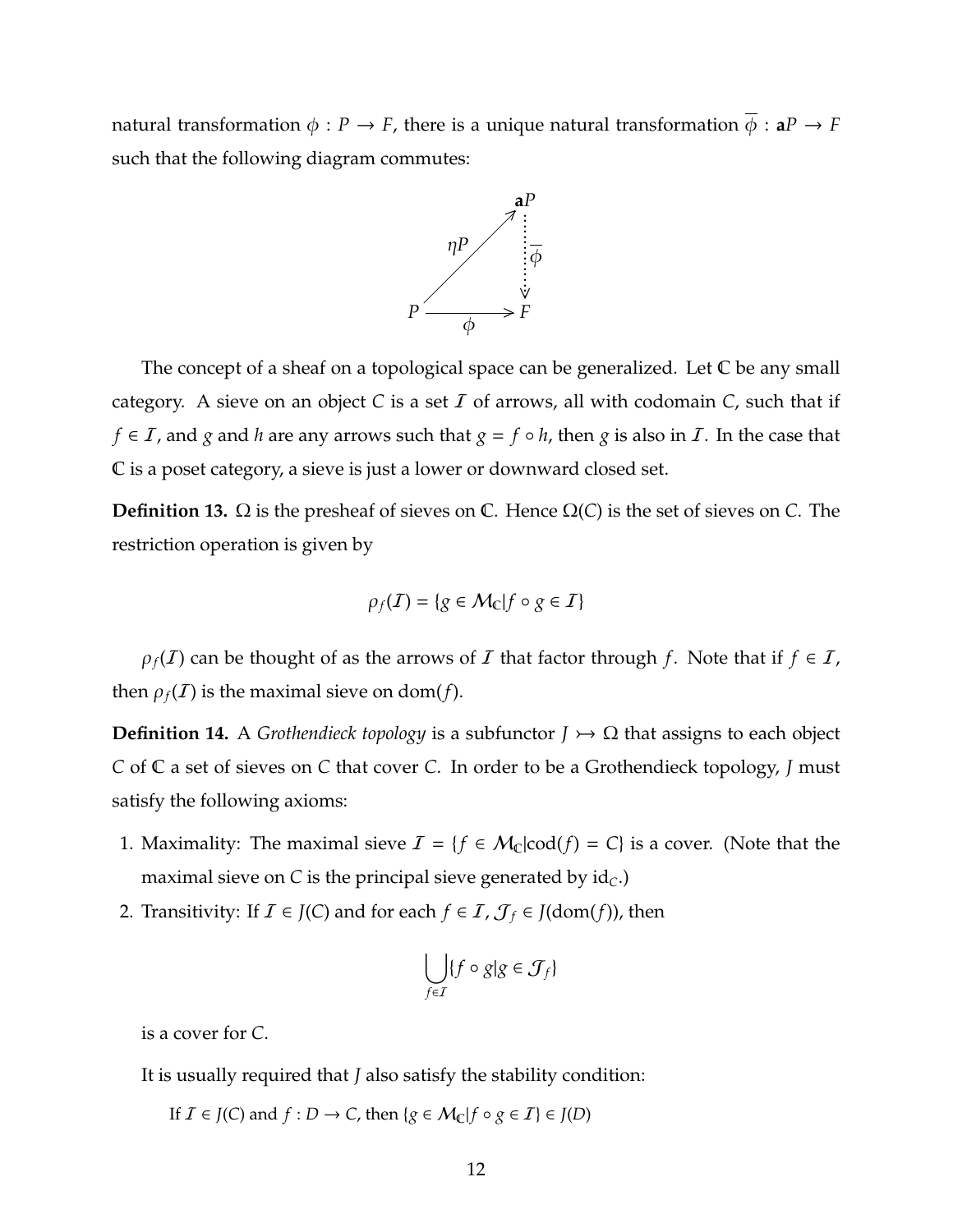However, this follows directly from the fact that *J* is a subfunctor of Ω.

A small category C, together with a Grothendieck topology *J* is called a *site* (Mac Lane and Moerdijk [\[19\]](#page-124-2)) or a *coverage* (Johnstone [\[13\]](#page-124-3)). Given a site (C, *J*) a sheaf on the site is defined in a way that is analogous to the way that a sheaf on a topological space; a sheaf is a presheaf that has unique amalgamations for every matching family for every cover.

It is easy to verify that the usual notion of a cover of an open set is a Grothendieck topology. Hence the definition of a sheaf on a site extends the definition of a sheaf on a topological space. In fact, the usual Grothendieck topology on a topological space has a special name; it is called the *canonical topology*.

It is also worth noting that any presheaf category  $\overline{C}$  is also a sheaf category. Let *J* be the smallest Grothendieck topology on C, so that the only sieve that covers *C* is the maximal sieve. Then for every covering sieve  $\mathcal{I} \in J(C)$ , and every matching family **x** for *P* there must be an amalgamation, namely  $x_{\rm id_C}.$  Thus all presheaves are sheaves.

The sheaf categories that we have constructed have more structure than categories have in general. They are "toposes" (or "topoi" – there is no consensus on the plural of "topos", Johnstone  $[12, 14, 15]$  $[12, 14, 15]$  $[12, 14, 15]$  $[12, 14, 15]$  $[12, 14, 15]$ , Lambeck and Scott  $[17]$ , and McLarty  $[20]$  use "toposes", Mac Lane and Moerdijk [\[19\]](#page-124-2), and Goldblatt [\[10\]](#page-124-8) use "topoi"). A topos is a category  $\mathcal E$ where one can "do mathematics".

**Definition 15.** Let C be a category, A *subobject classifier* in C is an object Ω, together with an arrow  $\top : \mathbf{1} \to \Omega$ , called "true", such that for any monomorphism  $S \rightarrowtail A$  in  $\mathbb{C}$ , there is a unique arrow  $\chi_S : A \to \Omega$  such that for any arrow  $f : Z \to A$ , there is a unique arrow  $u$ making the following diagram commute:

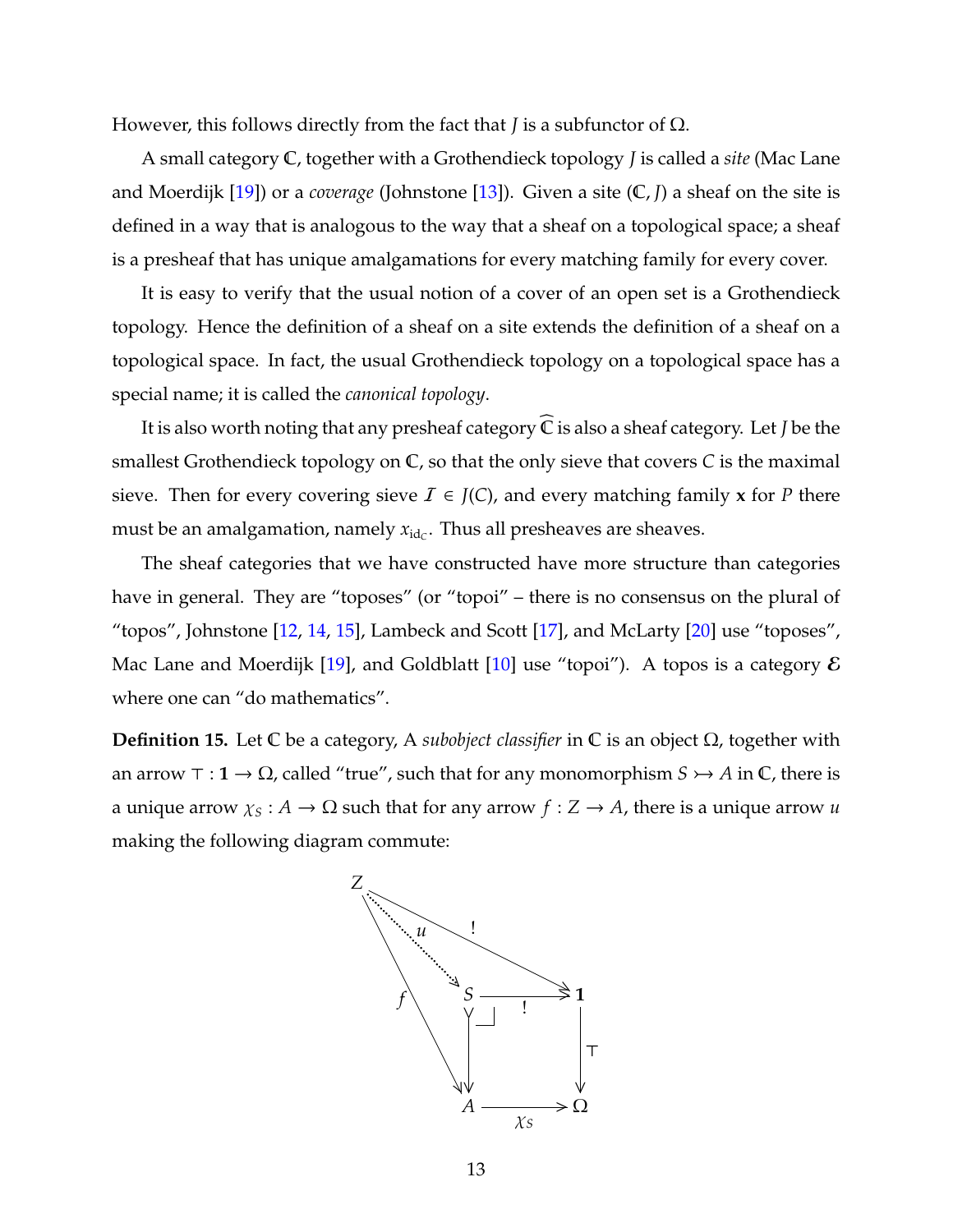In other words, *S* is the pullback of "true" along  $\chi_S$ .

In SET, the subobject classifier is just the two point set  $\{\perp, \top\}$ , and the characteristic maps are just the usual characteristic functions. More generally, we think of  $\Omega$  as the object of truth values in  $\mathcal E$ . The subobject classifier is the key to building an internal logic inside a topos.

We can now give a formal definition of a topos:

**Definition 16.** A *topos* is a category  $\mathcal E$  such that  $\mathcal E$  has all finite limits and colimits, exponential objects, and a subobject classifier. A topos that is equivalent to the topos of sheaves on some site (C, *J*) is called a "Grothendieck topos".

Since we can take exponentials in a topos*,* we can compute  $\Omega^A$ , the "power object" of A. In S<sub>ET</sub>, this is just the set of all characteristic functions of subsets of A. Note that the counit in this case is just the "element of" relation, thus justifying the use of the letter " $e$ " to denote the counit. Rather than writing it as an exponential, we denote the power object of *A* by P*A*.

The internal logic of a topos is higher order intuitionistic logic (Lambeck and Scott [\[17\]](#page-124-7)). The objects of C represent the types of the logic. There are arrows of the form  $\Omega \times \Omega \to \Omega$ corresponding to  $\vee$ ,  $\wedge$ , and  $\Rightarrow$ , together with a negation arrow  $\neg$  : Ω  $\rightarrow$  Ω. An arrow from  $C \to \Omega$  represents a logical formula with free variable of type *C*. If  $\phi : C \to \Omega$  is some formula, then the arrow corresponding to the negation of  $\phi$  is just the following composition:

*C* φ  $\Rightarrow \Omega$ ¬  $\Rightarrow \Omega$ 

Likewise, if  $\phi : A \to \Omega$  and  $\psi : B \to \Omega$  are two formulas, then we find the formula  $\phi$ (*a*)  $\land$   $\psi$ (*b*) by means of the following diagram:

$$
A \times B \xrightarrow{\phi \times \psi} \Omega \times \Omega \xrightarrow{\wedge} \Omega
$$

Since toposes have a lot of features in common with S<sub>ET</sub>, it is not surprising that toposes have a similar feel to SET. In particular, viewed internally, we can think of a topos as a model for an intuitionistic set theory. A topos will not, in general, satisfy all of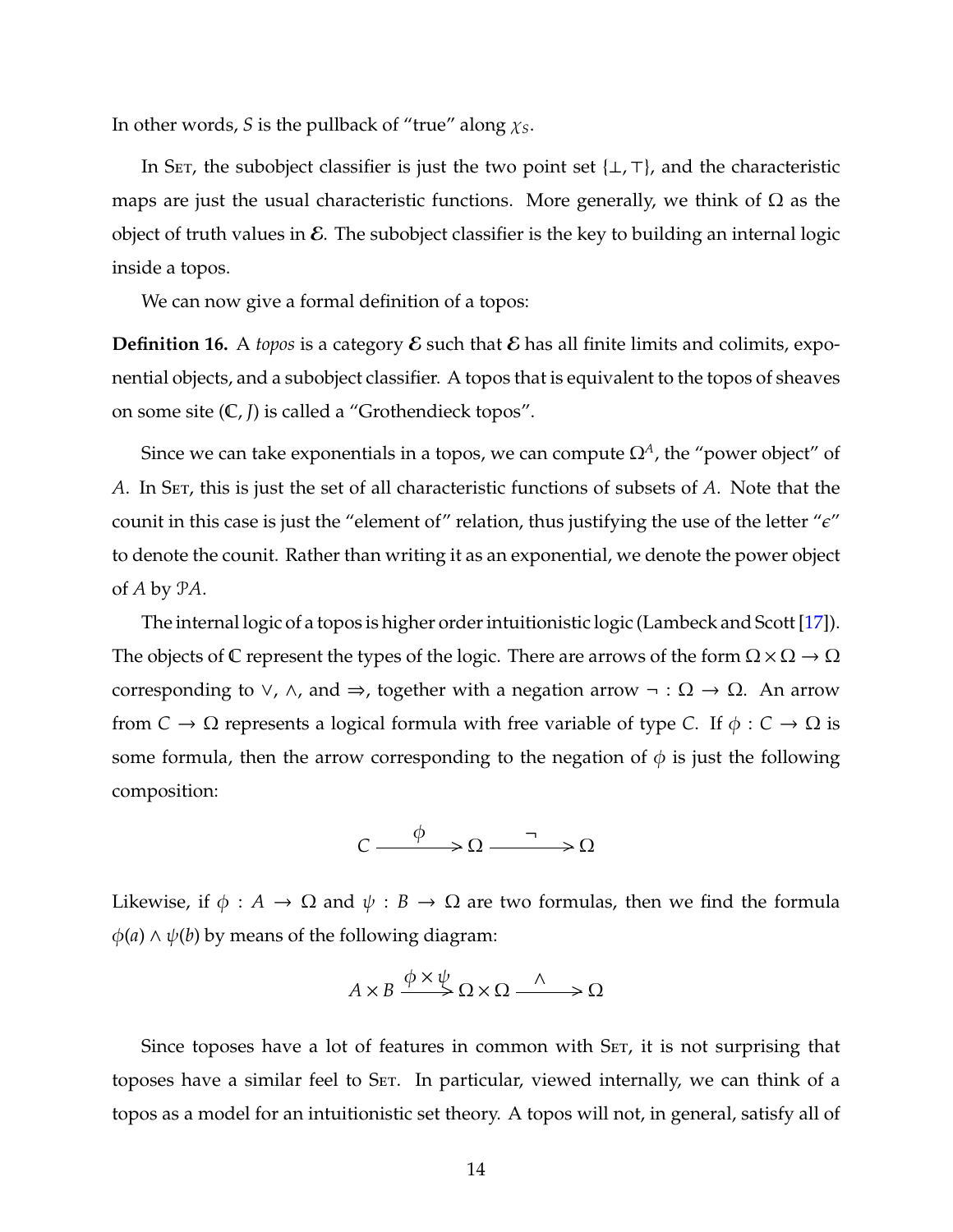ZFC. However, a Grothendieck topos will satisfy most of the set theory IZF (intuitionistic Zermelo Frankel set theory, see Fourman  $[8]$ ), except for the axiom of foundation. Hence we can reason about a topos by considering the objects to be sets, and using intuitionistic logic.

It is possible to study the internal logic of more general categories that do not have subobject classifiers. See Crole [\[6\]](#page-123-3) for more information on how to do this.

In a presheaf topos, the subobject classifier is just  $\Omega$ , the presheaf of sieves. Let  $(\mathbb{C}, J)$ be a site. A sieve  $I \in \Omega(C)$  is called "closed" if every for every  $f : D \to C$  such that  ${g \in O_{\mathbb{C}} | f \circ g \in I}$  ∈ *J*(*D*), we have *f* ∈ *I*. In other words, a sieve is closed if it contains all that arrows that it covers. The object of closed sieves is denoted  $\Omega_j$ , and is a subobject of  $\Omega$ . In fact,  $\Omega_j$  is a sheaf, and is the subobject classifier in Sh(C, *J*).

Since  $\Omega_j$  is a subobject of  $\Omega$ , it follows that there is a characteristic map  $j = \chi_{\Omega_j} : \Omega \to \Omega$ . This map is called the "closure map", and is the key to the most general notion of a sheaf.

**Definition 17.** Let *ε* be a topos, and let Ω be the subobject classifier of *ε*. Then *j* : Ω → Ω is called a *Lawvere-Tierney topology* (or *local operator*, in Johnstone [\[14\]](#page-124-5)) if the following diagrams commute:

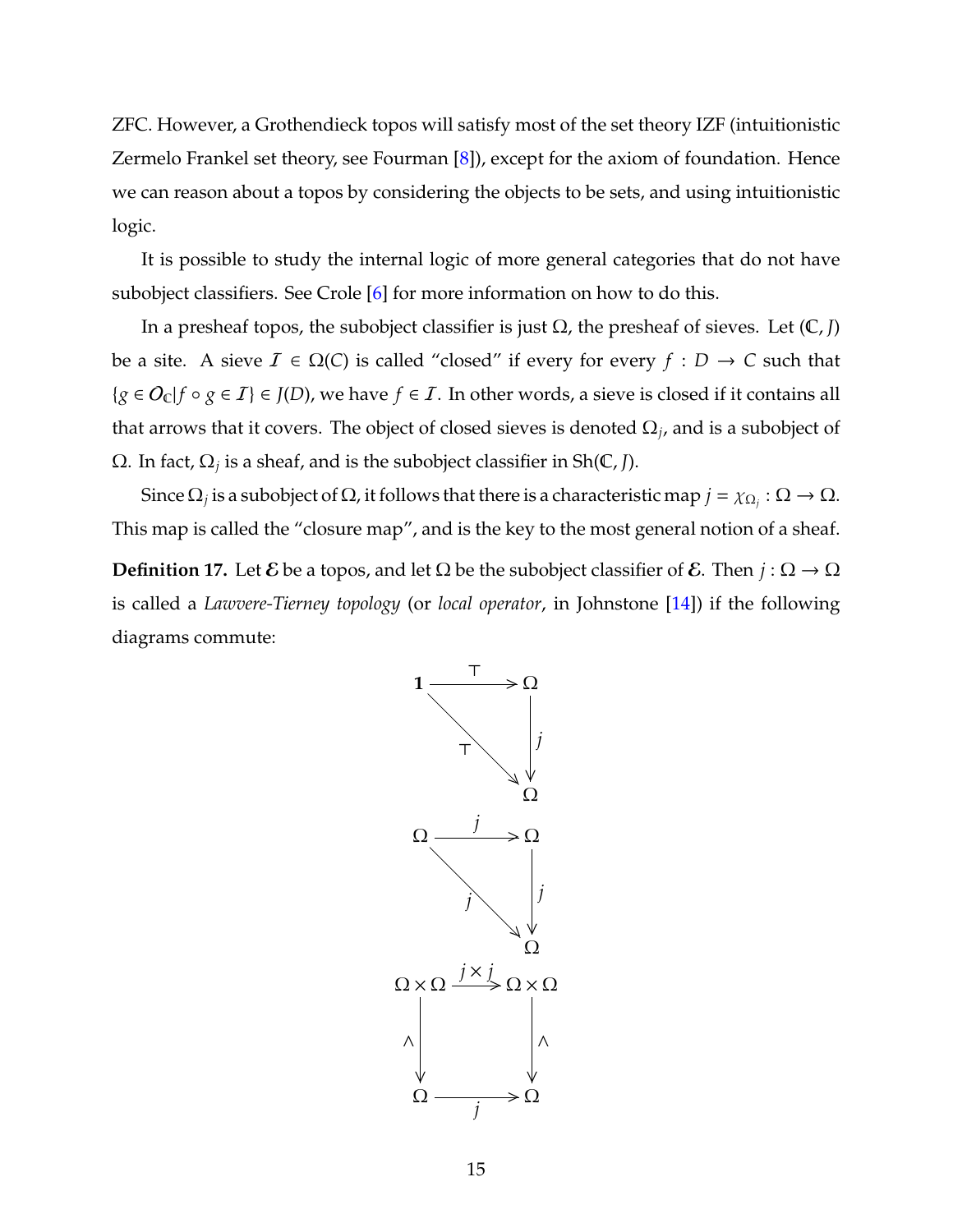**Definition 18.** An object *E* of *E* is a *j*-sheaf if for any  $S \rightarrow E$  such that  $j \circ \chi_S = \top$  and for any arrow  $f : S \to F$ , there is a unique arrow  $\overline{f} : E \to F$  making the following diagram commute:



The topos of *j*-sheaves in  $\mathcal E$  is denoted  $\text{Sh}_i(\mathcal E)$ .

As before, the inclusion functor  $\mathbf{i} : Sh_i(\mathcal{E}) \rightarrow \mathcal{E}$  has a left adjoint **a**, called the "associated sheaf" or "sheafification" functor. The subobject classifier in  $\text{Sh}_j(\mathcal{E})$  is  $\Omega_j$ , which is given by the following equalizer:

$$
\Omega_j \rightarrow \text{and } \frac{\mathrm{id}_{\Omega}}{j} \rightarrow \Omega
$$

If  $\mathcal E$  is a topos, and *j* is a Lawvere-Tierney topology in  $\mathcal E$ , then we say that  $\text{Sh}_i(\mathcal E)$ , the topos of *j*-sheaves, is a "subtopos of  $\mathcal{E}$ ".

It turns out that if  $\mathcal E$  is a presheaf topos, then the Grothendieck topologies on  $\mathcal E$ correspond to the Lawvere-Tierney topologies, and the two notions of sheaf coincede. Therefore, this new notion of a sheaf does indeed generalize the notion of a sheaf on a site.

There is one very special class of toposes that arise frequently in this dissertation. A locale is a type of lattice (specifically, a complete Heyting algebra). Locales arise often in topology, as the algebra of open sets in a topological space is a locale. Point-free topology is generally construed as the study of locales (see Johnstone [\[13\]](#page-124-3)). However, locales need not be spatial. To recognize this, we use the symbols " $V''$ ," $\wedge$ ", and " $\leq$ " to refer to the lattice operations of a locale  $\mathcal{L}$ , and " $\top$ " and " $\bot$ " to refer to the top and bottom elements of L.

In any Grothendieck topos, the object  $\Omega$  forms an internal locale object. However, the significance of locales does not stop there. Any topos that is equivalent to the topos of sheaves on a locale (with the canonical topology) is called a "localic topos". Localic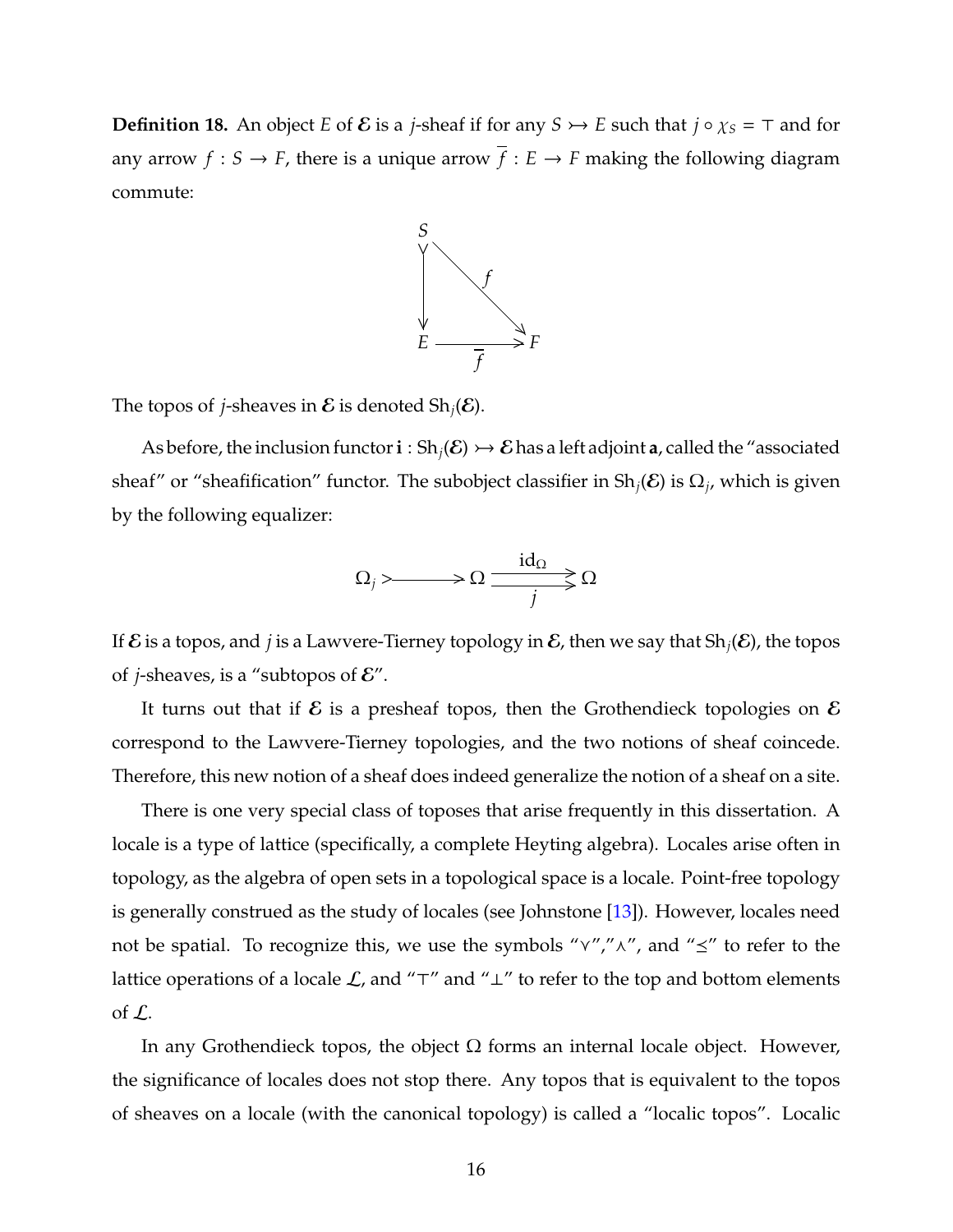toposes have many useful properties (see Mac Lane and Moerdijk [\[19\]](#page-124-2)), but the most useful here is that if P is any poset, and *J* is any Grothendieck topology on P, then Sh(P, *J*) is a localic topos, and moreover, is equivalent to the topos of sheaves on the locale of closed sieves in P.

Another important class of toposes with which we need to be familiar are the Boolean toposes. A topos  $\mathcal E$  is Boolean if the internal logic satisfies the law of the excluded middle:

$$
\mathcal{E} \models \phi \lor (\neg \phi)
$$

This is equivalent to the subobject classifier of E being an internal *Boolean* algebra object. For any topos, the "double negation arrow"  $\neg$  :  $\Omega \to \Omega$  is a Lawvere-Tierney topology, and the resulting subtopos is Boolean. This construction is related to the double negation translation between intuitionistic and classical logic (see Van Dalen [\[26\]](#page-125-2)).

#### **1.4 SOME MEASURE THEORY**

<span id="page-23-0"></span>Classical measure theory (see, for example, Billingsley [\[3\]](#page-123-4), Royden [\[22\]](#page-124-9), or Rudin [\[23\]](#page-124-10)) begins with the following definitions.

**Definition 19.** Let *X* be a set. Then  $\mathcal{F} \subseteq \mathcal{P}X$  is called a  $\sigma$ -field on *X* if

- 1.  $\mathcal F$  is closed under complements.
- 2.  $\mathcal F$  is closed under countable unions.

Note that  $\emptyset \in \mathcal{F}$ , since

$$
\emptyset = \bigcup_{A \in \emptyset} A
$$

<span id="page-23-1"></span>and  $X \in \mathcal{F}$ , since  $X = \neg \emptyset$ .

**Definition 20.** Let  $\mathcal F$  be a  $\sigma$ -field. Then a function  $\mu : \mathcal F \to [0, \infty]$  is called a measure if for any countable antichain  $\mathcal{A} = \langle A_i | i < \alpha \leq \omega \rangle$  in  $\mathcal{F}$  ,

$$
\sum_{i<\alpha}\mu(A_i)=\mu\bigg(\bigcup_{i<\alpha}A_i\bigg)
$$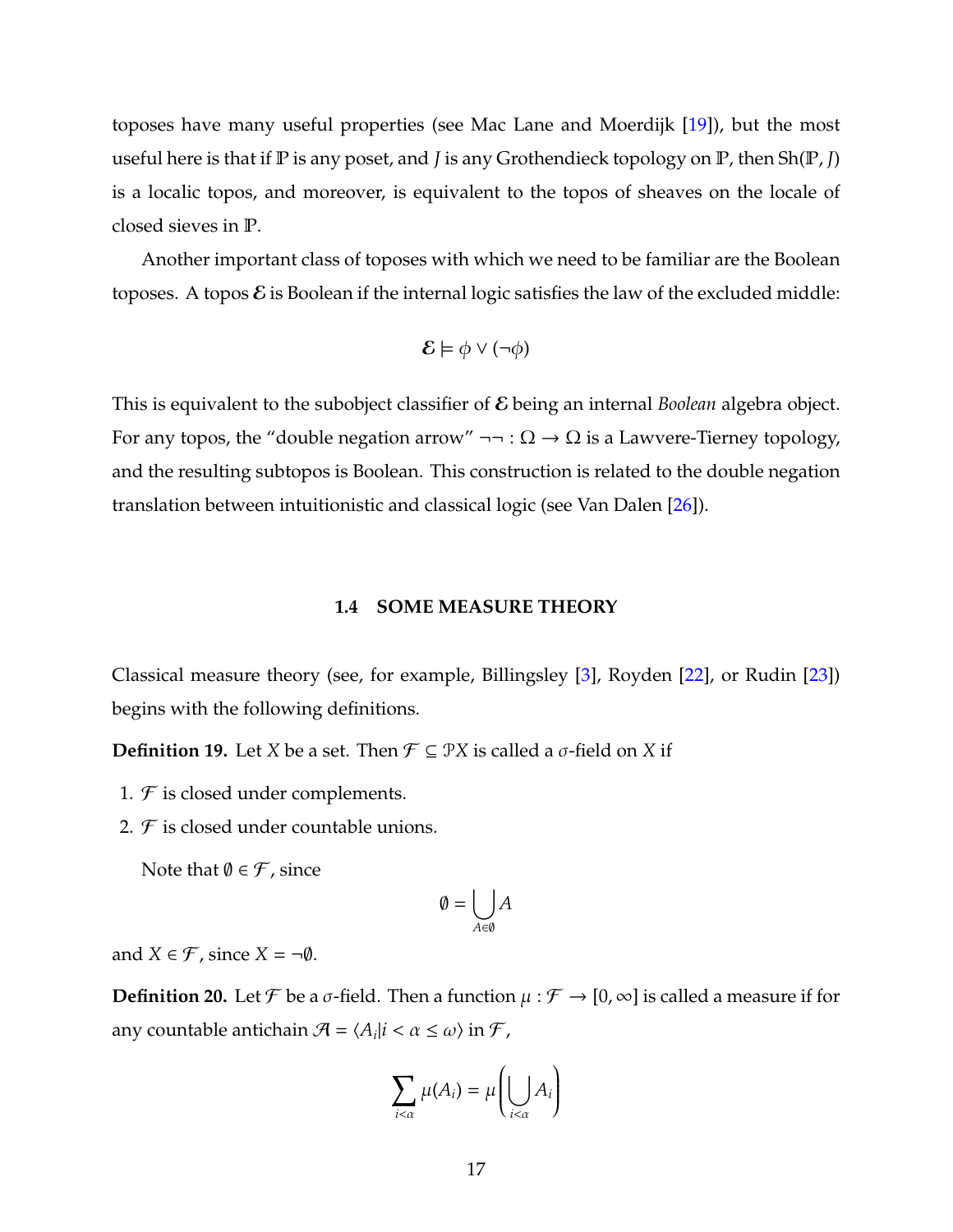Note that it is a consequence of this that  $\mu(\emptyset) = 0$ .

**Definition 21.** A measure space consists of a triple  $(X, \mathcal{F}, \mu)$ , where *X* is a set,  $\mathcal{F}$  is a  $\sigma$ -field on *X*, and  $\mu$  is a measure on  $\mathcal{F}$ .

There are a number of special subclasses of the set of measures on  $\mathcal{F}$ . The most important for our needs is the class of  $\sigma$ -finite measures.

**Definition 22.** Let  $(X, \mathcal{F}, \mu)$  be a measure space. Then  $\mu$  is called  $\sigma$ -finite if there is a countable partition of  $\langle X_i \in \mathcal{F} | i \langle \omega \rangle$  of *X* such that for each *i*,  $\mu(X_i) \langle \infty \rangle$ .

**Definition 23.** Let  $X = (X, \mathcal{F}, \mu)$  and  $\mathcal{Y} = (Y, \mathcal{G}, \nu)$  be two measure spaces. A measurable function from  $X$  to  $Y$  is a function  $f: X \to Y$  such that for any  $G \in \mathcal{G}$ ,  $f^{-1}[G] \in \mathcal{F}$ .

Measure theory can also be studied in a point-free way (see, for example, Fremlin [\[9\]](#page-123-5)). The point-free approach to measure theory focuses on the algebraic properties of the  $\sigma$ field. Correspondingly, the underlying sets *X* and *Y* are de-emphasized. The distinction is made explicit in the following Definition:

**Definition 24.** A σ-algebra is a countably complete Boolean algebra.

Many authors use the terms " $\sigma$ -algebra" and " $\sigma$ -field" interchangeably, usually to mean what we have referred to as a  $\sigma$ -field. Our terminology here echoes the distinction between a Boolean algebra, and a field of sets (that is, a collection of subsets of some universe *X* that contains ∅ and is closed under the operations of union, intersection, and complementation. Every field of sets is a Boolean algebra, but the converse is not true. Likewise, a σ-field is necessarily a σ-algebra, but σ-algebras are not necessarily σ-fields.

The well known Stone representation theorem (see Johnstone [\[13\]](#page-124-3), or Koppelberg [\[16\]](#page-124-11)) shows that every Boolean algebra  $\mathcal B$  is isomorphic to a field of sets (the underlying set being the set of ultrafilters of  $\mathcal{B}$ ). There is no direct analogue for the relationship between  $σ$ -algebras and  $σ$ -fields. The closest that we can get is the Loomis-Sikorski theorem (see Sikorski [\[25\]](#page-125-3) or Koppelberg [\[16\]](#page-124-11)). This theorem says that every  $\sigma$ -algebra is isomorphic to the quotient of some  $\sigma$ -field  $\mathcal F$  by some countably complete ideal  $I \subseteq \mathcal F$ .

In order to emphasize that the  $\sigma$ -algebras that we refer to are not necessarily spatial, we use the symbols " $\sqcap$ ", " $\sqcup$ ", and " $\sqsubseteq$ " to denote the meet and join operations, and the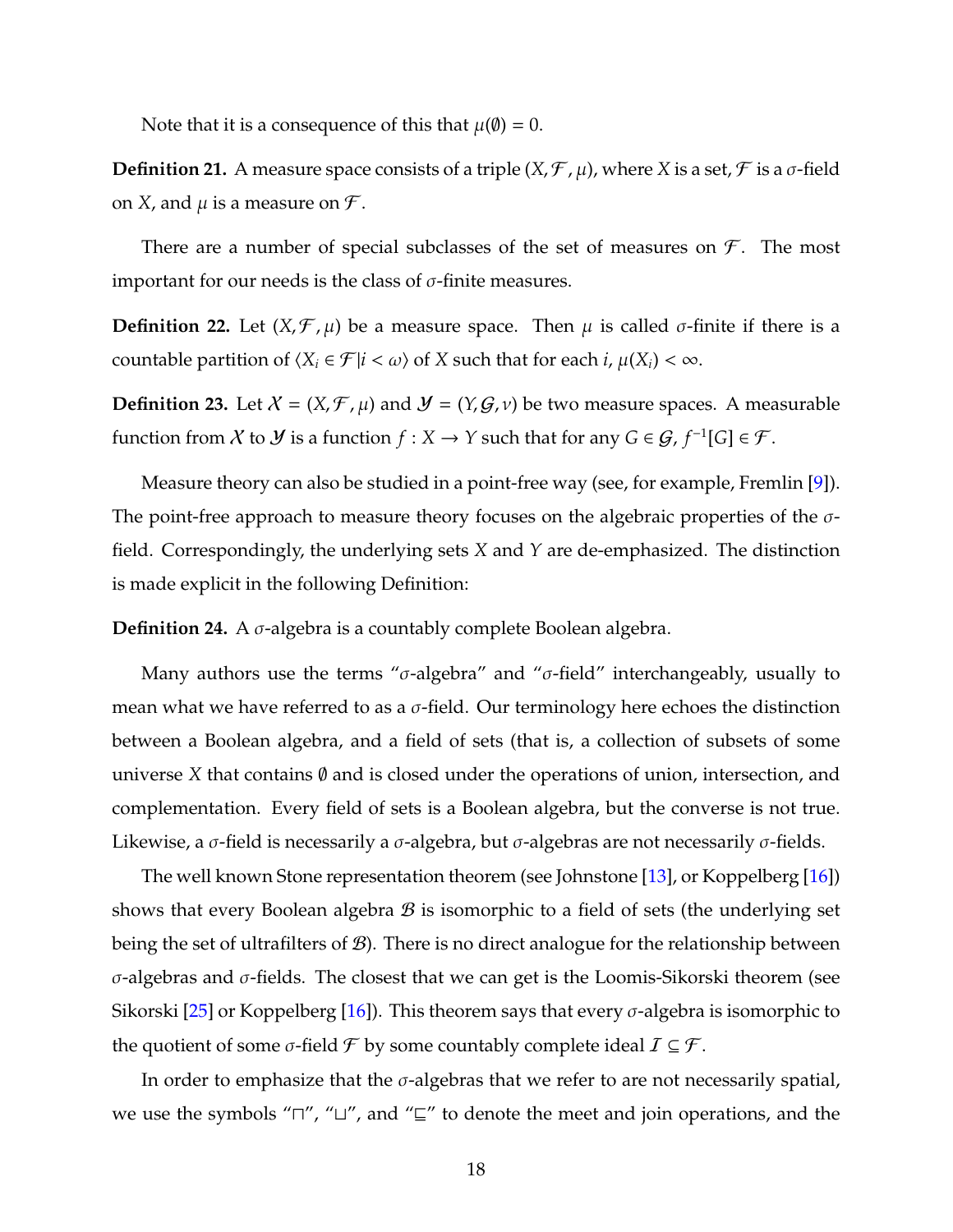partial ordering in a  $\sigma$ -algebra  $\mathcal F$ , and " $\perp$ " and " $\top$ " to denote the smallest and largest elements of  $\mathcal F$ . In the special case where  $\mathcal F$  is a  $\sigma$ -field, we revert to the usual set theoretic symbols: "∪", "∩", etc.

If  $(X, \mathcal{F}, \mu)$  is a measure space, and  $f \to [0, \infty)$  is a measurable function, (when R is equipped with the  $\sigma$ -field of Lebesgue measurable sets, and the Lebesgue measure), then we can find the integral  $\int f d\mu$ . This integral is itself a measure  $\nu$ , given by

$$
\nu(A) = \int_A f \, d\mu
$$

The process of calculating the integral, Lebesgue integration, takes several steps. The integral of a constant function is found through multiplication:

$$
\int_A c\,d\mu = c \cdot \mu(A)
$$

The integral of a measurable function with a finite range (ie, a simple function) is computed by exploiting the additive property of measures: Suppose that  $\langle X_i | i = 1 \dots n \rangle$  is a partition of *X*, and that for all  $x \in X_i$ ,  $s(x) = s_i$ . Then

$$
\int_A s d\mu = \sum_{i=1}^n s_i \cdot \mu(X_i \cap A)
$$

Finally, the integral of a measurable function *f* is calculated by taking the limit of the integrals of an increasing sequence of simple functions converging to *f*.

In addition to the usual (pointwise) partial ordering on the measures, there is also an important preordering, the "absolute continuity" ordering:

$$
\nu \ll \mu \iff ((\mu(A) = 0) \Rightarrow \nu(A) = 0)
$$

This ordering allows us to state the Radon-Nikodym Theorem, one of the central results in Measure Theory:

**Theorem 1 (Radon-Nikodym Theorem).** *If*  $v \ll \mu$  *are two σ-finite measures, then there is a measurable function f such that*

$$
v(-) = \int_{-}^{} f d\mu
$$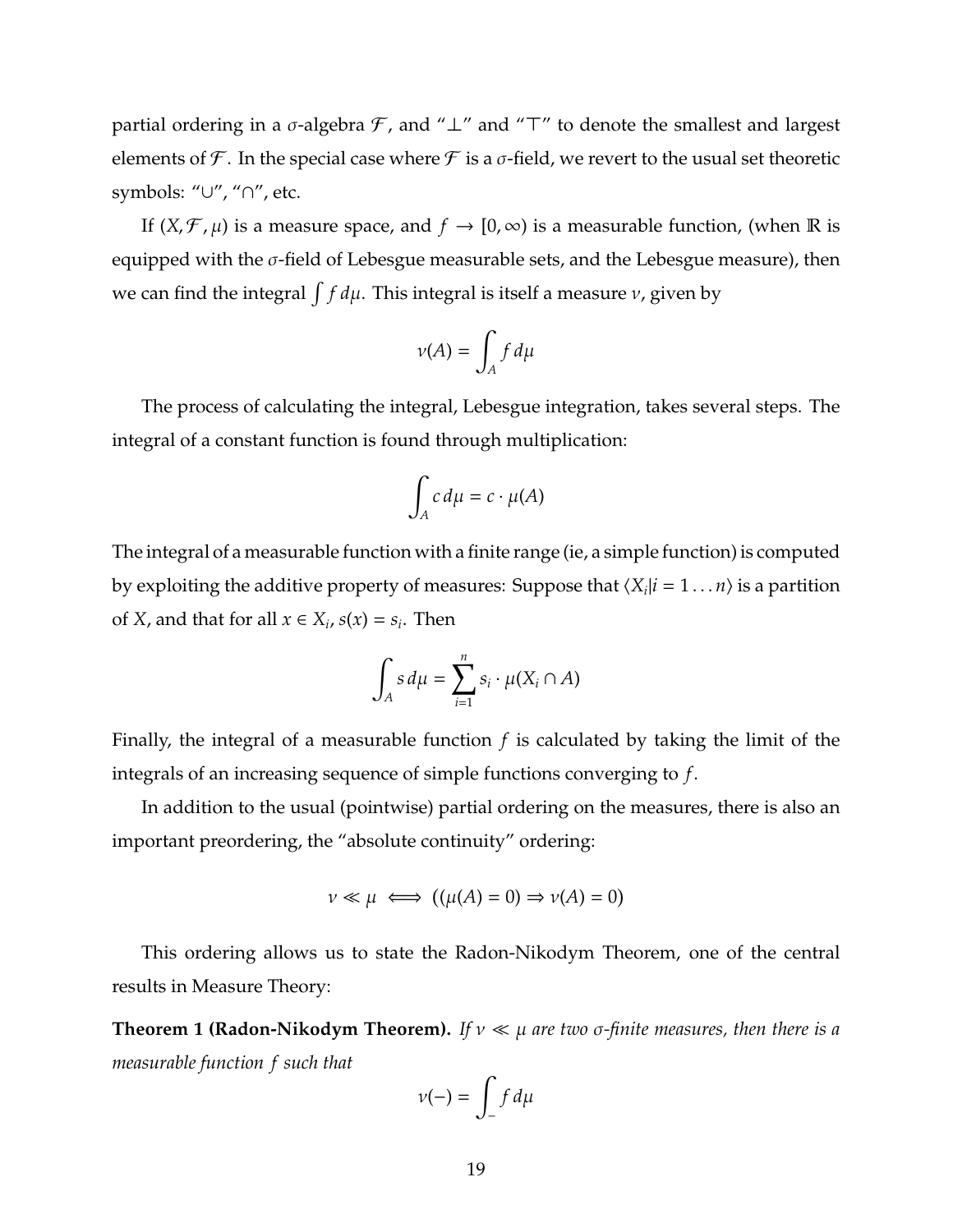The function *f* is called "the Radon-Nikodym derivative of  $\nu$  with respect to  $\mu$ ", and is often denoted  $\frac{dv}{d\mu}$ . It is important to note that the derivative is not necessarily unique. Two functions  $f_1$  and  $f_2$  can both be derivatives of  $\nu$  with respect to  $\nu$  if

$$
\mu\left(\{x \in X | f_1(x) \neq f_2(x)\}\right) = 0
$$

Consequently, we say that the Radon-Nikodym derivative is defined only up to "almost everywhere" equivalence.

#### **1.5 MORE DETAILED OVERVIEW**

<span id="page-26-0"></span>A number of connections have been observed between the measure theory of a  $\sigma$ -algebra  $\mathcal F$ , and the geometry of the topos  $\text{Sh}(\mathcal F)$  (where the Grothendieck topology is the *countable join topology*). Breitsprecher [\[5,](#page-123-6) [4\]](#page-123-7) observed that the functor  $M : \mathcal{F}^{op} \to S_{ET}$  of measures is in fact an object of Sh( $\mathcal{F}$ ). Scott [\[24\]](#page-125-0) (referred to in Johnstone [\[12\]](#page-124-4)) showed that the Dedekind real numbers object in  $\text{Sh}(\mathcal{F})$  is the sheaf of measurable real valued functions. Combining these two observations, it is obvious that integration can be represented as a natural transformation  $\int : \mathbb{D} \times \mathbb{M} \to \mathbb{M}$ , where  $\mathbb D$  is the sheaf of non-negative measurable real numbers. More recently, Wendt  $[27, 28]$  $[27, 28]$  $[27, 28]$  showed that the notion of almost everywhere equivalence corresponds to a certain Grothendieck topology.

Between them, these results suggest that there are some strong connections between measure theory and the topos of sheaves on a  $\sigma$ -algebra. In this dissertation, we ground these connections in the internal logic of the sheaf topos, and then extend them to create a measure theory for an arbitrary localic topos.

In Chapter [2,](#page-28-0) we present a measure theory for a locale  $\mathcal{L}$ . This measure theory is based around the object of measures, the sheaf of measurable real numbers, and an integration arrow. The object of measures is constructed in the presheaf topos  $\widehat{\mathcal{L}}$ , but is a sheaf. Thus the measure theory of  $\mathcal L$  exists in Sh $(\mathcal L)$ ,

Simultaneously, we show that when  $\mathcal L$  is the locale of closed sieves in the  $\sigma$ -algebra  $\mathcal F$ (in other words, when  $\text{Sh}(\mathcal{F}) \simeq \text{Sh}(\mathcal{L})$ ), this localic measure theory restricts to the usual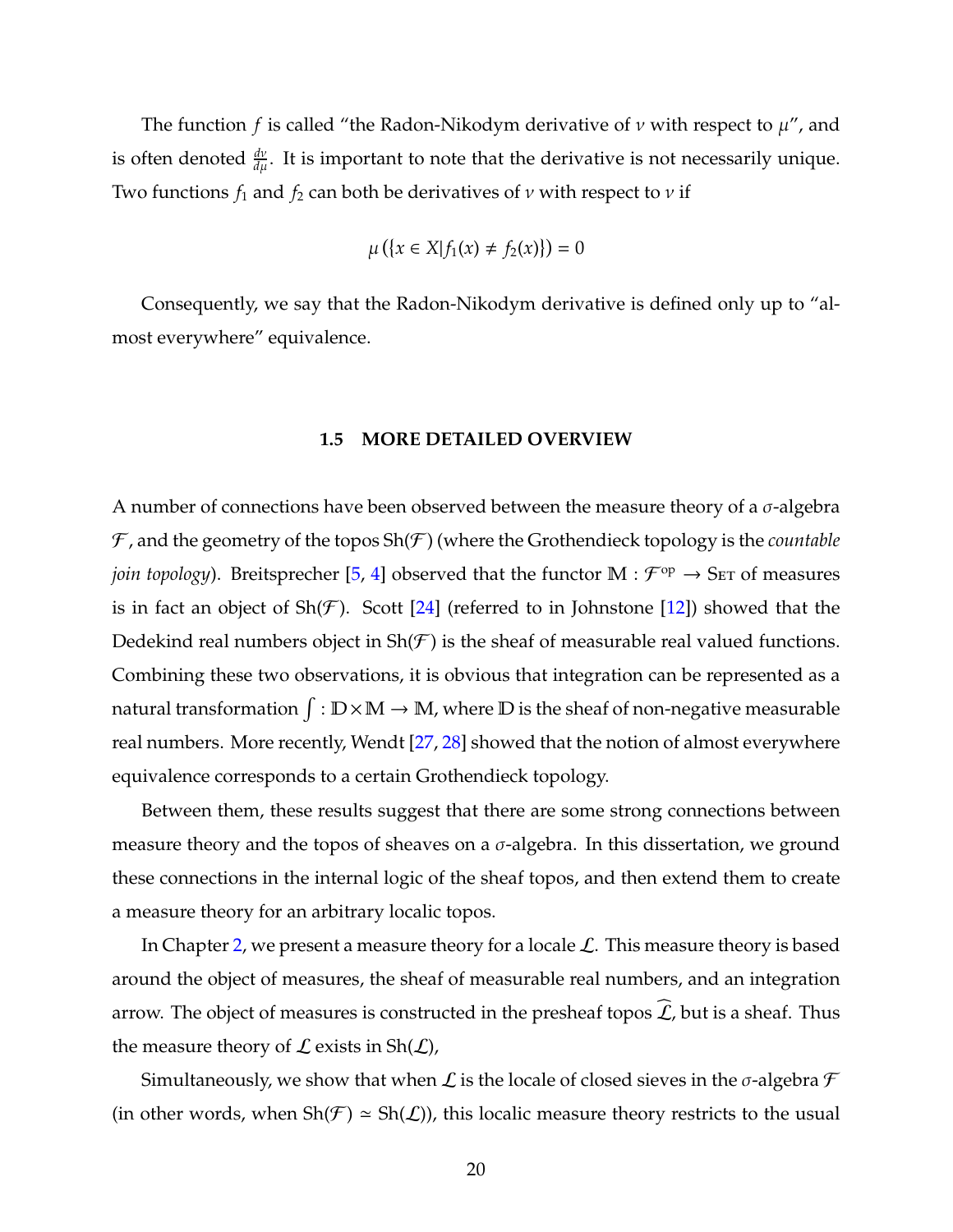measure theory on  $\mathcal F$ . We also show that when the constructions of the sheaf of measures and the integration arrow are carried out in  $\widehat{\mathcal{F}}$  and Sh( $\mathcal{F}$ ), we arrive at the same objects of  $\text{Sh}(\mathcal{L})$  as we did when building a localic measure theory.

The construction of M starts in the presheaf topos with the construction of a "presheaf of semireals". These objects act as functionals from the underlying locale  $\mathcal L$  to  $[0, \infty]$ . We construct the sheaf of measures M by taking only those semireals that are both additive and semicontinuous. The construction of  $\int$  mimics the usual construction of the Lebesgue integral, starting with constant functions, proceeding to locally constant functions, and then, by limits, to measurable functions.

One immediate generalization of classical measure theory that follows from this framework is that it is possible to consider integration theory for non-spatial  $\sigma$ -algebras. Since Dedekind real numbers take the role of measurable functions, there is no need to have an underlying set in order to integrate.

In Chapter [3,](#page-76-0) we investigate subtoposes of  $\text{Sh}(\mathcal{L})$ , and  $\text{Sh}(\mathcal{F})$ . We generalize Wendt's construction of the "almost everywhere" topology so that it has a more natural interpretation in localic toposes. Equipped with this topology, we prove a generalization of the Radon-Nikodym Theorem: A locally finite measure  $\mu$  that induces a Boolean subtopos has all Radon-Nikodym derivatives.

Finally, in Chapter [4,](#page-117-0) we discuss some unanswered questions, and opportunities for further research.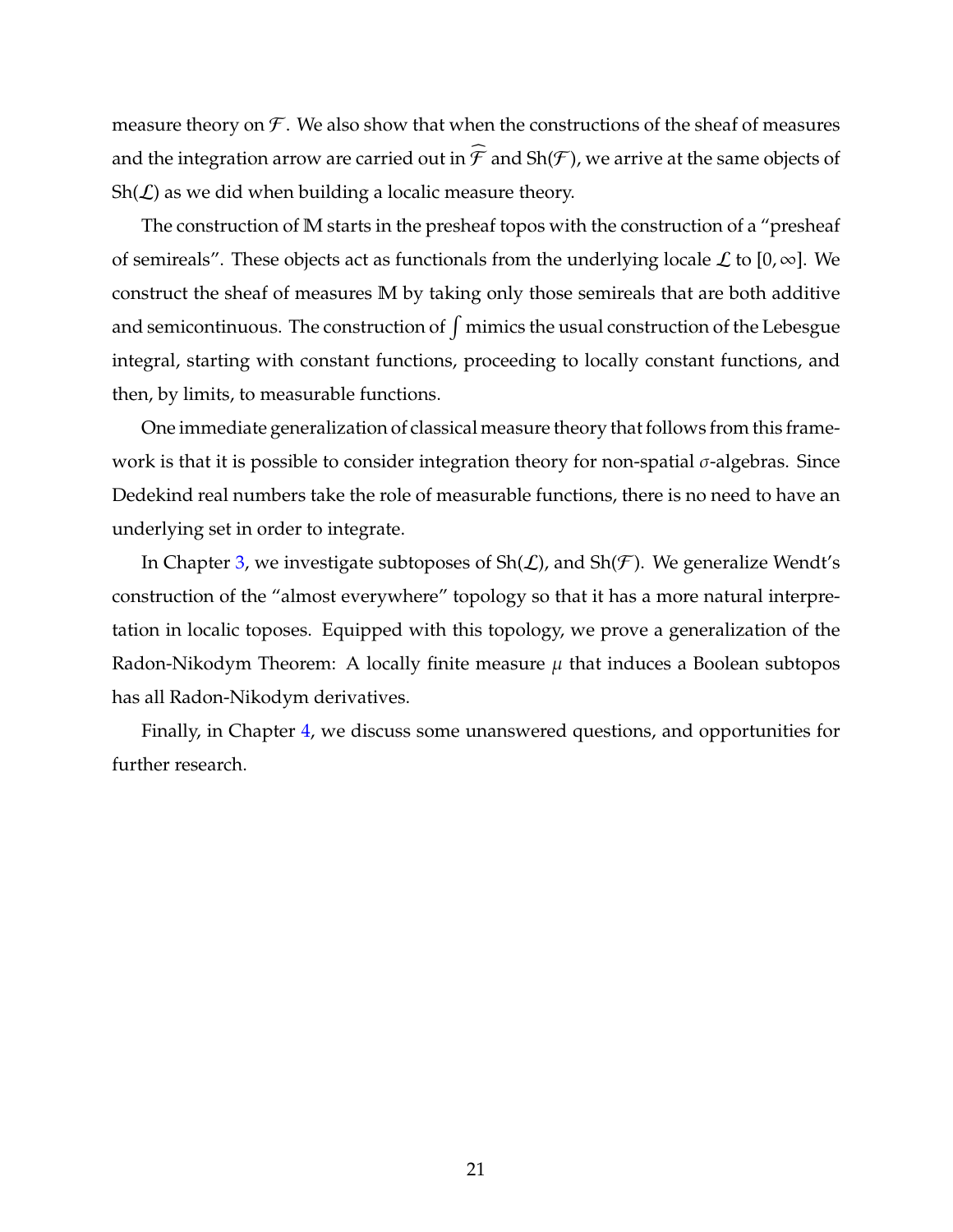#### <span id="page-28-0"></span>**2.0 MEASURE AND INTEGRATION**

#### **2.1 MEASURES ON A LOCALE**

<span id="page-28-1"></span>The definition of a measure on a  $\sigma$ -algebra (Definition [20\)](#page-23-1) can be extended to a locale:

**Definition 25.** Let  $(L, \leq, \perp, \top)$  be a locale. Then a function  $\mu : L \to [0, \infty]$  is a called a *measure* if it satisfies the following conditions:

- 1.  $\mu$  is order preserving
- 2.  $\mu(A) + \mu(B) = \mu(A \wedge B) + \mu(A \vee B)$
- 3. For any directed family  $\mathcal{D} \subseteq \mathcal{L}$  we have

$$
\mu\left(\bigvee_{D\in\mathcal{D}}D\right)=\bigvee_{D\in\mathcal{D}}\mu(D)
$$

Note that the last condition implies that  $\mu(\perp) = 0$ , since  $\perp = \gamma \emptyset$ .

In order to justify calling such things measures, there needs to be some sort of connection between these localic measures and traditional σ-algebra measures.

Let ( $\mathcal{F}, \subseteq, \perp, \top$ ) be a  $\sigma$ -algebra. A countably complete sieve in  $\mathcal{F}$  is a set  $I \subseteq \mathcal{F}$  which is downward closed and closed under countable joins. The collection of all countably closed sieves forms a locale  $\mathcal{L}$ . Clearly all subsets of  $\mathcal{F}$  of the form  $\downarrow A = \{B \in \mathcal{F} | B \sqsubseteq A\}$ are countably closed, so we have an embedding  $\mathcal{F} \rightarrow \mathcal{L}$ .

<span id="page-28-2"></span>**Lemma 1.** Let  $\mu$  be a measure on  $\mathcal{L}$ , and let  $\mu'$  be the restriction of  $\mu$  to  $\mathcal{F}$  (so that  $\mu'(A) = \mu(\downarrow A)$ . *Then*  $\mu'$  *is a measure on*  $\mathcal{F}$  *.* 

*Proof.* We need to show that  $\mu'$  satisfies the following conditions:

1.  $\mu'(\perp) = 0$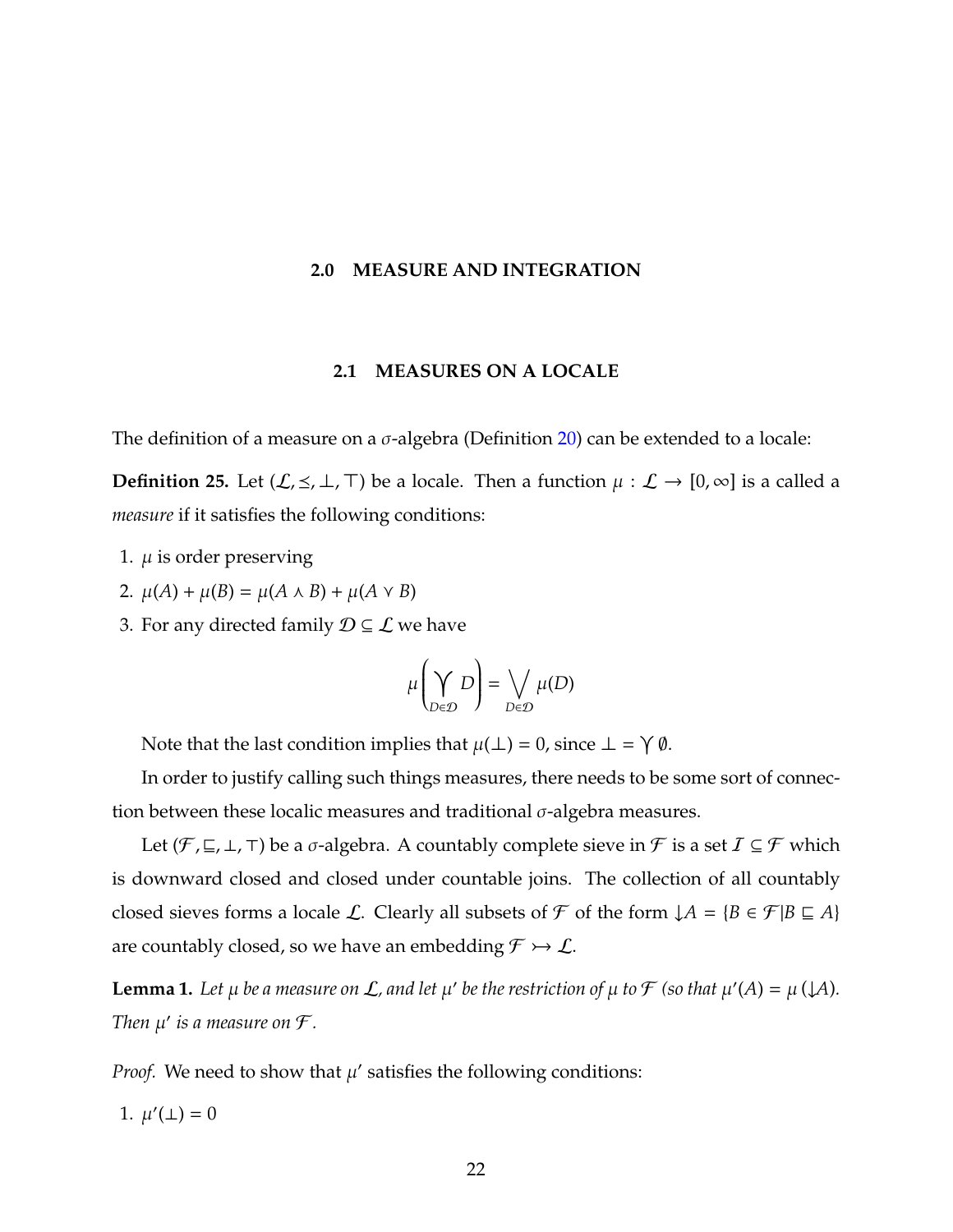- 2. If  $A \sqcap B = \bot$  then  $\mu'(A) + \mu'(B) = \mu'(A \sqcup B)$
- 3. If  $\mathcal{A} = \langle A_i | i \langle \omega \rangle$  is a countable increasing sequence, then

$$
\mu'\left(\bigsqcup_{i<\omega}A_i\right)=\bigvee_{i<\omega}\mu'(A_i)
$$

For the first condition, note that  $\downarrow \perp = \perp$ . Therefore  $\mu'(\perp) = \mu(\perp) = 0$ , as required. For the second condition, take  $A, B \in \mathcal{F}$  with  $A \cap B = \bot$ .

$$
\mu'(A) + \mu'(B) = \mu(\downarrow A) + \mu(\downarrow B)
$$
  
= 
$$
\mu((\downarrow A) \land (\downarrow B)) + \mu((\downarrow A) \lor (\downarrow B))
$$

But  $(\downarrow A) \wedge (\downarrow B) = \perp$  and  $(\downarrow A) \vee (\downarrow B) = \downarrow (A \sqcup B)$ , so we get

$$
\mu'(A) + \mu'(B) = \mu(\bot) + \mu(\downarrow (A \sqcup B))
$$

$$
= \mu'(A \sqcup B)
$$

For the final condition, let  $\mathcal{A} = \langle A_i | i \langle \omega \rangle$  be an increasing sequence in  $\mathcal{F}$ . Observe that

$$
\bigvee_{i<\omega}A_i=\downarrow\left(\bigsqcup_{i<\omega}A_i\right)
$$

Using this observation, we can write:

$$
\mu'\left(\bigsqcup_{i<\omega}A_i\right) = \mu\left(\downarrow\left(\bigsqcup_{i<\omega}A_i\right)\right)
$$

$$
= \mu\left(\bigvee_{i<\omega}(\downarrow A_i)\right)
$$

$$
= \bigvee_{i<\omega} \mu(\downarrow A_i)
$$

$$
= \bigvee_{i<\omega} \mu'(A_i)
$$

<span id="page-29-0"></span>and we are done.

 $\Box$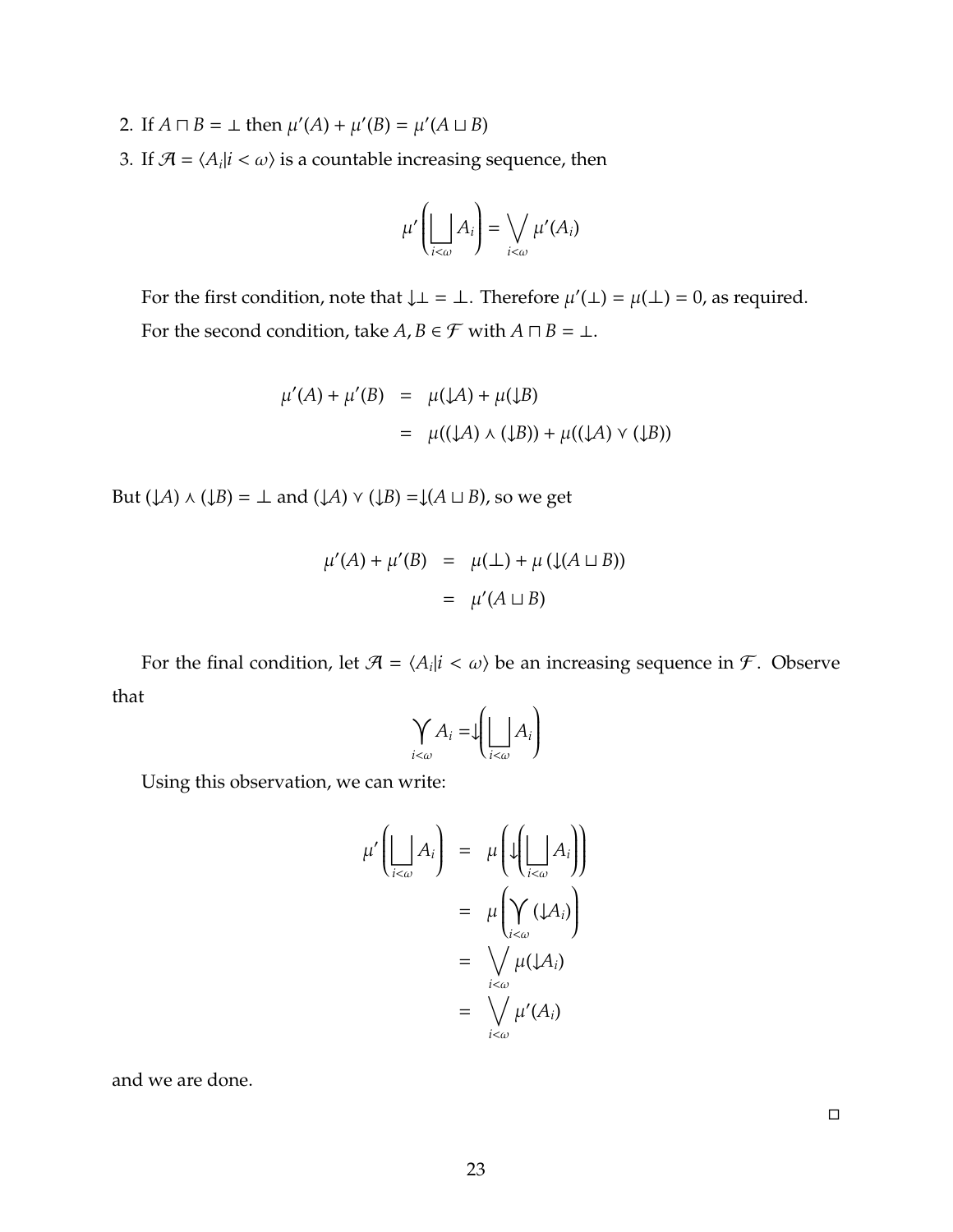**Lemma 2.** Let  $\mu$  be a measure on  $\mathcal{F}$ . Define  $\overline{\mu}: \mathcal{L} \to [0, \infty]$  by

$$
\overline{\mu}(\mathcal{I}) = \bigvee_{A \in \mathcal{I}} \mu(A)
$$

*Then*  $\overline{\mu}$  *is a measure on the locale*  $\mathcal{L}$ *.* 

*Proof.* It is obvious that  $\overline{\mu}$  is order preserving.

To see that  $\overline{\mu}$  satisfies the additivity condition, start by taking two countably complete sieves  $\mathcal{I}, \mathcal{J} \in \mathcal{L}$ , and set  $\epsilon > 0$ . Then there exist  $B_{\mathcal{I}} \in \mathcal{I}$  and  $B_{\mathcal{J}} \in \mathcal{J}$  such that

$$
\overline{\mu}(I) < \mu(B_I) + \frac{\epsilon}{2} \n\overline{\mu}(\mathcal{J}) < \mu(B_{\mathcal{J}}) + \frac{\epsilon}{2}
$$

Furthermore, there exist  $B_{I \vee J} \in I \vee J$  and  $B_{I \wedge J} \in I \wedge J$  such that

$$
\overline{\mu}(\mathcal{I} \vee \mathcal{J}) < \mu(B_{\mathcal{I} \vee \mathcal{J}}) + \frac{\epsilon}{2} \\
\overline{\mu}(\mathcal{I} \wedge \mathcal{J}) < \mu(B_{\mathcal{I} \wedge \mathcal{J}}) + \frac{\epsilon}{2}
$$

Since  $I \vee J$  is the set of all elements of  $\mathcal F$  that can be expressed as the join of an element of  $I$  and an element of  $J$ , we know that there exist  $B^1_{I \vee I} \in I$  and  $B^2_{I \vee I} \in J$  such that

$$
B^1_{I \vee J} \sqcup B^2_{I \vee J} = B_{I \vee J}
$$

Furthermore, since  $\mathcal{I} \wedge \mathcal{J} = \mathcal{I} \cap \mathcal{J}$ , we know that  $B_{\mathcal{I} \wedge \mathcal{I}} \in \mathcal{I} \cap \mathcal{J}$ . Now, let  $B_1 \in \mathcal{I}$  and  $B_2 \in \mathcal{J}$  be defined by

$$
B_1 = B_{\mathcal{I}} \sqcup B^1_{\mathcal{I} \vee \mathcal{J}} \sqcup B_{\mathcal{I} \wedge \mathcal{J}} \quad B_2 = B_{\mathcal{J}} \sqcup B^2_{\mathcal{I} \vee \mathcal{J}} \sqcup B_{\mathcal{I} \wedge \mathcal{J}}
$$

Now

$$
\mu(B_1) + \mu(B_2) \leq \overline{\mu}(I) + \overline{\mu}(J)
$$
  
\n
$$
\leq \mu(B_1) + \mu(B_2) + \epsilon
$$
  
\n
$$
\mu(B_1) + \mu(B_2) = \mu(B_1 \sqcup B_2) + \mu(B_1 \sqcap B_2)
$$
  
\n
$$
\leq \overline{\mu}(I \vee J) + \overline{\mu}(I \wedge J)
$$
  
\n
$$
\leq \mu(B_1 \sqcup B_2) + \mu(B_1 \sqcap B_2) + \epsilon
$$
  
\n
$$
= \mu(B_1) + \mu(B_2) + \epsilon
$$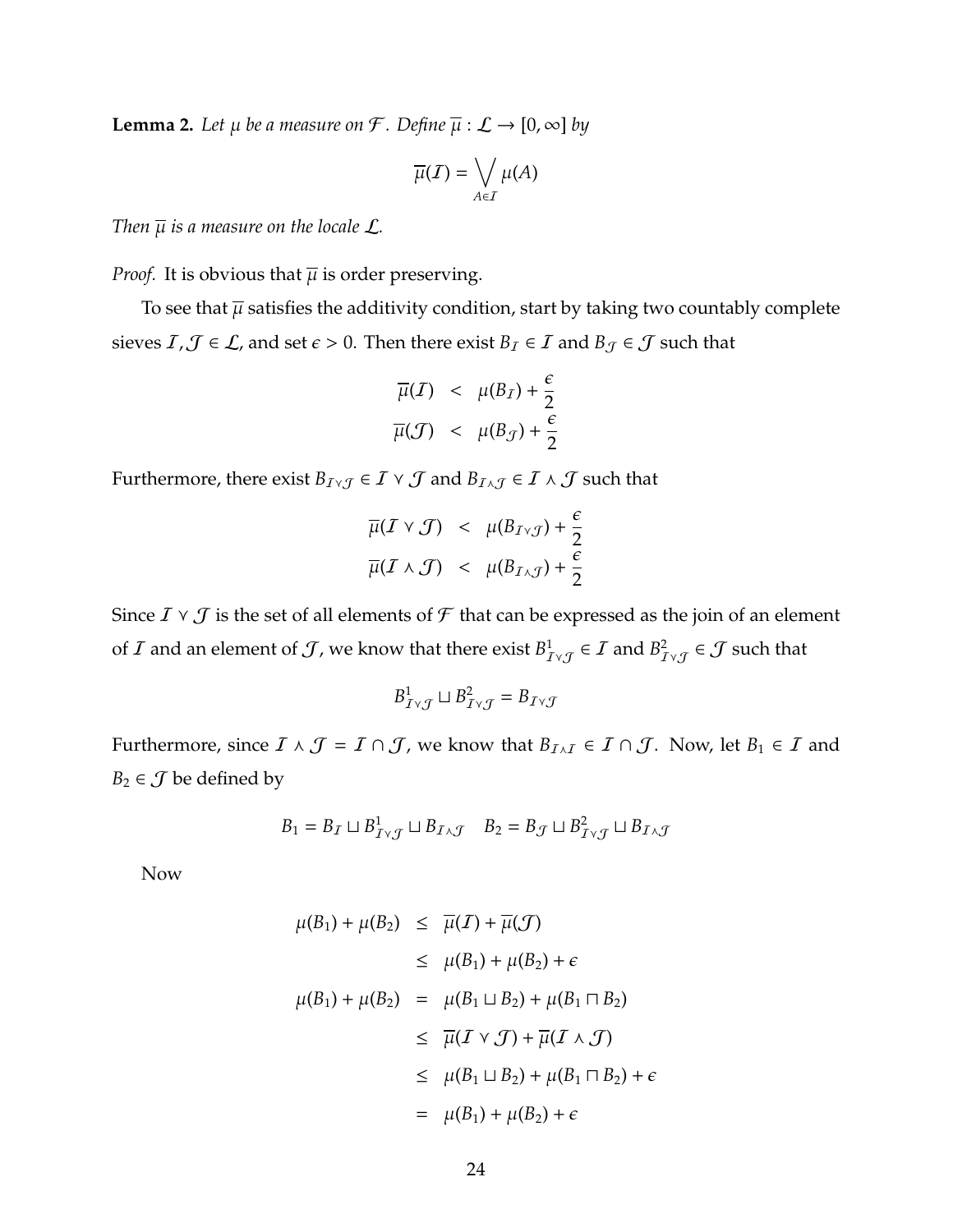Hence

$$
\left| (\overline{\mu}(I \vee \mathcal{J}) + \overline{\mu}(I \wedge \mathcal{J})) - (\overline{\mu}(I) + \overline{\mu}(\mathcal{J})) \right| \leq \epsilon
$$

and so  $\overline{\mu}$  satisfies the additivity condition.

Now, to see that  $\overline{\mu}$  satisfies the semicontinuity condition, take a directed family  $S =$  $\langle I_i | i \in I \rangle$  of countably complete sieves in  $\mathcal{L}$ , and let  $I = \gamma S$  be the join of the  $I_i$ 's.

We know that *A*  $\in$  *I* if and only if there is a countable sequence  $\langle A_\alpha | \alpha \langle \omega \rangle$  contained in  $\bigcup_{i \in I} I_i$  such that  $\bigsqcup_{\alpha < \omega} A_\alpha = A$ .

Take  $\epsilon > 0$ . Then there is an  $A \in \mathcal{I}$  such that  $\overline{\mu}(\mathcal{I}) \leq \mu(A) + \epsilon$ . Let  $C = \langle A_\alpha | \alpha < \omega \rangle$  be the sequence described in the above paragraph. We may assume without loss of generality that  $C$  is an directed sequence. Then since  $C$  is countable, we can write

$$
\bigvee_{\alpha < \infty} \mu(A_{\alpha}) \leq \bigvee_{i \in I} \overline{\mu}(I_{i})
$$
\n
$$
\leq \overline{\mu}(I)
$$
\n
$$
\leq \mu(A) + \epsilon
$$
\n
$$
= \bigvee_{\alpha < \infty} \mu(A_{\alpha}) + \epsilon
$$

Hence

$$
\bigvee_{i\in I}\overline{\mu}(\mathcal{I}_i)=\overline{\mu}\bigg(\bigvee_{i\in I}\mathcal{I}_i\bigg)
$$

and so  $\overline{\mu}$  is a (localic) measure.

 $\Box$ 

<span id="page-31-0"></span>**Theorem 2.** *The operations in Lemmas [1](#page-28-2) and [2](#page-29-0) are inverse to one another. Hence the set of measures on* L *is isomorphic to the set of measures on* F *.*

*Proof.* Let  $\mu$  be a measure on  $\mathcal L$  and let  $\nu$  be a measure on  $\mathcal F$ . We must show that  $\overline{\mu'} = \mu$ and  $(\overline{\nu})' = \nu$ .

For the first of these, take  $\mathcal{I} \in \mathcal{L}$ . Then

$$
\overline{\mu'}(I) = \bigvee_{A \in I} \mu'(A)
$$

$$
= \bigvee_{A \in I} \mu(\downarrow A)
$$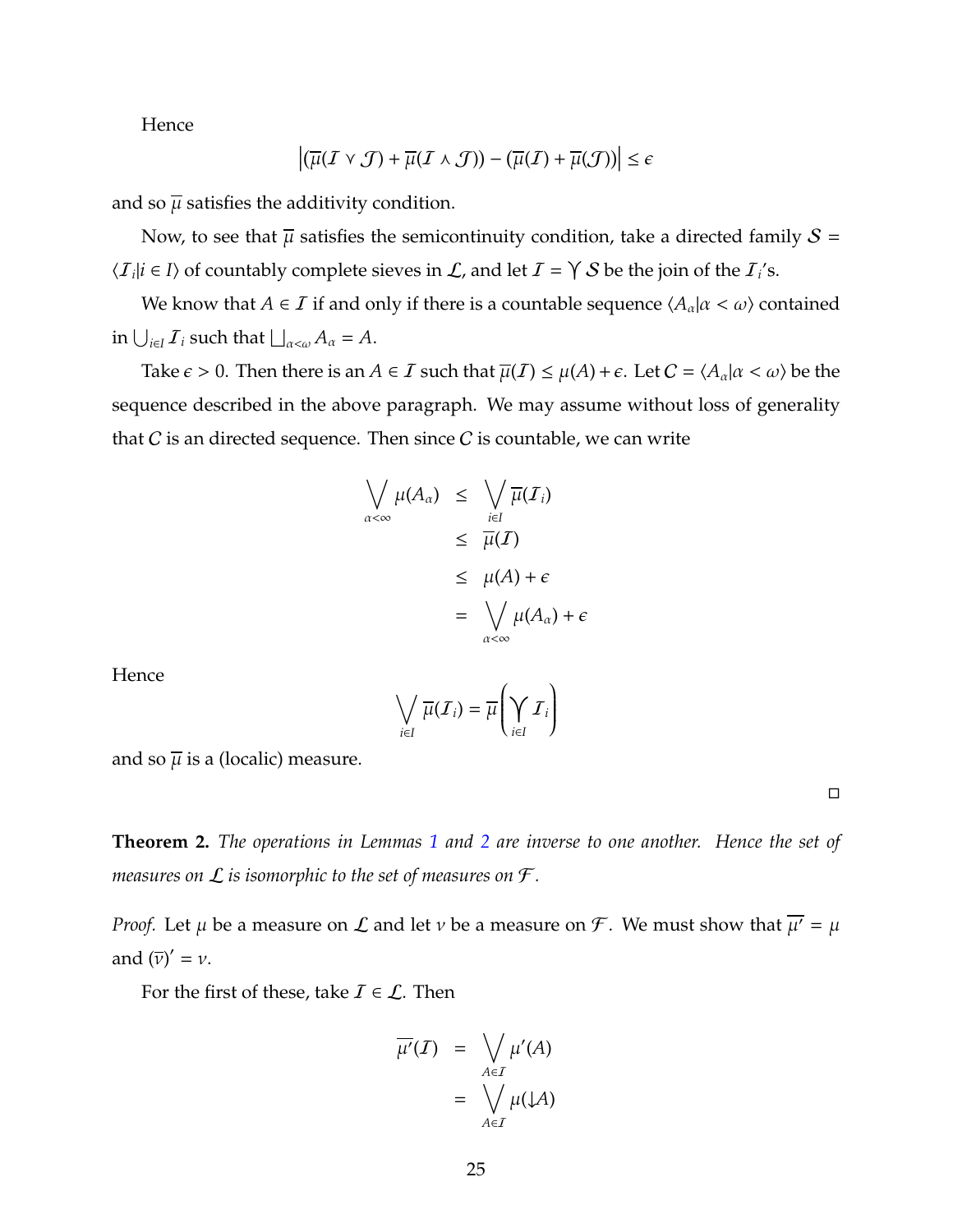However, it is immediate that

$$
I = \bigvee_{A \in I} \downarrow A
$$

and that  $\{\downarrow A | A \in I\}$  is a directed set, and so we have

$$
\overline{\mu'}(I) = \mu(I)
$$

Now, take  $A \in \mathcal{F}$ . Then

$$
(\overline{\nu})'(A) = \overline{\nu}(\downarrow A)
$$
  
=  $\bigvee_{B \subseteq A} \nu(B)$   
=  $\nu(A)$ 

As a consequence of this Theorem, we know that we can study measures on locales in a way that generalizes the study of measures on  $\sigma$ -algebras.

Theorem [2](#page-31-0) tells us that the notion of a measure on a locale generalizes the notion of a measure on a  $\sigma$ -algebra. It is natural to ask a related question: If  $\mathcal L$  is the locale of open sets in some topological space  $(X, \mathcal{L})$  and  $\mu$  is a measure on  $\mathcal{L}$ , can  $\mu$  be uniquely extended to the measure space  $(X, \sigma(\mathcal{L}))$ , where  $\sigma(\mathcal{L})$  is the smallest  $\sigma$ -field on *X* containing  $\mathcal{L}$ , namely the *Borel* algebra?

The following Theorem gives sufficient conditions for the measures on  $\mathcal L$  to correspond with the measures on  $\sigma(\mathcal{L})$ .

**Theorem 3.** Let  $(X, \mathcal{L})$  be a metrizable Lindelöf space. Then every locally finite measure  $\mu$  on  $\mathcal{L}$ *can be uniquely extended to*  $\sigma(\mathcal{L})$ *.* 

*Proof.* Take a locally finite  $\mu$  on  $\mathcal{L}$ .

Since  $(X, \mathcal{L})$  is Lindelöf, and since  $\mu$  is locally finite, it follows that there is a countable cover of *X*, with  $\mu$  finite on each part. We work in the subspace induced by one of these  $\mu$ -finite sets.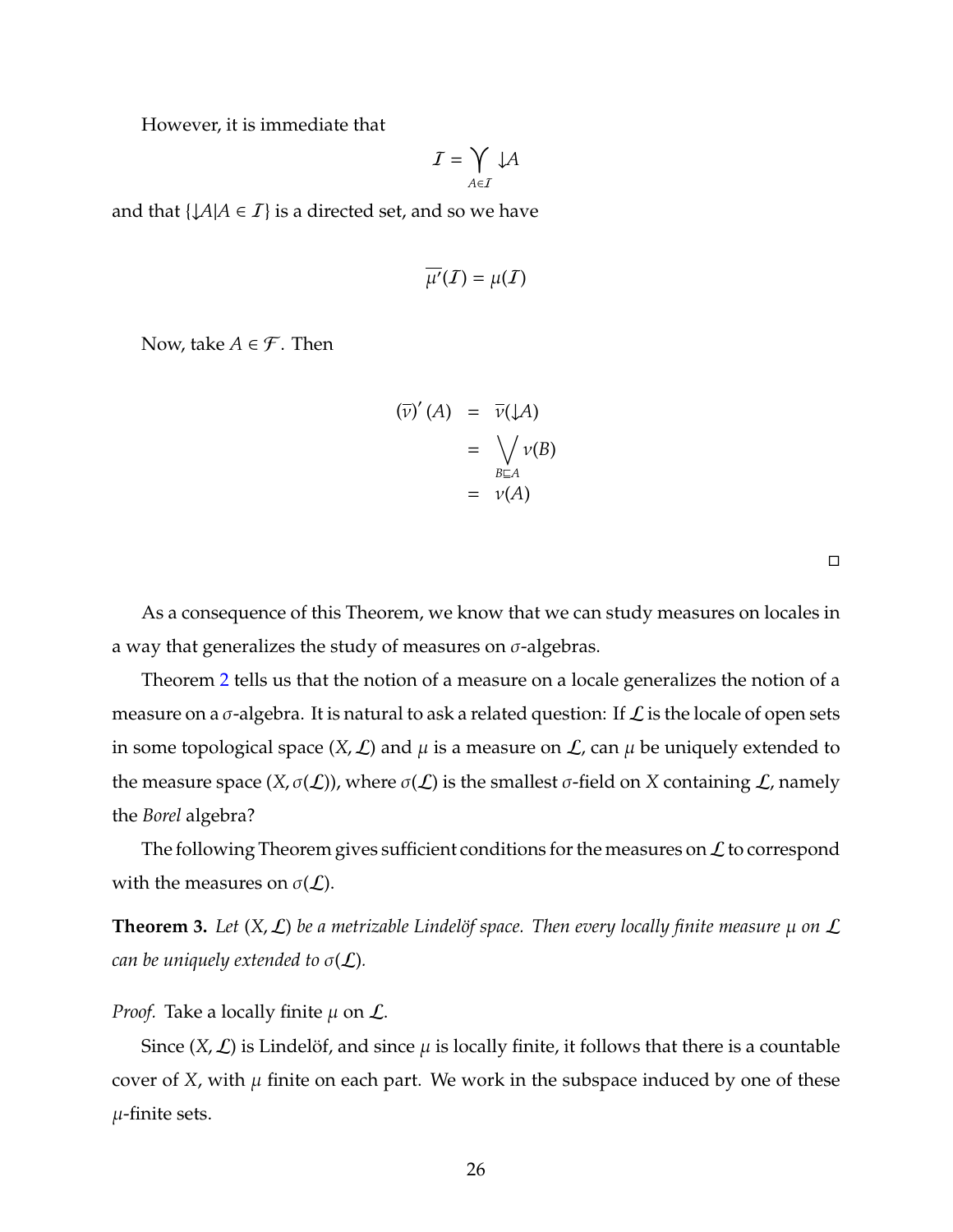L is closed under finite intersections and is thus a π-system generating  $σ(L)$ . We can therefore apply Dynkin's  $\pi-\lambda$  theorem (see Billingsley [\[3\]](#page-123-4)) to conclude that if  $\mu$  has an extension, it must be unique.

We work to extend  $\mu$  recursively, through the Borel heirachy (see Jech [\[11\]](#page-124-12)).

**Definition 26.** 1.  $\Sigma_0$  is the set of open sets in  $(X, \mathcal{L})$ 

- 2.  $\Pi_{\alpha}$  is the set  $\{X \setminus A | A \in \Sigma_{\alpha}\}\$
- 3.  $\Sigma_{\alpha+1}$  is the set of countable unions of subsets of  $\Pi_{\alpha}$
- 4. When  $\gamma$  is a limit ordinal, then  $\Sigma_{\gamma} = \bigcup_{\alpha < \gamma} \Sigma_{\alpha}$

Note that there is a duality here between the  $\Sigma_{\alpha}$ s and the  $\Pi_{\alpha}$ s. We could just have well taken  $\Pi_0$  to be the set of closed sets, defined  $\Sigma_\alpha$  as the set of complements of elements of  $\Pi_{\alpha}$ , and  $\Pi_{\alpha_1}$  as the intersections of countable subsets of  $\Sigma_{\alpha}$ .

The following properties of the Borel heirachy are useful:

**Proposition 3.** *1. For any*  $\alpha < \beta$  *we have* 

$$
(\Sigma_{\alpha} \cup \Pi_{\alpha}) \subseteq (\Sigma_{\beta} \cap \Pi_{\beta})
$$

*2.*  $\Sigma_{\alpha}$  *and*  $\Pi_{\alpha}$  *are closed under finite unions and intersections. 3.*  $σ(L) = Σ<sub>ω<sub>1</sub>}</sub>$ 

*Proof.* 1. It is immediate that  $\Pi_\alpha \subseteq \Sigma_{\alpha+1}$  and that  $\Sigma_\alpha \subseteq \Pi_{\alpha+1}$ . We prove that  $\Sigma_\alpha \subseteq \Sigma_{\alpha+1}$  and  $\Pi_{\alpha} \subseteq \Pi_{\alpha+1}$  by induction.

Put  $\alpha = 0$ . Then  $\Sigma_1$  is the set of  $F_\sigma$  sets, that is, countable unions of closed sets. It is well known that every open set in a metric space is  $F_{\sigma}$ . Hence  $\Sigma_0 \subseteq \Sigma_1$ . Similarly, since  $\Pi$ <sup>1</sup> is the set of *G*<sup>δ</sup> sets, it follows that  $\Pi$ <sup>0</sup> ⊆  $\Pi$ <sup>1</sup>.

Now suppose that

$$
(\Sigma_\alpha\cup\Pi_\alpha)\subseteq(\Sigma_{\alpha+1}\cap\Pi_{\alpha+1})
$$

An element *A* of  $\Sigma_{\alpha+1}$  is the union of a countable family elements of  $\Pi_{\alpha}$ , and hence the union of a countable family of elements of  $\Pi_{\alpha+1}$ . Thus *A* is an element of  $\Sigma_{\alpha+2}$ . Likewise, an element *B* of  $\Pi_{\alpha+1}$  is the intersection of a countable family in  $\Sigma_{\alpha}$ , and hence the intersection of a countable family in  $\Sigma_{\alpha+1}$ . Therefore *B* is an element of  $\Pi_{\alpha+2}$ .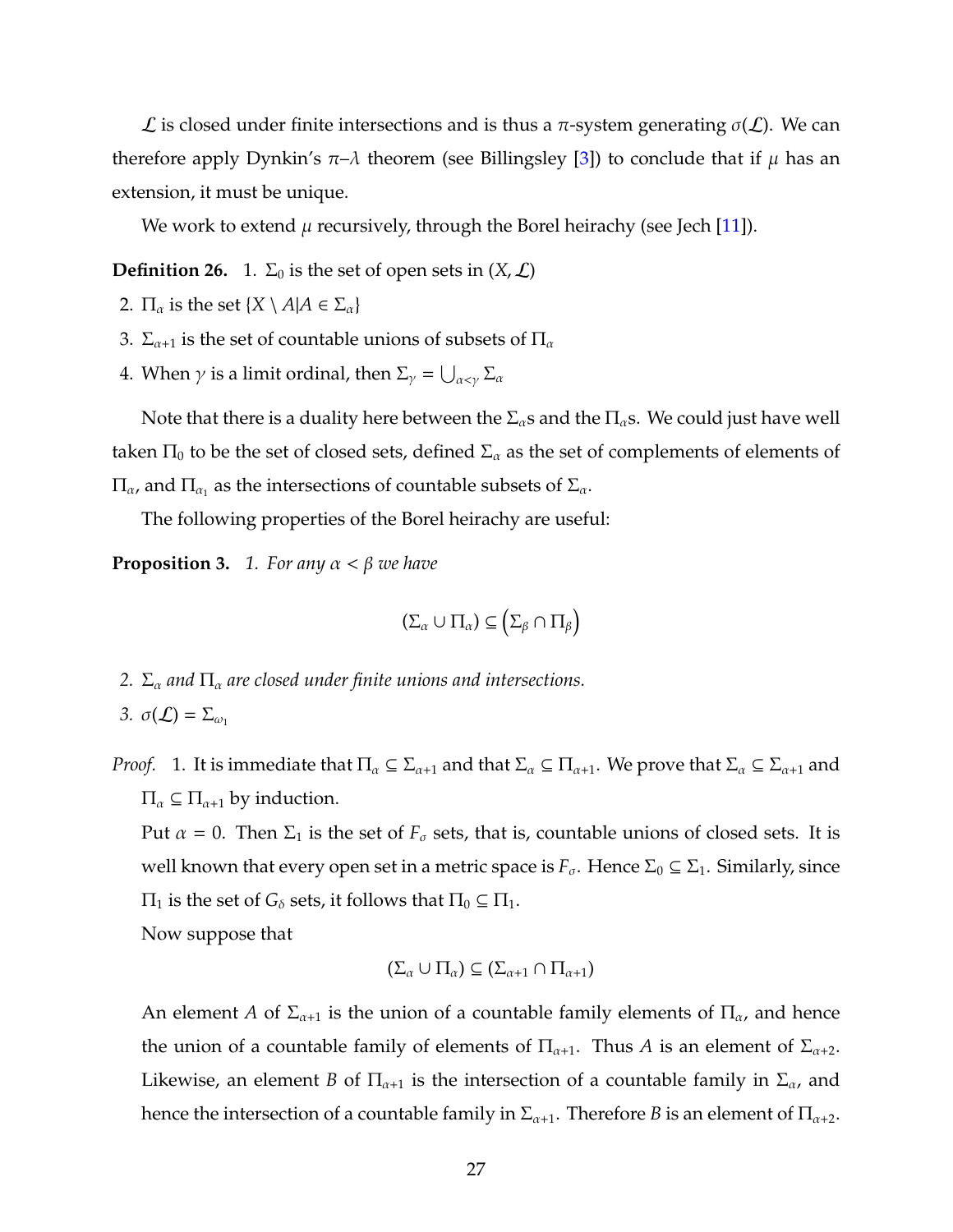Thus we have shown that

$$
(\Sigma_{\alpha+1}\cup\Pi_{\alpha+1})\subseteq(\Sigma_{\alpha+2}\cap\Pi_{\alpha+2})
$$

It only remains to show that

$$
\Sigma_{\alpha} \cup \Pi_{\alpha} \subseteq \Sigma_{\beta} \cap \Pi_{\beta}
$$

for  $\alpha < \beta$ , where  $\beta$  is a limit.

It is immediate that  $\Sigma_\alpha \subseteq \Sigma_\beta$ . If we can show that  $\Pi_\alpha \subseteq \Pi_\beta$ , we will be finished. But this is also immediate, since an element of  $\Pi_{\alpha}$  is the complement of an element of  $\Sigma_{\alpha}$ , and thus the complement of an element of  $\Sigma_{\beta}$ , as required.

2. We start by showing that  $\Sigma_\alpha$  is closed under finite intersections, and  $\Pi_\alpha$  is closed under finite unions. We proceed by induction. The result is immediate for  $\alpha = 0$ , since  $\Sigma_0$  is the set of open sets, and  $\Pi_0$  is the set of closed sets. Assume that  $\Pi_\alpha$  is closed under finite unions. Then it follows from DeMorgan's laws that  $\Sigma_{\alpha}$  is closed under finite intersections. Likewise, if we assume that  $\Sigma_{\alpha}$  is closed under finite intersections, it follows that  $\Pi_{\alpha}$  is closed under finite unions.

To check the results at limits, suppose that  $\gamma$  is a limit ordinal. Since  $\Sigma_{\gamma}$  is the union of an expanding sequence of sets, each closed under finite intersections, it follows that  $\Sigma_{\gamma}$ is also closed under finite intersections. The fact that  $\Pi_{\gamma}$  is closed under finite unions follows directly.

Now to verify that  $\Sigma_{\alpha}$  is closed under finite unions, and that  $\Pi_{\alpha}$  is closed under finite intersections. We again proceed by induction. The base case is immediate. For the successor case, observe that each  $\Sigma_{\alpha+1}$  is the union of countably many elements of  $\Pi_{\alpha}$ , it is trivial that  $\Sigma_{\alpha+1}$  is closed under finite unions. Likewise, it is immediate that  $\Pi_{\alpha+1}$ is closed under finite intersections. The limit case is similar.

In fact, we have shown that  $\Sigma_{\alpha}$  is closed under *countable* unions, and that  $\Pi_{\alpha}$  is closed under *countable* intersections, except possibly at limit stages.

3. Since the cofinality of  $\omega_1$  is uncountable, it follows that  $\Sigma_{\omega_1}$  is closed under countable unions and complements. Therefore  $\Sigma_{\omega_1}$  is a  $\sigma$ -field containing  $\mathcal{L} = \Sigma_0$ . Hence

$$
\sigma(\mathcal{L}) \subseteq \Sigma_{\omega_1}
$$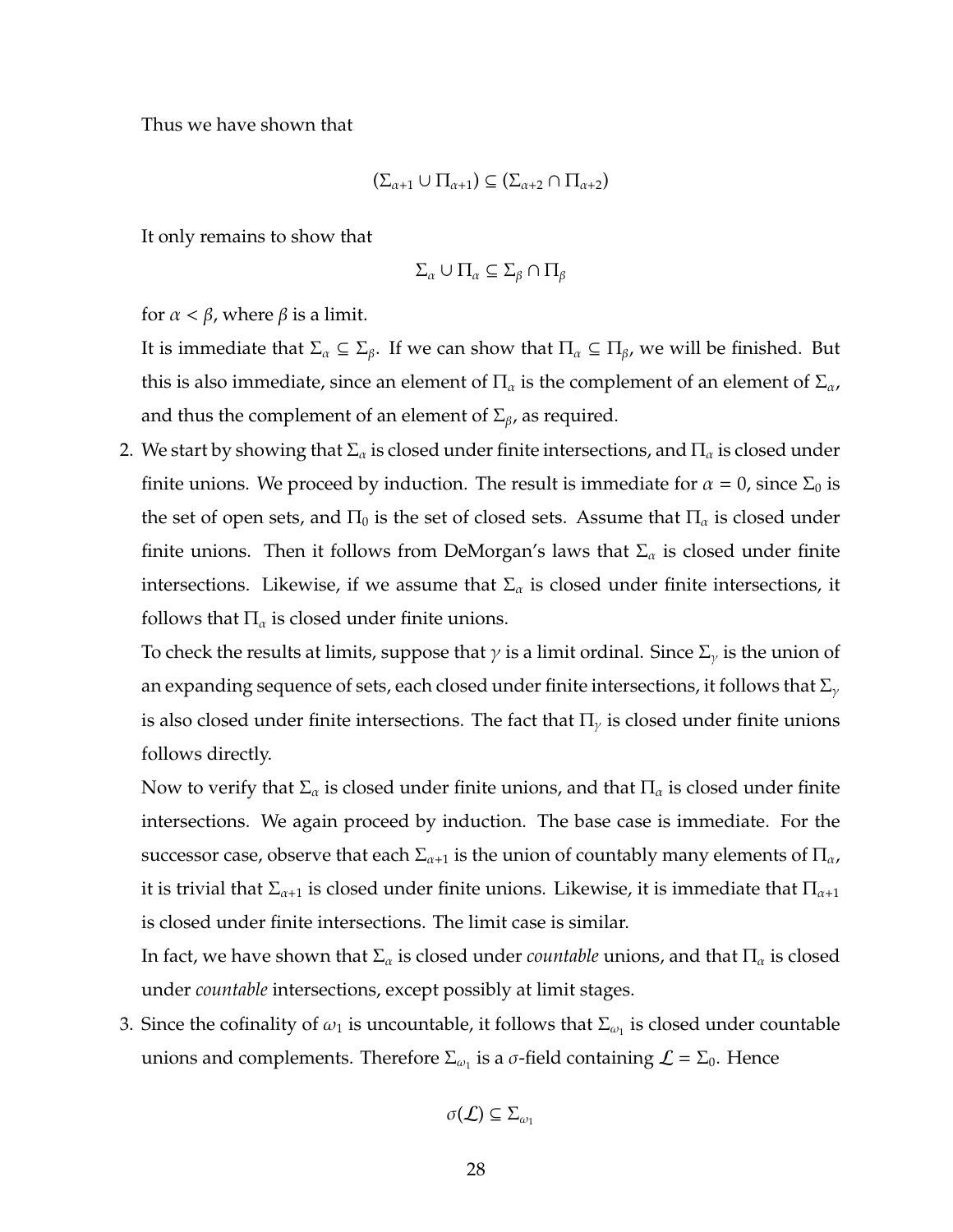It is easy to prove, by induction, that each  $\Sigma_{\alpha}$  is a subset of  $\sigma(\mathcal{L})$ , and so we have

$$
\Sigma_{\omega_1} \subseteq \sigma(\mathcal{L})
$$

 $\Box$ 

Now, let  $\mu$  be a finite measure with  $\mu(X) = M$ . We extend  $\mu$  through the heirachy.

- $\mu_0 : \Sigma_0 \to [0, M]$  is just  $\mu$
- $\mu_a^*$  $C_{\alpha}^* : \Pi_{\alpha} \to [0, M]$  is given by

$$
\mu_{\alpha}^*(F)=M-\mu_{\alpha}(X\setminus F)
$$

•  $\mu_{\alpha+1} : \Sigma_{\alpha+1} \to [0,M]$  is given by

$$
\mu_{\alpha+1}\left(\bigcup_{i=1}^{\infty} F_i\right) = \bigvee \left\{\mu_{\alpha}^*(F)\middle| F \in \Pi_{\alpha} \wedge \left(F \subseteq \bigcup_{i=1}^{\infty} F_i\right)\right\}
$$

• For a limit  $\beta$ ,  $\mu_{\beta}(A) = \mu_{\alpha}(A)$  for some  $\alpha < \beta$  satisfying  $A \in \Sigma_{\alpha}$ 

We must verify that this construction of  $\mu_{\omega_1}$  is well defined, and is indeed a measure (in the  $\sigma$ -algebra sense). Note that  $\mu_{\alpha+1}(A)$  does not depend on the choice of countable family  $\langle F_i | i < \omega \rangle$  in  $\Pi_\alpha$ .

We start by proving that all the  $\mu_{\alpha}$ s are additive, in the sense that

$$
\mu_{\alpha}(A) + \mu_{\alpha}(B) = \mu_{\alpha}(A \cup B) + \mu_{\alpha}(A \cap B)
$$

It is immmediate that  $\mu_0$  is additive, as it is a measure (in the localic sense) on  $\mathcal{L} = \Sigma_0$ . Assume that  $\mu_{\alpha}$  is a additive. Then it is immediate from DeMorgan's laws that  $\mu_{\alpha}^*$  $_{\alpha}^*$  is also additive.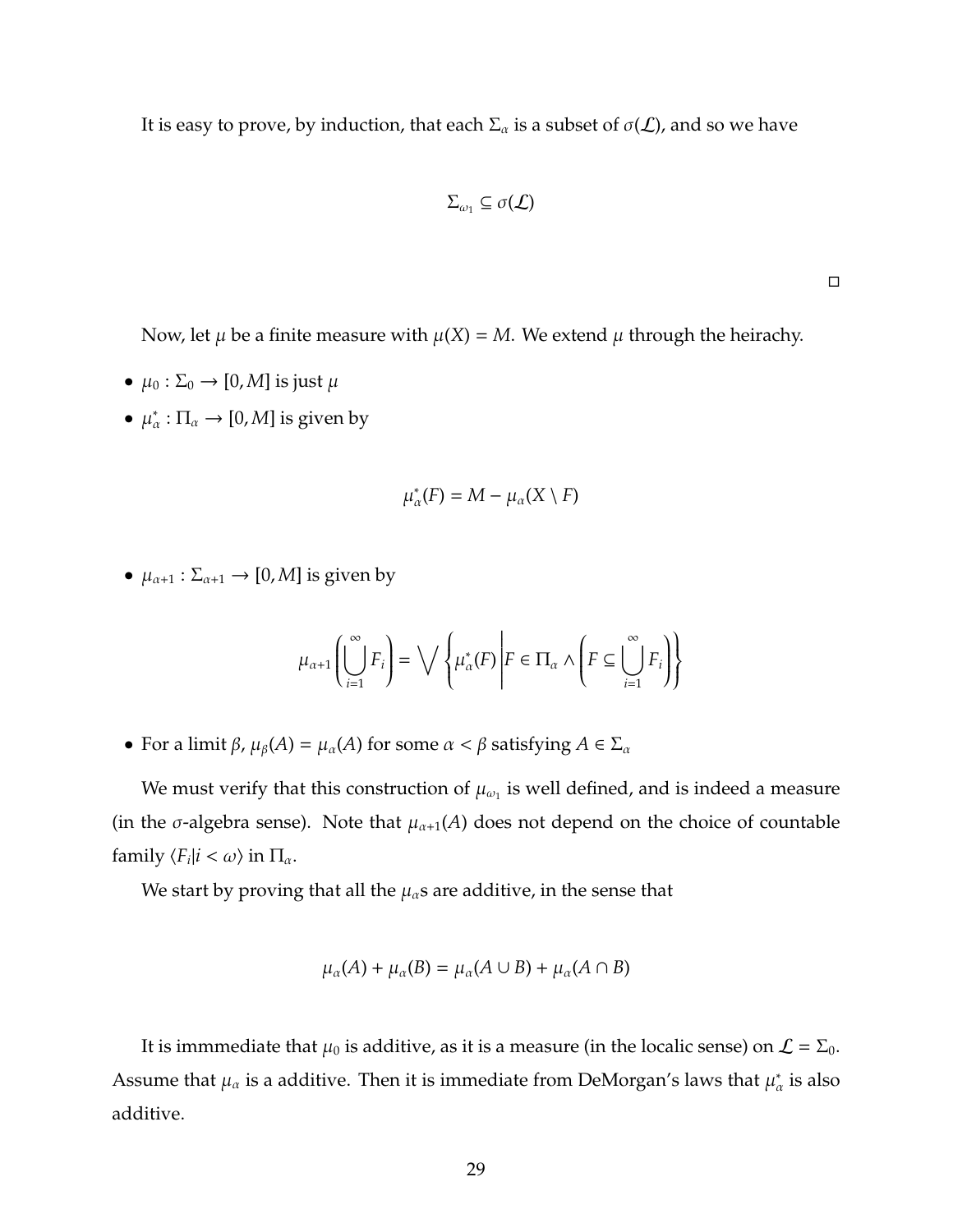Suppose that  $\mu_{\alpha}$  is additive, and consider  $A, B \in \Sigma_{\alpha+1}$ . Then

$$
\mu_{\alpha+1}(A) + \mu_{\alpha+1}(B)
$$
\n
$$
= \sqrt{\{M - \mu_{\alpha}(F)|F \in \Sigma_{\alpha} \land F \cap A = \emptyset\}} + \sqrt{\{M - \mu_{\alpha}(G)|G \in \Sigma_{\alpha} \land G \cap B = \emptyset\}}
$$
\n
$$
= 2M - \sqrt{\{\mu_{\alpha}(F) + \mu_{\alpha(G)}|F, G \in \Sigma_{\alpha} \land (F \cap A) = (G \cap B) = \emptyset\}}
$$
\n
$$
= 2M - \sqrt{\{\mu_{\alpha}(F \cup G) + \mu_{\alpha(F \cap G)}|F, G \in \Sigma_{\alpha} \land (F \cap A) = (G \cap B) = \emptyset\}}
$$
\n
$$
= 2M - \sqrt{\{\mu_{\alpha}(D) + \mu_{\alpha(E)}|D, E \in \Sigma_{\alpha} \land (D \cap (A \cup B)) = (E \cap (A \cap B)) = \emptyset\}}
$$
\n
$$
= \sqrt{\{M - \mu_{\alpha}(D)|D \in \Sigma_{\alpha} \land D \cap (A \cup B) = \emptyset\}} + \sqrt{\{M - \mu_{\alpha}(E)|E \in \Sigma_{\alpha} \land E \cap (A \cap B) = \emptyset\}}
$$
\n
$$
= \mu_{\alpha+1}(A \cap B) + \mu_{\alpha+1}(A \cup B)
$$

The fact that  $\mu_{\alpha}$  is additive at limit stages is immediate.

Now that we have shown that the  $\mu_{\alpha}$ s are additive, it is immediate that for  $\alpha < \beta$ ,  $\mu_{\beta}$ extends  $\mu_{\alpha}$ . In turn, this result shows that  $\mu_{\beta}$  is well defined for limit ordinals  $\beta$ .

Finally, the fact that the  $\mu_{\alpha}$ s have the required continuity condition is also immediate from the definition, and the fact that the  $\Pi_{\alpha}$ s are closed under finite unions.

 $\Box$ 

## **2.2 THE PRESHEAF** S

In this section, we make the following notational conventions.  $\mathcal E$  is a topos (with natural numbers object), Q is the object of positive rational numbers in  $\mathcal{E}$ ,  $\Omega$  is the subobject classifier in  $\mathcal{E}$ ,  $(\mathcal{L}, \leq, \top, \bot)$  is a locale, (possibly, although not necessarily, the locale of countably complete sieves on some  $\sigma$ -algebra), and  $\widehat{\mathcal{L}}$  is the topos of presheaves on  $\mathcal{L}$ .

We construct an object  $S$  of  $\mathcal E$ .  $S$  is called the semireal numbers object.

**Definition 27.** The object S of *semireals* in  $\mathcal{E}$  is the subobject of PQ characterized by the formula

$$
\phi(S) \equiv \forall q \in \mathbb{Q} \ (q \in S \iff \forall r \in \mathbb{Q} \ q + r \in S)
$$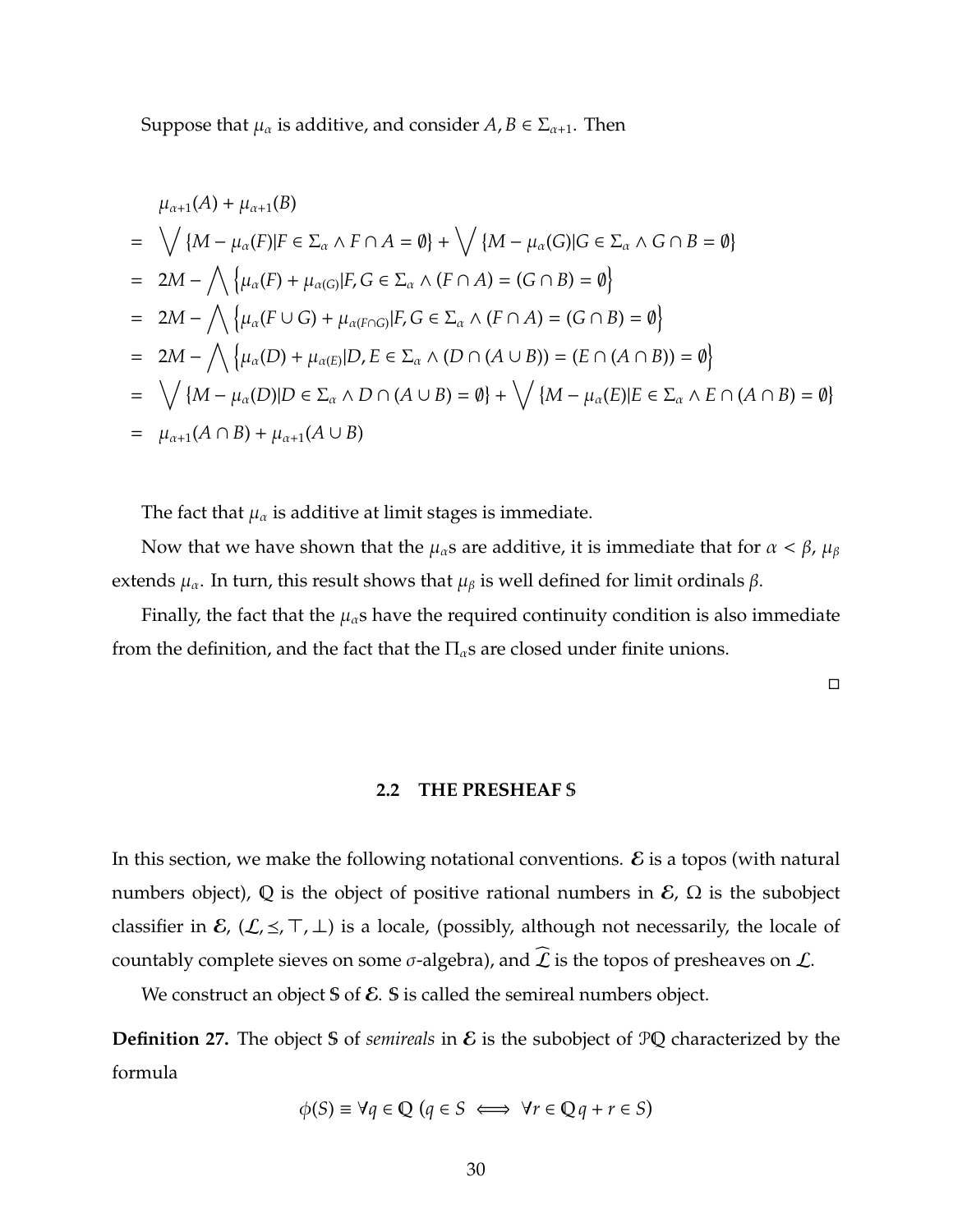These objects are called semireal numbers because they contain half the data of a Dedekind real; they have an upper cut, but no lower cut. Johnstone [\[15\]](#page-124-0) and Reichman [\[21\]](#page-124-1) call them semicontinuous numbers, but that terminology is confusing here as we are using a different notion of semicontinuity to discuss measures.

The justification for calling these numbers "semicontinuous" stems from the fact that if they are interpreted in the topos of sheaves on a topological space, then these numbers do indeed correspond to semicontimuous real valued functions, just as Dedekind real numbers correspond to continuous real valued functions (see Mac Lane and Moerdijk [\[19\]](#page-124-2)).

Although the semireals can be interpreted in any topos (with natural numbers object), they have a special interpretation in the topos of presheaves over some poset P.

**Definition 28.** Let  $(\mathbb{P}, \leq)$  be a poset, and let  $\widehat{\mathbb{P}}$  be the topos of presheaves on  $\mathbb{P}$ . Say that  $\mathbb{S}'$ is the *presheaf of order preserving functionals* on P if

$$
\mathbb{S}'(P) = \{ s : \downarrow\!\!P \to [0, \infty] | A \leq B \Rightarrow s(A) \leq s(B) \}
$$

<span id="page-37-0"></span>**Theorem 4.** Let  $\mathbb P$  be a poset, and let  $\widehat{\mathbb P}$  be the topos of presheaves on  $\mathbb P$ . Then inside  $\widehat{\mathbb P}$  we have

 $S \cong S'$ 

In order to study the elements of S(*P*), we use the following Lemma:

<span id="page-37-1"></span>**Lemma 4.** *Assume that*  $\mathcal{E} = \widehat{\mathbb{P}}$  *for some poset*  $\mathbb{P}$ *. A subfunctor*  $S \rightarrow \mathbb{Q}$  *is a semireal if and only if for every*  $A \in \mathbb{P}$ ,  $S(A)$  *is a topologically closed upper segment of the positive rationals.* 

Note that a "topologically closed upper segment of the positive rationals" is the same thing as "the set of all positive rationals greater than or equal to some extended real  $x \in [0, \infty]$ ".

*Proof.* S is a subobject of PQ. Therefore if  $S \in S(A)$ , then *S* is a subfunctor of Q satisfying *S*(*B*) ⊆ *S*(*C*), whenever *C*  $\leq$  *B*  $\leq$  *A* (and *S*(*D*) = ∅ for and *D*  $\nleq$  *A*). We can interpret the formula  $\phi(S)$  that characterizes S by using Kripke-Joyal sheaf semantics. In this framework, we can write  $P \vDash \phi(S)$  for  $S \in \mathbb{S}(P)$ .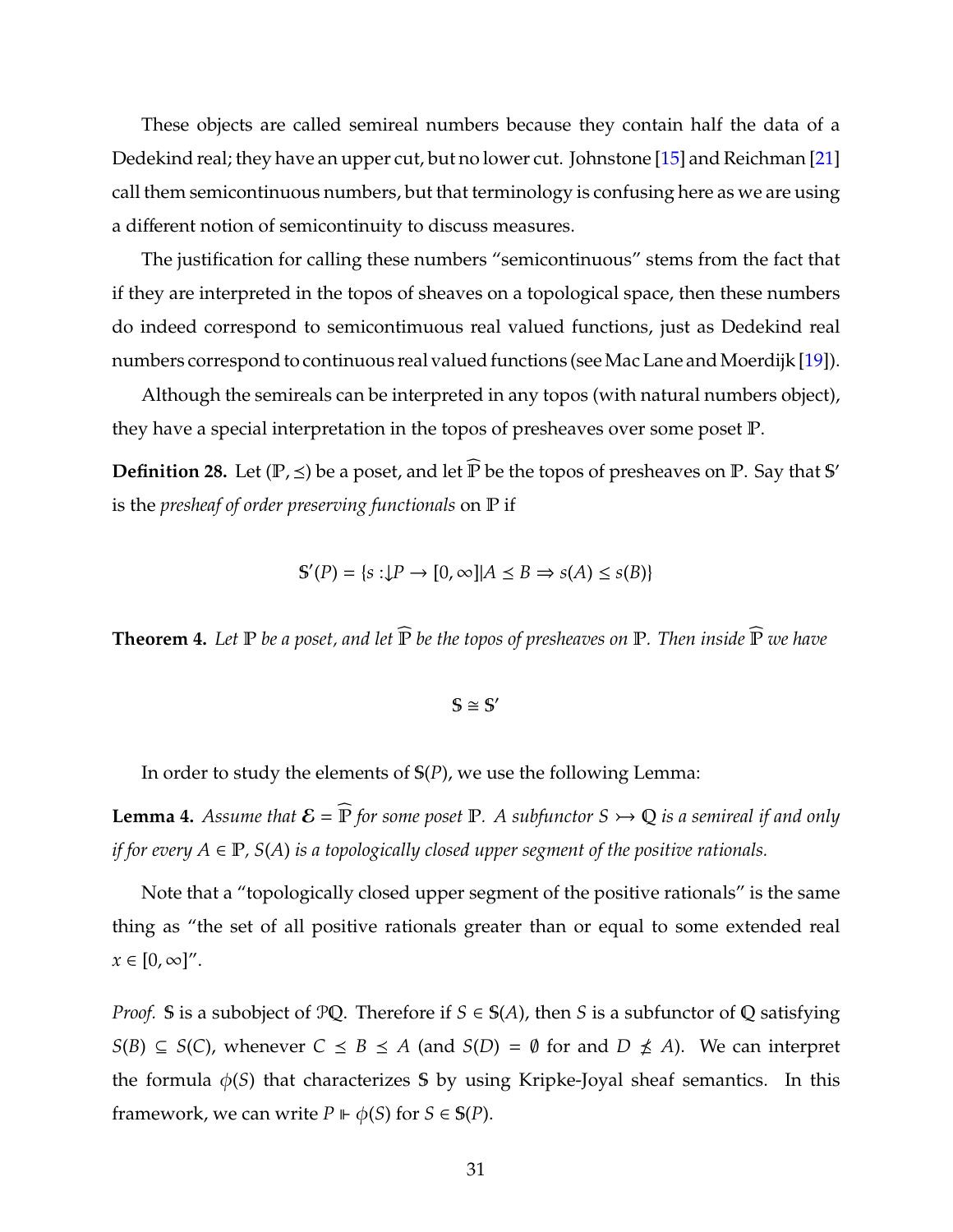$$
P \Vdash \forall q \in \mathbb{Q} \ (q \in S \iff \forall r \in \mathbb{Q} \ q + r \in S)
$$
\n
$$
\iff \text{ for every } Q \le P \text{ and every } q \in \mathbb{Q}
$$
\n
$$
Q \Vdash q \in S' \iff \forall r \in \mathbb{Q} \ q + r \in S'
$$
\n
$$
\text{where } S' \text{ is the restriction of } S \text{ to } Q
$$
\n
$$
\iff \text{ for every } q \in \mathbb{Q} \text{ and every } Q \le P \text{ we have}
$$
\n
$$
Q \Vdash (q \in S) \Rightarrow (\forall r \in \mathbb{Q} \ q + r \in S) \text{ and}
$$
\n
$$
Q \Vdash \forall r \in \mathbb{Q} \ (q + r \in S \Rightarrow q \in S)
$$
\n
$$
\text{If } Q \Vdash (q \in S) \Rightarrow (\forall r \in \mathbb{Q} \ q + r \in S) \text{ then for every } R \le Q \text{ such that } q \in S(R), \text{ we must have}
$$

$$
R \Vdash \forall r \in \mathbb{Q} \left( q + r \right) \in S'
$$

But this is just equivalent to saying that if  $q$  is an element of  $S(R)$  then all rationals greater than *q* are also elements of *S*(*R*). Hence *S*(*R*) is an upper segment of rationals.

Now, if *Q* ⊩  $\forall r \in Q$  (*q* + *r*)  $\in S$   $\Rightarrow$  *q*  $\in S$ , then for every *R*  $\le$  *Q* such that

$$
\forall r \in \mathbb{Q} \left( q + r \right) \in S(R)
$$

we must have  $q \in S(R)$ . This means that if all the rationals greater than *q* are elements of *S*(*R*), then *q* must also be an element of *S*(*R*). Hence *S*(*R*) is (topologically) closed.

Since *R* is an arbitrary element of  $\downarrow P$ , it follows thta *S*(*P*) is a topologically closed upper segment of rationals.

 $\Box$ 

We can now prove Theorem [4.](#page-37-0)

*Proof.* Fix  $P \in \mathbb{P}$ . We construct a bijection between  $\mathbb{S}(P)$  and  $\mathbb{S}'(P)$ . Take  $S \in \mathbb{S}(P)$ . Then let the order preserving functional  $s : \downarrow P \rightarrow [0, \infty]$  be given by

$$
s(Q) = \bigwedge S(Q)
$$

Now, given an order preserving functional  $t \in S'(P)$ , we define  $T \in S(P)$  by

$$
T(Q) = \{q \in \mathbb{Q} | t(Q) \le q\}
$$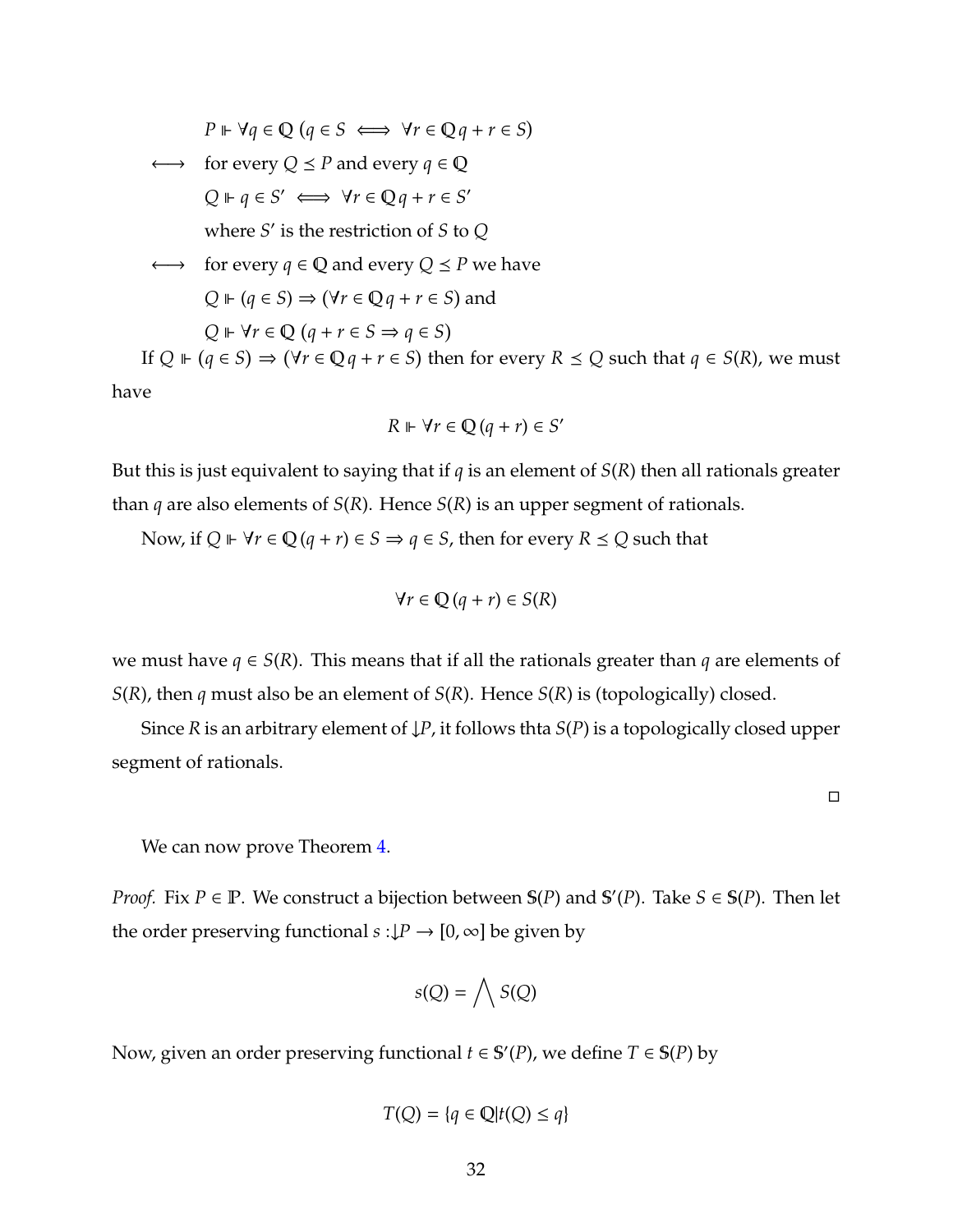It is immediate that the two operations are inverse to one another. The fact that *s* is an order preserving map is a consequence of the fact that *S* is a subobject of  $yA \times Q$ :  $R \le Q \le P$ implies that *S*(*R*) ⊇ *S*(*Q*), and so that *s*(*R*) ≤ *s*(*Q*).  $\Box$ 

As with other number systems, the semireals have a number of important properties. **Proposition 5.** *There is an embedding*  $Q \rightarrow S$  *given by* 

$$
q \mapsto \{ r \in \mathbb{Q} | q \le r \}
$$

*Proof.* First note that if we are working in the topos of presheaves on a poset, then the result is an immediate consequence of Lemma [4.](#page-37-1)

We work internally in E. Fix  $q \in \mathbb{Q}$ . We show that  $\{r \in \mathbb{Q} | q \le r\}$  is a semireal.

$$
\mathbf{q} = \{r \in \mathbb{Q} | q \le r\} = \{r \in \mathbb{Q} | q < r \lor q = r\}
$$

We need to show that  $(r \in \mathbf{q}) \iff \forall s \in \mathbb{Q} (r + s \in \mathbf{q})$ . Suppose that  $r \in \mathbf{q}$ . Then  $q < r$  or *q* = *r*. In either case, *q* < *r* + *s*, and so *r* + *s*  $\in$  **q**.

Conversely, suppose that  $\forall s \in \mathbb{Q}$  ( $r + s$ )  $\in \mathsf{q}$ . To show that  $r \leq q$ , we exploit the fact that the rationals are totally ordered, and so satisfy the following formula:

$$
\forall r \in \mathbb{Q}(r < q) \lor (q \leq r)
$$

Suppose that *r* < *q*. Then let  $s = \frac{q-r}{2}$  $\frac{r}{2}$ . Then  $r + s < q$ . Hence  $(r + s) \notin q$ . This is a contradiction, and so we must have  $q \le r$ , as required.

In view of Theorem [4,](#page-37-0) it would obviously be convenient to have some form of evaluation operation for the functionals. Unfortunately, there is no natural way to do this directly. Suppose we were to try for a morphism of the form  $\Omega \times S \to \mathbb{R}$ , where  $\Omega$  is the subobject classifier, and R the object of Dedekind real numbers. In order for such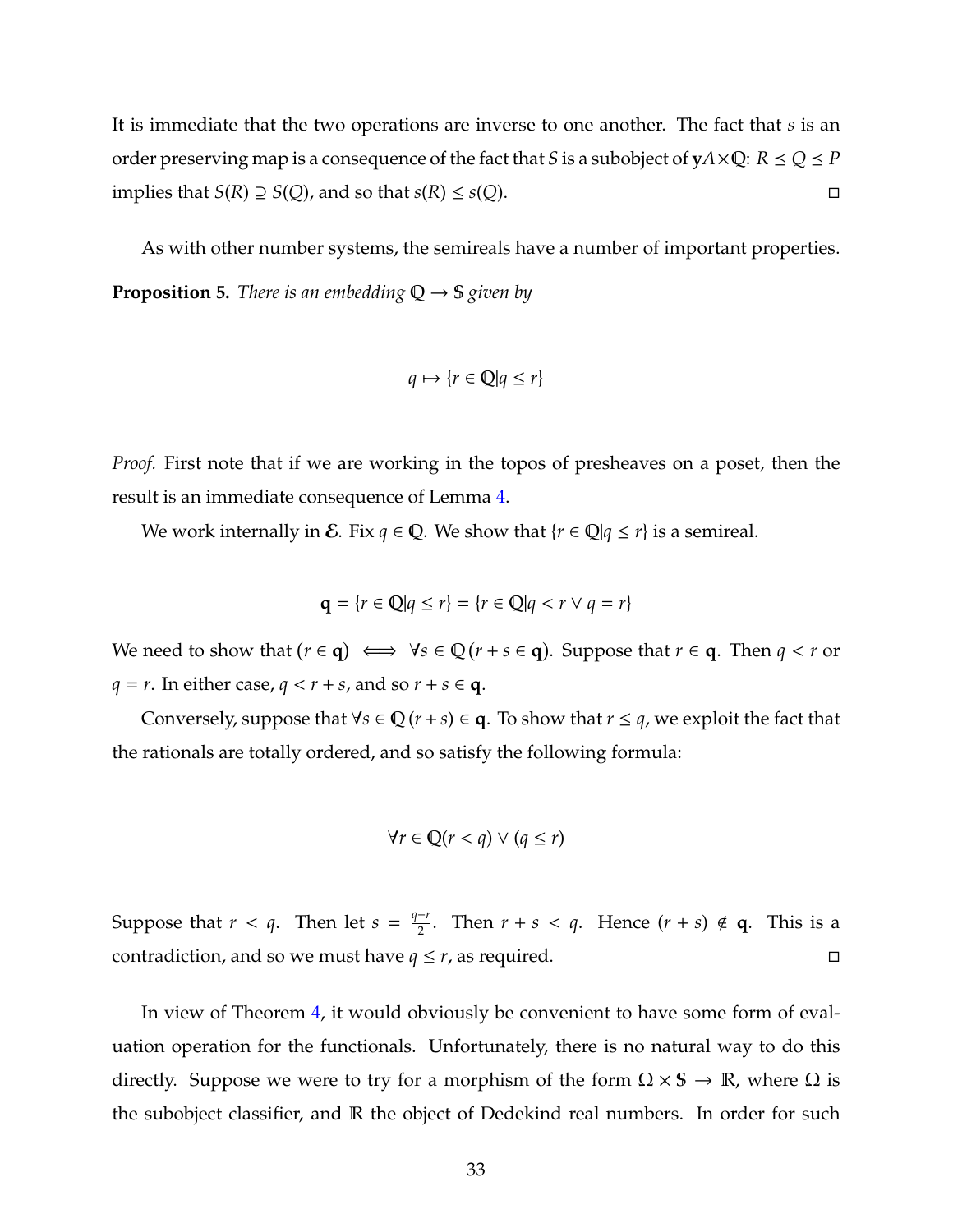a morphism to be a natural transformation, we would need the following diagram to commute (for  $R \leq Q$ ):



However, the object of Dedekind real numbers in a presheaf topos is just the constant functor (see Lemma [6](#page-40-0) below), and so the right hand restriction here is just equality. But since  $s(Q) \neq s(R)$ , in general, our evaluation map wold not be compatible with this restriction.

<span id="page-40-0"></span>**Lemma 6.** Let  $\widehat{\mathbb{C}}$  be a presheaf topos. Then the object  $\mathbb{R}$  of Dedekind reals in  $\widehat{\mathbb{C}}$  is a constant *functor whose value at every object C of* C *is just the set of real numbers.*

*Proof.* It is well known that in a presheaf topos  $\widehat{\mathbb{C}}$ , the rational numbers object Q is just the presheaf ∆**Q**, whose action at every object *C* of C is just the set **Q** of rationals.

Let  $\mathbb D$  be the Dedekind real numbers object of  $\widehat{\mathbb C}$ . Then an element of  $\mathbb D(C)$  is a pair  $\langle L, U \rangle$  of subfunctors of **y***C* × **Q**. For any object *D*, *L*(*D*) is a family  $\langle S_f | f \in Hom(D, C) \rangle$  of open lower sets of rationals. Likewise  $U(D)$  is a family  $\langle T_f | f \in Hom(D, C) \rangle$  of open upper sets of rationals. Following the arguments in Theorem [4](#page-37-0) we can construct functionals *l* and *u* from *tC*, the maximal sieve on *C*, to **R**, the set of reals. These functional are given by

$$
l(f) = \bigvee S_f \qquad s(f) = \bigwedge T_f
$$

(Note that  $S_f$  and  $T_f$  are members of  $L(\text{dom}(f))$  and  $U(\text{dom}(f))$  respectively.)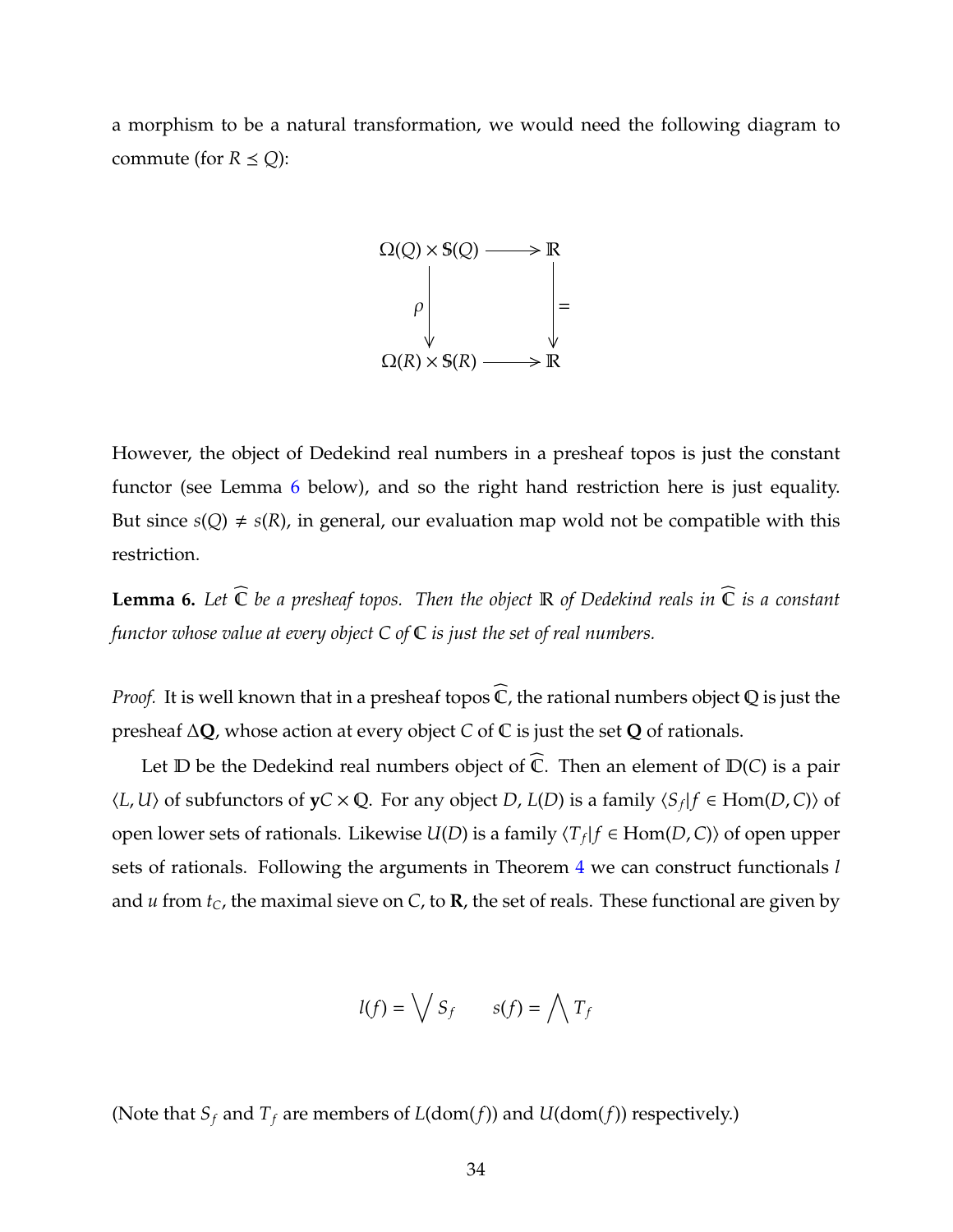There is a preordering on  $t_c$ . Write  $f \le g$  if there is an  $h : dom(f) \to dom(g)$  such that  $f \circ h = g$ :



Note that  $id_{\mathcal{C}}$  is the top element of this preorder. If  $\mathbb{C}$  has an initial object  $\mathbf{0}$ , then the initial map  $\mathsf{I}: \mathbf{0} \to \mathbb{C}$  is the minimal element. It is easy to see that *l* is an order reversing functional, and that *u* is order preserving.

We have used most of the axioms of a Dedekind real in order to build *l* and *u*. However, we have not used the disjointness and apartness axioms:

$$
\widehat{\mathbb{C}} \models \forall q \in \mathbb{Q} \neg (q \in L \land q \in U)
$$
  

$$
\widehat{\mathbb{C}} \models \forall q, r \in \mathbb{Q} (q < r) \Rightarrow (q \in L \lor r \in U)
$$

Since elements of Q are just constant rational numbers, we can represent a rational as a constant functional  $\tilde{q}$  :  $t_C \rightarrow \mathbf{R}$ . The above conditions can now be rewritten in terms of the functionals *l* and *u*:

$$
\begin{aligned}\n\widehat{\mathbb{C}} & \models \forall q \in \mathbb{Q} \neg (l < \tilde{q}) \land (\tilde{q} < u) \\
\widehat{\mathbb{C}} & \models \forall q, r \in \mathbb{Q} \, (q < r) \Rightarrow ((\tilde{q} < l) \lor (\tilde{r} < u))\n\end{aligned}
$$

Since  $\widehat{C}$  is a presheaf topos, it follows that for every arrow  $f \in t_C$ , we must have

$$
\forall q \in \mathbf{Q} \neg (l(f) < q) \land (q < u(f)))
$$
\n
$$
\forall q, r \in \mathbf{Q} \ (q < r) \Rightarrow ((q < l(f)) \lor (r < u(f)))
$$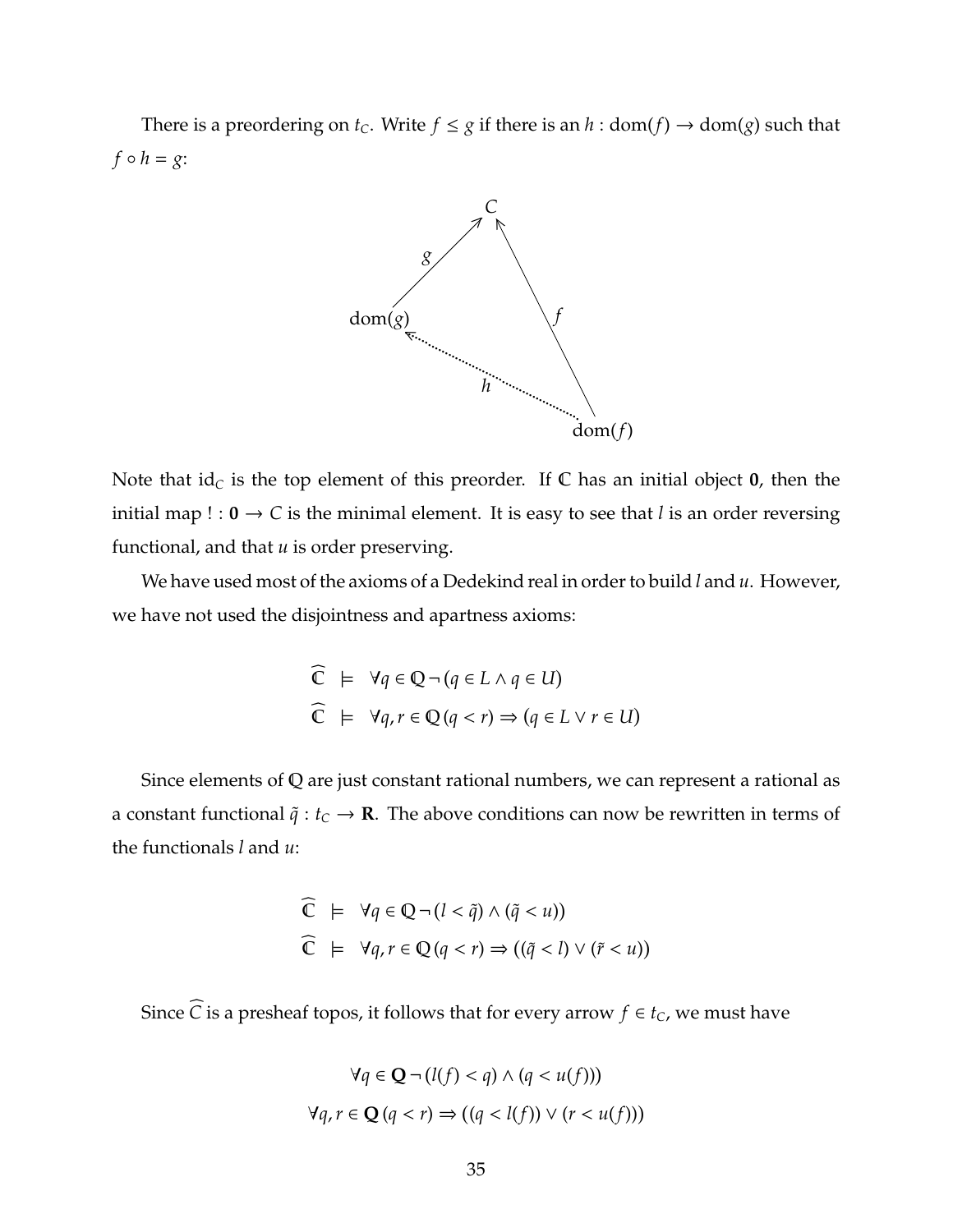But this implies that for any  $f$ ,  $\langle S_f, T_f \rangle$  is a Dedekind real in S<sub>ET</sub> (that is, a real number). Furthermore,  $S_f$  and  $T_f$  must be independent of  $f$ , as  $\langle S_{\text{id}_C}, T_{\text{id}_C} \rangle$  is also a Dedekind real, and we must have

$$
S_f \supseteq S_{\text{id}_C} \qquad T_f \supseteq T_{\text{id}_C}
$$

So, we cannot have a direct evaluation map for the semireals. However, we do have an indirect evaluation map. We can use the following composition:

$$
\mathbb{Q} \times \mathbb{S} \rightarrow \mathbb{Q} \times \mathbb{P} \mathbb{Q} \xrightarrow{\in} \Omega
$$

In the special case where  $\mathcal{E} = \widehat{\mathbb{P}}$ , the "element of" map takes a rational *q* and a semireal *S* to the sieve  $\mathcal{I} = \{P \in \mathbb{P} | q \in S(P)\}$ . But applying Theorem [4,](#page-37-0) we see that  $\mathcal{I} = \{P \in \mathbb{P} | s(P) \le q\}$ , where *s* is the functional associated with *S* by Theorem [4.](#page-37-0) This map, the "element of" map will serve as our evaluation map, taking a rational and a semireal to the sieve where the the semireal is smaller that *q*.

There is a natural partial ordering on S, extending the usual ordering on Q.

<span id="page-42-0"></span>**Definition 29.** Let *S* and *T* be two semireals. Then

$$
S \le T \equiv S \supseteq T
$$

Note that in the event that  $\mathcal{E} = \widehat{\mathbb{P}}$ , then this coincides with the usual ordering of functionals on P.

This ordering is just the reverse of the inclusion inherited from PQ. It turns out that with this ordering, S is internally a complete lattice:

<span id="page-42-1"></span>**Proposition 7.** Take  $S \subseteq S$  and define  $\setminus S$  and  $\land S$  by

$$
\begin{aligned}\n\bigvee \mathcal{S} &= \{q \in \mathbb{Q} | \forall S \in \mathcal{S} \, q \in S\} \\
\bigwedge \mathcal{S} &= \{q \in \mathbb{Q} | \forall r \in \mathbb{Q} \exists S \in \mathcal{S} \, q + r \in S\}\n\end{aligned}
$$

Then  $\vee$  and  $\wedge$  are the supremum and infimum operators on **S** respectively.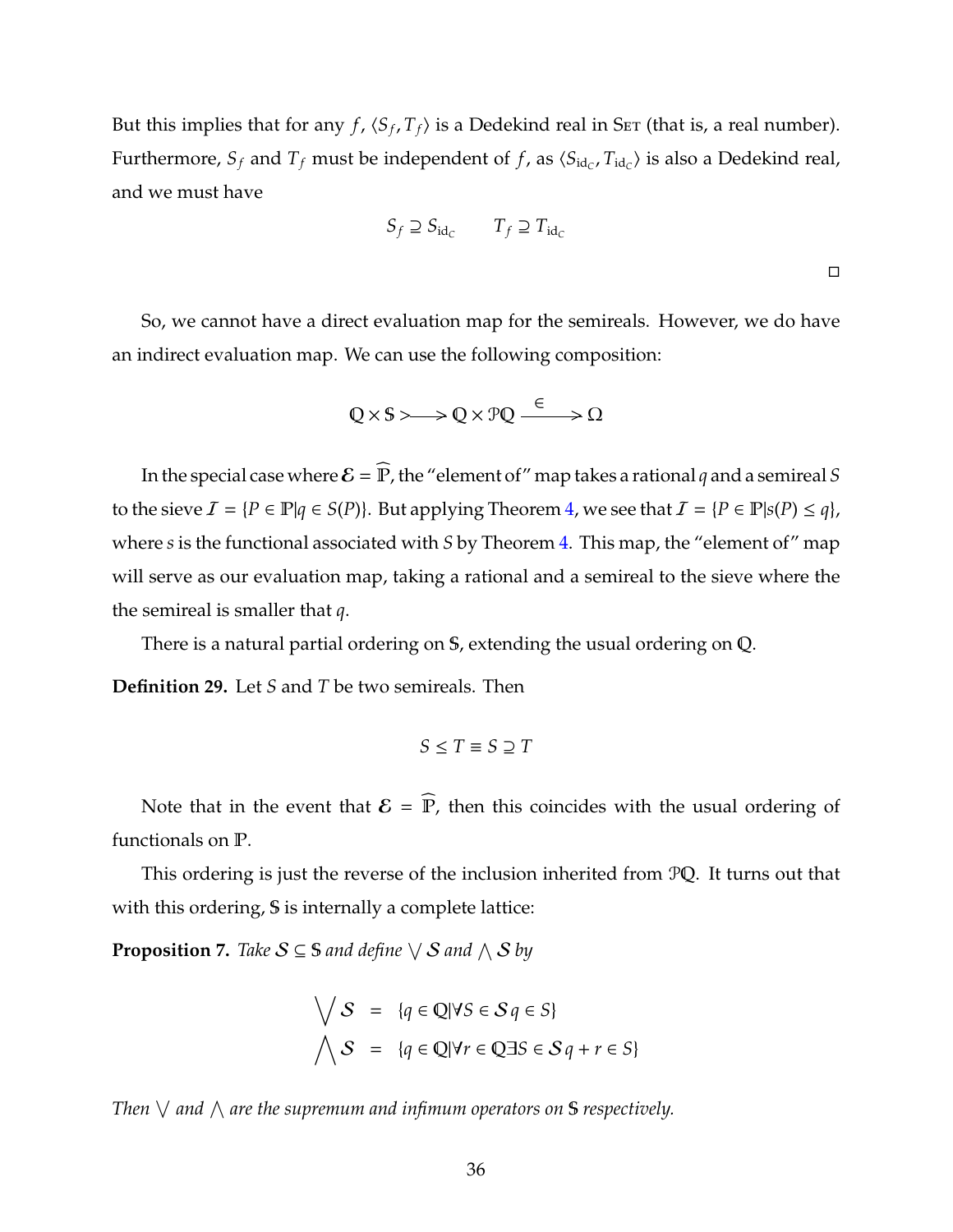*Proof.* It is immediate from Definition [29](#page-42-0) that if  $\sqrt{S}$  and  $\sqrt{S}$  are indeed semireals then they must be the supremum and infimum of  $S$  respectively.

Hence it suffices to show that they are semireals. But this is immediate from their definitions.

There are also a number of algebraic operations defined on S: Semireals can be added together, multiplied by a rational, and restricted to a truth value (or sieve, when working externally). All of these operations are defined using the internal logic of  $\mathcal{E}$ , treating semireals as certain sets of rationals.

We define addition first:

## **Definition 30.**

$$
S + T = \{ q \in \mathbb{Q} | \forall r \in \mathbb{Q} \, \exists s \in S \, \exists t \in T \, (s + t = q + r) \}
$$

**Proposition 8.** *The addition of two semireals, as defined above, does indeed yield a semireal.*

*Proof.* Let *S* and *T* be two semireals.

Firstly, we show that if  $q \in S + T$  and  $u \in \mathbb{Q}$ , then  $(q + u) \in (S + T)$ . Take  $r \in \mathbb{Q}$ . Then there exist *s*  $\in$  *S* and *t*  $\in$  *T* such that *q* + (*u* + *r*) = *s* + *t*. But this is all that is needed to show that  $(q + u) \in (S + T)$ . This shows that  $S + T$  is an upper segment.

Now, assume that  $(q + u) \in (S + T)$  for every  $u \in \mathbb{Q}$ . We need to show that Take *r*  $\in$  Q. We know that  $\left(q + \frac{r}{2}\right)$  $\left(\frac{r}{2}\right) \in (S + T)$ , so there must be  $s \in S$  and  $t \in T$  such that

$$
\left(q + \frac{r}{2} + \frac{r}{2}\right) = s + t
$$

Consequently,

$$
\forall r \in \mathbb{Q} \, \exists s \in S \, \exists t \in T \, (q+r) = (s+t)
$$

But this implies that *q*  $\in$  *S* + *T*, as required.

 $\Box$ 

Multiplication of a semireal by a rational is also defined internally:

**Definition 31.** Take *a* ∈  $\mathbb Q$  and *S* ∈ *S*, Then the product *a* × *S* is given by:

$$
a \times S = \left\{q \in \mathbb{Q} \left| \frac{q}{a} \in S \right.\right\}
$$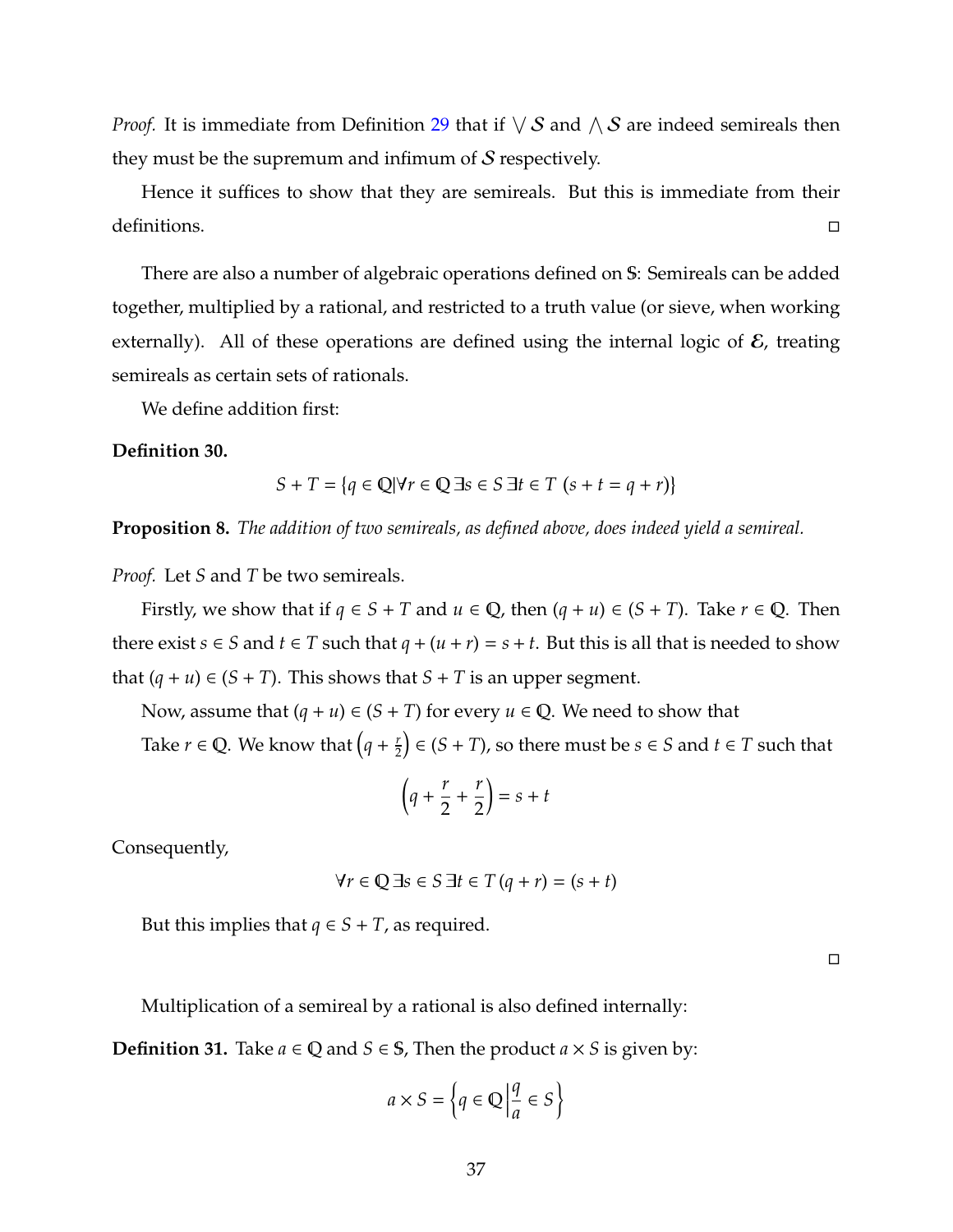Note that the right hand side here is just  $\{a \cdot q | q \in S\}$ .

**Proposition 9.** *Multiplication of a semireal S by a rational a as described above does indeed yield a semireal.*

*Proof.* Take  $q \in a \times S$ , and  $r \in \mathbb{Q}$ . Since  $\frac{q}{a} \in S$ , it follows that  $\frac{q+r}{a} \in S$ . But this is just what is needed to prove that  $(q + r) \in a \times S$ .

Now assume that for every  $r \in \mathbb{Q}$  we have  $(q + r) \in (a \times S)$ . Then for every  $r \in \mathbb{Q}$  we have  $\frac{q}{a} + \frac{r}{a}$  $\frac{r}{a} \in S$ . Putting  $s = \frac{r}{a}$  $\frac{a}{a}$ , this is equivalent to saying that for every *s*  $\in \mathbb{Q}$  we have *q a*<sup>*q</sup>* + *s* ∈ *S*. Since *S* is a semireal, this in turn implies that  $\frac{q}{a}$  ∈ *S*, whence *q* ∈ *a*×*S*, as required.</sup>  $\Box$ 

It is clear that  $Q$  is a commutative division semiring (a field, except without additive inverses, and without zero).

**Proposition 10.** *The object* S *of semireals is a semimodule over* Q*, with the operations of addition and scalar multiplication as defined above.*

*Proof.*  $\langle \mathbb{S},+\rangle$  is clearly an abelian monoid (associativity of addition is easy to check). Thus we need only show that for any  $a, b \in \mathbb{Q}$  and  $S, T \in \mathbb{S}$ , we have

- 1.  $a \times (S + T) = (a \times S) + (a \times T)$
- 2.  $(a + b) \times S = a \times S + b \times S$
- 3.  $a \times (b \times S) = (a \cdot b) \times S$
- 4.  $1 \times S = S$
- 1. Suppose that  $q \in a \times (S + T)$ . Then  $\frac{q}{q} \in S + T$ . This means that for any  $r \in \mathbb{Q}$ , there exist *s* ∈ *S* and *t* ∈ *T* such that *s* + *t* =  $\frac{q}{q}$  $\frac{q}{a} + r$ . Consequently,  $a \cdot s \in a \times S$  and  $a \cdot t \in a \times T$ . Hence

$$
a \cdot s + a \cdot t = q + a \cdot r
$$

which, since *a* is fixed, and *r* is arbitrary, shows that  $q \in a \times S + a \times T$ .

For the converse direction, suppose that  $q \in a \times S + a \times T$ . Then for any  $r \in \mathbb{Q}$ , there exist *s* ∈ *q* × *S* and *t* ∈ *a* × *T* such that *s* + *t* = *q* + *r*. Since  $\frac{s}{a}$  ∈ *S*, and  $\frac{t}{a}$  ∈ *T*, it follows that *q*  $\frac{q}{a} \in S + T$ , whence  $q \in a \times (S + T)$ , as required.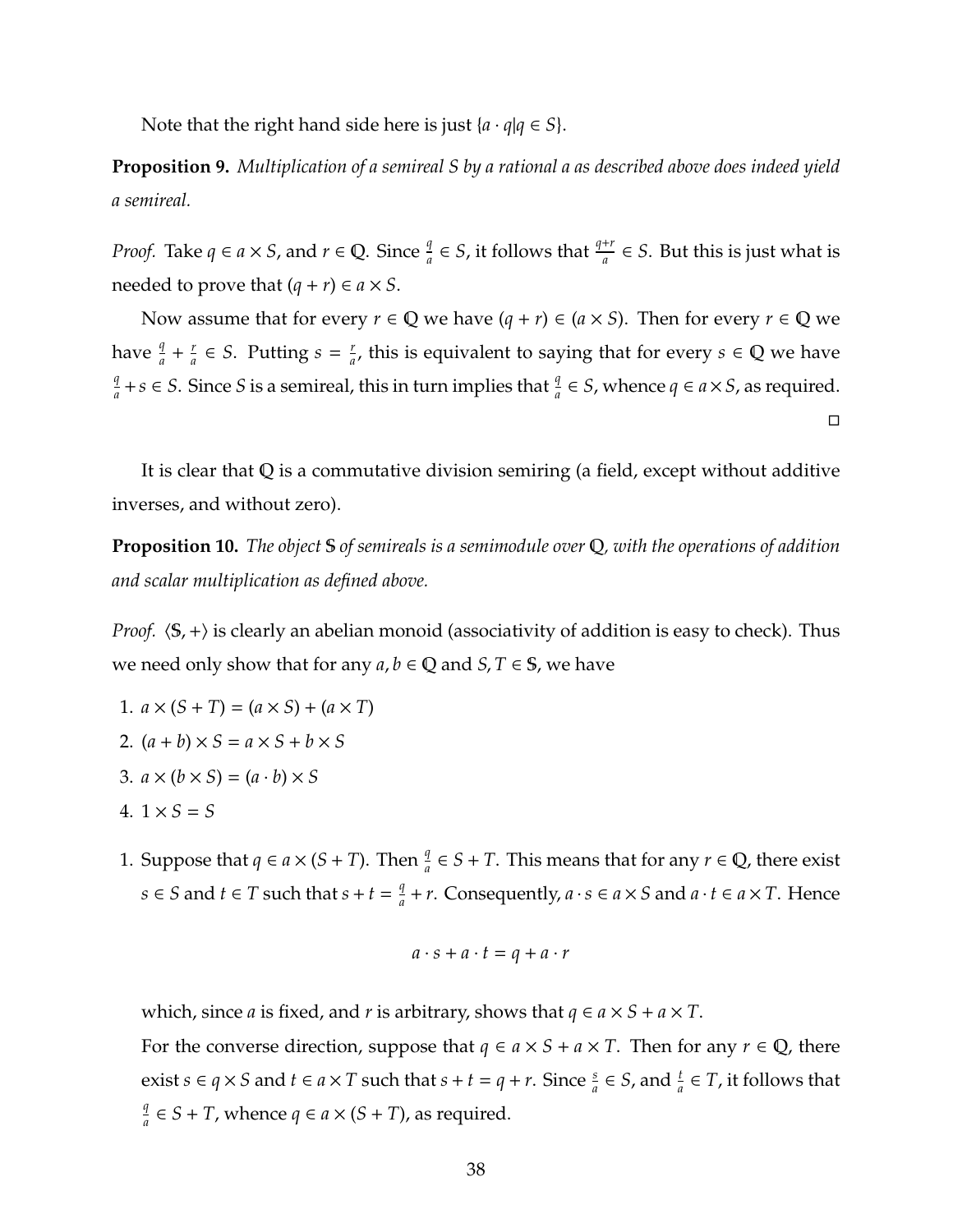2. Suppose that  $q \in a \times S + b \times S$ . Then for any  $r \in \mathbb{Q}$  we know that there exist  $s_1, s_2 \in S$ such that  $as_1 + bs_2 = q + r$ . Since the rationals are totally ordered, we may assume without loss of generality that  $s_1 \leq s_2$ , so that  $s_2 = s_1 + d$ . Hence  $(a + b)s_1 \leq q + r$  and so, for every  $r \in \mathbb{Q}$ , we have

$$
s_1 \le \frac{q+r}{a+b}
$$

Therefore  $q + r \in (a + b) \times S$ , whence  $q \in (a + b) \times S$ , as required.

For the converse direction, suppose that  $q \in (a + b) \times S$ . The  $s = \frac{q}{q+1}$  $\frac{q}{a+b}$  ∈ *S*. It will suffice to find  $s_1$  and  $s_2$  in *S* such that  $a \cdot s_1 + b \cdot s_2 = q$ . Put  $s_1 = s_2 = s$ . Then

$$
a \cdot s_1 + b \cdot s_2 = a \cdot s + b \cdot s
$$
  
=  $(a + b) \cdot s$   
=  $(a + b) \frac{q}{a + b}$   
=  $q$ 

as required.

- 3. This is immediate.
- 4. This is also immediate.

 $\Box$ 

With this semimodule structure established, we can now study the restriction operation.

**Definition 32.** The restriction operator  $\rho : \mathbb{S} \times \Omega \to \mathbb{S}$  is defined internally:

$$
\rho(\mathcal{I}, S) = \{q \in \mathbb{Q} | \mathcal{I} \Rightarrow q \in S\}
$$

**Lemma 11.** *Take*  $I \in \Omega$  *and*  $S \in \mathbb{S}$ *. Then*  $\rho(S, I)$ *, as described above, is indeed a semireal.* 

*Proof.*

$$
I \Rightarrow q \in S \leftrightarrow I \Rightarrow (\forall r \in \mathbb{Q} q + r \in S)
$$
  

$$
\leftrightarrow \forall r \in \mathbb{Q} [I \Rightarrow (q + r \in S)]
$$
  

$$
\leftrightarrow \forall r \in \mathbb{Q} [q + r \in \rho(S, I)]
$$

 $\Box$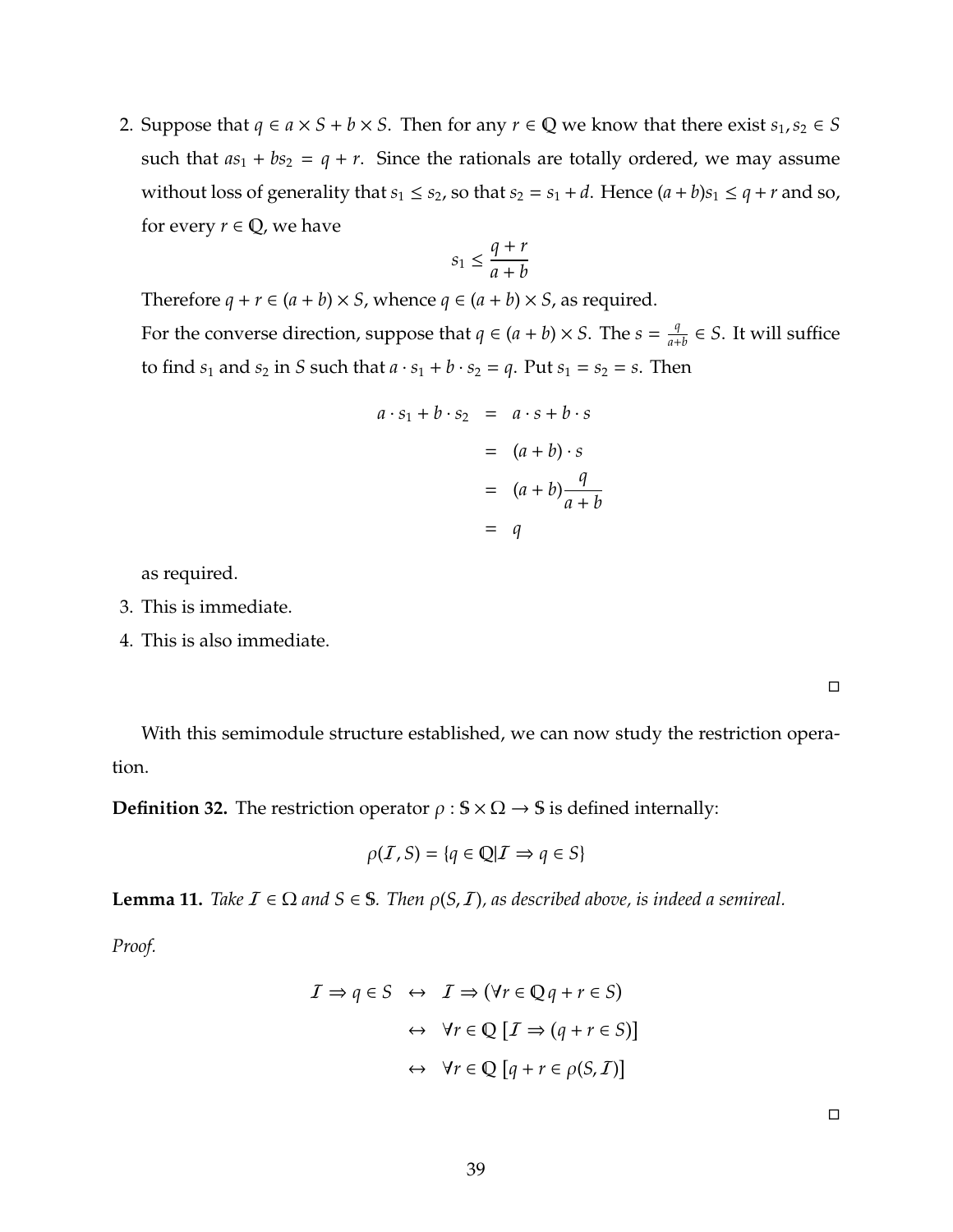The restriction operation,  $\rho : \mathbb{S} \times \Omega \to \mathbb{S}$  can be thought of as an  $\Omega$  indexed family of linear maps from the semimodule S to itself.

**Proposition 12.** *1. For any*  $\mathcal{I} \in \Omega$ , the operation  $\rho(-, \mathcal{I}) : \mathbb{S} \to \mathbb{S}$  is a linear map.

- *2. For a fixed S* ∈ **S***, the operation*  $\rho(S, -)$  :  $\Omega \rightarrow$  **S** *is an order preserving map.*
- *3.* For a fixed  $S \in \mathbb{S}$ , we have  $\rho(S, \top) = S$  and  $\rho(S, \bot) = 0$ , where 0 is the bottom element of S.
- *Proof.* 1. To see that  $\rho(-,I)$  preserves sums, note that the following argument is intuitionistically valid:

$$
q \in \rho(S + T, I)
$$
  
\n
$$
\equiv I \Rightarrow (q \in S + T)
$$
  
\n
$$
\longleftrightarrow I \Rightarrow \forall r \in Q \exists s, t \in Q \ (s \in S \land t \in T) \land (s + t = q + r)
$$
  
\n
$$
\longleftrightarrow \forall r \in Q \exists s, t \in Q \ [I \Rightarrow (s \in S \land t \in T)] \land (s + t = r)
$$
  
\n
$$
\equiv q \in \rho(S, I) + \rho(T, I)
$$

The fact that  $\rho(-,I)$  preserves scalar multiplication is immediate.

- 2. Suppose that  $I \leq J$ . Then  $J \Rightarrow q \in S$ , implies that  $I \Rightarrow q \in S$ , so that  $\rho(S, I) \supseteq \rho(S, J)$ , as required.
- 3. This is immediate.

 $\Box$ 

Our goal is to provide a logical construction (in  $\mathcal{E}$ ) of M, the object of measures. We take as our data not just  $\mathcal E$ , but also a topology *j* on  $\mathcal E$ . This means that we say that M is the measure object of  $\mathcal E$ , *relative to the topology j*. In the special case where  $\mathcal E = \mathcal L$ , and *j* is the canonical topology on  $\mathcal{L}$ , then M is a *j*-sheaf.

It turns out that we will only ever need to take the restriction to closed truth values (or closed sieves, in the external view). Hence we take  $\rho$  to have  $\Omega_i \times S \rightarrow \Omega \times S$  as its domain.

<span id="page-46-0"></span>In the case that  $\mathcal{E} = \widehat{\mathbb{P}}$  (of course, this case subsumes the case where  $\mathcal{E} = \widehat{\mathcal{L}}$ ) all of the operations that we have defined on S have the natural interpretations when applied to the associated functionals: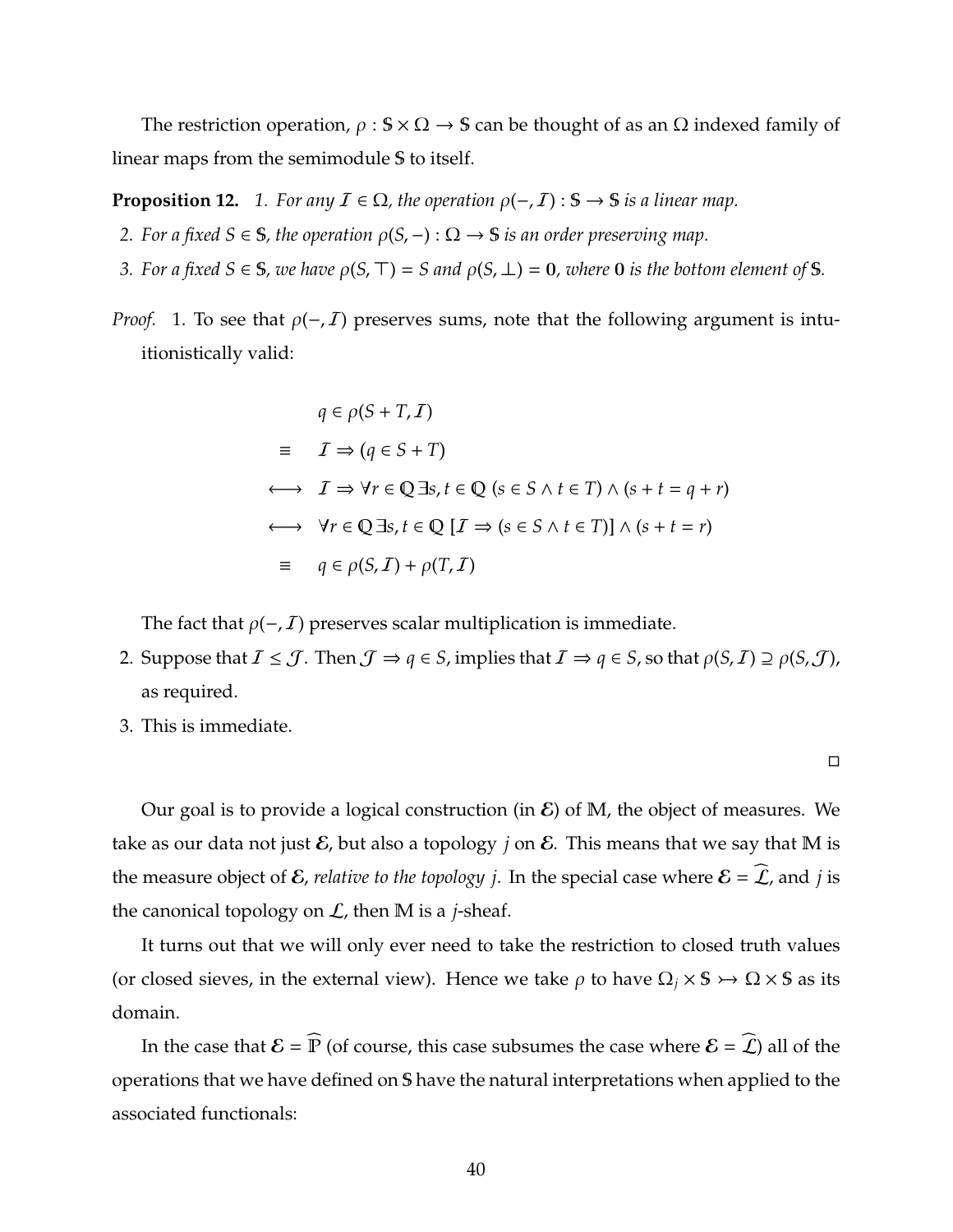**Proposition 13.** *Suppose that*  $\mathcal{E} = \widehat{\mathbb{P}}$  *is the topos of presheaves on some poset*  $\mathbb{P}$ *. Take*  $S, T \in \mathbb{S}(P)$ *,*  ${S_i | i \in I} \subseteq S(P)$ ,  $I \in \Omega(P)$  and  $a \in Q(P)$ , and let  $s, t, {s_i | i \in I}$  be the associated functionals. Then:

- *1. The associated functional of*  $S + T$  *is*  $s + t$
- *2. The associated functional of*  $a \times S$  *is*  $a \cdot s$
- <span id="page-47-0"></span>*3. The associated functional of* ρ(*S*,I) *is given by*

$$
\rho(s,\mathcal{I})(Q)=\bigvee_{R\in\mathcal{Q}\cap\mathcal{I}}s(R)
$$

- *4.*  $S \leq T$  *if and only if*  $s \leq t$ *.*
- *5. The associated functional of*  $\bigvee_{i \in I} S_i$  *<i>is*  $\bigvee_{i \in I} s_i$

*Proof.* Except for part [3,](#page-47-0) this is immediate from Theorem [4.](#page-37-0)

For part [3,](#page-47-0) we can use sheaf semantics. Recall that  $s(P) \le q \leftrightarrow P \Vdash q \in S$ . Then

$$
\rho(s, \mathcal{I})(P) \le q \leftrightarrow P \Vdash q \in \rho(S, \mathcal{I})
$$
  
\n
$$
\leftrightarrow P \Vdash \mathcal{I} \Rightarrow q \in S
$$
  
\n
$$
\leftrightarrow \text{ for all } R \in \mathcal{I} \text{ such that } R \le P, R \Vdash q \in S
$$
  
\n
$$
\leftrightarrow \text{ for all } R \in \mathcal{I} \text{ such that } R \le P, S(R) \le q
$$
  
\n
$$
\leftrightarrow \bigvee_{R \in \mathcal{I} \cap \mathcal{P}} S(R) \le q
$$

Note that in the case where  $\mathbb P$  is a meet semilattice, part [3](#page-47-0) can be rewritten

$$
\rho(s,\mathcal{I})(Q) = \bigvee_{R \in \mathcal{I}} s(R \wedge Q)
$$

Furthermore, if  $\mathbb P$  is a locale, and  $\mathcal I$  is a closed sieve, then there is an  $I \in \mathcal L$  such that  $\mathcal I = \mathcal J$ and we can write

$$
\rho(s,\mathcal{I})(Q) = s(I \wedge Q)
$$

This observation provides the motivation for calling  $\rho$  the "restriction" operation.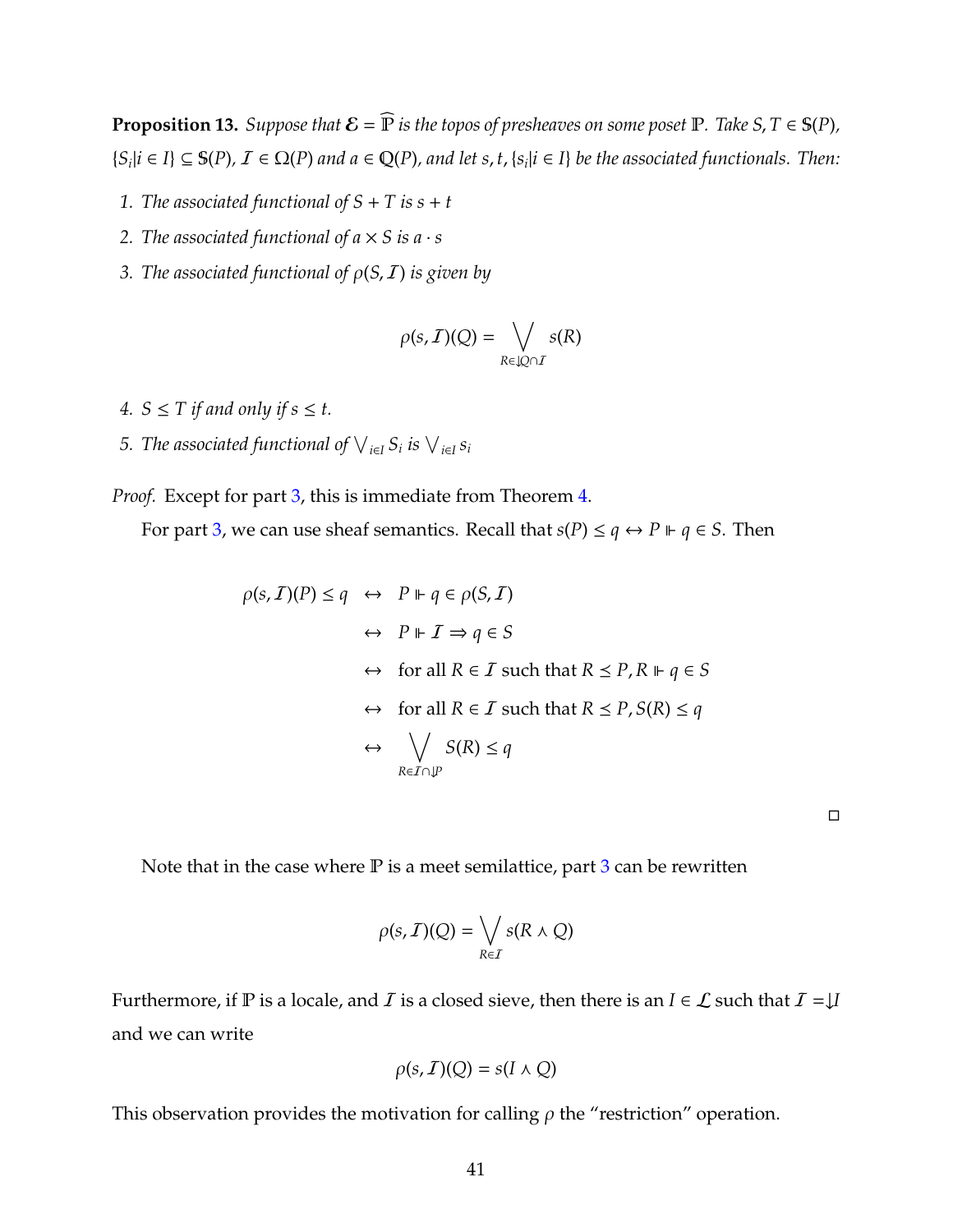## **2.3 THE CONSTRUCTION OF** M

In this section, we work in a topos  $\mathcal E$  (with natural numbers object).  $\Omega$  is the subobject classifier in  $\mathcal{E}$ , Q is the object of positive rationals in  $\mathcal{E}$ , and S is the object of semireal numbers in *E*. We assume that there is a designated topology *j* : Ω → Ω, which induces the sheaf topos Sh<sub>j</sub>(E). The subobject classifier in Sh<sub>j</sub>(E) is denoted  $\Omega_j$ . We refer to E as the "presheaf topos", and  $\text{Sh}_i(\mathcal{E})$  as the "sheaf topos". Sometimes, we make the additional assumption that  $\mathcal E$  is the topos of presheaves on some locale  $\mathcal L$ . In this case, *j* will be the canonical topology on  $\mathcal{L}$ .

In this section we construct a subobject M of S. In the special case where  $\mathcal{E} = \widehat{\mathcal{L}}$ , M is the presheaf of measures (Definition [25\)](#page-28-0), and is in fact a sheaf (Theorem [6\)](#page-50-0).

To construct M, we find logical formulas that pick out those semireals satisfying the additivity and semicontinuity conditions of Definition [25.](#page-28-0)

We start with additivity.

**Definition 33.** The *additive semireals* are semireals satisfying the following formula:

$$
\phi(S) \equiv \forall I, \mathcal{J} \in \Omega_j \left[ \rho(S, I) + \rho(S, \mathcal{J}) \right] = \rho(S, I \wedge \mathcal{J}) + \rho(S, I \vee \mathcal{J})
$$

(where " $\wedge$ " and " $\vee$ " are the meet and join in  $\Omega_j$ .)

The presheaf of additive semireals is denoted  $S_A \rightarrow S$ 

**Proposition 14.** *Suppose that*  $\mathcal{E} = \hat{\mathcal{L}}$  *is the topos of presheaves on some locale*  $\mathcal{L}$ *. Let j be the cannonical topology. Then a semireal*  $S \in S(A)$  *is additive if and only if the associated functional*  $s : A \rightarrow [0, \infty]$  *satisfies* 

$$
s(B) + s(C) = s(B \wedge C) + s(B \vee C)
$$

*Proof.*  $\Rightarrow$  This direction follows immediately from Proposition [13,](#page-46-0) by considering the closed sieves ↓*B* and ↓*C*.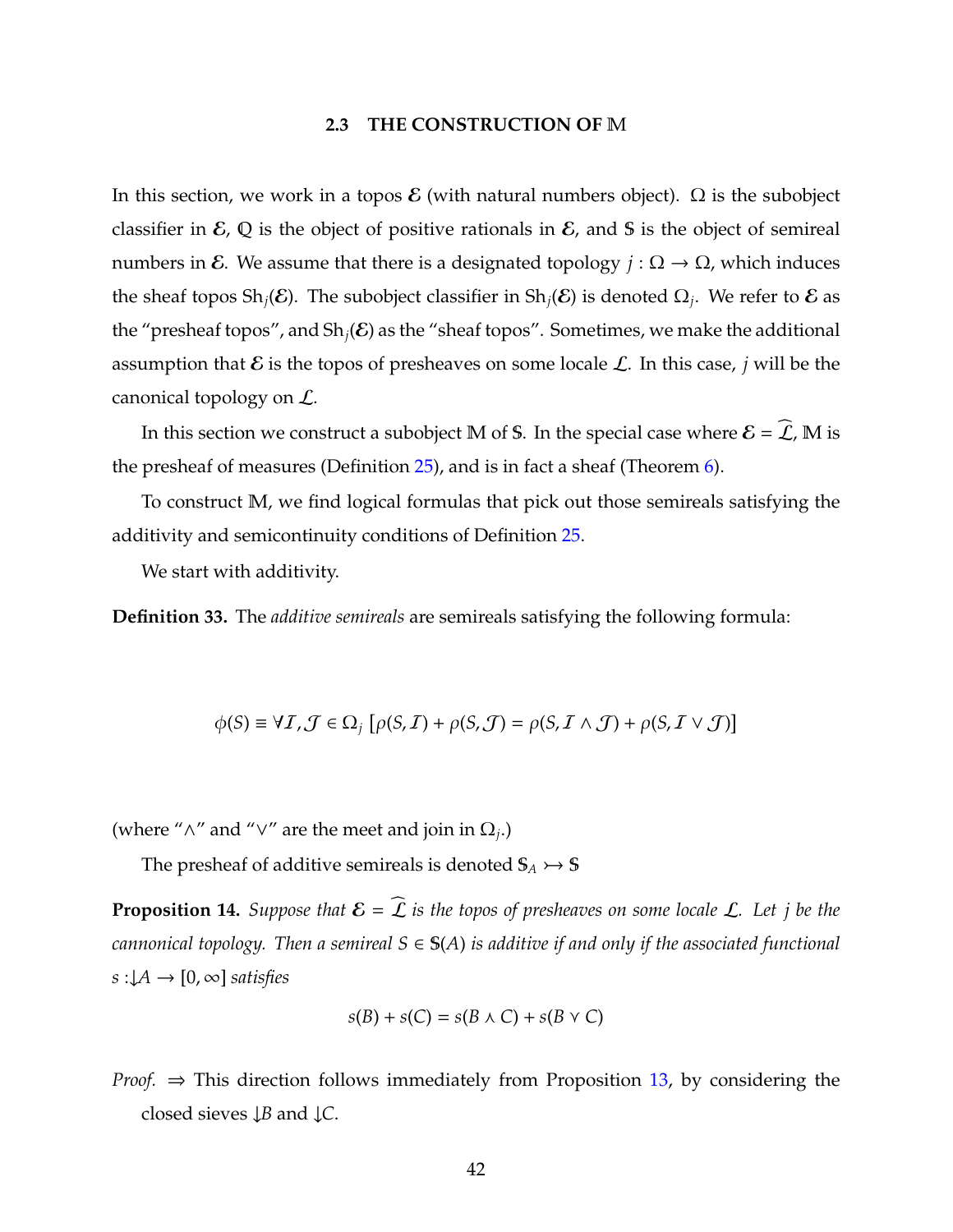$\Leftarrow$  For the reverse direction, we can use the fact that any closed sieves *I* and *J* are in fact principal sieves  $\downarrow$ *I* and  $\downarrow$ *J* respectively. Then taking an arbitrary  $A \in \mathcal{L}$ , we have

$$
\rho(s, \mathcal{I})(A) + \rho(s, \mathcal{J})(A) = \rho(s, \downarrow I)(A) + \rho(s, \downarrow J)(A)
$$
  
\n
$$
= s(A \land I) + s(A \land J)
$$
  
\n
$$
= s((A \land I) \land (A \land J)) + s((A \land I) \lor (A \land J))
$$
  
\n
$$
= s(A \land (I \land J)) + s(A \land (I \lor J))
$$
  
\n
$$
= \rho(s, \downarrow (I \land J))(A) + \rho(s, \downarrow (I \lor J))(A)
$$
  
\n
$$
= \rho(s, \mathcal{I} \land \mathcal{J})(A) + \rho(s, \mathcal{I} \lor \mathcal{J})(A)
$$

Characterizing the semicontinuity condition requires some preparatory steps.

**Definition 34.**  $\mathcal{I} \in \Omega$  is called "directed" if it satisfies the condition:

$$
\forall \mathcal{J}, \mathcal{K} \in \Omega_j \mathcal{J} \lor \mathcal{K} \leq \mathcal{I} \Rightarrow \overline{\mathcal{J} \lor \mathcal{K}} \leq \mathcal{I}
$$

Using this formula, we find an object  $\Omega_{\mathcal{D}} \rightarrow \Omega$  of directed truth values. It is easy to see that in  $\widehat{\mathcal{L}}$ ,  $\Omega_{\mathcal{D}}(A)$  consists of the ideals in  $\downarrow$ *A*.

**Definition 35.** A sieve  $I \in \Omega$  is called "directed closed" if it satisfies the condition:

$$
\forall \mathcal{J} \in \Omega_{\mathcal{D}} \ \mathcal{J} \leq I \Rightarrow \overline{\mathcal{J}} \leq I
$$

If  $\mathcal{E} = \widehat{\mathcal{L}}$ , then the directed closed sieves are those that are closed under directed joins. As an example of a directed closed sieve that is not closed, fix  $A, B \in \mathcal{L}$ , and let

$$
\mathcal{I}=(\downarrow \hspace{-0.15cm}\downarrow A)\cup(\downarrow \hspace{-0.15cm}\downarrow B)
$$

The following is immediate:

**Proposition 15.**

$$
\Omega_j \rightarrowtail \Omega_{DC} \rightarrowtail \Omega_{D} \rightarrowtail \Omega
$$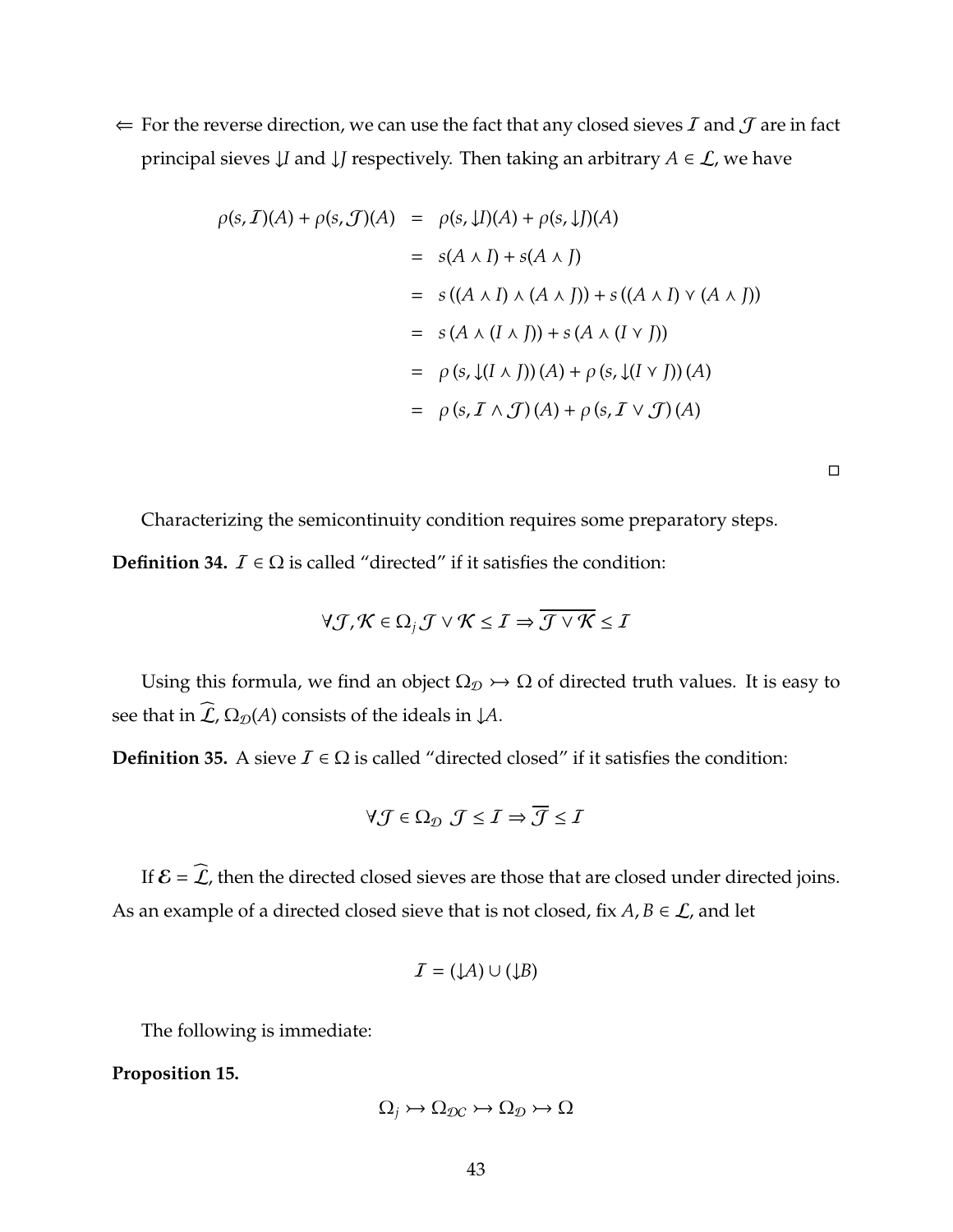Before we describe the semicontinuity condition, we need to introduce a notational convention. One feature of topos logic is that logical formulas are themselves arrows in the topos (arrows into the subobject classifier  $\Omega$ ). Since the  $\Omega$  is object of truth values, the arrow into  $Ω$  can be thought of as representing the truth value of a formula. To avoid ambiguity, when we refer to the truth value of a formula  $\phi$ , we shall use Scott brackets:  $\llbracket \phi \rrbracket$ . For example, if *q* is a rational number, and *S* is a semireal, then  $\llbracket q \in S \rrbracket$  is the truth value of the formula *q* ∈ *S*. If we are working in a presheaf topos  $\widehat{\mathcal{L}}$ , then  $\lbrack \lbrack q \in S \rbrack$  is the sieve of those  $A \in \mathcal{L}$  such that  $q \in S(A)$ .

We can now describe the semicontinuity condition for semireals.

**Definition 36.** The object  $S_C$  of semicontinuous semireals is defined by the following formula

$$
\mathbb{S}_C = \left\{ S \in \mathbb{S} \middle| \forall q \in \mathbb{Q} \left[ q \in S \right] \in \Omega_{\mathcal{DC}} \right\}
$$

In the case where  $\mathcal{E} = \widehat{\mathbb{P}}$ , an order preserving functional  $s : \downarrow A \rightarrow [0, \infty]$  corresponds to an element of  $\mathbb{S}_C(A) \subseteq \mathbb{S}(A)$  if for every rational *q*, the set

$$
\{B \le A | s(B) \le q\}
$$

is closed under directed joins.

It follows immediately that:

**Theorem 5.** Let  $\mathcal{E} = \widehat{\mathcal{L}}$  be the topos of presheaves on a locale  $\mathcal{L}$ . Then M, the presheaf of measures *is defined by the following pullback:*



*Equivalently, a measure is a semireal that is both additive and semicontinuous. Internally, this can be written:*

$$
\mathbb{M} = \mathbb{S}_A \cap \mathbb{S}_C \subseteq \mathbb{S}
$$

<span id="page-50-0"></span>**Theorem 6.** Let **M** *be the presheaf of measures in the topos*  $\mathcal{E} = \widehat{\mathcal{L}}$ *. Then* **M** *is a sheaf.*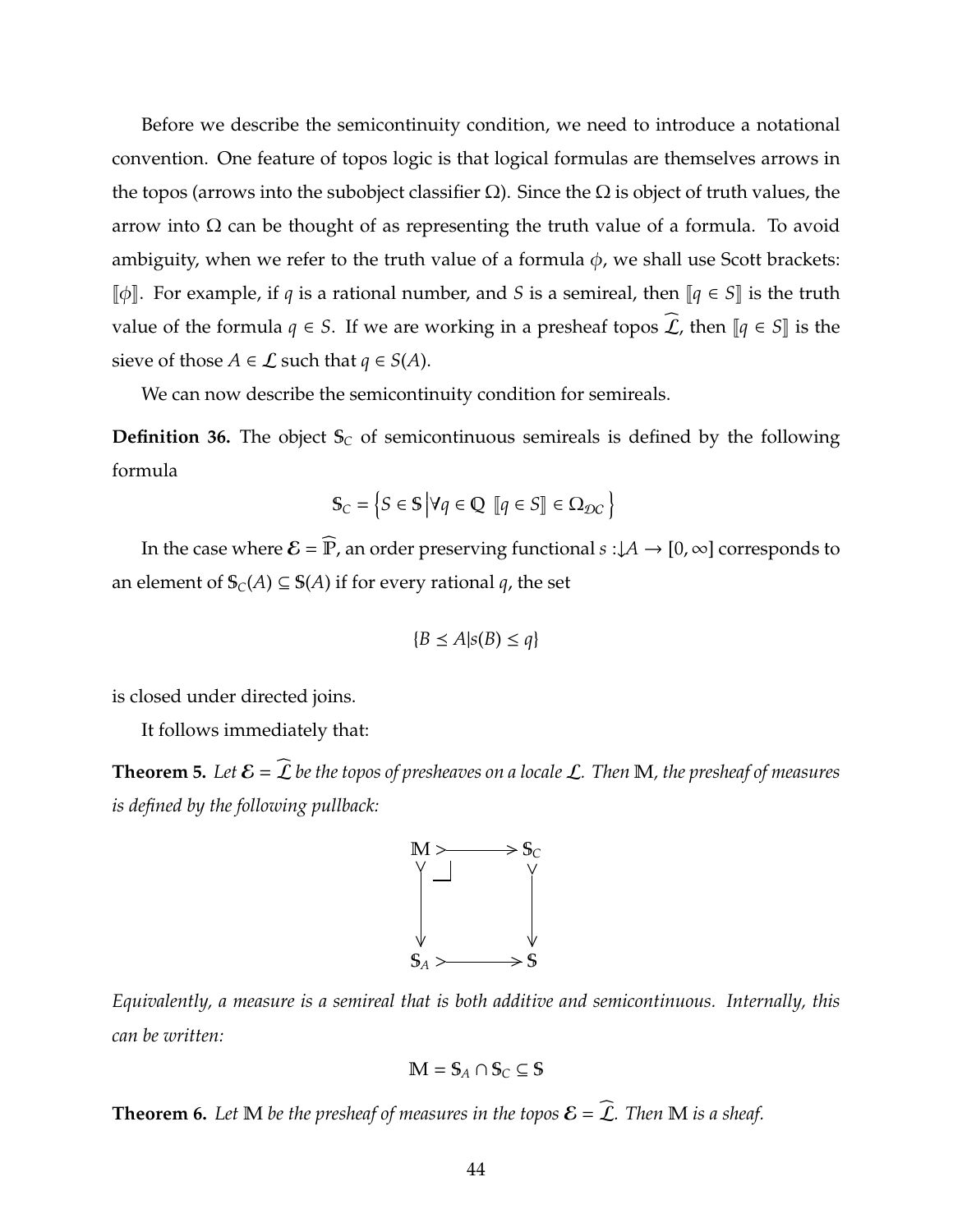The are two approaches to proving this Theorem. The first option is to use the external interpretation of M as the presheaf of measures, and show that measures can be amalgamated in the appropriate ways. The second approach is to use the logical characterization of M.

We use a combination of the two approaches. Explicit reference is not made to the fact that the elements of  $\mathbb{S}(A)$  are measures. However, we do make use of the fact that  $\text{Sh}_i(\mathcal{E})$ is a localic topos.

*Proof.* We must show that given  $A \in \mathcal{L}$ , a cover C for *A*, and a matching family  $M = \langle \mu_C \in \mathcal{L} \rangle$  $M(C)|C ∈ C\rangle$  for M and C, there is a unique  $\mu ∈ M(A)$  which is an amalgamation for M.

We do this by looking at the nature of C. Recall that in a locale  $\mathcal{L}$ , a sieve  $C \subseteq \mathcal{L}$  is a cover for *A* if and only if  $\gamma C = A$ .

First, consider the case where  $C$  is directed. In this case, since measures must satisfy the semicontinuity condition, it follows that if  $\mu$  is an amalgamation, we must have

$$
\mu(B) = \bigvee \{ \mu(B \wedge C) | C \in C \}
$$

Hence, if an amalgamation exists, it must be unique. We now show that the  $\mu$  defined above is a measure, and that it is an amalgamation of  $M$ . The latter follows immediately from the fact that M is a matching family. To see that  $\mu$  is a measure, take  $B_1, B_2 \leq A$ . Then

$$
\mu(B_1) + \mu(B_2) = \bigvee \{ \mu(B_1 \wedge C) | C \in C \} + \bigvee \{ \mu(B_2 \wedge C) | C \in C \}
$$

Fix an  $\epsilon > 0$ . Then there exists  $C_1$ ,  $C_2$ ,  $C_3$ ,  $C_4$  in C such that

$$
\mu(B_1 \wedge C_1) \leq \mu(B_1) \leq \mu(B_1 \wedge C_1) + \frac{\epsilon}{2}
$$
  
\n
$$
\mu(B_2 \wedge C_2) \leq \mu(B_2) \leq \mu(B_2 \wedge C_2) + \frac{\epsilon}{2}
$$
  
\n
$$
\mu((B_1 \wedge B_2) \wedge C_3) \leq \mu(B_1 \wedge B_2) \leq \mu((B_1 \wedge B_2) \wedge C_3) + \frac{\epsilon}{2}
$$
  
\n
$$
\mu((B_1 \vee B_2) \wedge C_4) \leq \mu(B_1 \vee B_2) \leq \mu((B_1 \vee B_2) \wedge C_4) + \frac{\epsilon}{2}
$$

Since *C* is directed, there is a  $C_0 \in C$  such that for all  $i \in \{1, \ldots, 4\}$ ,  $C_i \le C_0$ . Then

$$
\mu(B_1) + \mu(B_2) \le \mu(B_1 \wedge C_0) + \mu(B_1 \wedge C_0) + \epsilon
$$
  

$$
\mu(B_1 \vee B_2) + \mu(B_1 \wedge B_2) \le \mu((B_1 \wedge B_2) \wedge C_0) + \mu((B_1 \vee B_2) \wedge C_0) + \epsilon
$$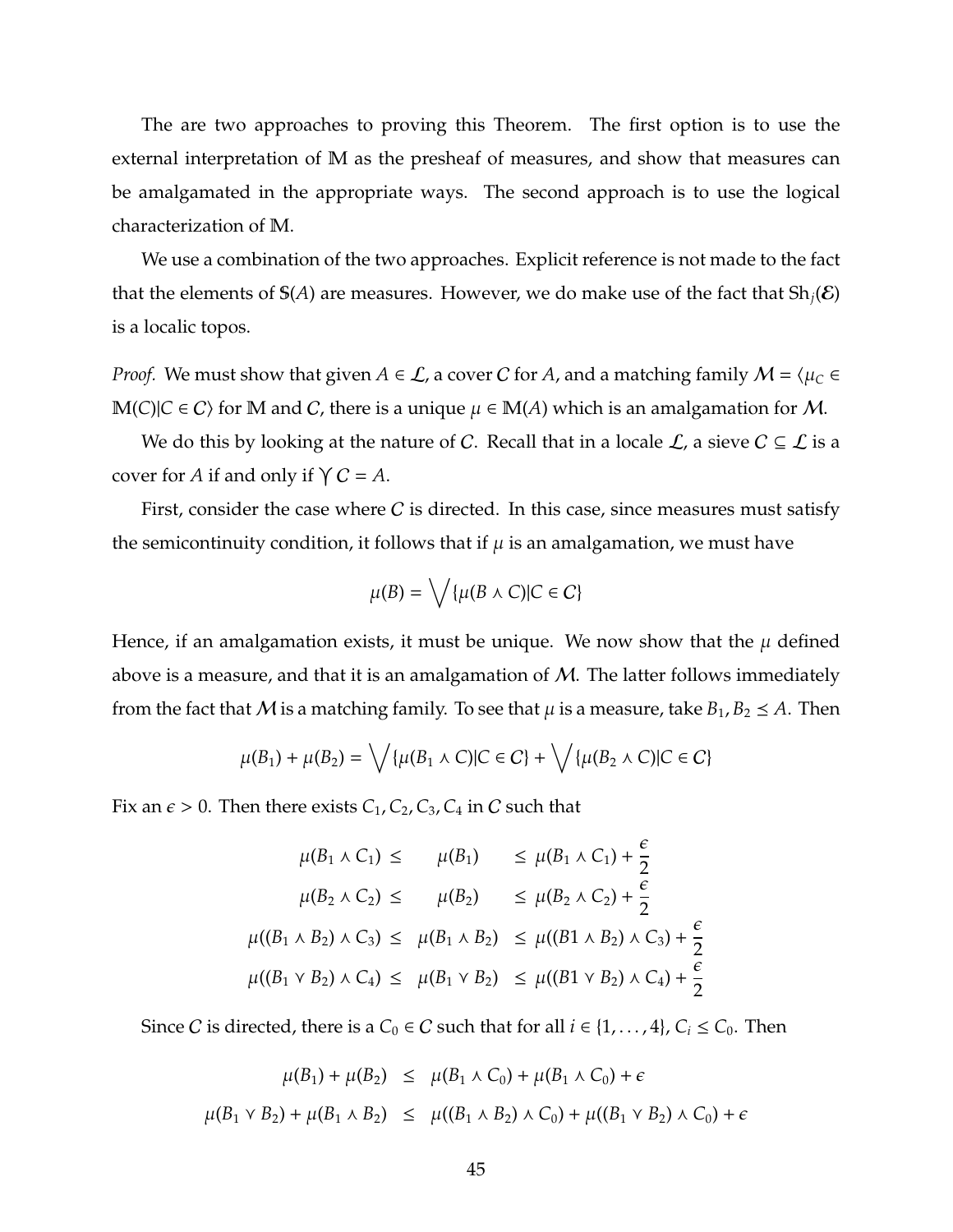Since  $\mu(B_1 \wedge C_0) + \mu(B_1 \wedge C_0) = \mu((B_1 \wedge B_2) \wedge C_0) + \mu((B_1 \vee B_2) \wedge C_0)$ , it follows that the difference between  $\mu(B_1) + \mu(B_2)$  and  $\mu(B_1 \wedge B_2) + \mu(B_1 \vee B_2)$  must be less than  $\epsilon$ . Hence the amalgamation is additive.

We must show that  $\mu$  satisfies the semicontinuity condition. Take an increasing chain A in ↓*A*. Then

$$
\mu(\bigvee \mathcal{A}) = \bigvee \{\mu((\bigvee \mathcal{A}) \wedge C) | C \in C\}
$$
  
= 
$$
\bigvee \{\mu(\bigvee \mathcal{A} \wedge C) | C \in C\}
$$
  
= 
$$
\bigvee \{\bigvee \{\mu(A \wedge C) | C \in C\} | A \in \mathcal{A}\}
$$
  
= 
$$
\bigvee \{\bigvee \{\mu(A \wedge C) | A \in \mathcal{A}\} | C \in C\}
$$
  
= 
$$
\bigvee \{\mu(A) | A \in \mathcal{A}\}
$$

This shows that if  $I$  is a *directed* sieve, then the sieve of elements of  $L$  for which a matching family for M on  $I$  can be amalgamated contains  $I$ .

We now show that given *any* sieve  $I$ , and matching family, that family can be uniquely extended to some directed sieve that contains I, namely the closure of I under the *finite* join topology. To do this it suffices to show that if *B* and *C* are elements of  $\mathcal{L}$  satisfying *B*  $\vee$  *C* = *A*, and  $\mu$ <sub>*B*</sub> and  $\mu$ *c* are measures on  $\downarrow$ *B* and  $\downarrow$ *C* respectively, which match on  $(\downarrow B) \wedge (\downarrow C)$ , then there is a unique  $\mu \in M(A)$  such that the restriction of  $\mu$  to *B* is  $\mu_B$  and the restriction of  $\mu$  to *C* is  $\mu_C$ . Define  $\mu$  by

$$
\mu(D) = \begin{cases} \mu_B(B \wedge D) + \mu_C(C \wedge D) - \mu_B(B \wedge C \wedge D) & \text{if } \mu_B(B \wedge C \wedge D) < \infty \\ \infty & \text{otherwise} \end{cases}
$$

It is clear that this is the only possible amalgamation. We merely need to verify that this is indeed a measure. However, both the additivity and semicontinuity conditions follow immediately from the fact that  $\mu_B$  and  $\mu_C$  satisfy these conditions.

Hence, given a matching family for M on a sieve  $I$ , that matching family may be uniquely extended to a certain directed sieve containing  $I$  , and then amalgamated to  $\forall$   $I$ . Hence M is a sheaf.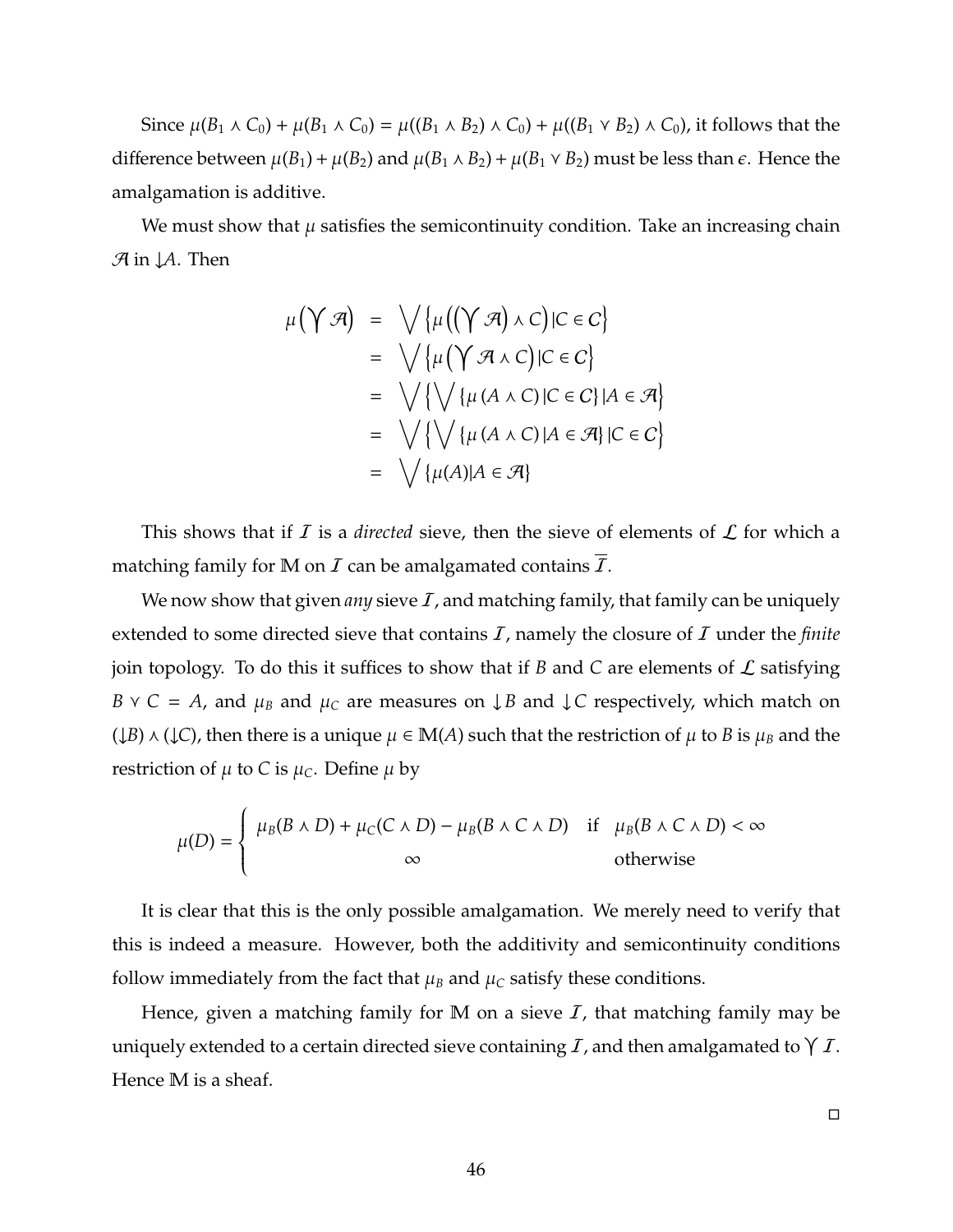**Corollary 16 (Breitsprecher [\[5\]](#page-123-0)).** *Let* F *be a* σ*-algebra, and let* M *be the presheaf of measures on*  $\mathcal F$ . Then  $\mathcal F$  *is a sheaf with respect to the countable join topology.* 

*Proof.* Breitsprecher's original proof of this result involved an argument explicitly using measures on a σ-algebra. However, the result can now be proved using the fact that the presheaf of measures on a locale is a sheaf.

Let  $\mathcal F$  be a  $\sigma$ -algebra, and let  $\mathcal L$  be the locale of countably complete sieves on  $\mathcal F$ . Then every presheaf on  $\mathcal L$  can be restricted to a presheaf on  $\mathcal F$ . When this restriction is carried out on a sheaf on  $\mathcal{L}$ , the result is a sheaf on  $\mathcal{F}$ . In fact, this operation is one direction of the equivalence  $\text{Sh}(\mathcal{F}) \simeq \text{Sh}(\mathcal{L})$ .

But, according to Theorem [2,](#page-31-0) applying this restriction to M, the presheaf of measures on  $\mathcal L$  yields the presheaf of measures on  $\mathcal F$ . Since M is in fact a sheaf, it follows that the corresponding presheaf of measures on  $\mathcal F$  is a sheaf on  $\mathcal F$ .

We can go further.

**Theorem 7.** *Let* F *be a* σ*-algebra, and let j be the countable join topology. Then carrying out the logical construction of* M *in the topos*  $\widehat{\mathcal{F}}$  *(relative to the topology j) yields the sheaf of (σ-algebra) measures.*

*Proof.* The argument is the same as for showing that in  $\widehat{\mathcal{L}}$ , M is the (pre)sheaf of localic measures:  $M_A$  is easily seen to be the presheaf of finitely additive measures, and  $M_C$  is the sheaf of semicontinuous measures.

**Corollary 17.** *Let* B *be a Boolean algebra, and let j be the* finite *join topology. Then carrying out the logical construction on*  $\mathbb M$  *in the topos*  $\widehat{\mathcal{B}}$  *(relative to the topology j) yields the presheaf of finitely additive measures. Furthermore,* M *is a sheaf.*

# **2.4 PROPERTIES OF** M

<span id="page-53-0"></span>Throughout this section we work in a fixed elementary topos  $\mathcal E$  (with natural numbers object). We will designate a Lawvere-Tierney topology *j* : Ω → Ω, which induces a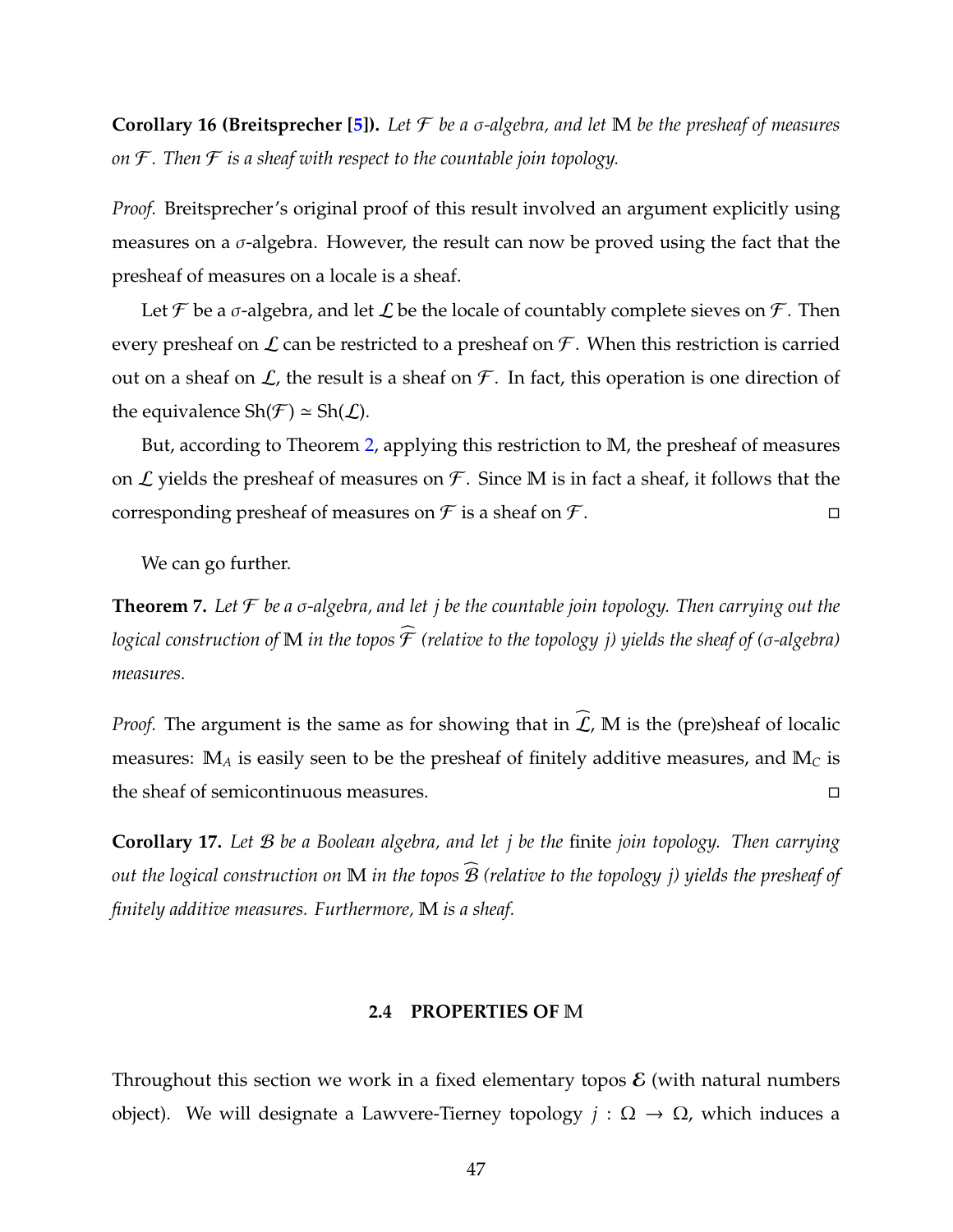subtopos  $\text{Sh}_i(\mathcal{E})$ .

**E** shall be referred to as the presheaf topos, and  $\text{Sh}_i(\mathcal{E})$  as the sheaf topos. Ω shall denote the subobject classifier in  $\mathcal E$ , and  $\Omega_j$  shall denote the subobject classifier in Sh<sub>j</sub>( $\mathcal E$ ). S will denote the object of semireals in  $\mathcal E$ , and M the object of measures as defined in the previous Sections.

We will assume that M is a *j*-sheaf. As a consequence of Theorem [6,](#page-50-0) we know that the case where  $\mathcal E$  is the topos of sheaves on a locale  $\mathcal L$ , and *j* is the canonical topology on  $\mathcal E$ , then M is automatically a sheaf, and so working in  $\mathcal E$  and  $\text{Sh}_i(\mathcal E)$  can be thought of as generalizing this case.

Beyond the assumption that M is a sheaf, we will not assume anything about the structure of  $\mathcal E$  or  $\text{Sh}_i(\mathcal E)$ .

M is a subobject of S (in  $\mathcal{E}$ ), and inherits many of its properties:

**Lemma 18.** *The following arrows factor through*  $M \rightarrow S$ *:* 

*1.*

$$
\mathbb{M} \times \Omega_j \rightarrow \mathbb{S} \times \Omega_j \xrightarrow{\rho} \mathbb{S}
$$

*2.*

$$
M \times M \rightarrow \text{S} \times S \xrightarrow{+} S
$$

*3.*

$$
Q \times M \rightarrow Q \times S \xrightarrow{\times} S
$$

*Proof.* 1. Fix  $\mathcal{I} \in \Omega_j$ , and  $\mu \in \mathbb{M}$ . We want to show that  $\rho(\mu, \mathcal{I}) \in \mathbb{M}$ . To do this, we must show that  $\rho(\mu, I)$  is both additive and semicontinuous.

For additivity, first note that for arbitrary  $\mathcal{J} \in \Omega_j$ , we have

$$
\rho(\rho(\mu, \mathcal{I}), \mathcal{J}) = \{ q \in \mathbb{Q} | \mathcal{J} \Rightarrow (\mathcal{I} \Rightarrow q \in \mu) \}
$$

$$
= \{ q \in \mathbb{Q} | (\mathcal{I} \wedge \mathcal{J}) \Rightarrow q \in \mu \}
$$

$$
= \rho(\mu, \mathcal{I} \wedge \mathcal{J})
$$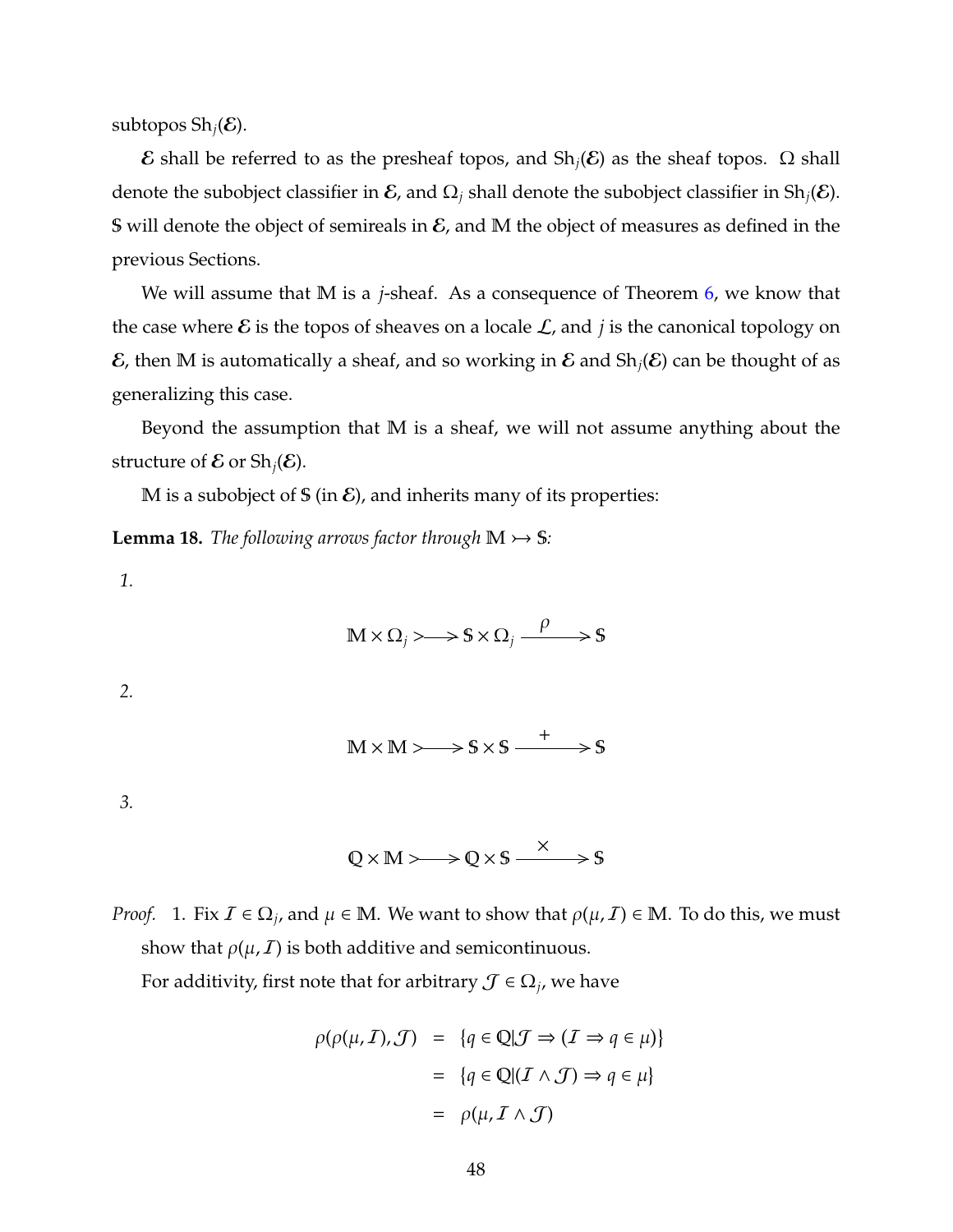Now, fix  $\mathcal{J}, \mathcal{K} \in \Omega_j$ .

$$
\rho(\rho(\mu, I), J) + \rho(\rho(\mu, I), K)
$$
  
=  $\rho(\mu, I \wedge J) + \rho(\mu, I \wedge K)$   
=  $\rho(\mu, (I \wedge J) \wedge (I \wedge K)) + \rho(\mu, (I \wedge J) \vee (I \wedge K))$   
=  $\rho(\mu, I \wedge (J \wedge K)) + \rho(\mu, I \wedge (J \vee K))$   
=  $\rho(\rho(\mu, I), J \wedge K) + \rho(\rho(\mu, I), J \vee K)$ 

To verify that  $\rho(\mu, I)$  is semicontinuous, we need to show that for an arbitrary  $q \in \mathbb{Q}$ , the truth value

$$
[\![q\in\rho(\mu,\boldsymbol{I})]\!]
$$

is directed closed.

We start by noting that

$$
\begin{array}{rcl} \llbracket q \in \rho(\mu, \mathcal{I}) \rrbracket & = & \llbracket \mathcal{I} \Rightarrow q \in \mu \rrbracket \\ & = & \llbracket \mathcal{I} \rrbracket \Rightarrow \llbracket q \in \mu \rrbracket \end{array}
$$

Since  $\llbracket I \rrbracket$  is closed, and  $\llbracket q \in \mu \rrbracket$  is directed closed, the result will follow from the following Lemma:

**Lemma 19.** *Let* I *be a closed truth value, and let* J *be a directed closed truth value. Then*  $I \Rightarrow J$  *is also directed closed.* 

*Proof.* Since we are working explicitly with truth values, we do not need the Scott brackets to distinguish between formulas and their truth values.

In this proof, the objects of discourse are truth values. The argument is similar to an argument in propositional logic. It is possible to notate the following argument in terms of the "≤", rather than the "⇒" symbol. Likewise, we could write "=" for "  $\iff$  ". Such substitutions would be natural when thinking of the truth values as elements of a Heting algebra. However, for the sake of consistency, we work here with logical connectives.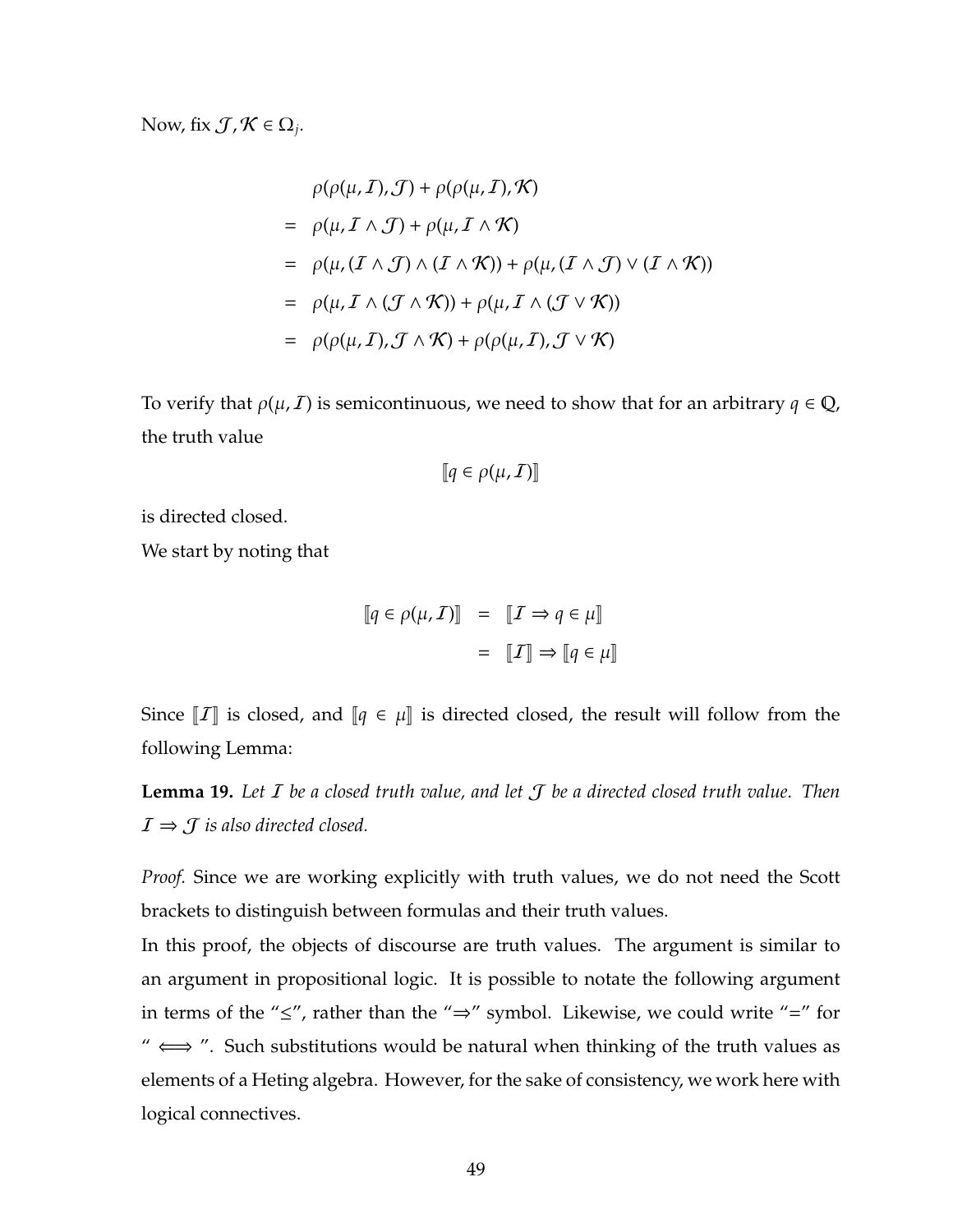The topology *j* is a unary logical connective satisfying the axioms:

$$
I \Rightarrow jI
$$
  

$$
jjI \Rightarrow jI
$$
  

$$
j(I \land J) \iff jI \land jJ
$$

A truth value  $I$  is closed if and only if

$$
j\mathcal{I}\Rightarrow\mathcal{I}
$$

Recall that a truth value K is directed if for any closed truth values A and B we have

$$
[(\mathcal{A} \Rightarrow \mathcal{K}) \land (\mathcal{B} \Rightarrow \mathcal{K})] \Rightarrow [j(\mathcal{A} \lor \mathcal{B}) \Rightarrow \mathcal{K}]
$$

A truth value Z is directed closed, if for all directed K such that  $K \Rightarrow Z$ , we have  $j(\mathcal{K}) \Rightarrow \mathcal{Z}.$ 

Start by taking truth values  $I$  and  $J$  such that  $I$  is closed and  $J$  is directed closed. In order to show that  $I \Rightarrow I$  is directed closed, we take a directed truth value  $K$ , assume that  $K \Rightarrow (I \Rightarrow J)$ , and prove that *j* $K \Rightarrow (I \Rightarrow J)$ . But

$$
\mathcal{K} \Rightarrow (I \Rightarrow \mathcal{J}) \longleftrightarrow (I \land \mathcal{K}) \Rightarrow \mathcal{J}
$$

and

$$
j\mathcal{K} \Rightarrow (I \Rightarrow \mathcal{J}) \longleftrightarrow j(I \land \mathcal{K}) \Rightarrow \mathcal{J}
$$

since  $I$  is closed.

Hence, in order to show that  $I \Rightarrow \mathcal{J}$  is directed closed, we just need to show that

$$
[(I \wedge \mathcal{K}) \Rightarrow \mathcal{J}] \Rightarrow [j(I \wedge \mathcal{K}) \Rightarrow \mathcal{J}]
$$

Since  $\mathcal J$  is assumed to be directed closed, it suffices to prove that  $\mathcal I \wedge \mathcal K$  is directed. But this is trivial since  $I$  and  $J$  are both directed (since closed sieves are directed closed, and directed closed sieves are closed).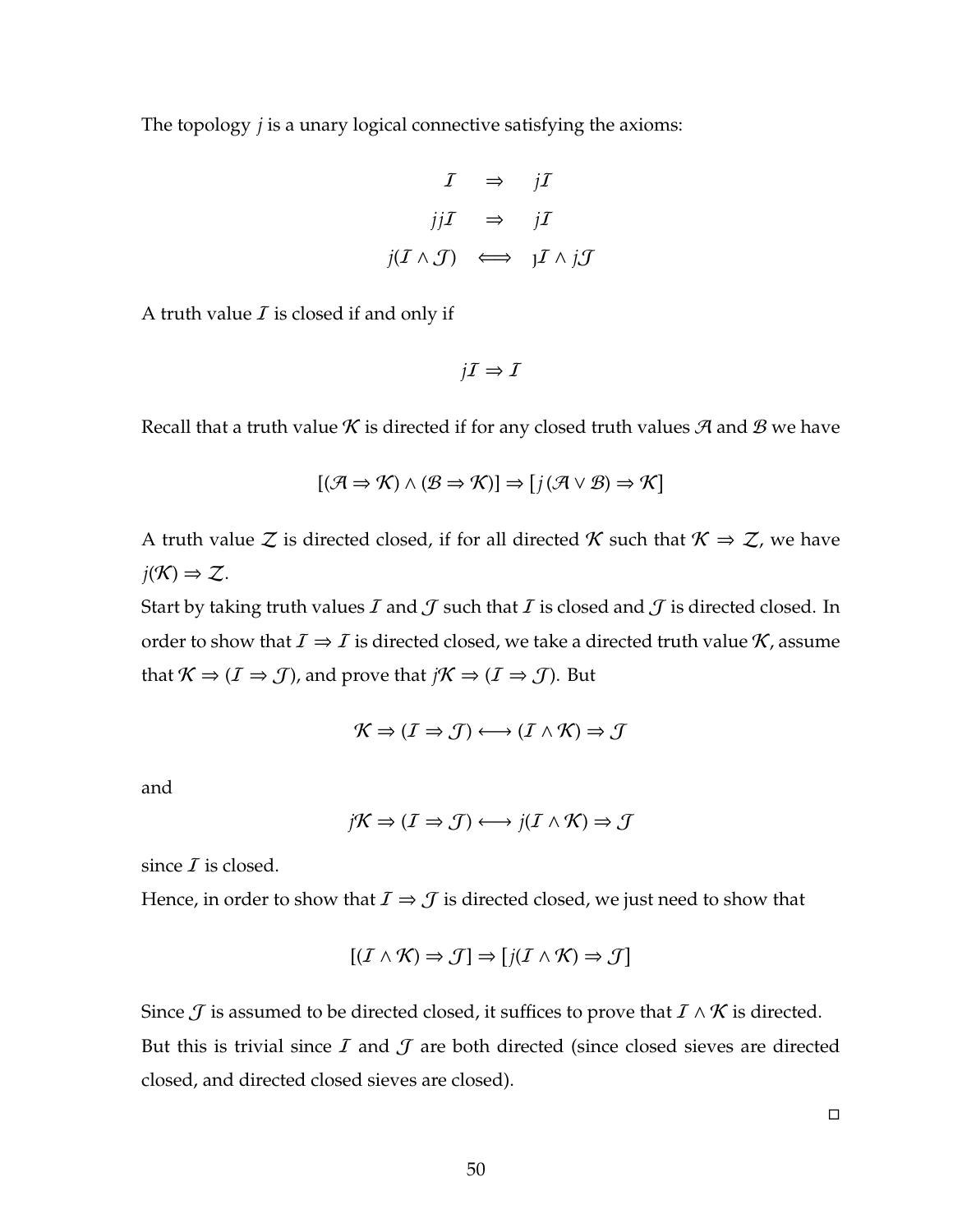2. Take  $\mu, \nu \in \mathbb{M}$ . To see that  $\mu + \nu$  is a measure, we must verify that  $\mu + \nu$  is both additive and semicontinuous.

For additivity, take  $\mathcal{I}, \mathcal{J} \in \Omega_j$ . Then

$$
\rho(\mu + \nu, \mathcal{I}) + \rho(\mu + \nu, \mathcal{J}) = \rho(\mu, \mathcal{I}) + \rho(\nu, \mathcal{I}) + \rho(\mu, \mathcal{J}) + \rho(\nu, \mathcal{J})
$$
  
= 
$$
\rho(\mu, \mathcal{I} \wedge \mathcal{J}) + \rho(\mu, \mathcal{I} \vee \mathcal{J}) + \rho(\nu, \mathcal{I} \wedge \mathcal{J}) + \rho(\nu, \mathcal{I} \vee \mathcal{J})
$$
  
= 
$$
\rho(\mu + \nu, \mathcal{I} \wedge \mathcal{J}) + \rho(\mu + \nu, \mathcal{I} \vee \mathcal{J})
$$

To verify the semicontinuity condition, fix  $q \in \mathbb{Q}$ ,  $\mu, \nu \in \mathbb{M}$ , and a directed family of truth values  $D \subseteq \Omega$ , such that for each  $D \in \mathcal{D}$ , we have

$$
D \Rightarrow q \in (\mu + \nu)
$$

Fix an  $r \in \mathbb{Q}$ . Then for each  $D \in \mathcal{D}$ , there must exist rationals  $m_D$  and  $n_D$  such that

$$
(m_D + n_D = q + \frac{r}{3}) \wedge [D \Rightarrow (m_D \in \mu) \wedge (n_D \in \nu)]
$$

Let *k* and *l* be the smallest natural numbers such that

$$
\forall D \in \mathcal{D} \exists E \in \mathcal{D}(D \Rightarrow E) \land m_E < k \cdot \frac{r}{3}
$$
\n
$$
\forall D \in \mathcal{D} \exists E \in \mathcal{D}(D \Rightarrow E) \land n_E < l \cdot \frac{r}{3}
$$

Put  $m = \frac{kr}{3}$  $rac{kr}{3}$  and  $n = \frac{lr}{3}$  $\frac{dr}{3}$ . Note that for every  $Q \in \mathcal{D}$ , we have

$$
E \Rightarrow (m \in \mu) \land (n \in \nu)
$$

Furthermore, we have  $m < m_E + \frac{r}{3}$  $\frac{r}{3}$  and  $n < n_E + \frac{r}{3}$  $\frac{r}{3}$ . Our goal is to show that *j* $D \Rightarrow q \in \mu + \nu$ . We know that

$$
m + n \leq m_E + n_E + \frac{2r}{3}
$$
  

$$
m_E + n_E = q + \frac{r}{3}
$$

and so  $m + n \leq q + r$ .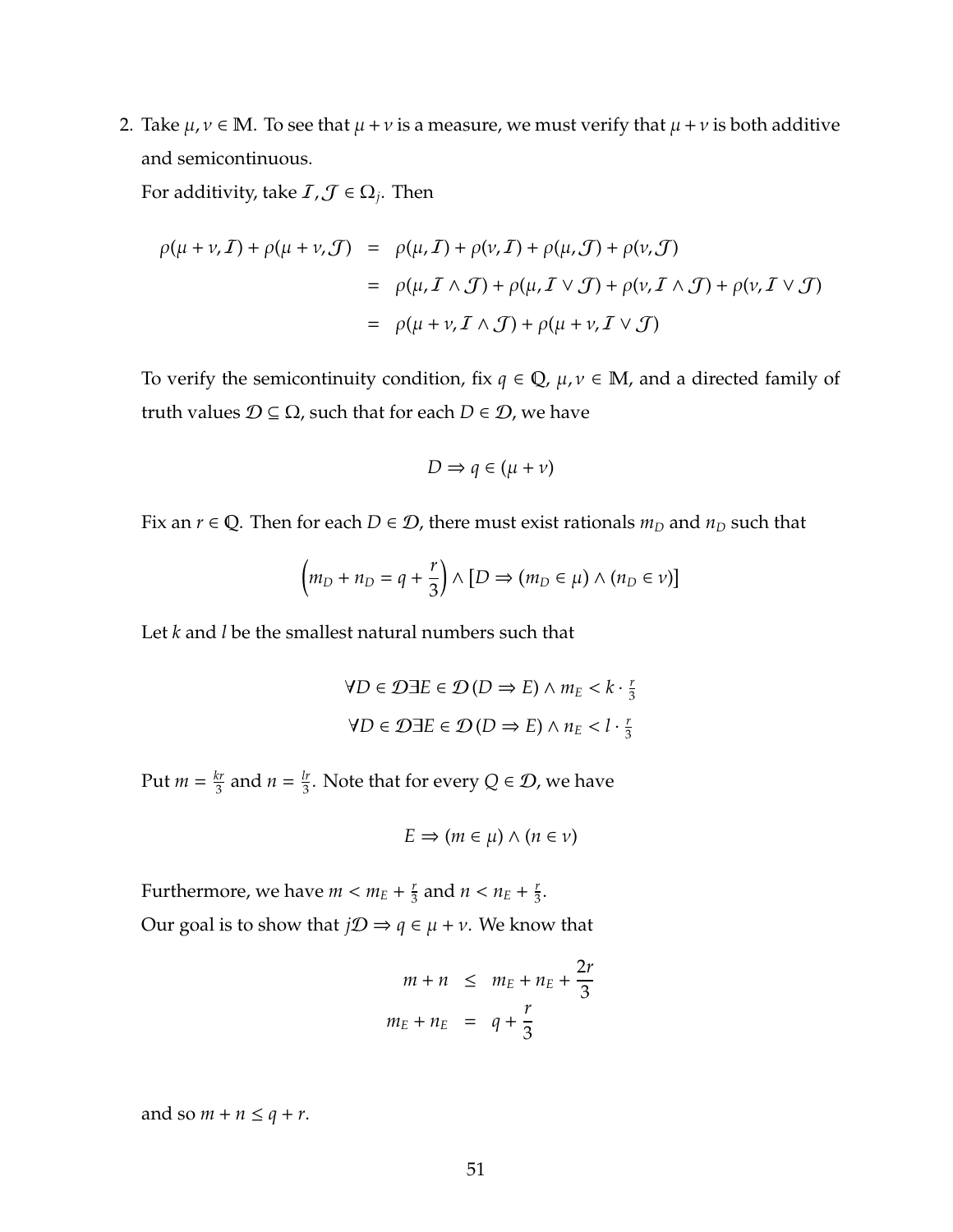Finally, we just need to show that  $j\mathcal{D} \Rightarrow (m \in \mu) \land (n \in \nu)$ . But for every  $D \in \mathcal{D}$ , we have

$$
D \Rightarrow (m \in \mu) \land (n \in \nu)
$$

Since both  $\mu$  and  $\nu$  are measures, and hence semicontinuous, the result holds.

3. Suppose that  $\mu$  ∈ \$ is a measure, and  $q \in \mathbb{Q}$  is a rational. To see that  $q \times \mu$  is a measure, we must show that

$$
\theta = \left\{ r \in \mathbb{Q} \middle| \frac{r}{q} \in \mu \right\}
$$

is both additive and semicontinuous.

Take  $\mathcal{I}, \mathcal{J} \in \Omega_j$ . Then

$$
s \in \rho(\theta, I) + \rho(\theta, J)
$$
  
\n
$$
\longleftrightarrow \exists t, u \in \mathbb{Q} \left[ (I \Rightarrow t \in \theta) \land (J \Rightarrow u \in \theta) \land (t + u = s) \right]
$$
  
\n
$$
\longleftrightarrow \exists t, u \in \mathbb{Q} \left[ \left( I \Rightarrow \frac{t}{q} \in \mu \right) \land \left( J \Rightarrow \frac{u}{q} \in \mu \right) \land (t + u = s) \right]
$$
  
\n
$$
\longleftrightarrow \exists t, u \in \mathbb{Q} \left[ \left( I \Rightarrow \frac{t}{q} \in \mu \right) \land \left( J \Rightarrow \frac{u}{q} \in \mu \right) \land \left( \frac{t}{q} + \frac{t}{q} = \frac{s}{q} \right) \right]
$$
  
\n
$$
\longleftrightarrow \exists v, w \in \mathbb{Q} \left[ (I \Rightarrow w \in \mu) \land (J \Rightarrow w \in \mu) \land \left( v + w = \frac{s}{q} \right) \right]
$$
  
\n
$$
\longleftrightarrow \frac{s}{q} \in \rho(\mu, I) + \rho(\mu, J)
$$
  
\n
$$
\longleftrightarrow \frac{s}{q} \in \rho(\mu, I \lor J) + \rho(\mu, I \land J)
$$
  
\n
$$
\longleftrightarrow s \in \rho(\theta, I \lor J) + \rho(\theta, I \land J)
$$

Hence  $\theta$  is additive.

To verify that  $\theta$  is semicontinuous, note that

$$
\llbracket r \in \theta \rrbracket = \left[ \frac{r}{q} \in \mu \right]
$$

where the right hand side is known to be directed closed, since  $\mu$  is semicontinuous.

 $\Box$ 

**Proposition 20.** M *is a semimodule over* Q, and for any  $I \in \Omega_j$ ,  $\rho(-,I)$  *is a linear operator on* M*.*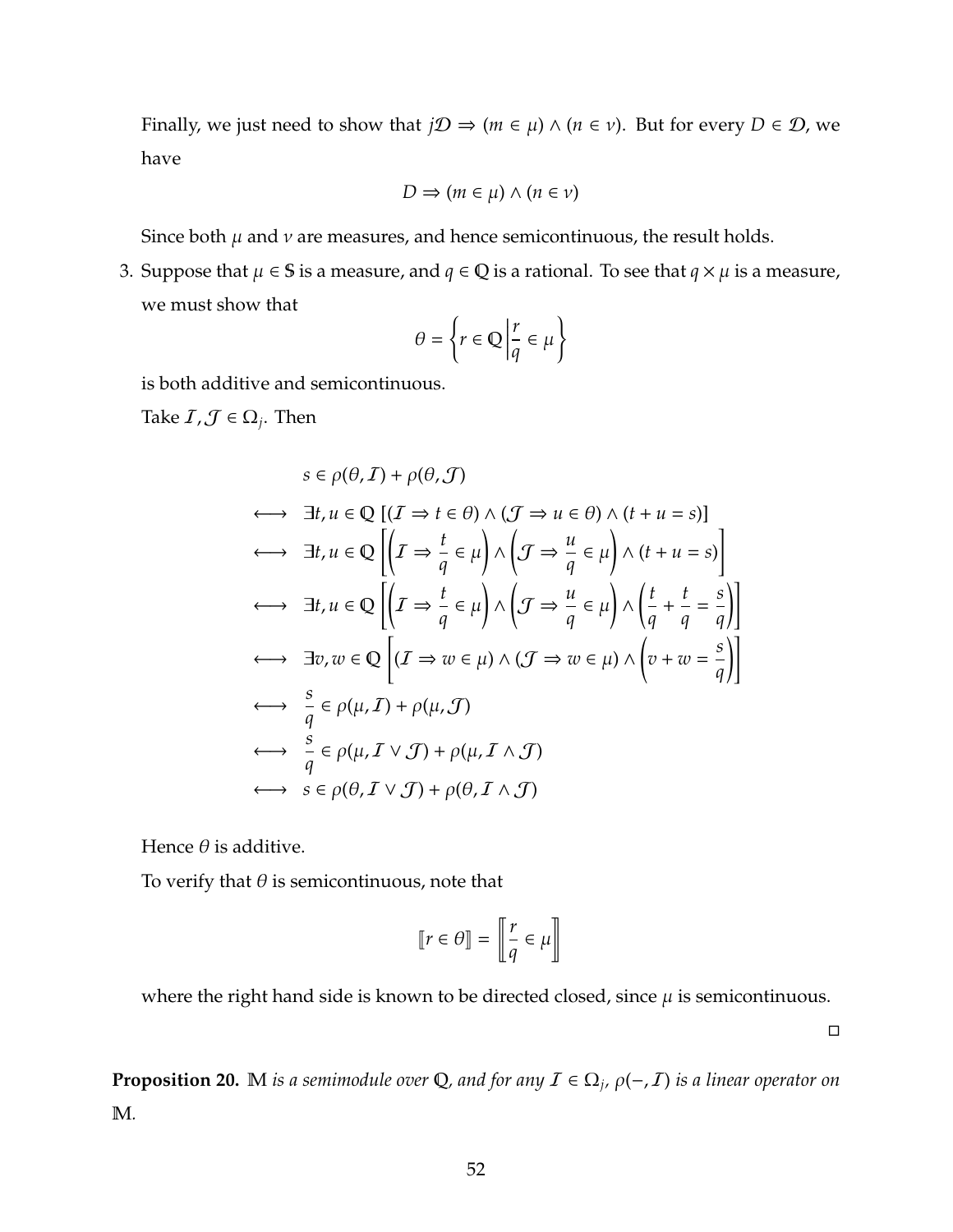M also has certain joins. Let  $\mathfrak{O}\rightarrow \Omega^{\mathbb{M}}_j$  be the presheaf of *totally ordered* subsheaves of M. To define a "supremum" arrow  $\forall : \mathfrak{O} \to M$ , we just restrict the usual infimum arrow from  $\Omega^{\mathbb{S}} \to \mathbb{S}$ :

<span id="page-59-0"></span>**Proposition 21.** *The supremum of an ordered family of measures, computed in*  $\widehat{\mathcal{F}}$ *, is again a measure. In other words, there is an arrow making the following diagram commute:*



*Proof.* Let  $\mathcal{D}$  be the set of totally ordered subsets of M. The supremum of some  $O \in \mathcal{D}$  is just the intersection:

$$
\bigvee O = \{q \in \mathbb{Q} | \forall \mu \in O \, q \in \mu \} = \bigcap O
$$

We just need to show that this set of rationals is a measure.

For additivity, take closed truth values  $I$  and  $J$ . We need to show that

$$
q \in \rho\big(\bigvee O, I\big) + \rho\big(\bigvee O, J\big) \iff q \in \rho\big(\bigvee O, I \vee J\big) + \rho\big(\bigvee O, I \wedge J\big)
$$

But

$$
q \in \rho \left( \bigvee O, I \right) + \rho \left( \bigvee O, J \right)
$$
  
\n
$$
\longleftrightarrow \exists a, b \in Q \left( a + b = q \right) \land \left( I \Rightarrow a \in \bigvee O \right) \land \left( J \Rightarrow b \in \bigvee O \right)
$$
  
\n
$$
\longleftrightarrow \exists a, b \in Q \left( a + b = q \right) \land \left( \forall \mu \in O \mid I \Rightarrow a \in \mu \right) \land \left( \forall \mu \in O \mid I \Rightarrow b \in \mu \right)
$$
  
\n
$$
\longleftrightarrow \exists a, b \in Q \left( a + b = q \right) \land \forall \mu \in O \mid I \Rightarrow a \in \mu \right) \land \left( J \Rightarrow b \in \mu \right)
$$
  
\n
$$
\longleftrightarrow \exists c, d \in Q \left( c + d = q \right) \land \forall \mu \in O \left( (I \lor J) \Rightarrow c \in \mu \right) \land \left( (I \land J) \Rightarrow d \in \mu \right)
$$
  
\n
$$
\longleftrightarrow \exists c, d \in Q \left( c + d = q \right) \land \left( \forall \mu \in O \mid (I \lor J) \Rightarrow c \in \mu \right) \land \left( \forall \mu \in O \mid (I \land J) \Rightarrow d \in \mu \right)
$$
  
\n
$$
\longleftrightarrow q \in \rho \left( \bigvee O, (I \lor J) \right) + \rho \left( \bigvee O, (I \land J) \right)
$$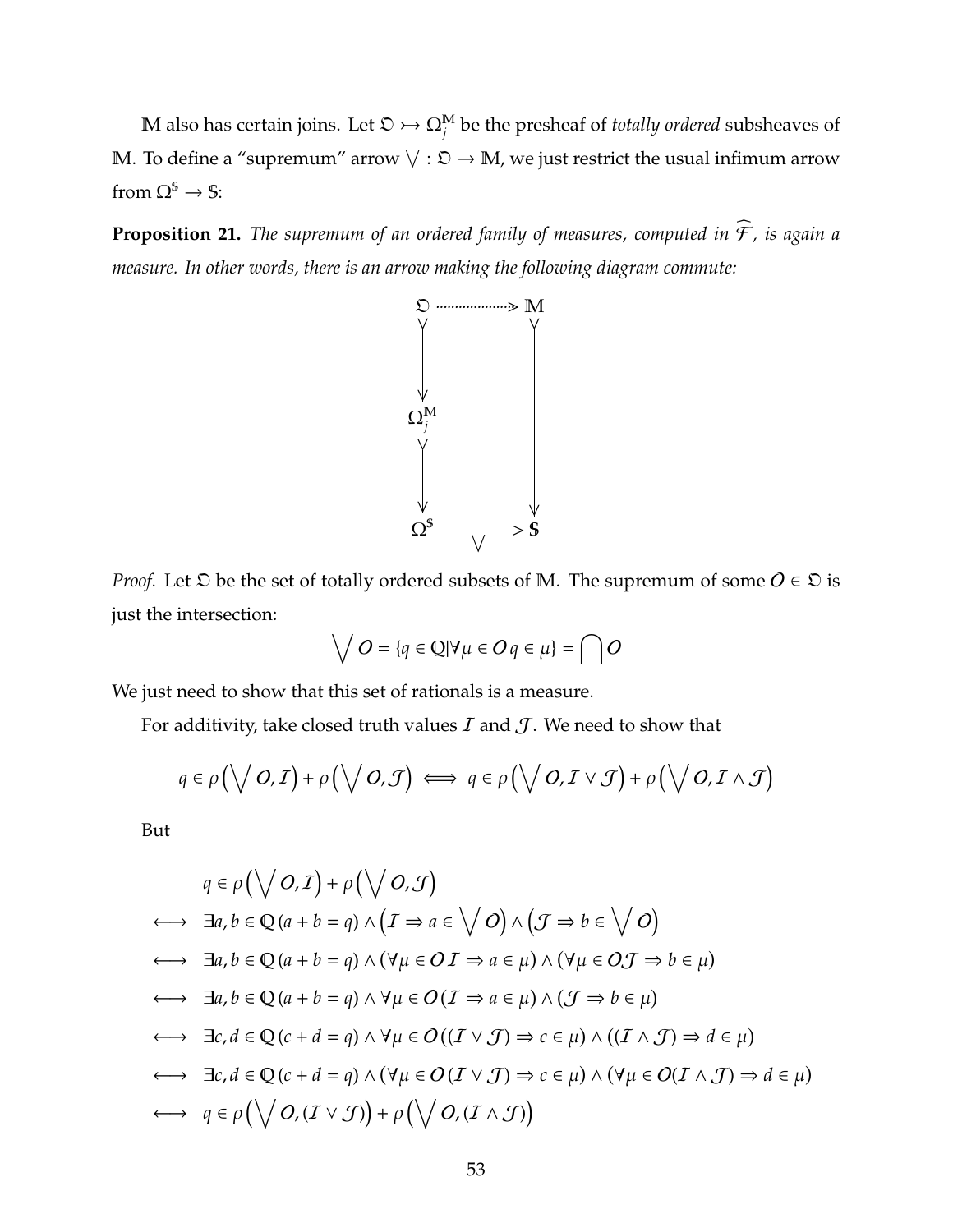Now, to verify the semicontinuity condition, we must show that  $\llbracket q \in \bigvee O \rrbracket$  is directed closed. But

$$
\begin{aligned}\n\left[\!\!\left[q \in \bigvee O\right]\!\!\right] \\
= \left[\!\!\left[\nabla \mu \in O q \in O\right]\!\!\right] \\
= \left[\!\!\left[\nabla \mu \in O q \in O\right]\!\!\right] \\
= \left[\!\!\left[\nabla \mu \in O q \in O\right]\!\!\right]\n\end{aligned}
$$

Since this is itself the meet of a decreasing family of truth values, each of which is directed closed, it follows that  $\llbracket q \in \bigvee O \rrbracket$  is a directed closed truth value, as required.

 $\Box$ 

In fact, we can do slightly better. We do not require that O be totally ordered in  $\mathcal{E}$ , but only that it be *locally* totally ordered (totally ordered in  $Sh_i(\mathcal{E})$ ), for sheafifying the arrow  $\forall : \mathfrak{D} \to \mathbb{M}$  yields an arrow whose domain is the sheaf of those subsheaves of  $\mathbb{M}$  which are totally ordered in  $\text{Sh}_i(\mathcal{E})$ .

### **2.5 INTEGRATION**

In order to generalize measure theory, it is necessary to find a way to discuss integration. With the framework that has been set up here, we can mimic the standard approach to defining the Lebesgue integral (see for example Billingeley [\[3\]](#page-123-1) or Royden [\[22\]](#page-124-3)). As in Section [2.4,](#page-53-0) we work in  $\mathcal E$ , with a designated topology  $j : \Omega \to \Omega$ , and we assume that M is a *j*-sheaf.

In this Section, we build an arrow in  $\text{Sh}_i(\mathcal{E})$  that captures the operation of integration. We know that when  $\mathcal{E} = \widehat{\mathcal{F}}$  is the topos of presheaves on a  $\sigma$ -algebra  $\mathcal{F}$ , M is the sheaf of measures on  $\mathcal F$ . Our goal in this Section is find a logical characterization of the integration arrow in  $\widehat{\mathcal{F}}$ . In the next Section we use this logical characterization to find elementary properties of this arrow.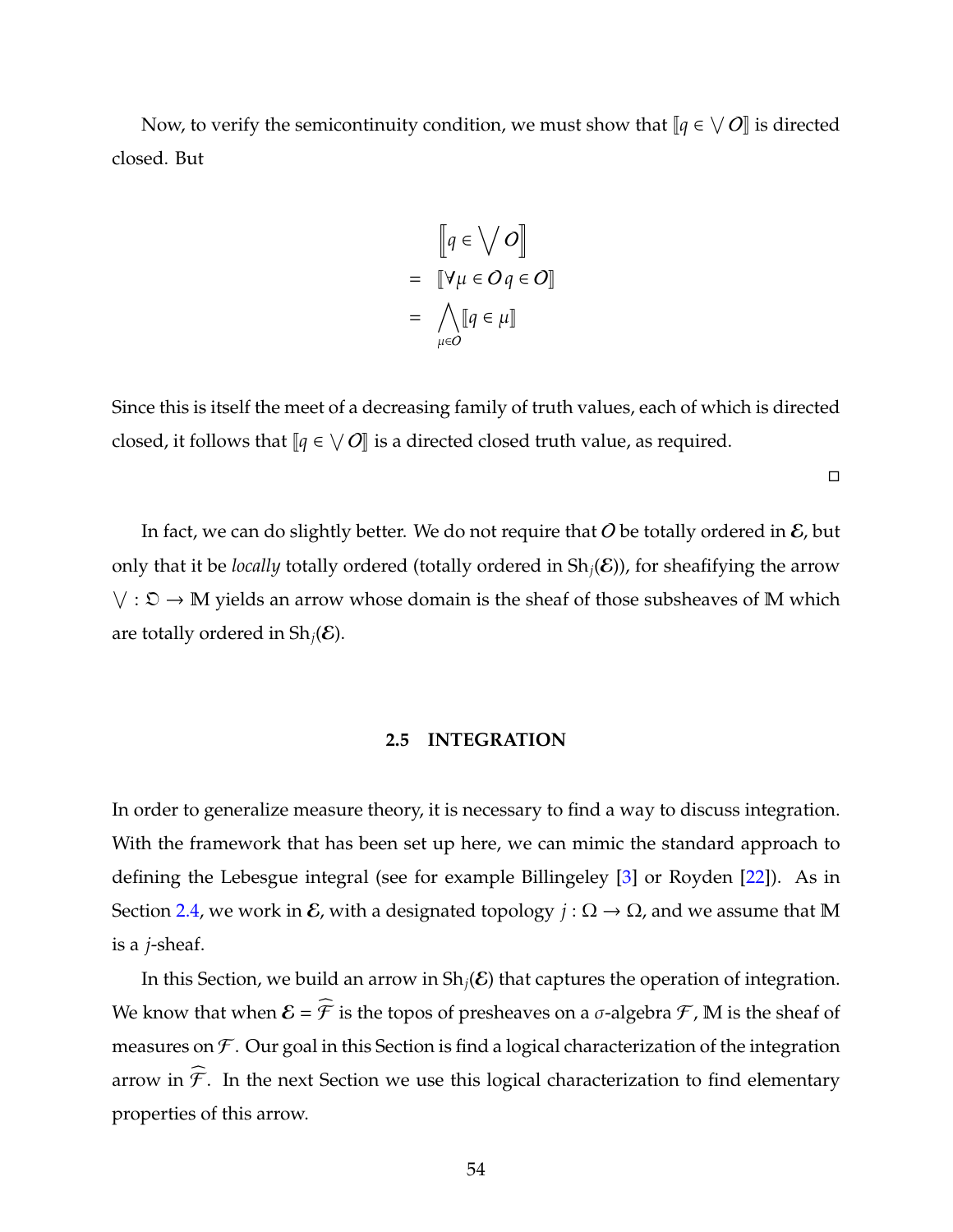The classical approach to integrating measurable functions is to first integrate constant functions, then locally constant ("simple") functions, and finally to integrate measurable functions.

Scott [\[24\]](#page-125-0) (referred to in [\[12\]](#page-124-4)) showed that in the topos of sheaves on a  $\sigma$ -algebra  $\mathcal{F}$ , the sheaf of measurable real valued functions on the measurable space  $(X,\mathcal{F})$  is just the Dedekind real numbers object in  $\text{Sh}(\mathcal{F})$ . We will therefore consider integration as acting on the sheaf D of nonnegative Dedekind real numbers:

$$
\begin{array}{ccc} \int : \mathbb{D} \times \mathbb{M} & \longrightarrow & \mathbb{M} \\ \langle f, \mu \rangle & \longmapsto & \int_{-}^{t} f d\mu \end{array}
$$

Since we are working with positive Dedekind reals, we modifify the definition slightly. A Dedekind real consists of a pair  $\langle L, U \rangle$  of subsheaves of the sheaf of *positive* rationals. We do not assume that *L* is nonempty, as the pair  $\langle \emptyset, \mathbb{Q} \rangle$  corresponds to the zero function. We do retain the assumption that *U* is non-empty, so that the corresponding measurable function is locally finite.

First, we verify that  $\int$ , as described above, is indeed a natural transformation. This is an immediate consequence of the following well known result:

**Lemma 22.** *Let*  $(X, \mathcal{F})$  *be a measurable space, take B* ⊆ *A in*  $\mathcal{F}$ *, let*  $\mu$  *be a measure on*  $(X, \mathcal{F})$ *, and let f be a positive real valued measurable function defined on the subspace* (*A*, ↓*A*)*. Then for any*  $C \subseteq B$  *in*  $\mathcal F$ *, we have* 

$$
\int_C f d\mu = \int_C (f \upharpoonright_B) d(\mu \upharpoonright_B)
$$

where  $(f \upharpoonright_B)$  is the restriction of  $f$  to B and  $(\mu \upharpoonright_B)$  is the restriction of  $\mu$  to B.

*Proof.* Both the left and right hand sides of the above equation can be rewritten as

$$
\int_X f \cdot \chi_C \, d\mu
$$

where  $\chi_C$  is the characteristic function of *C*.

**Corollary 23.** *If* F *is a* σ*-algebra, then working in the topos* Sh(F )*, the operation of Lebesgue* integration is a natural transformation  $\int : \mathbb{D} \times \mathbb{M} \to \mathbb{M}$ .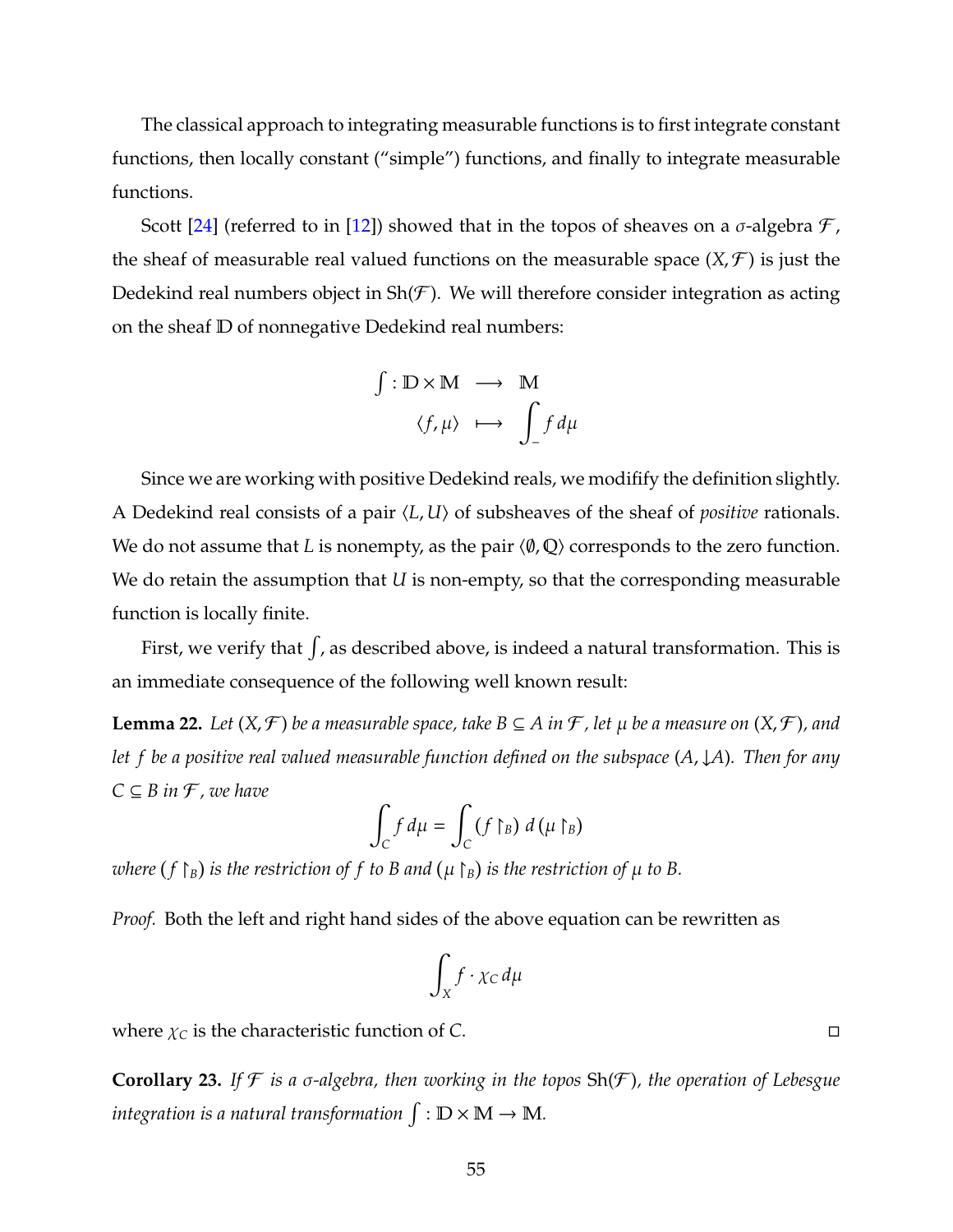In our framework, constant functions can be considered to be elements of the presheaf Q, and locally constant functions as elements of **a**Q.

As we extend the definition of the integral, we need to ensure that at each stage, the interpretation of the integral coincides with the usual definition of the Lebesgue integral in the toposes  $\widehat{\mathcal{F}}$  and Sh( $\mathcal{F}$ ).

With this goal, the following Lemmas provide a logical characterization of the integration arrow in  $\mathcal{F}$  and Sh( $\mathcal{F}$ ).

**Lemma 24.** *The arrow describing integration of constant functions is just multiplication. This is expressed by stating that the following diagram commutes:*



The embedding  $\mathbb{Q} \rightarrow \mathbb{D}$  is given by

$$
q \mapsto \langle \{ r \in \mathbb{Q} | r < q \}, \{ s \in \mathbb{Q} | q < s \} \rangle
$$

Note that  $\mathbb D$  is a sheaf, and that  $\mathbb Q$  is a presheaf. The logical description  $\langle \{r \in \mathbb Q | r < q\}, \{s \in \mathbb Q\} \rangle$  $\mathbb{Q}|q < s$ } is interpreted in Sh(*F*).

*Proof.* Just as D is the sheaf of measurable real valued functions, Q is the presheaf of constant, rational valued functions, and the embedding  $\mathbb{Q} \rightarrow \mathbb{D}$  is the natural embedding.

By definition,

$$
\int_B q \, d\mu = q \cdot \mu(B)
$$

<span id="page-62-0"></span>But since the multiplication arrow  $Q \times S \rightarrow S$  is just pointwise multiplication of the corresponding functional, the right hand side of the above equation is the product of *q* with  $\mu$ , and we are done.  $\Box$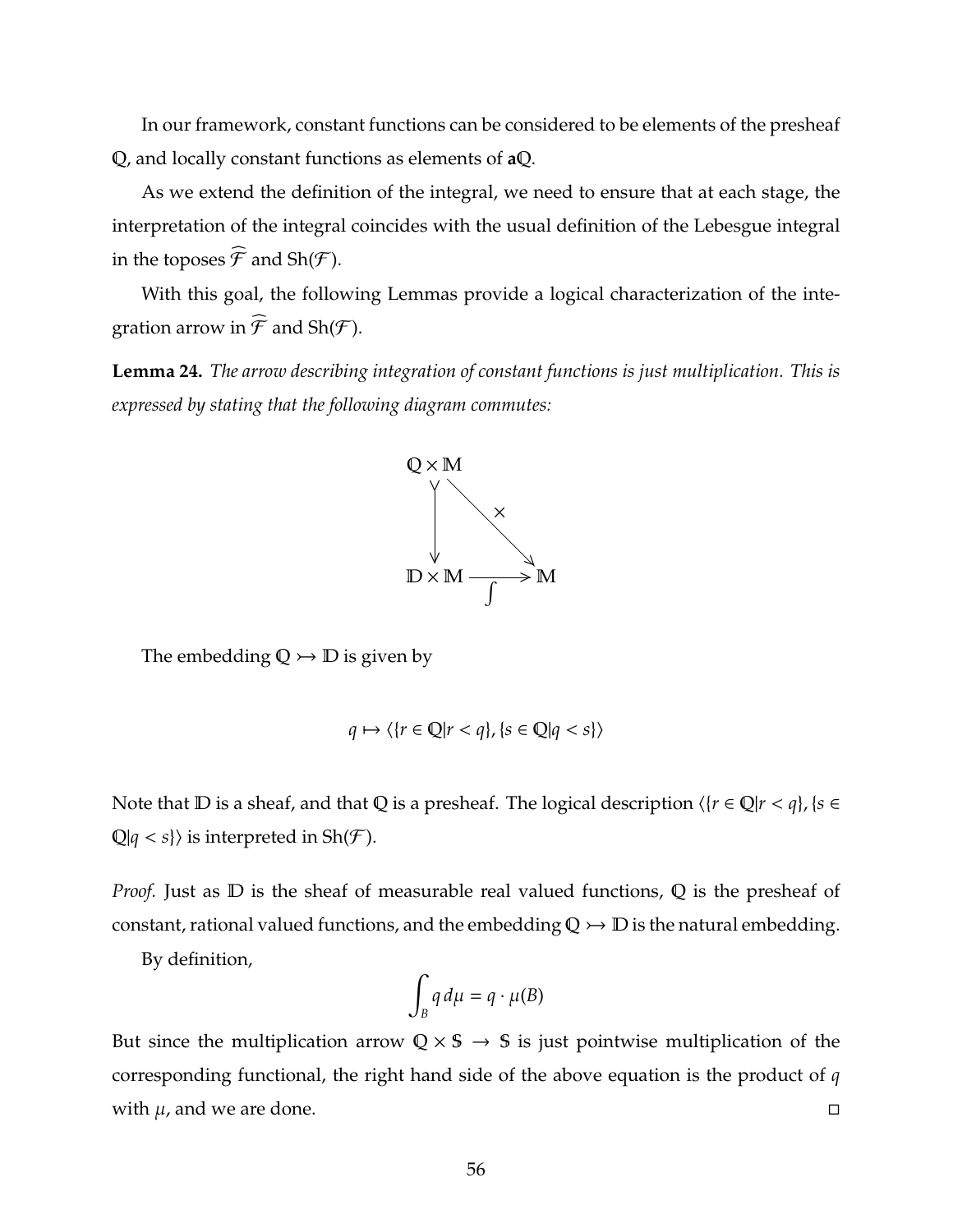**Lemma 25.** *The arrow describing integration of locally constant rational valued functions is the image of the multiplication arrow under the sheafification functor. This is expressed by stating that the following diagram commutes:*



The following Corollary exploits the fact that integration of rationals is just sheafified multiplication, and makes this relationship explicit:

**Corollary 26.** *Working in the presheaf topos*  $\widehat{\mathcal{F}}$ *, take q, r*  $\in \mathbb{Q}$  *and*  $\mu \in \mathbb{M}$ *. Then* 

$$
q\in \int (r,\mu)\iff \frac{q}{r}\in \mu
$$

Before we can prove Lemma [25,](#page-62-0) we first prove the following useful fact about sheafification in  $\sigma$ -algebras.

<span id="page-63-0"></span>**Lemma 27.** Let  $(F \subseteq, \bot, \top, \neg)$  be a  $\sigma$ -algebra, and let P be a presheaf on F. Then aP is given by

$$
\mathbf{a}(P)(A) = \prod_{\mathcal{P}\in\mathfrak{P}(A)} \left(\prod_{B\in\mathcal{P}} P(B)\right) \sim
$$

*where*  $\mathfrak{P}(A)$  *is the set of all countable partitions of A, and* 

$$
\langle x_B | B \in \mathcal{P}_1 \rangle \sim \langle x_C | C \in \mathcal{P}_2 \rangle
$$

*if for any B*  $\in$   $\mathcal{P}_1$  *and*  $C \in \mathcal{P}_2$  *we have*  $\rho_{B\sqcap C}^B(x_B) = \rho_{B\sqcap C}^C(x_C)$ *. This is just the usual notion of equivalence of two matching families.*

The substance of this Lemma is in two parts. Firstly, it says that to find the associated sheaf of a presheaf, you need only apply the Grothendieck "+" construction one time. Secondly, it says that we need only consider countable *partitions* of *A*, rather than *all* countably generated covers of *A*.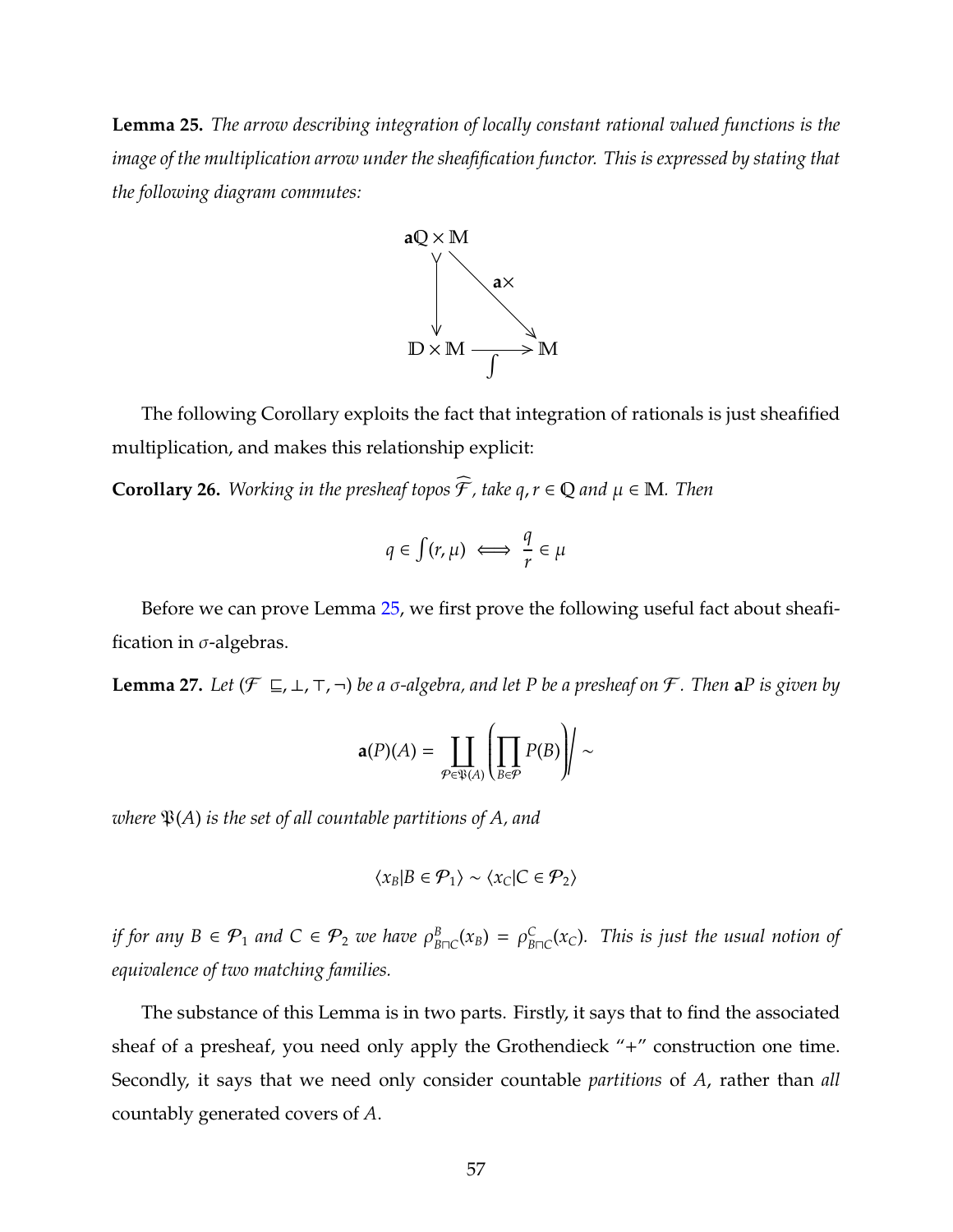*Proof.* The fact that we need only investigate partitions follows directly from the observation that any countable cover in a  $\sigma$ -algebra can be refined to form a partition, since then the countable partitions will form a basis (see [\[19\]](#page-124-2)) for the countable join topology.

Let  $C = \langle C_i | i \rangle \langle \omega \rangle$  be a countable cover for *A*. Let  $\mathcal{P} = \langle P_i | i \rangle \langle \omega \rangle$  be defined recursively:

$$
P_0 = C_0
$$
  

$$
P_{k+1} = C_{k+1} \sqcap \left( \bigcap_{i=0}^k \neg C_k \right)
$$

It is immediate that  $P$  is a partition, that  $P$  is a refinement of  $C$ , and that for any  $k$ ,

$$
\bigsqcup_{i\leq k} P_i = \bigsqcup_{i\leq k} C_i
$$

The advantage of using a partition is that *every* family on the partition is a matching family,

So now, in order to show that **a***P* is the associated sheaf of *P*, all we must show is that **a***P* is a sheaf. Since the countable partitions form a basis for the topology, and since a single application of the Grothendieck "+" construction provides a separated presheaf, it suffices to show that given any countable partition  $P$  of  $A$ , and any family  $\mathbf{x} = \langle x_B \in \mathbf{a}P(B)|B \in \mathcal{P} \rangle$ , there is an amalgamation for **x** in  $aP(A)$ .

But each  $x_B$  is itself (or at least, can be represented by) a family  $\langle x_C \in P(C) | C \in \mathcal{P}_B \rangle$  for some countable partition  $\mathcal{P}_C$  of *C*. The union of these families over all  $B \in \mathcal{P}$  provides a matching family for the partition

$$
\bigcup_{B\in\mathcal{P}}\mathcal{P}_B
$$

But this union is itself a family over a countable partition, and so corresponds to an element of  $aP(A)$ , as required.

 $\Box$ 

**Corollary 28.** Let  $(X, \mathcal{F})$  be a measurable space, let  $\mathbb Q$  be the presheaf of positive rational numbers  $(in \mathcal{F})$ , and let **a** be the sheafification functor for the countable join topology. Then **a**Q is the sheaf *of measurable rational valued functions.*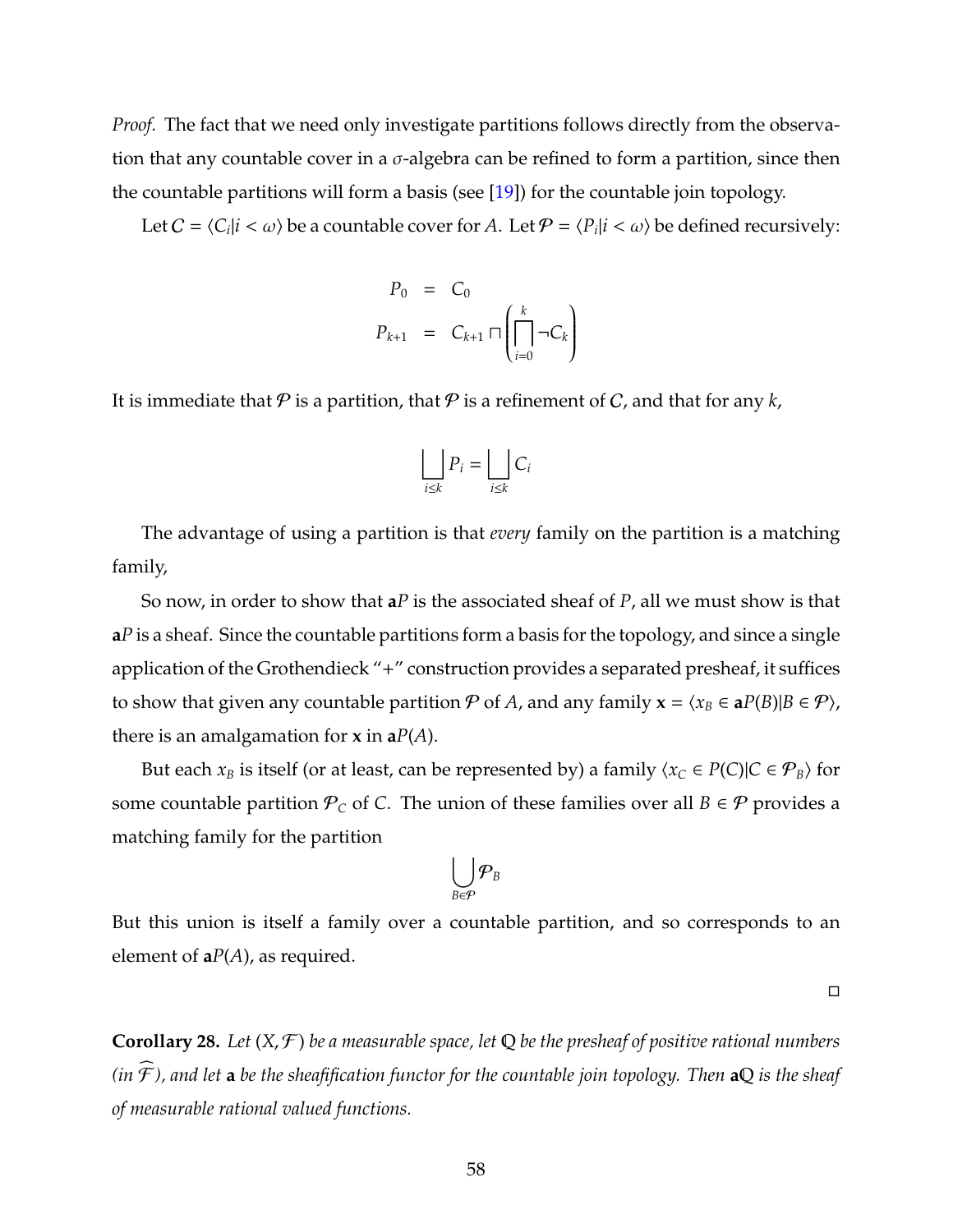*Proof.* We know from Lemma [27](#page-63-0) that **a**Q(*B*) is the set of matching families of rational numbers for partitions (modulo a trivial equivalence). Let  $P$  be such a partition. Then a matching family for P consists of a family  $\langle q_P \in \mathbb{Q} | P \in \mathcal{P} \rangle$  of rational numbers. But this is equivalent to the locally constant rational valued function

$$
q(x)=q_P
$$

whenever  $x \in P$ 

We can now prove Lemma [25](#page-62-0)

*Proof.* Since  $aQ \times M$  is the associated sheaf of  $Q \times M$ , we know that there is a limiting map  $a \times : a \mathbb{Q} \times \mathbb{M} \rightarrow \mathbb{M}$  making the following diagram commute:



Given  $\mathbf{q} = \langle q_p|P \in \mathcal{P} \rangle \in \mathbf{a}\mathbb{Q}(A)$ , the natural transformation  $\mathbf{a} \times \mathbf{a}$  agrees with  $\times$  on each element *P*  $\in \mathcal{P}$ . Hence whenever there is a *P*  $\in \mathcal{P}$  such that *B*  $\subseteq$  *P*, we have

$$
\int (\mathbf{q}, \mu)(B) = \int (q_P, \mu)(B)
$$

We now extend  $\int (\mathbf{q}, \mu)$  to all measurable  $B \subseteq A$ , by using the countable additivity property of M:

$$
\sum_{P \in \mathcal{P}} \int (q_P, \mu)(B \cap P) = \int (\mathbf{q}, \mu)(B)
$$

But this is the usual definition of the integral of a simple function, and so **a**× does indeed coincide with the classical notion of the integral.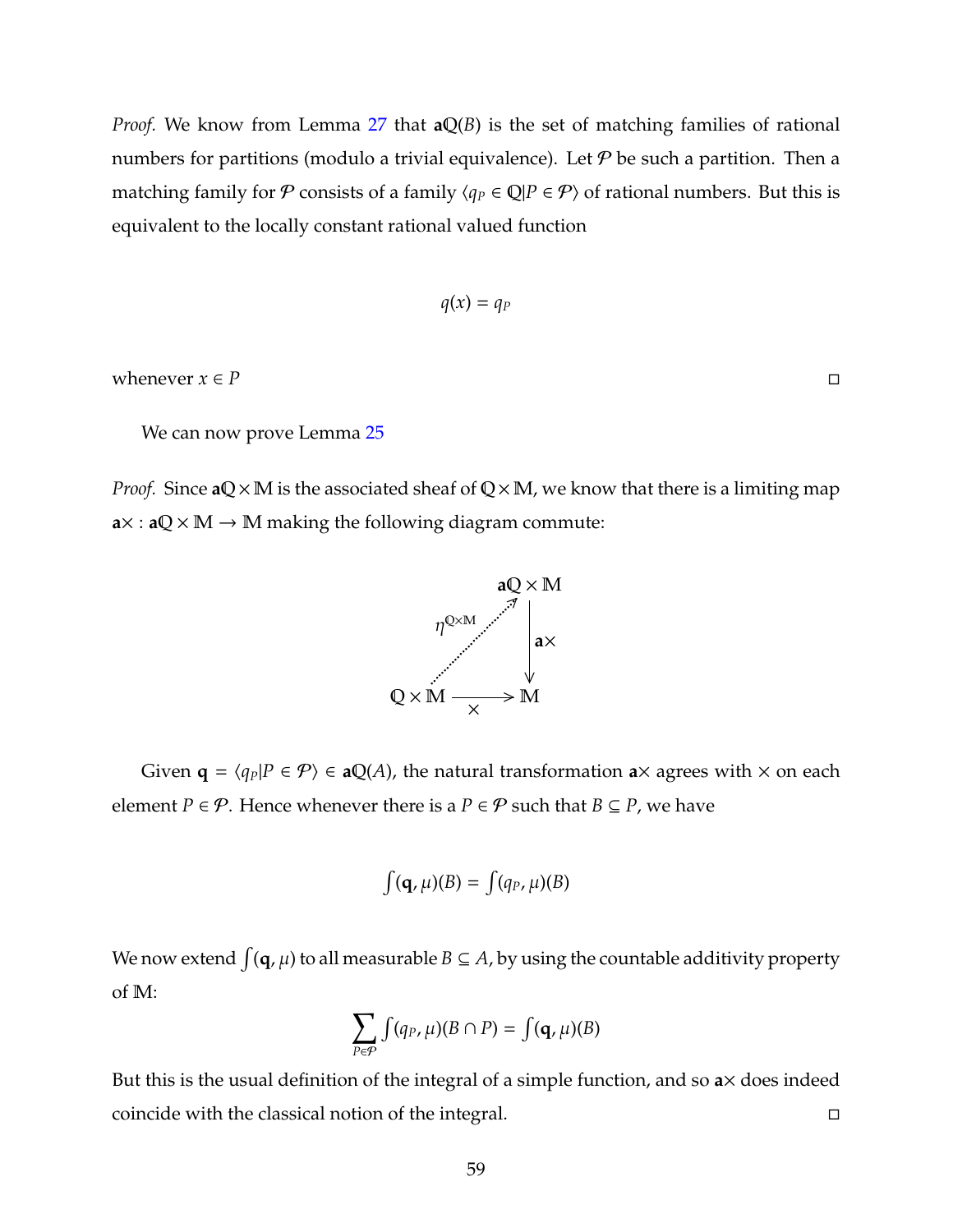We can now define the integral of a nonnegative Dedekind real. A Dedekind real consists of a pair  $f = \langle L, U \rangle$  of subsheaves of Q (in Sh(F)). Since **a**Q is totally ordered in Sh(*F*), and since integration preserves order, it follows that for fixed  $f = \langle L, U \rangle$  and  $\mu$ , the set of measures

$$
\left\{ \int q, \mu \right) \middle| q \in L \right\}
$$

is totally ordered in  $\text{Sh}(\mathcal{F})$ . Hence this family of measures has a supremum, by Proposition [21.](#page-59-0)

**Definition 37.** Let  $f = \langle L, U \rangle$  be a Dedekind real, and let  $\mu$  be a measure. Then set:

.

$$
\int(f,\mu)=\bigvee_{q\in L}\int(q,\mu)=\bigvee_{q\in L}\mathbf{a}\times(q\mu)
$$

Note that the right hand side here is makes sense in an arbitray topos  $\mathcal E$  with topology *j*.

### **2.6 INTEGRABILITY AND PROPERTIES OF INTEGRATION**

One might ask why we define the integral of a Dedekind real  $f = \langle L, U \rangle$  as the supremum of the integrals of the rationals in *L*, rather than as the infimum of the rationals in *U*. The difficulty is that in general, it is hard to construct the infimum of an ordered family of measures. The approach that we used to construct the supremum of such a family was to construct the supremum in S, and then show that this supremum is indeed in M. The corresponding argument is not valid for infima.

However, we can work around this problem for the special case of a Dedekind real:

<span id="page-66-0"></span>**Theorem 8.** Let  $\mu$  be a measure, and let  $f = \langle L, U \rangle$  be a Dedekind real satisfying  $\text{Sh}_i(\mathcal{E}) \models \exists q \in L$ . *Then working in* S*, we have*

$$
\bigwedge_{r\in U}\int(r,\mu)=\bigvee_{q\in L}\int(q,\mu)
$$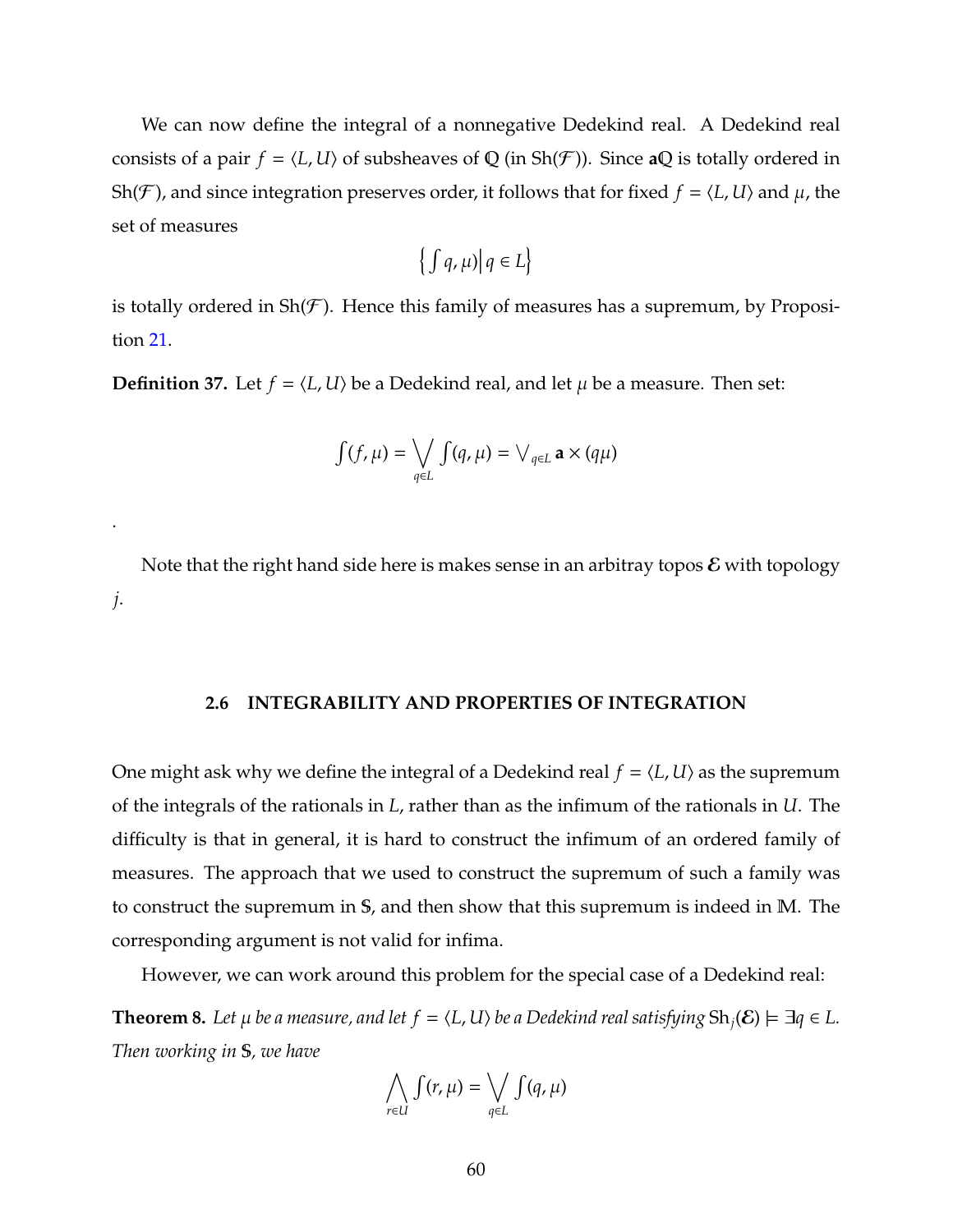**Corollary 29.** Let  $\mu$  be a measure, and let  $f = \langle L, U \rangle$  be a Dedekind real satisfying

$$
Sh_j(\mathcal{E}) \models (\exists q \in L)
$$

*Then the semireal*

$$
\bigwedge_{r\in U}\int(r,\mu)
$$

*is a measure.*

*Proof.* Proposition [21](#page-59-0) asserts that

$$
\bigvee_{q\in L}\int(q,\mu)
$$

is a measure, and Theorem [8](#page-66-0) asserts that

$$
\bigwedge_{r\in U}\int(r,\mu)=\bigvee_{q\in L}\int(q,\mu)
$$

So now, to prove Theorem [8:](#page-66-0)

*Proof.* We work using the internal logic of the "presheaf topos"  $\mathcal{E}$ . Let  $\langle L, U \rangle$  be a Dedekind real in the sheaf topos  $\text{Sh}_i(\mathcal{E})$ , and let  $\mu$  be a measure. Note that *L* and *U* are subpresheaves of  $\mathbb Q$ , as is  $\mu$ .

For simplicity of notation, let  $v_L$  and  $v_U$  be the semireals given by

$$
\nu_L = \bigvee_{q \in L} \int (q, \mu)
$$
  

$$
\nu_U = \bigwedge_{r \in U} \int (r, \mu)
$$

Then it follows from Proposition [7](#page-42-1) that

$$
\nu_L = \left\{ s \in \mathbb{Q} \middle| \forall q \in L \, s \in \int (q, \mu) \right\} = \left\{ s \in \mathbb{Q} \middle| \forall q \in L \, \frac{s}{q} \in \mu \right\}
$$

Likewise,

$$
\nu_U = \left\{ s \in \mathbb{Q} \middle| \forall t \in \mathbb{Q} \exists r \in U \left( s + t \right) \in \int (r, \mu) \right\} = \left\{ s \in \mathbb{Q} \middle| \forall t \in \mathbb{Q} \exists r \in U \frac{s + t}{r} \in \mu \right\}
$$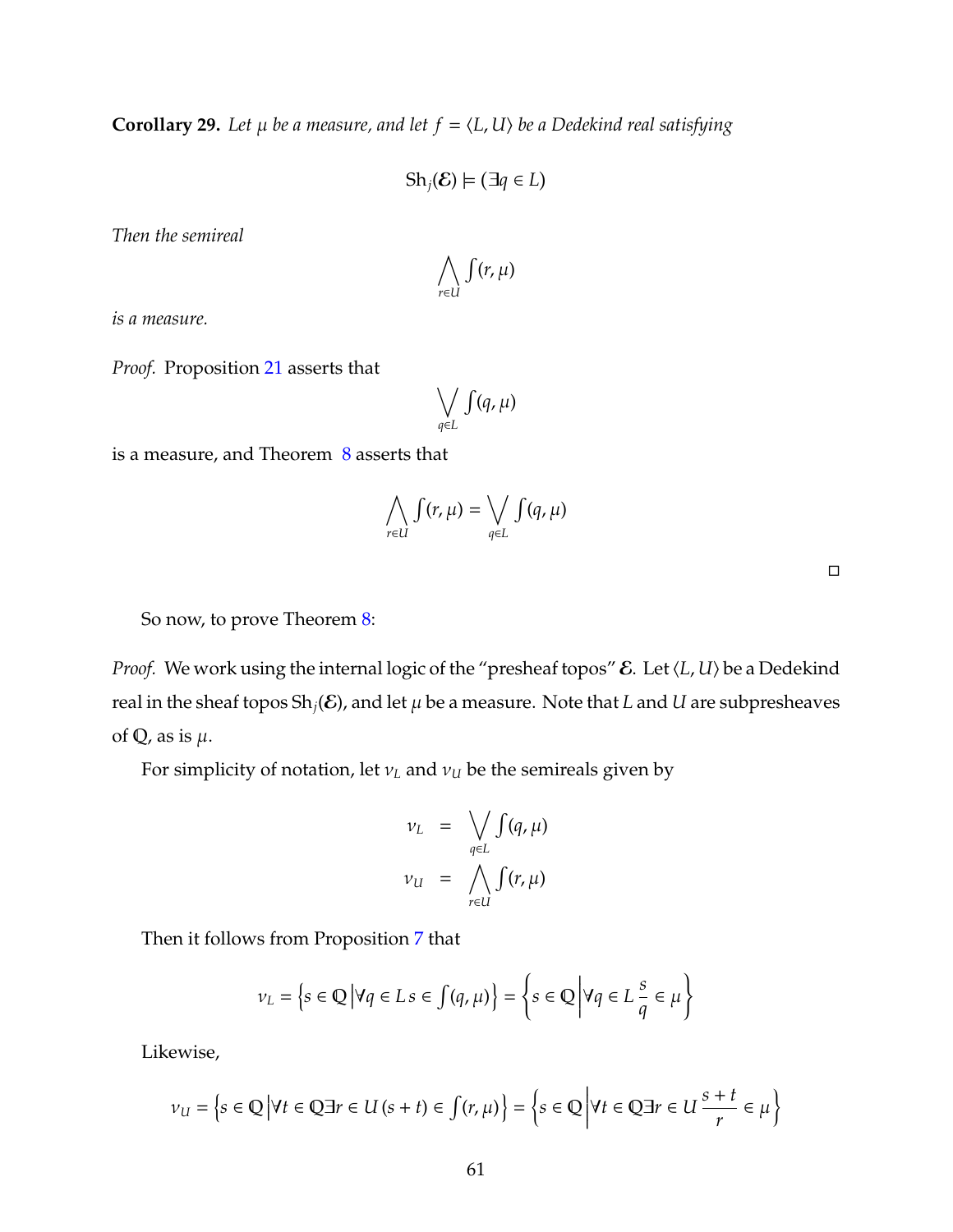It is immediate that

$$
\nu_L \leq \nu_U
$$

Hence we need only show the reverse inequality, or equivalently:

$$
\nu_L \subseteq \nu_U
$$

where both the terms in the above expression are viewed as subobjects of Q.

Since  $\text{Sh}_i(\mathcal{E}) \models \exists r \in U$ , we (still working in  $\mathcal{E}$ ) know that there is an  $\mathcal{I} \in \Omega$  such that  $jI = \top$ , and

$$
\mathcal{I} \Rightarrow (\exists q \in L \land \exists r \in U)
$$

Let  $q_0$  and  $r_0$  be any witnesses to this statement, so

$$
\mathcal{I} \Rightarrow (q_0 \in L \land r_0 \in U)
$$

It follows that  $q_0 < r_0$  since if  $q_0 \ge r_0$ , we would have  $q_0 \in L \cap U$ , which cannot happen.

We need to show that any  $s \in v_L$ , satisfies  $s \in v_U$ . Start by taking  $t \in \mathbb{Q}$ . We must find  $r \in U$  such that

$$
\frac{s+t}{r}\in\mu
$$

We know that  $\langle L, U \rangle$  is a Dedekind real in  $\text{Sh}(\mathcal{L})$ . Therefore we know that

$$
j(\forall q, r \in \mathbb{Q} q < r \Rightarrow q \in L \lor r \in U)
$$

In other words, for any pair of rationals  $q_1 < r_1$ , there is a dense  $\mathcal{I}_1 \in \Omega$  for which the following apartness property holds:

$$
\mathcal{I}_1 \Rightarrow q_1 \in L \vee r_1 \in U
$$

Using  $q_0$  as our starting point, we will construct two pair of recursively defined sequences: The first pair, is given by

$$
m_n = \frac{s}{q_n}
$$
  

$$
q_{n+1} = \frac{s+t}{m_n}
$$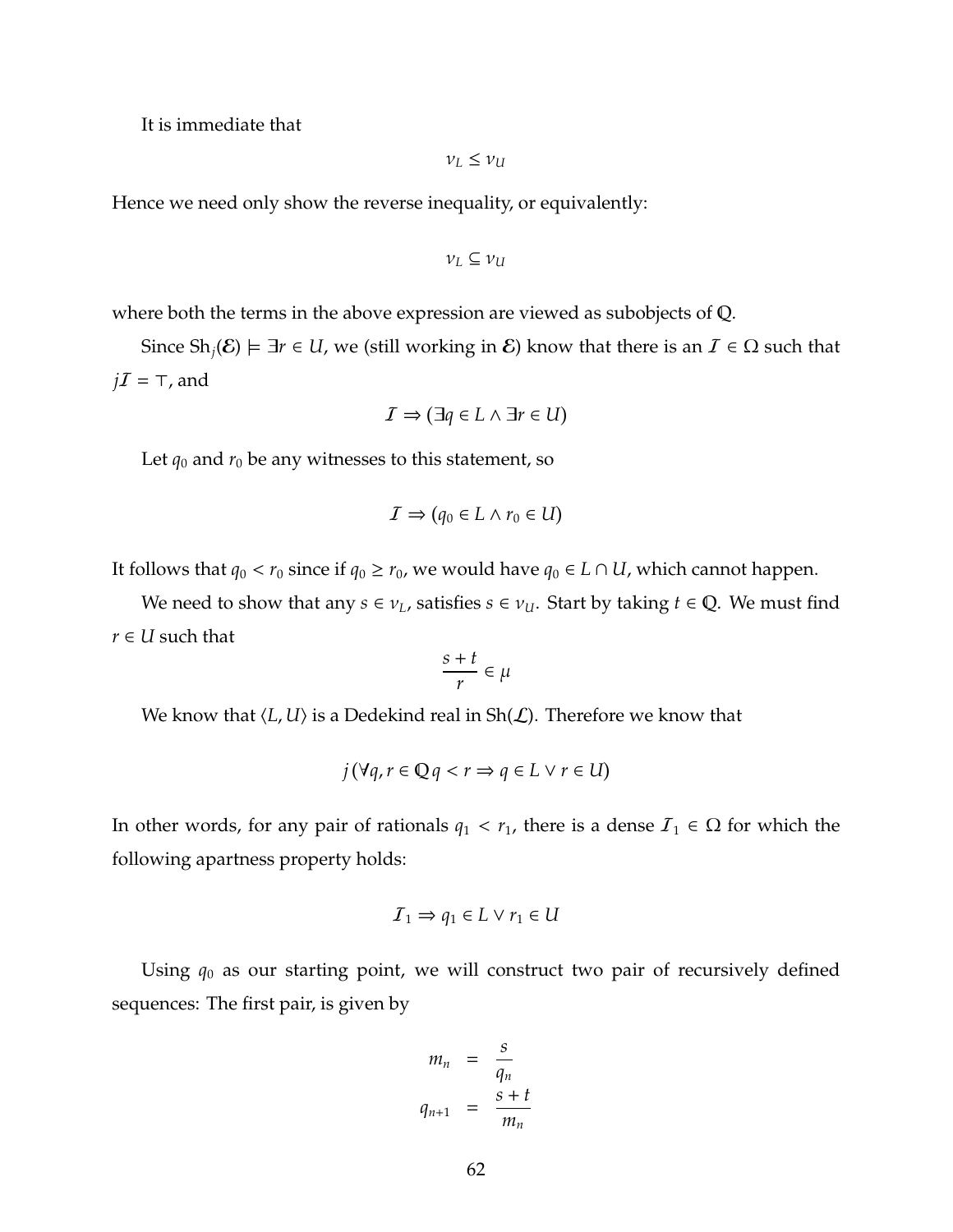We can rewrite  $q_{n+1}$  as

$$
q_{n+1} = \frac{s}{m_n} + \frac{t}{m_n} = q_n + \frac{t}{m_n}
$$

so it is immediate that  $\langle q_n \rangle$  is an increasing sequence, and  $\langle m_n \rangle$  is a decreasing sequence. Furthermore,

$$
q_{n+1} \geq q_n + \frac{t}{m_0}
$$
  
 
$$
\geq q_0 + \frac{(n+1)t}{m_0}
$$

The second pair of sequences  $\langle q'_i \rangle$  $n'_n$ ) and  $\langle m'_n \rangle$  are given by the same recurrence relation. The only difference is that  $q_0$ <sup>*l*</sup>  $\frac{1}{0}$  is chosen such that

$$
q_0 < q'_0 < q_1
$$

and *q* 0  $Q'_0 \in L$ . (We know that there is a  $q' \in L$  such that  $q_0 < q'$ . Let  $q'_0$  $q'$  be the minimum of  $q'$ and  $\frac{q_0+q_1}{2}$ .)

An easy induction argument shows that for any *n*, we have

$$
q_n < q'_n < q_{n+1} \qquad m_{n+1} < m'_n < m_n
$$

Now, suppose that *n* satisfies  $n \geq \frac{m_0(r_0 - q_0)}{r}$  $\frac{p_0 - q_0}{t}$ . It follows from above that  $q_n \ge r_0$ , whence *q*<sup>*n*</sup> ∈ *U*. Likewise, for such an *n*, we would have  $q'_n$  ∈ *U*.

For each *n*, since  $q_n < q_{n+1}$ , we know that we can find an  $\mathcal{I}_{n+1}$  such that  $j\mathcal{I}_{n+1} = \top$ , and

$$
\mathcal{I}_{n+1} \Rightarrow (q_n \in L) \vee (q_{n+1} \in U) \wedge \mathcal{I}_n
$$

Likewise, we can always find  $\mathcal{J}_{n+1}$  such that  $j\mathcal{J}_{n+1} = \top$  and

$$
\mathcal{J}_{n+1} \Rightarrow (q'_n \in L) \vee (q'_{n+1} \in U) \wedge \mathcal{J}_n
$$

 $(\text{let } \mathcal{J}_0 = \top).$ 

Let *N* be the smallest natural number such that  $\mathcal{J}_{N+1} \Rightarrow q'_{N}$  $'_{N+1}$  ∈ *U*.

We first show that

$$
\mathcal{I}_{N+1}\wedge\mathcal{J}_{N+1}\Rightarrow q_N\in L
$$

For convenience, let  $K = I_{N+1} \wedge \mathcal{J}_{N+1}$ . Note that we have  $jK = T$ .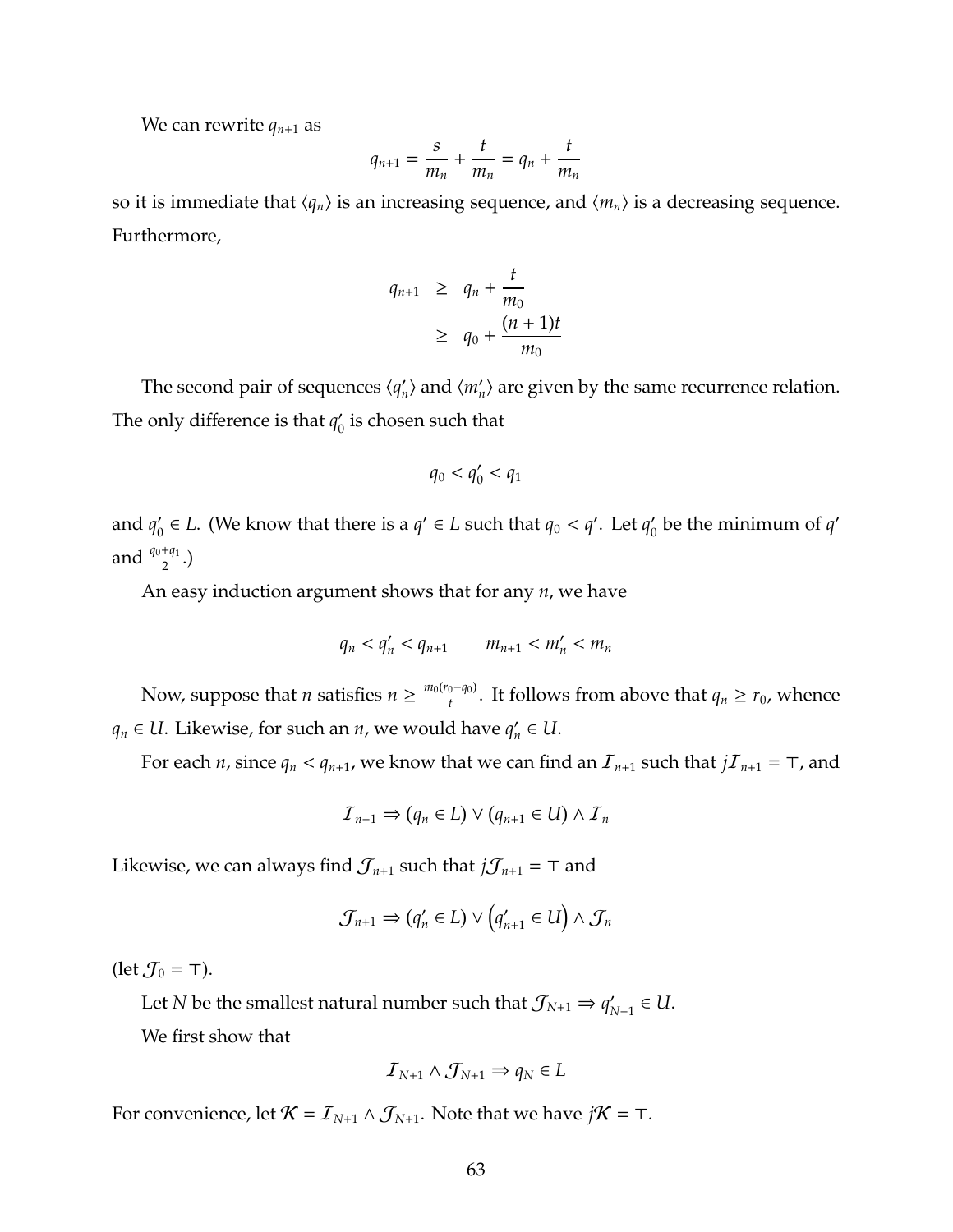We know that either  $\mathcal{K} \Rightarrow q_N \in L$  or  $\mathcal{K} \Rightarrow q'_N$  $N_N \in U$ . But from our choice of *N*, it follows that  $q'_{\ell}$  $\zeta_{N+1}$  is the first term in the sequence  $\langle q'_n \rangle$  $g'_n$  satisfying  $K \Rightarrow q'_n \in U$ . Hence we cannot have  $\mathcal{K} \Rightarrow q'_{N}$  $\gamma_N \in U$ , and so  $\mathcal{K} \Rightarrow q_N \in L$ .

Now, since  $\mathcal{K} \Rightarrow q_N \in L$ , we must have  $\mathcal{K} \Rightarrow \frac{s}{q'_N} \in \mu$ , since  $\mathcal{K} \Rightarrow s \in \nu_L$ . But this means that  $\mathcal{K} \Rightarrow \frac{s+t}{q_{N+1}'} \in \mu$ , since

$$
\frac{s}{q'_N} = m'_N
$$

$$
= \frac{s+t}{q'_{N+1}}
$$

Hence, we have shown that for arbitrary  $s \in v_L$ , and  $t \in \mathbb{Q}$ , there is a dense  $\mathcal{K} \in \Omega$  such that  $K \Rightarrow s + t \in v_U$ . Hence  $s \in v_U$ , as required.

 $\Box$ 

It is possible to extend the definition of the integral arrow a little further. The object R<sub>M</sub> of *McNeille real numbers* is somewhat more general than the object of R<sub>D</sub> of Dedekind real numbers (see Johnstone [\[15\]](#page-124-0)).

Like a Dedekind real number, a McNeille real number consists of a pair  $\langle L, U \rangle$  of subsheaves of Q. Most of the axioms for a McNeille real number are the same as for a Dedekind real number. The exception is the "apartness condition". For a Dedekind real number, this is stated as

$$
\forall q, r \in \mathbb{Q} \left( q < r \right) \Rightarrow \left( q \in L \lor r \in U \right)
$$

The equivalent condition for McNeille real numbers is the conjunction of the following two formulas

$$
\forall q, r \in Q (q < r \land q \notin L) \Rightarrow r \in U
$$
  

$$
\forall q, r \in Q (q < r \land r \notin U) \Rightarrow q \in L
$$

It is obvious from this definition that every Dedekind real number is a McNeille real number. Hence  $\mathbb{R}_D \rightarrow \mathbb{R}_M$ .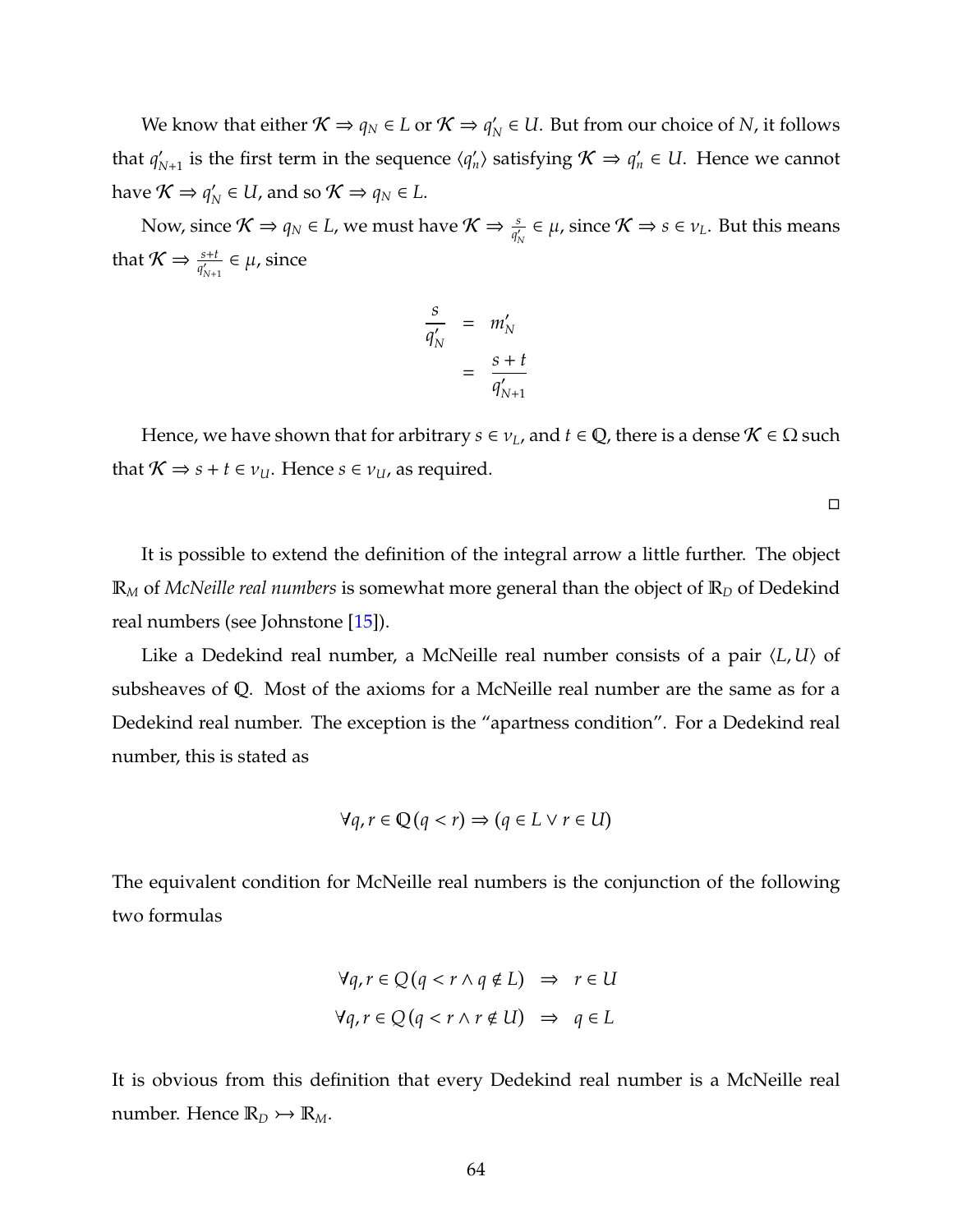The converse is not intuitionistically valid. In fact,  $\mathbb{R}_D \cong \mathbb{R}_M$  if and only if DeMorgan's law holds:

$$
\neg (A \land B) \vdash \neg A \lor \neg B
$$

(The other three of DeMorgan's laws are intuitionistically valid.) DeMorgan's law is strictly weaker than the law of the excluded middle, so all classical logical systems satisfy DeMorgan's law, but conversely, there are non-classical toposes where DeMorgan's law is satisfied.

The principal reason that McNeille real numbers are studied is that they are the order completion of the Dedekind real numbers. Hence DeMorgan's law holds if and only if the Dedekind reals numbers satisfy Bolzano–Weierstrass completeness.

This also allows us to construct McNeille real numbers that are not Dedekind real numbers. Let  $(\mathbb{R}, \mathcal{L})$  be the measurable space consisting of the real numbers and the Lebesgue measurable functions. Let *Z* be a non-Lebesgue measurable set. Then for each  $z \in Z$ , the characteristic function  $\chi_{\{z\}}$  is measurable, and so is a Dedekind real number in  $\text{Sh}(\mathcal{L})$ . However, the supremum of these characteristic functions is the characteristic function  $\chi_Z$ , which is evidently not a measurable function, and so not a Dedekind real number.

As a result, we could define the integral of a McNeille real  $f$  (relative to a measure  $\mu$ ) as the supremum of the integrals of the rationals in the lower cut of *f*. However Theorem [8](#page-66-0) does not apply in such a case, and so a McNeille real is not *integrable*, in the usual sense.

Finally, we present some important properties of the integration arrow.

**Proposition 30.** *Integration is an order preserving map.*

*Proof.* We need to show two things here. Firstly, if  $f \leq g$ , then

$$
\int (f, \mu) \le \int (g, \mu)
$$

and secondly, if  $\mu \leq \nu$ , then

$$
\int(f,\mu)\leq\int(g,\mu)
$$

For the first, note that if  $f = \langle L_f, U_f \rangle$  and  $g = \langle L_g, U_g \rangle$ , then

$$
f \le g \iff L_f \subseteq U_f
$$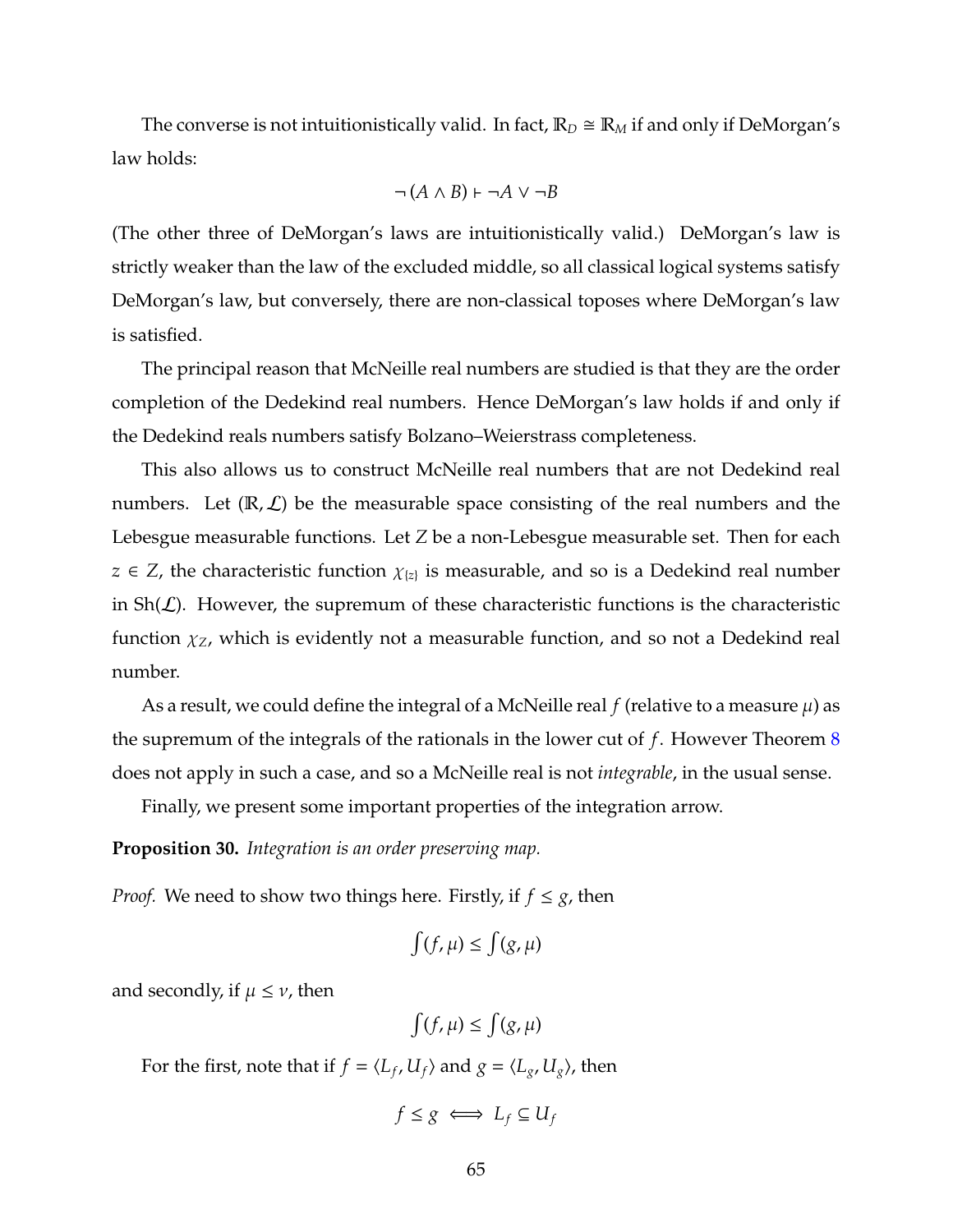Since

$$
\int(f,\mu)=\bigvee_{q\in L_f}\int(q,\mu)
$$

and

$$
\int (g,\mu) = \bigvee_{r \in L_g} \int (r,\mu)
$$

it follows that

$$
\int(f,\mu)\leq \int(g,\mu)
$$

as required.

Now suppose that  $\mu \leq \nu$ . Then for each  $q \in L_f$ , it follows immediately from Corollary [26](#page-63-0) that

$$
\int (q,\mu) \le \int (q,\nu)
$$

Hence

$$
\bigvee_{q\in L_f}\int(q,\mu)\leq \bigvee_{q\in L_f}\int(q,\nu)
$$

as required.

**Theorem 9 (Monotone Convergence Theorem).** *Suppose that f*<sup>α</sup> ↑ *f is an increasing family of Dedekind reals, converging to another Dedekind real f . Then*

$$
\int (f_\alpha,\mu) \to \int (f,\mu)
$$

*Proof.* We first show that the result holds for increasing families of rationals, and then for increasing families of Dedekind reals.

Let  $Q = \langle q_i | i \in I \rangle$  be a directed family of rational numbers, and let  $q = \sqrt{Q}$ . Every rational number *a* can be represented by the semireal { $s \in \mathbb{Q}$ |*a*  $\leq s$ }. The arrow  $\int$  is just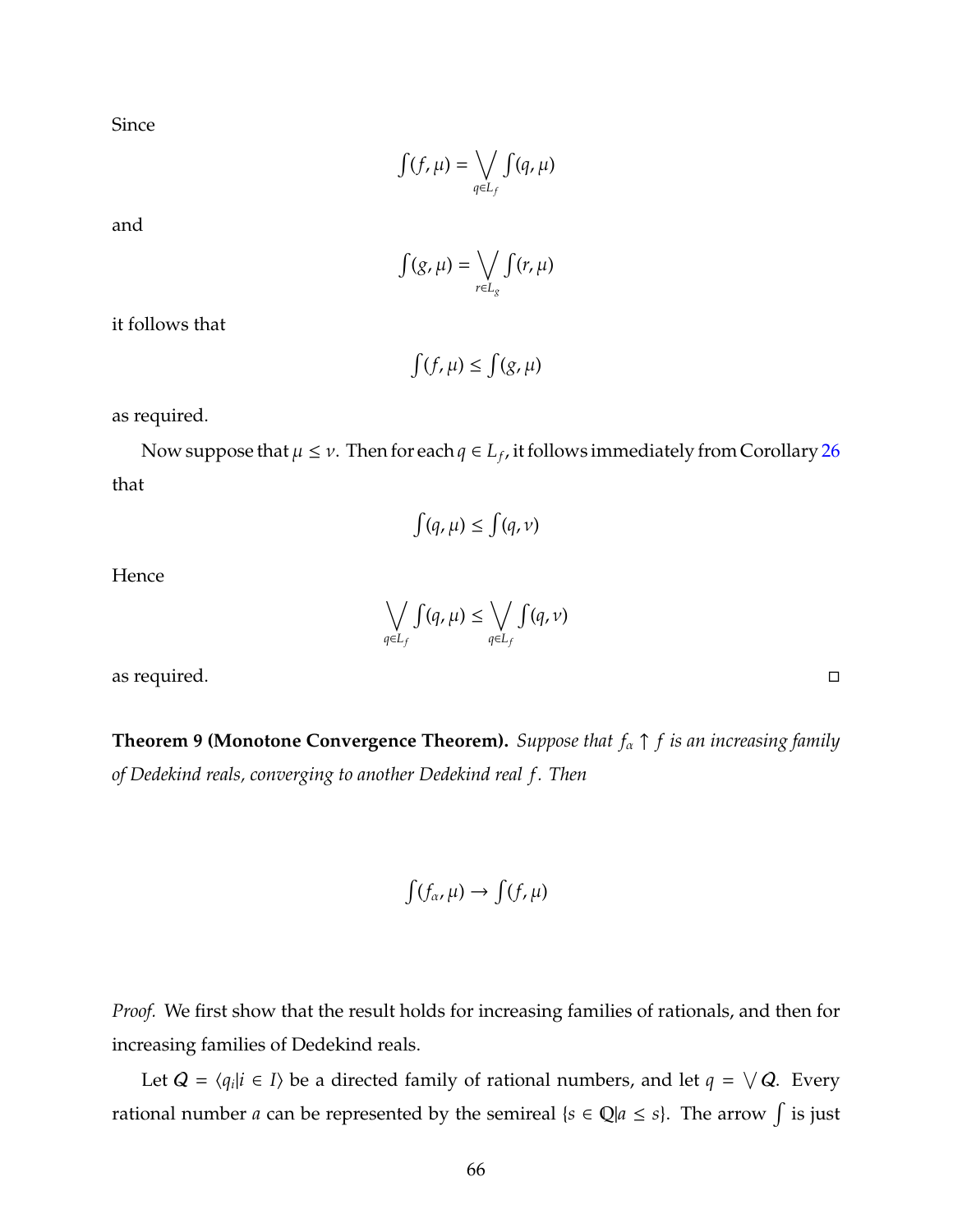multiplication, so

$$
a \in \bigvee_{i \in I} \int (q_i, \mu) \iff \forall i \in I \ a \in \int (q_i, \mu)
$$
  
\n
$$
\iff \forall i \in I \ \exists m \in \mu \ a = mq_i
$$
  
\n
$$
\iff \forall i \in I \ \frac{a}{q_i} \in \mu
$$
  
\n
$$
\iff \forall d \in \mathbb{Q} \frac{a}{q} + d \in \mu
$$
  
\n
$$
\iff \frac{a}{q} \in \mu
$$
  
\n
$$
\iff a \in \int (q, \mu)
$$

Now, let  $\mathcal{D} = \langle f_i | i \in I \rangle$  be a directed family of Dedekind real numbers (defined in Sh(*L*)), and let  $f = \langle L, U \rangle = \sqrt{\mathcal{D}}$ . Then

$$
a \in \bigvee_{i \in I} \int (f_i, \mu) \iff \forall i \in I \ a \in \int (f_i, \mu)
$$
  
\n
$$
\iff \forall i \in I \ \big[\forall q \in L_i \ (a \in \int (q, \mu))\big]
$$
  
\n
$$
\iff \forall i \in I \ \big[\forall q \in L_i \left(\frac{a}{q} \in \mu\right)\big]
$$
  
\n
$$
\iff \big[\forall q \in \bigcup_{i \in I} L_i \left(\frac{a}{q} \in \mu\right)\big]
$$
  
\n
$$
\iff \forall q \in \bigcup_{i \in I} L_i \left(\frac{a}{q} \in \mu\right)
$$
  
\n
$$
\iff \forall q \in L \left(\frac{a}{q} \in \mu\right)
$$
  
\n
$$
\iff \forall q \in L \ (a \in \int (q, \mu))
$$
  
\n
$$
\iff a \in \int (f, \mu)
$$

 $\Box$ 

**Theorem 10.** M *is a semimodule over the semiring* D*, with the action of scalar multiplication given by integration.*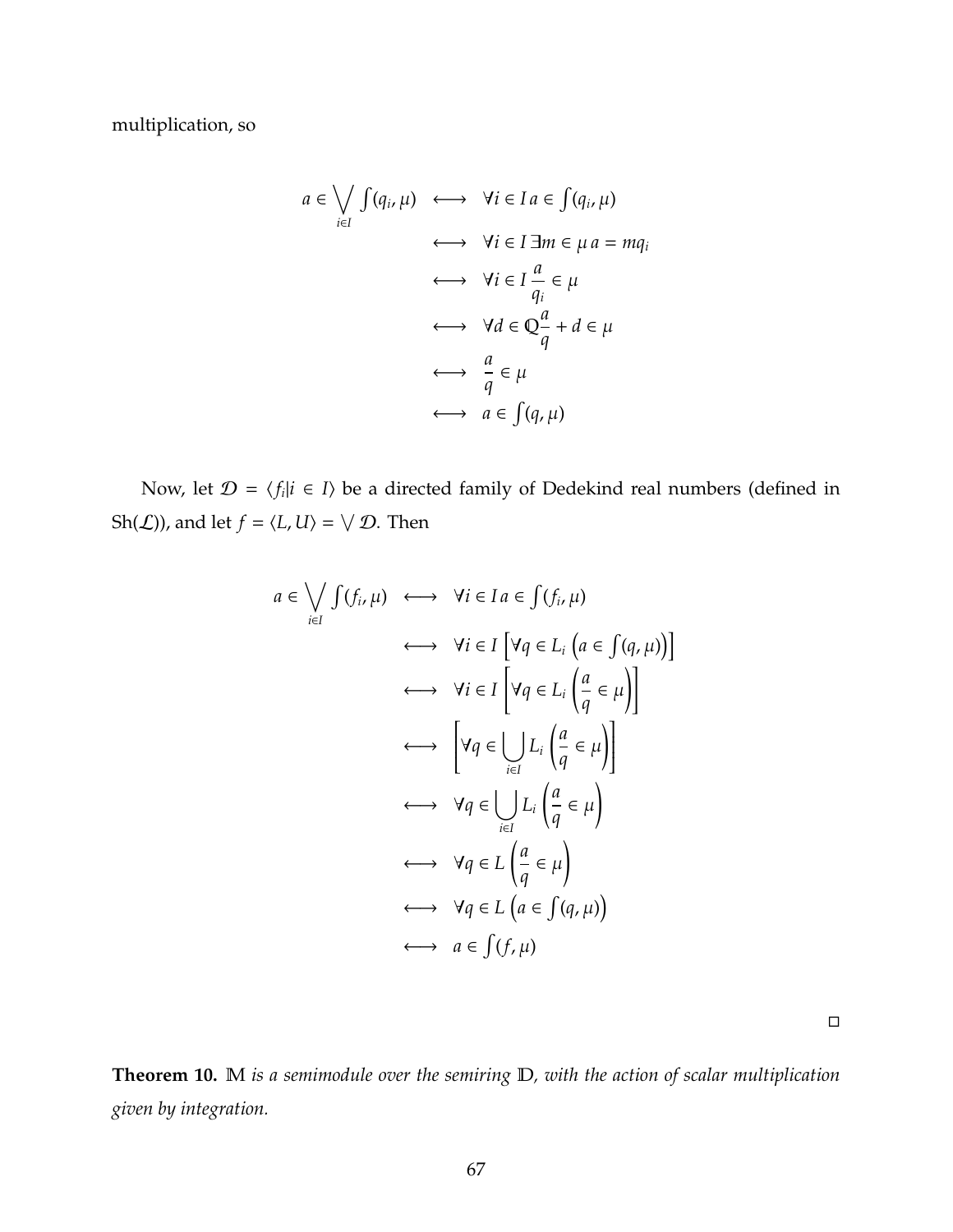*Proof.* We know from Proposition [10](#page-44-0) that S is a semimodule over the semiring of positive rationals. Since  $(M,+)$  is a subalgebra of  $(S,+)$ , it follows that M is an abelian monoid. Hence we just need to show the following, for arbitrary  $\mu$ ,  $\nu \in M$  and  $f = \langle L_1, U_1 \rangle$ ,  $g =$  $\langle L_2, U_2 \rangle \in \mathbb{D}$ :

- 1.  $\int (f, (\mu + \nu)) = \int (f, \mu) + \int (f, \nu)$ 2.  $\int ((f + g), \mu) = \int (f, \mu) + \int (g, \mu)$ 3.  $\int (f, \int (g, \mu)) = \int (f \cdot g, \mu)$
- 4.  $\int (1, \mu) = \mu$

To prove these:

1.

$$
\int (f, \mu + \nu) = \bigvee_{q \in L_1} \int (q, \mu + \nu)
$$

$$
= \bigvee_{q \in L_1} \int (q, \mu) + \int (q, \nu)
$$

Since *L*<sub>1</sub> is totally ordered, we can apply distributivity here, to get

$$
\bigvee_{q\in L_1} \int (q, \mu) + \int (q, \nu) = \bigvee_{q\in L_1} \int (q, \mu) + \bigvee_{q\in L_1} \int (q, \nu)
$$
  
= 
$$
\int (q, \mu) + \int (q, \nu)
$$

2. First, note that  $f + g = \langle L_1 \oplus L_2, U_1 \oplus U_2 \rangle$ , where

$$
A \oplus B = \{a + b | \langle a, b \rangle \in A \times B\}
$$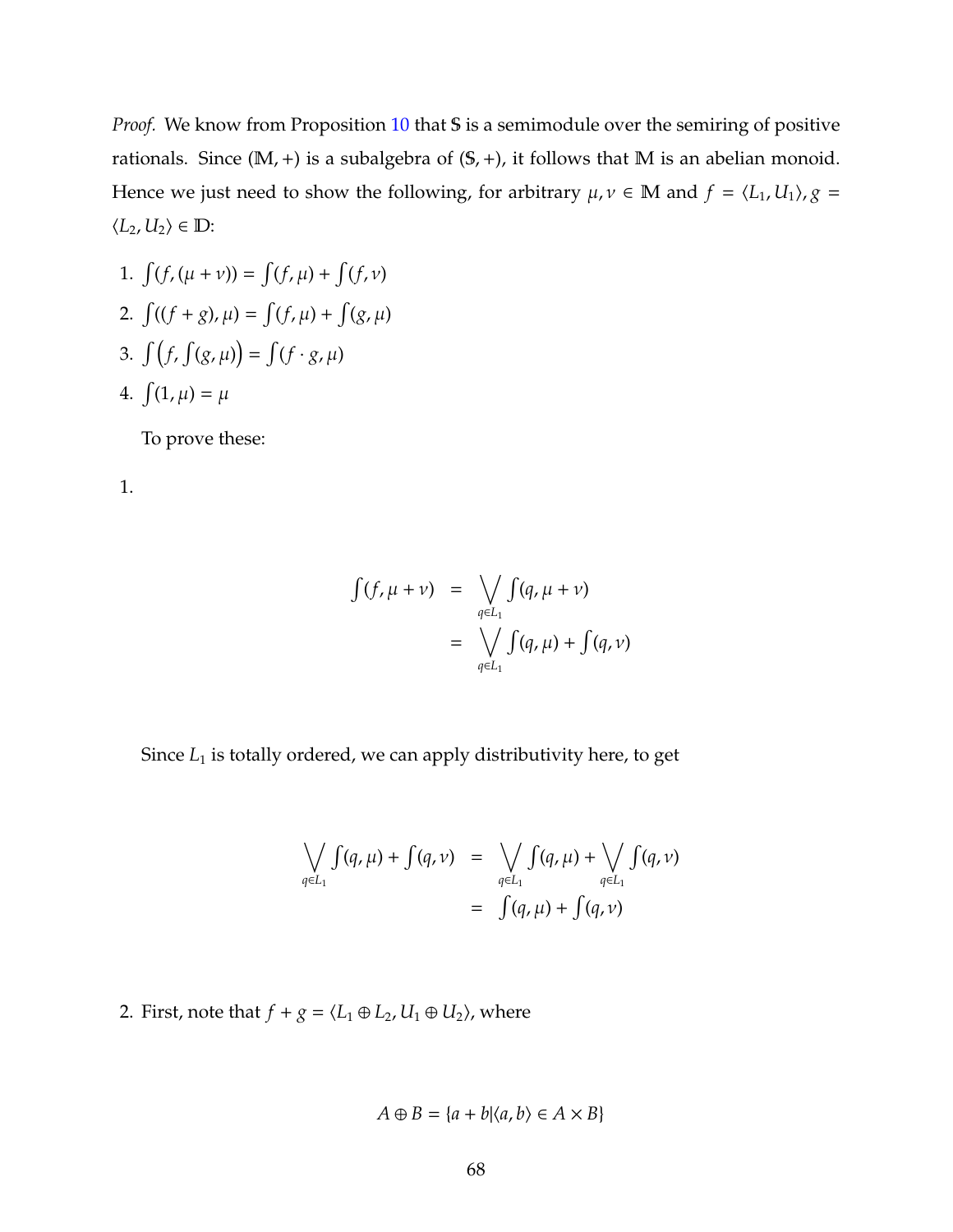$$
\int (f + g, \mu) = \bigvee_{s \in L_1 \oplus L_2} \int (s, \mu)
$$
\n
$$
= \bigvee_{q \in L_1} \bigvee_{r \in L_2} \int (q + r, \mu)
$$
\n
$$
= \bigvee_{q \in L_1} \bigvee_{r \in L_2} \int (q, \mu) + \int (r, \mu)
$$
\n
$$
= \left( \bigvee_{q \in L_1} \bigvee_{r \in L_2} \int (q, \mu) \right) + \left( \bigvee_{q \in L_1} \bigvee_{r \in L_2} \int (r, \mu) \right)
$$
\n
$$
= \left( \bigvee_{q \in L_1} \int (q, \mu) \right) + \left( \bigvee_{r \in L_2} \int (r, \mu) \right)
$$
\n
$$
= \int (f, \mu) + \int (g, \mu)
$$

3. This time, note that  $f \cdot g = \langle L_1 \otimes L_2, U_1 \otimes U_2 \rangle$ , where

$$
A \otimes B = \{a \cdot b | \langle a, b \rangle \in A \times B\}
$$

$$
\int (f, \int (g, \mu)) = \bigvee_{q \in L_1} \int (q, \int (g, \mu))
$$
  
= 
$$
\bigvee_{q \in L_1} \int (q \cdot g, \mu)
$$
  
= 
$$
\bigvee_{q \in L_1} \bigvee_{r \in L_2} \int (q \cdot r, \mu)
$$
  
= 
$$
\bigvee_{s \in L_1 \otimes L_2} \int (s, \mu)
$$
  
= 
$$
\int (f \cdot g, \mu)
$$

4. Observe that the Dedekind real number 1 is a rational number, and so we can apply Proposition [10](#page-44-0) here.

 $\Box$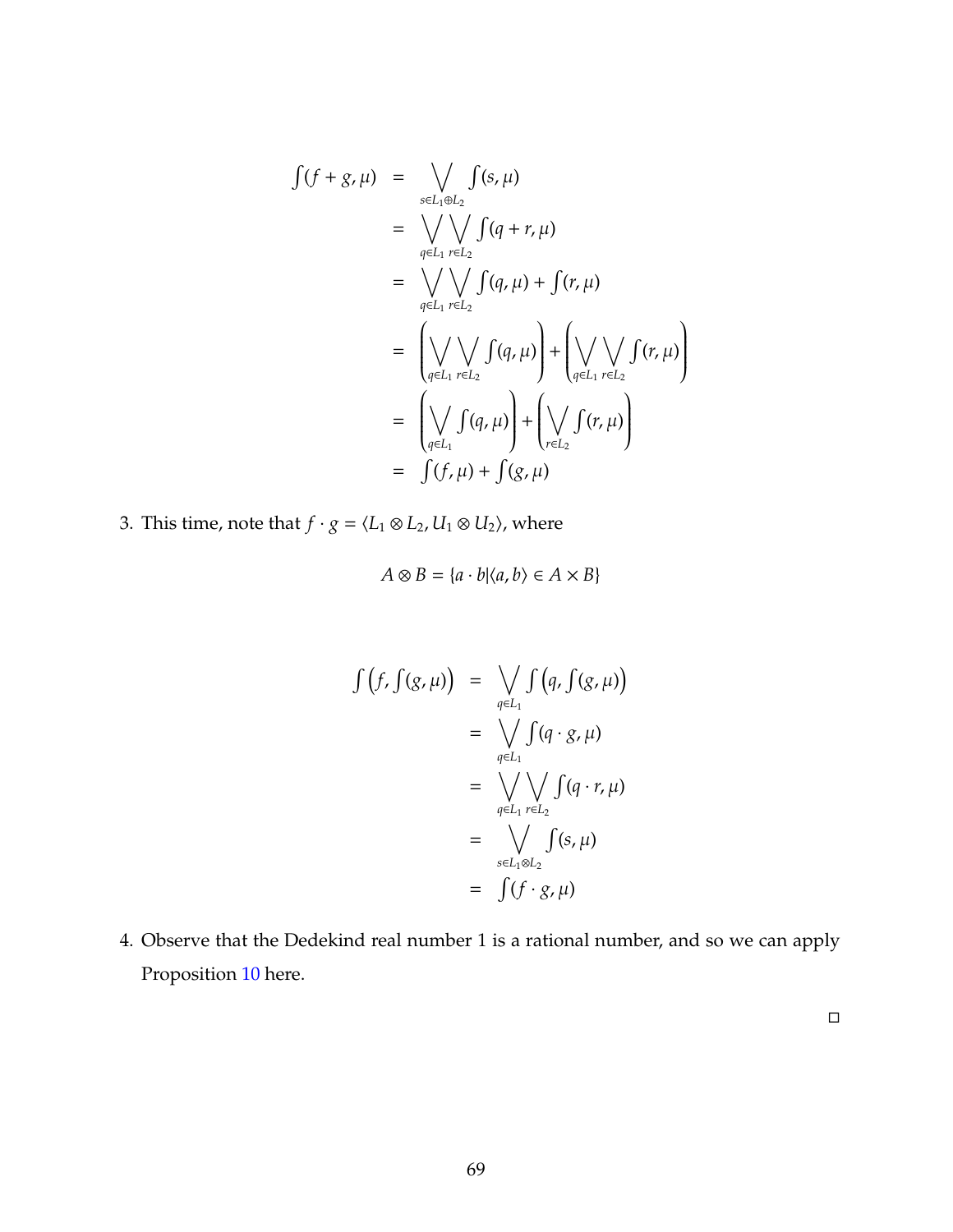### **3.0 DIFFERENTIATION**

#### **3.1 SUBTOPOSES OF LOCALIC TOPOSES**

Let C be an arbitrary category, let  $\widehat{\mathbb{C}}$  be the topos of presheaves on  $\mathbb{C}$ , and let  $\Omega$  denote the subobject classifier in  $\mathbb C$ . Then a Grothendieck topology on  $\widehat{\mathbb C}$  is a presheaf  $J \rightarrow \Omega$  of "covering sieves"; a sieve  $\mathcal{I} \in \Omega(C)$  is a cover for *C* if and only if  $\mathcal{I} \in J(C)$ . Grothendieck topologies correspond to the Lawvere-Tierney topologies  $j : \Omega \to \Omega$  which characterize them. A (Lawvere-Tierney or Grothendieck) topology induces a subtopos of  $\mathbb C$ , the topos of sheaves on the site (C, *J*), denoted Sh(C, *J*). Such sheaf toposes have been extensively studied (see for example, Mac Lane and Moerdijk [\[19\]](#page-124-0)).

This result connects Grothendieck topologies on a presheaf topos with Lawvere-Tierney topologies on the same presheaf topos. A more general situation is given by the case where  $\mathcal{E} = \text{Sh}(\mathbb{C}, J)$  is a Grothendieck topos, and *j* is a Lawvere-Tierney topology in  $\mathcal E$ . In this case, there is a relationship between Lawvere-Tierney topologies in  $\mathcal E$  and certain Grothendieck topologies on C.

**Definition 38.** Let *j* and *k* be two Lawvere-Tierney topologies in an elementary topos E. Then *k* is said to be finer than *j* if  $k \circ j = k$ .

**Lemma 31.** *Suppose that k is finer than j. Then j*  $\circ$   $k = k$ .

*Proof.* It is obvious that the composition of Lawvere-Tierney topologies is also a Lawvere-Tierney topology (see Definition [17\)](#page-21-0).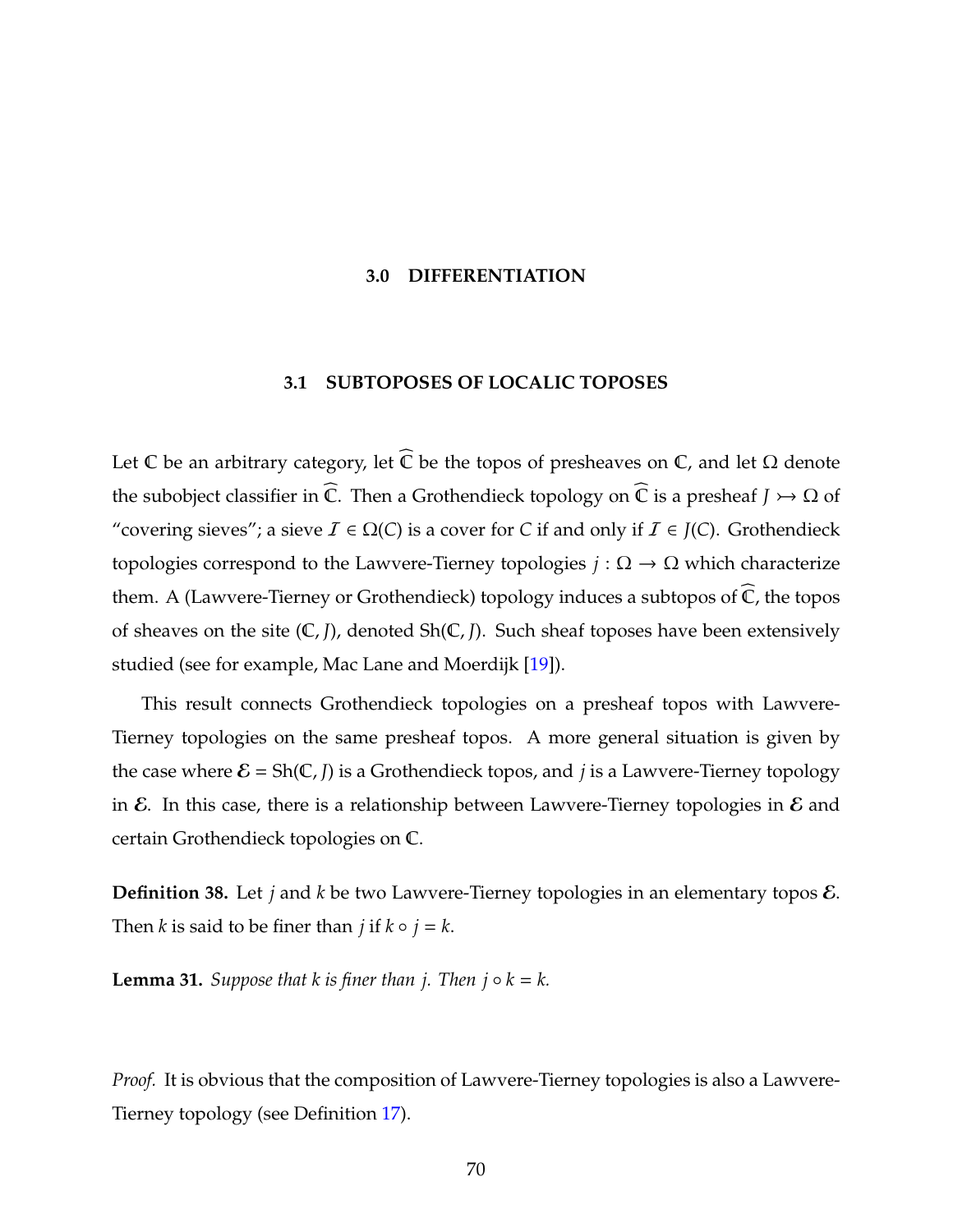Start by assuming that  $k \circ j = k$ , and let *l* be the topology  $j \circ k$ .

$$
l \circ k = j \circ k \circ k
$$

$$
= j \circ k
$$

$$
= l
$$

Hence *l* is a finer topology than *k*.

Conversely, consider *k* ◦ *l*:

$$
k \circ l = k \circ j \circ k
$$

$$
= k \circ k
$$

$$
= k
$$

Hence *k* is finer than *l*. Since the "finer" relationship on topologies is inherited from the usual ordering on  $\Omega$ , it follows that the "finer" relation is in fact a partial ordering. Hence  $k = l$ , whence

$$
k = j \circ k
$$

 $\Box$ 

The condition  $j \circ k = k$  is exactly the condition needed to infer that  $k$  factors through  $i : \Omega_j \to \Omega$ . The reason for this is given by the following diagram:



<span id="page-77-0"></span>We start with the following two results (which are given as exercises in [\[19\]](#page-124-0)).

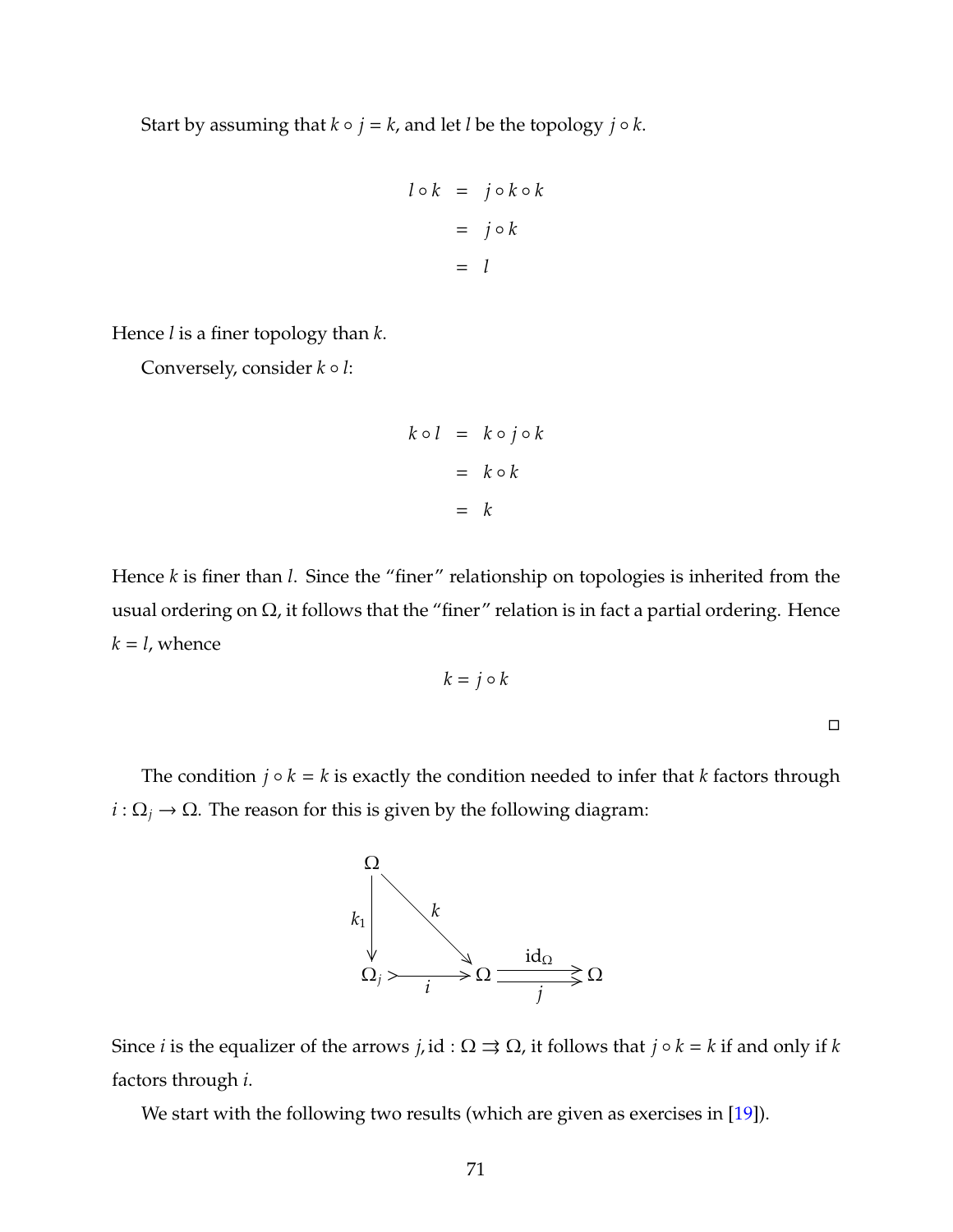**Proposition 32.** Let  $\mathcal{E}$  be an elementary topos, and let  $j, k : \Omega \implies \Omega$  be two Lawvere-Tierney *topologies on*  $\mathcal{E}$ *, such that k is finer than j. Let*  $\Omega_j$  *be the subobject classifier in*  $\text{Sh}_j(\mathcal{E})$ *, and define k* 0 *as the composition k*1*i, where k*<sup>1</sup> *and i are given by the following diagram:*



*Then k' is a Lawvere-Tierney topology in the topos*  $\text{Sh}_j(\mathcal{E})$ *.* 

Proof. To see that *k*' is a Lawvere-Tierney topology, we need to show that *k*' satisfies the usual three commutative properties (see Definition [17\)](#page-21-0) in  $\text{Sh}_i(\mathcal{E})$ .

To do this, we introduce an arrow  $j_1: \Omega \to \Omega_j$ . We know that  $i: \Omega_j \to \Omega$  is the equalizer of the arrows  $j : \Omega \to \Omega$  and  $\mathrm{id}_{\Omega} : \Omega \to \Omega$ . Since  $j \circ j = j$ , there must be an arrow  $j_1$  making the following diagram commute:



First we observe that  $j_1$  has the following properties:

**Lemma 33.**

$$
i \circ j_1 = j \qquad j_1 \circ i = id_{\Omega_j}
$$

*Proof.* The first property is immediate from the above diagram.

For the second property, we show that  $i \circ j_1 \circ i : \Omega_j \to \Omega$  is an equalizer for  $j$  and  $id_{\Omega}$ . Since equalizers are unique up to isomorphism, we have  $i \circ j_1 \circ i = i$ . Finally, since  $i$  is a monic, we get  $j_1 \circ i = \mathrm{id}_{\Omega_j}$ .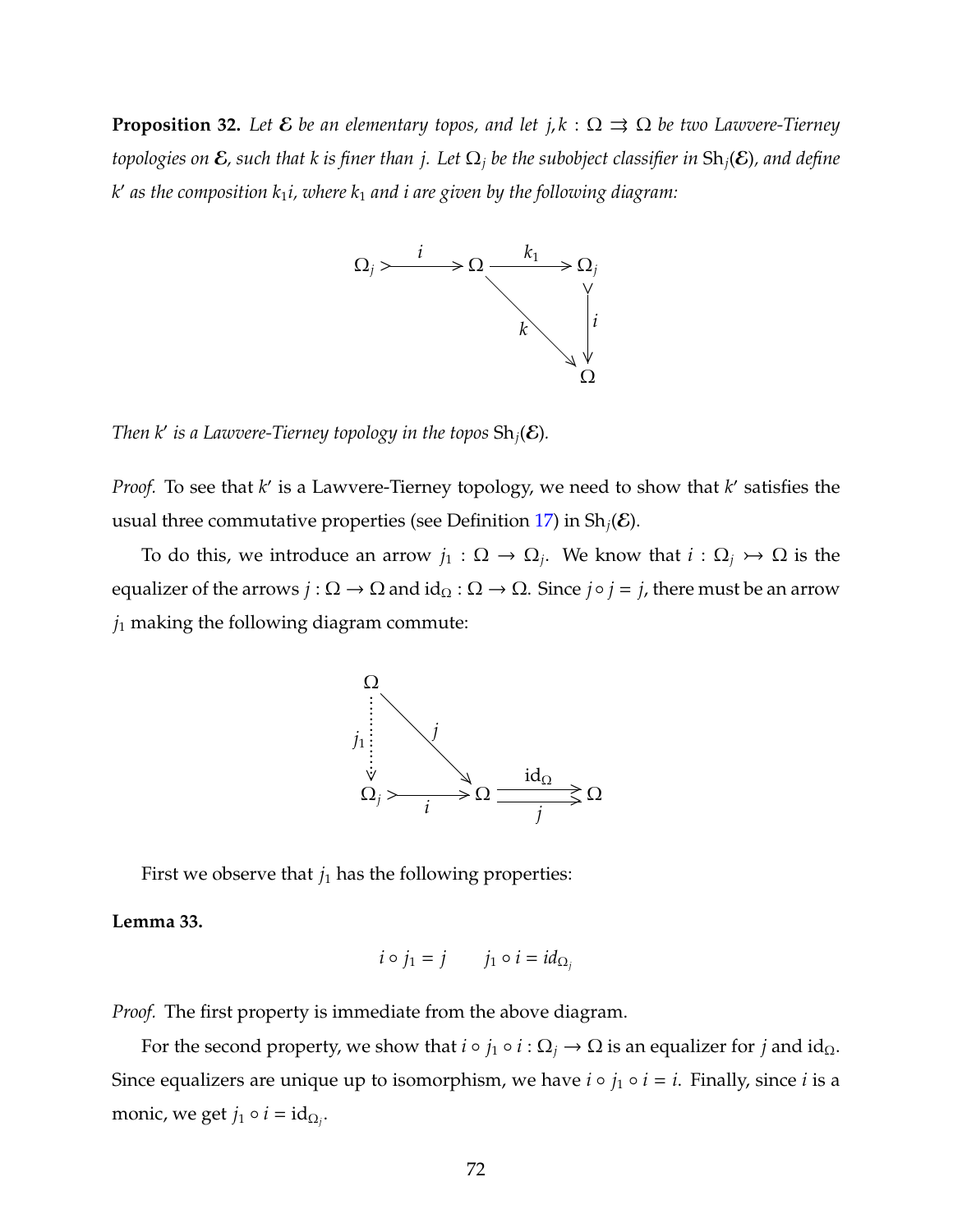So, it only remains to show that  $i \circ j_1 \circ i : \Omega_j \to \Omega$  is the required equalizer. Take *f* : *Z* →  $\Omega$  such that *j* ◦ *f* = *f*. Since *f* factors through *i*, we get *f* = *i* ◦ *f*<sub>1</sub>, so

$$
f = j \circ i \circ f_1
$$
  
=  $i \circ j_1 \circ i \circ f_1$ 

But this tells us that *f* factors through  $i \circ j_1 \circ i$ , as required.

Note also that  $i$  and  $k_1$  satisfy the following properties:

$$
k' = k_1 \circ i \qquad k = i \circ k_1
$$

 $\top$ 

The first condition that we need to show is inflationarity:



Note that **1** is also the terminal object in  $\mathcal{E}$ , and  $i \circ \top : \mathbf{1} \to \Omega$  is the "top" map in  $\mathcal{E}$ . The result follows from the following diagram chase:

$$
k' \circ \top = k_1 \circ i \circ \top
$$
  
=  $j_1 \circ i \circ k_1 \circ i \circ \top$   
=  $j_1 \circ k \circ i \circ \top$   
=  $j_1 \circ i \circ \top$   
=  $\top$ 

The second condition is idempotence:

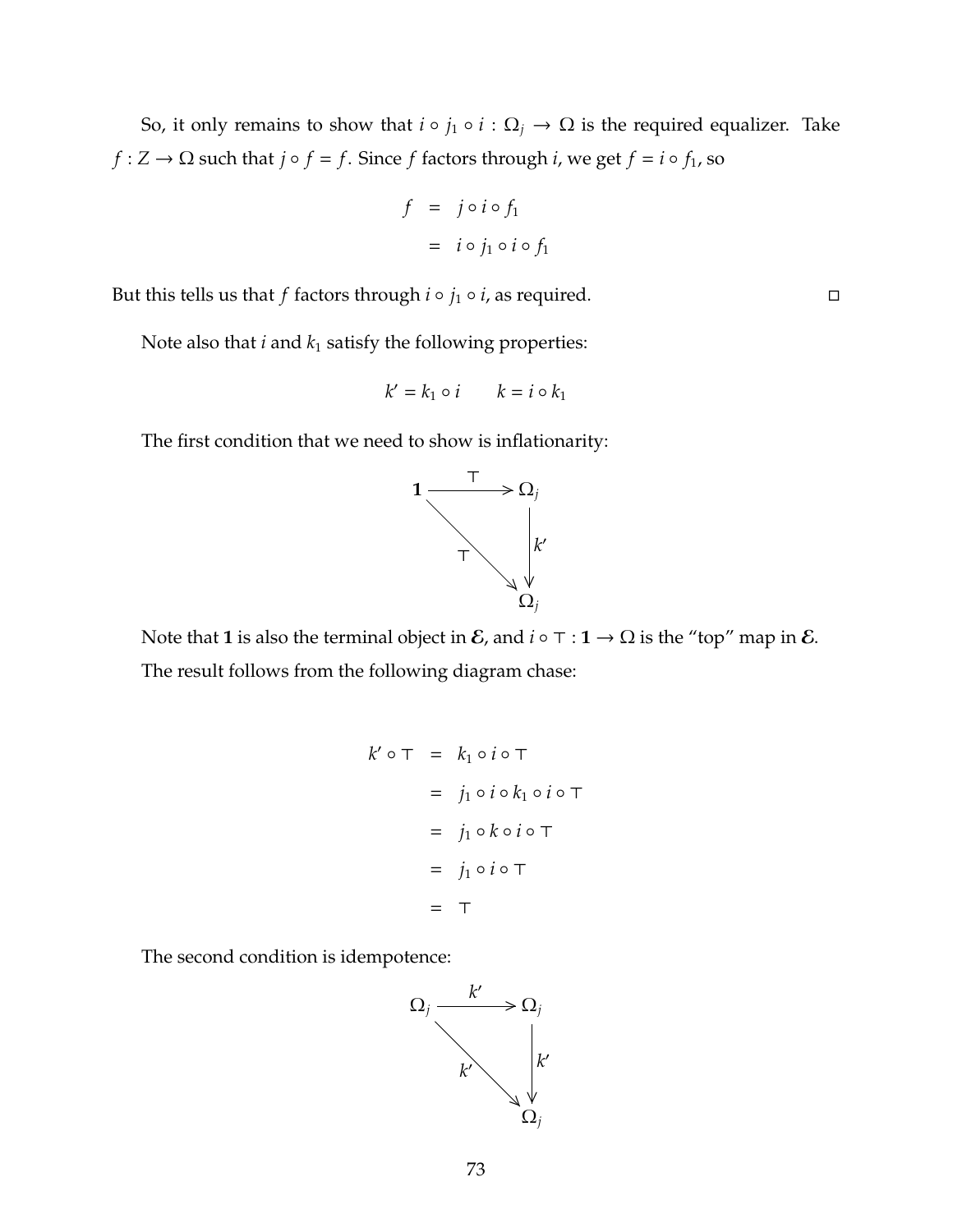Again, we engage in a diagram chase:

$$
k' \circ k' = k_1 \circ i \circ k_1 \circ i
$$
  
=  $k_1 \circ k \circ i$   
=  $j_1 \circ i \circ k_1 \circ k \circ i$   
=  $j_1 \circ k \circ k \circ i$   
=  $j_1 \circ k \circ i$   
=  $k_1 \circ i$   
=  $k'$ 

Finally, we must verify that *k'* commutes with the meet operator  $\wedge_j$  on  $\Omega_j$ . This will follow if we can show that the outer rectangle in the following diagram commutes:



The fact that the left hand square commutes follows directly from the fact that *j* is a topology.

To see that the right hand square commutes, consider the following diagram:



The right hand square commutes, as it is the same as the left hand square of the previous diagram. Since the top and bottom sides of the large rectangle are just  $\langle k, k \rangle$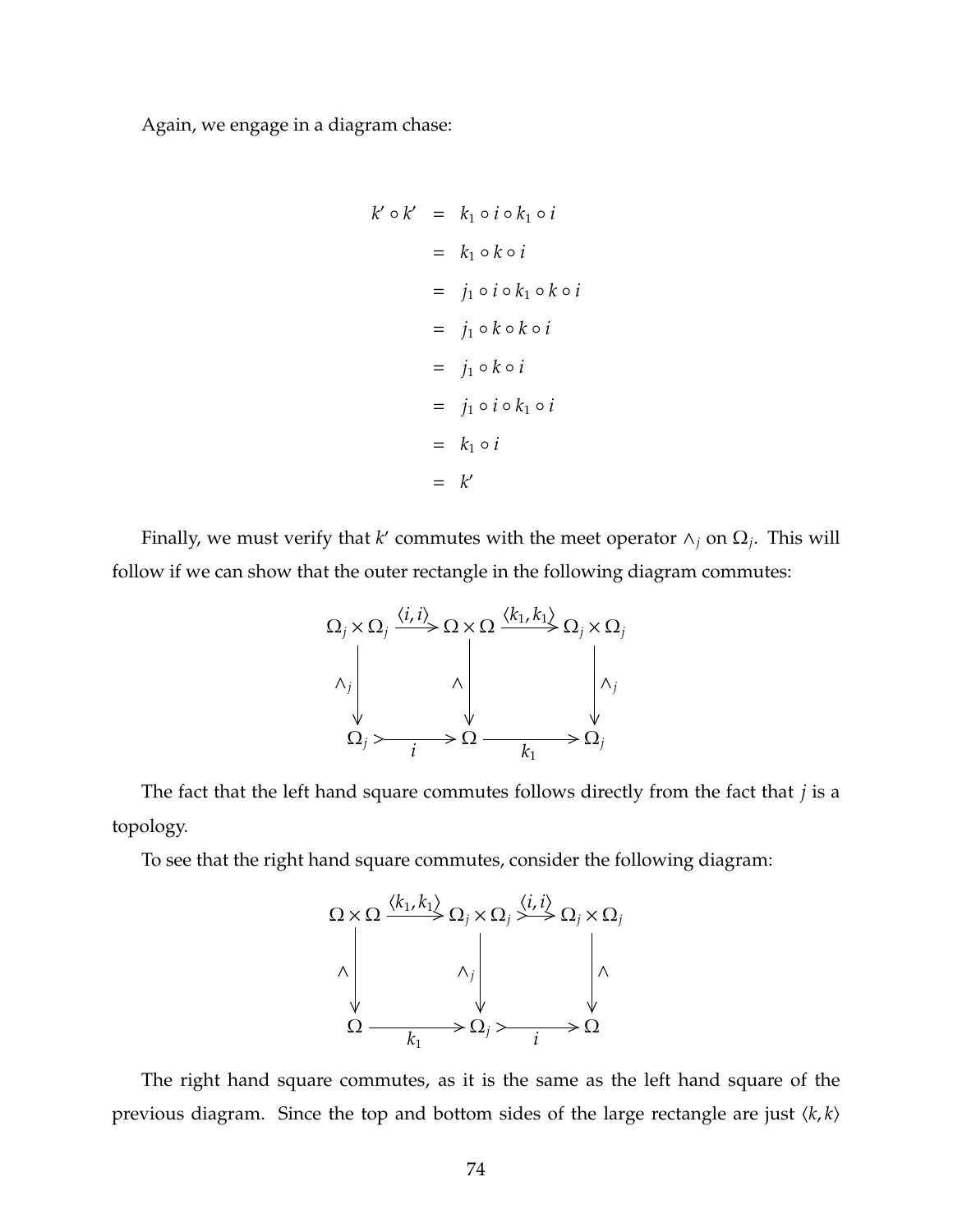and *k*, respectively, it follows (from the fact the *k* is a topology) that the outer rectangle commutes. Hence:

$$
i \circ k_1 \circ \wedge = \wedge \circ \langle i, i \rangle \circ \langle k_1, k_1 \rangle
$$
  
= 
$$
i \circ \wedge_j \circ \langle k_1, k_1 \rangle
$$

Since *i* is a monomorphism, it follows that

$$
k_1 \circ \wedge = \wedge_j \circ \langle k_1, k_1 \rangle
$$

But this is just what we needed to make the right hand square in the first diagram commute.

This completes the proof that *k'* is a Lawvere-Tierney topology in Sh<sub>j</sub>(E).

<span id="page-81-0"></span>**Proposition 34.** *Suppose that*  $\mathcal{E}$  *is an elementary topos, j is a Lawvere-Tierney topology in*  $\mathcal{E}$ *, and k is a Lawvere-Tierney topology in the sheaf topos* Sh*j*(E)*. Let* Ω *be the subobject classifier in*  $\mathcal{E}$ *, let*  $\Omega_j$  *be the subobject classifier in*  $\text{Sh}_j(\mathcal{E})$ *, let*  $i : \Omega_j \rightarrow \Omega$  *be the natural inclusion, and let*  $j_1 : \Omega \to \Omega_j$  *be the closure map of j. Let*  $\tilde{k} = i \circ k \circ j_1$  *denote the following composition:* 

$$
\Omega \xrightarrow{j_1} \Omega_j \xrightarrow{k} \Omega_j \rightarrow \frac{i}{\Omega}
$$

*Then*

- *1.* ˜*k is a Lawvere-Tierney topology in* E*.*
- *2.* ˜*k is a finer topology than j.*
- 3.  $\text{Sh}_k\left(\text{Sh}_j(\mathcal{E})\right) \simeq \text{Sh}_{\tilde{k}}(\mathcal{E})$
- *Proof.* 1. As in Proposition [32,](#page-77-0) we need to show that *j* satisfies the required commutative diagrams.

Firstly, to check inflationarity, it is enough to realize that each of the triangles in the following diagram commutes:

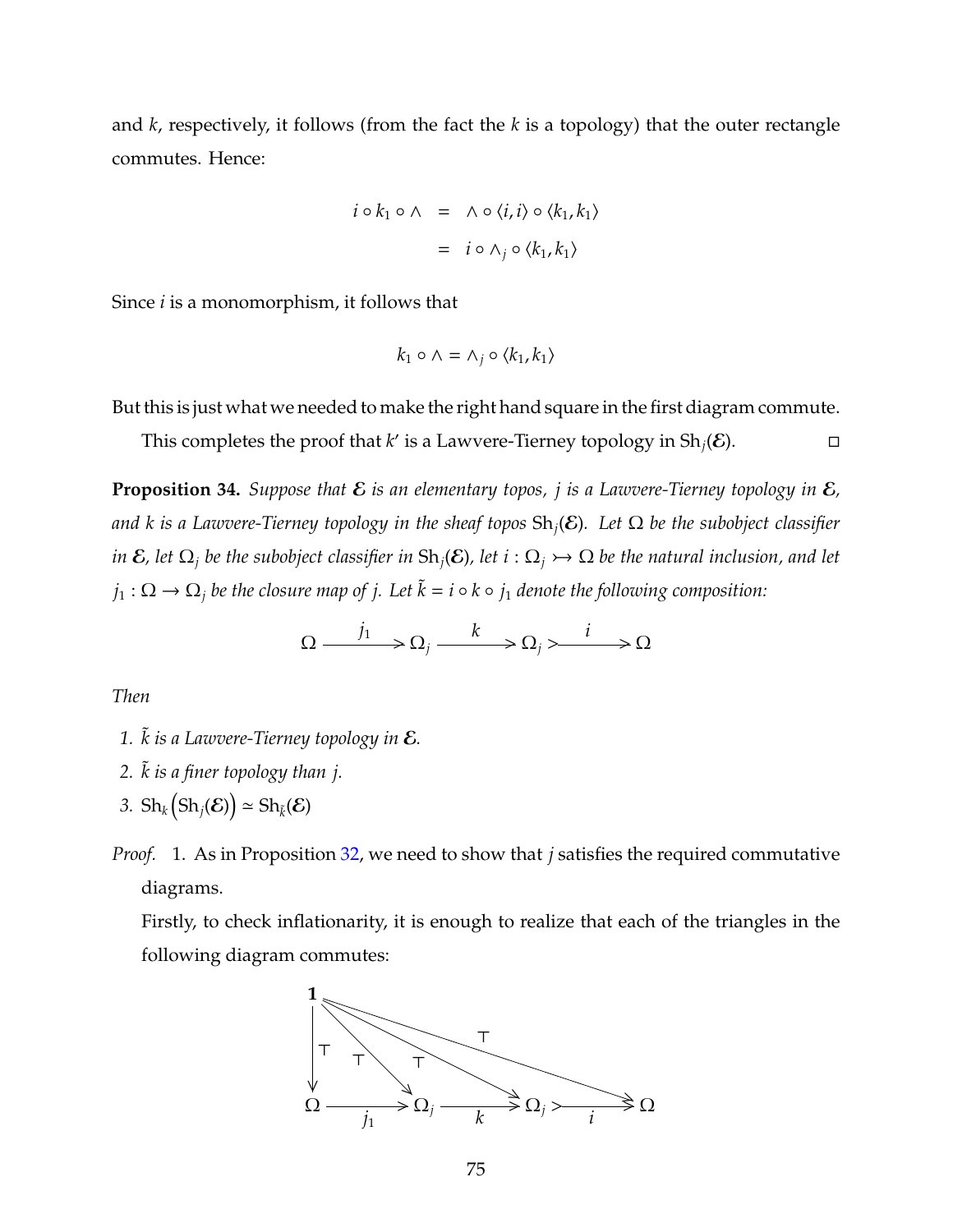Next, to check that  $\tilde{k}$  is idempotent, we use the fact that  $j_1 \circ i = \mathrm{id}_{\Omega_j}$ :

$$
\tilde{k} \circ \tilde{k} = i \circ k \circ j_1 \circ i \circ k \circ j_1
$$
  
=  $i \circ k \circ k \circ j_1$   
=  $i \circ k \circ j_1$   
=  $\tilde{k}$ 

Finally, to check that  $\tilde{k}$  commutes with products, we need to show that the outer rectangle in the following diagram commutes:



That the right hand square commutes is an immediate consequence of the fact that *j* is a topology, and that topologies preserve meets.

That the middle square commutes follows from the fact that *k* is itself a topology in  $\text{Sh}_i(\mathcal{E})$ .

To see that the left hand square commutes, consider the following diagram:



The outer square commutes, since the compositions along the top and the bottom are just  $\langle j, j \rangle$ , and *j*, respectively. The right hand square is the same right hand square as in the previous diagram. Hence we can write

$$
i \circ \wedge_j \circ \langle j_1, j_1 \rangle = i \circ j_1 \circ \wedge
$$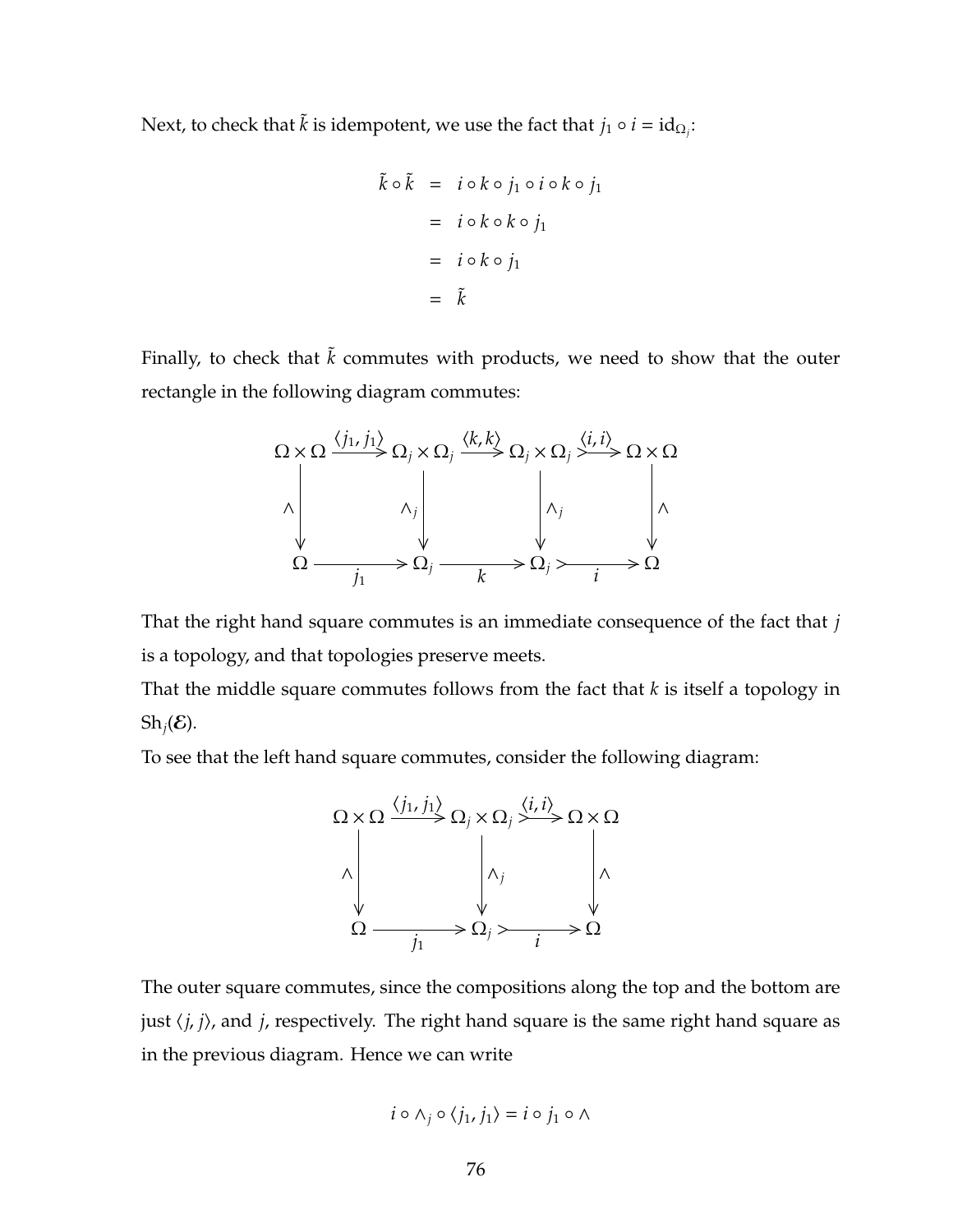However, since *i* is a monomorphism, we can factor it out of the above equation, yielding

$$
\wedge_j \circ \langle j_1, j_1 \rangle = j_1 \circ \wedge
$$

which is exactly what we need to show that the left hand square also commutes.

2. To see that  $\tilde{k} \circ j = \tilde{k}$ , note that

$$
\tilde{k} \circ j = i \circ k \circ j_1 \circ j
$$

It will suffice to show that  $j_1 \circ j = j_1$ . But

$$
j_1 \circ j = j_1 \circ i \circ j_1
$$
  
=  $\mathrm{id}_{\Omega_j} \circ j_1$   
=  $j_1$ 

as required.

3. We show that an object *F* of *E* is both a *j*-sheaf, and a *k*-sheaf in  $\text{Sh}_i(\mathcal{E})$  if and only if *F* is a  $\tilde{k}$ -sheaf in  $\mathcal{E}$ .

Suppose that *F* is a *j*-sheaf, and a *k*-sheaf in  $\text{Sh}_i(\mathcal{E})$ . Take a pair of objects  $A \rightarrow E$  in  $\mathcal{E}$ , such that *A* is a  $\tilde{k}$ -dense subobject of *E*, with  $\chi_E : A \to \Omega$  denoting the characteristic map of *A*, and let  $f : A \to F$  be an arbitrary arrow. Let  $A_j \rightarrow E$  be the closure of *A* under the topology *j*. Then, since *F* is a *j*-sheaf, *f* has a unique extension  $\overline{f}: A_j \to F$ . Now consider the closure of  $A_k \rightarrow E$ , the closure of  $A_j$  under the topology  $k$ . We know

that  $\overline{f}$  must have a unique extension  $\tilde{f}: A_k \to F$ , since  $F$  is a  $k$  sheaf.

The characteristic map of  $A_k$  is  $i \circ k \circ j_1 \circ \chi_A$ . But this is just  $\tilde{k} \circ \chi_A$ . Since we are assuming that *A* is a  $\tilde{k}$  dense subobject of *E*, it follows that  $A_k = E$ , and so  $\tilde{E}: E \to F$  is the extension of  $f$  required to show that  $F$  is a  $\tilde{k}$ -sheaf.

Now suppose that *F* is a  $\vec{k}$ -sheaf. We first show that *F* is a *j*-sheaf. Suppose that  $A \rightarrow B$ is a *j*-dense subobject in  $\mathcal{E}$ , and let  $f : A \to F$  be an arbitrary arrow. Let  $\chi_A : E \to \Omega$ denote the characteristic arrow for *A*. Then  $j \circ \chi_A = \tau$ . But then  $\tilde{k} \circ \chi_A = \tau$ , since

$$
\tilde{k} \circ \chi_A = \tilde{k} \circ j \circ \chi_A
$$

$$
= \tilde{k} \circ \top
$$

$$
= \top
$$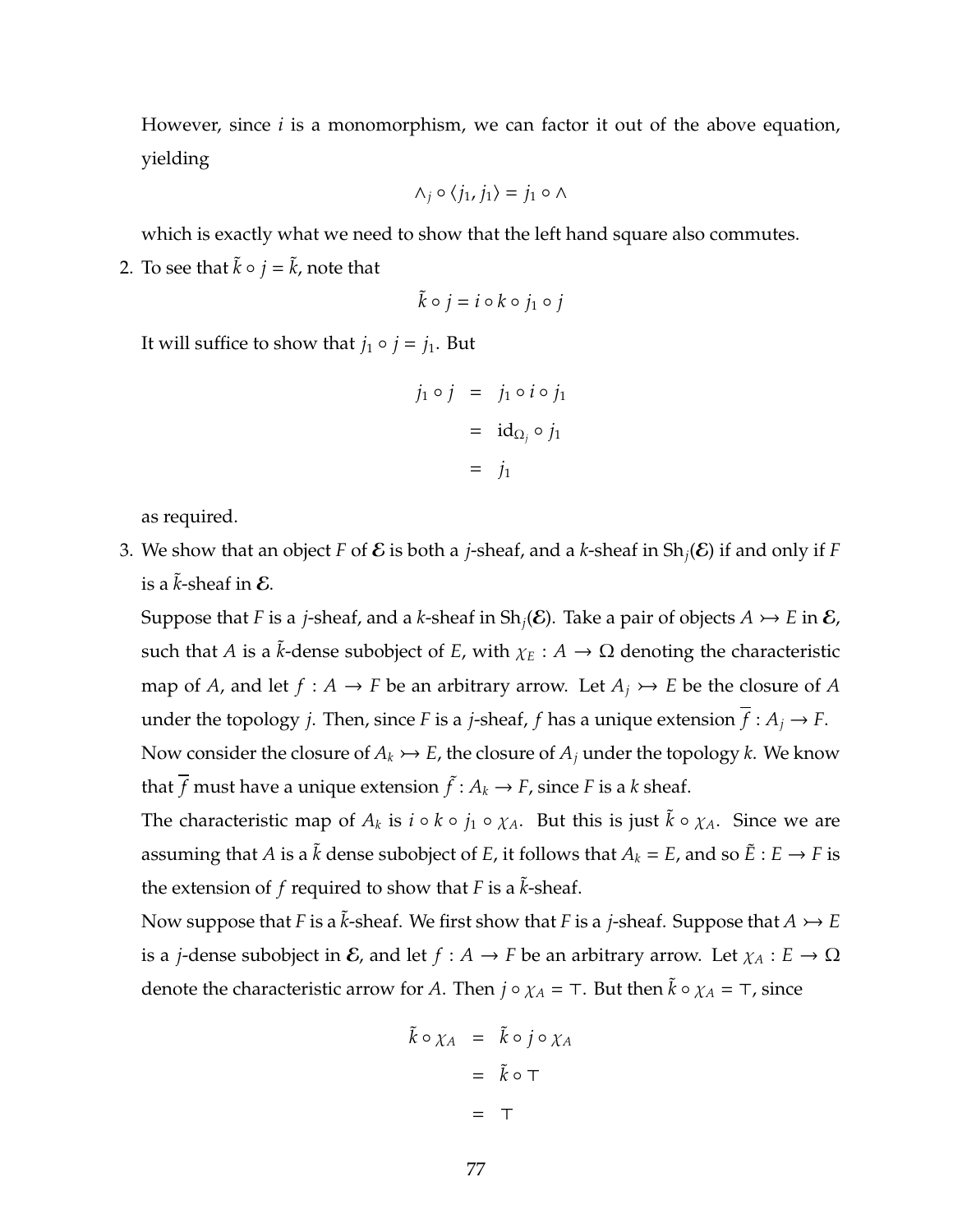Thus *A* is a  $\tilde{k}$ -dense subobject of *E*. Since *F* is a  $\tilde{k}$ -sheaf, it follows that *f* has a unique extension  $\hat{f} : E \to F$ . Hence *F* is a *j*-sheaf.

Now take a pair of objects  $A \rightarrow E$  in  $\text{Sh}_i(\mathcal{E})$  such that  $A$  is  $k$ -dense, together with an arrow  $f : A \to F$ . Since *A* and *E* are *j*-sheaves, it follows that when we interpret  $A \to E$ in  $\mathcal{E}$ , the characteristic map  $\chi_A : E \to \Omega$  will factor through *i*. Hence there is a map χ *j*  $\frac{j}{A}: E \to \Omega_j$  such that  $i \circ \chi^j_A$  $\chi^j_A : E \to \Omega$  is just  $\chi_A$ . ( $\chi^j_A$  $A'_A$  is just the characteristic map of  $A \rightarrow E$  in  $\text{Sh}_i(\mathcal{E})$ .)

Since  $A$  is a  $k$ -dense subobject of  $E$ , it follows that in Sh $_j(\mathcal{E}),$   $k \circ \chi^j_A$  $\chi^j_A = \top (\text{or } i \circ k \circ \chi^j_A)$  $\frac{j}{A}$  = T in  $\mathcal{E}$ ). Since  $j_1 \circ i = \mathrm{id}_{\Omega_j}$ , we get

$$
\begin{aligned}\n\mathsf{T} &= i \circ k \circ \chi_A^j \\
&= i \circ k \circ j_1 \circ i \circ \chi_A^j \\
&= \tilde{k} \circ \chi_A\n\end{aligned}
$$

Hence *A* is a  $\tilde{k}$ -dense subobject of *E*, and so there is a unique  $\overline{f}$  :  $E \rightarrow F$  extending  $f$ . This *F* is a *k*-sheaf in  $\text{Sh}_i(\mathcal{E})$ .

 $\Box$ 

The following result connects these two Propositions.

**Theorem 11.** *The processes in Propositions [32](#page-77-0) and [34](#page-81-0) are inverse to one another. Hence topologies in*  $\text{Sh}_i(\mathcal{E})$  *correspond to those topologies in*  $\mathcal E$  *which are finer than j.* 

*Proof.* We start with a Lawvere-Tierney topology  $k : \Omega \to \Omega$  in  $\mathcal{E}$ , with *k* satisfying  $j ∘ k = k$ . The Lawvere-Tierney topology in  $\text{Sh}_j(\mathcal{E})$  corresponding to *k* is  $k': \Omega_j \to \Omega_j$ , given by

$$
k'=k_1\circ i
$$

The Lawvere-Tierney topology in  $\mathcal E$  corresponding to  $k'$  in  $\mathcal E$  is the arrow  $\widetilde{k'}:\Omega\to\Omega$  given by

$$
\widetilde{k'}=i\circ k'\circ j_1
$$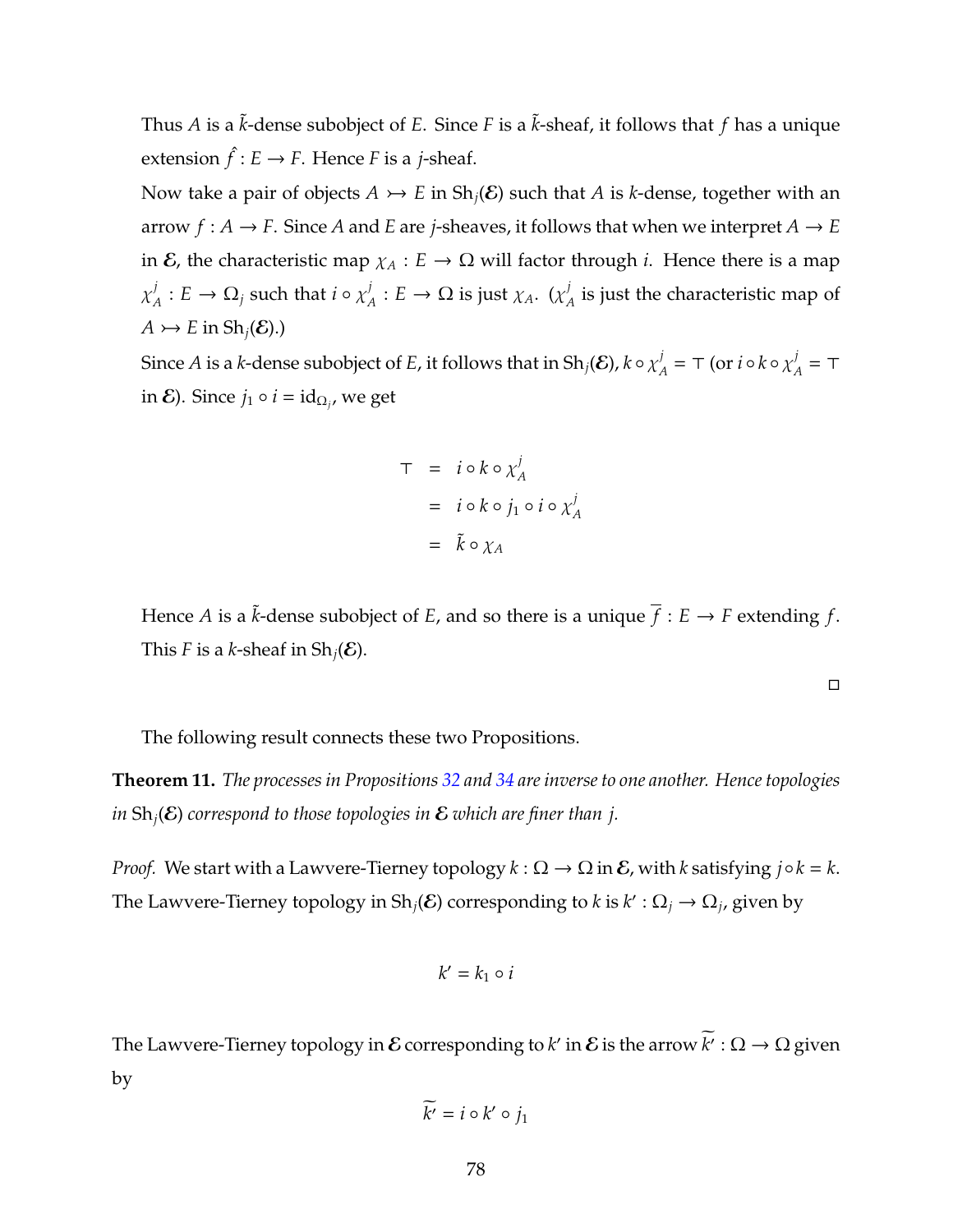We must show that  $\widetilde{k'} = k$ .

$$
(k')' = i \circ k' \circ j_1
$$
  
=  $i \circ k_1 \circ i \circ j_1$   
=  $k \circ i \circ j_1$   
=  $k \circ j$   
=  $k$ 

Now, suppose that  $k: \Omega_j \to \Omega_j$  is a Lawvere-Tierney topology in Sh<sub>j</sub>(E). Then the Lawvere-Tierney topology in  $\mathcal E$  associated with  $k$  is given by

$$
\tilde{k} = i \circ k \circ j_1 : \Omega_j \to \Omega_j
$$

To find the Lawvere-Tierney topology in Sh<sub>j</sub>(E) associated with  $\tilde{k}$ , first note that  $\left(\tilde{k}\right)'$  is defined by the following diagram:



But since  $j = i \circ j_1$ , it follows that  $\left(\tilde{k}\right)' = j \circ k \circ k$ . Applying the fact that  $k$  is assumed to be finer than *j*, this just reduces to *k*, as required.

For most of this Chapter, we will be considering the case where  $\mathcal{E} = \text{Sh}(\mathcal{L})$  is the topos of sheaves on a locale (ie,  $\mathcal E$  is a localic topos), and *j* is some topology in  $\mathcal E$ . In this case,  $\text{Sh}_i(\mathcal{L})$  has some useful properties.

**Proposition 35.** Let  $\mathcal{E} = \text{Sh}(\mathcal{L})$  be a localic topos, and let k be a Lawvere-Tierney topology in  $\mathcal{E}$ . *Then*

- *1. There is a Grothendieck topology K on*  $\mathcal L$  *such that*  $\text{Sh}(\mathcal L,K) \simeq \text{Sh}_k(\mathcal E)$
- 2.  $\text{Sh}_k(\mathcal{E})$  *is a localic topos.*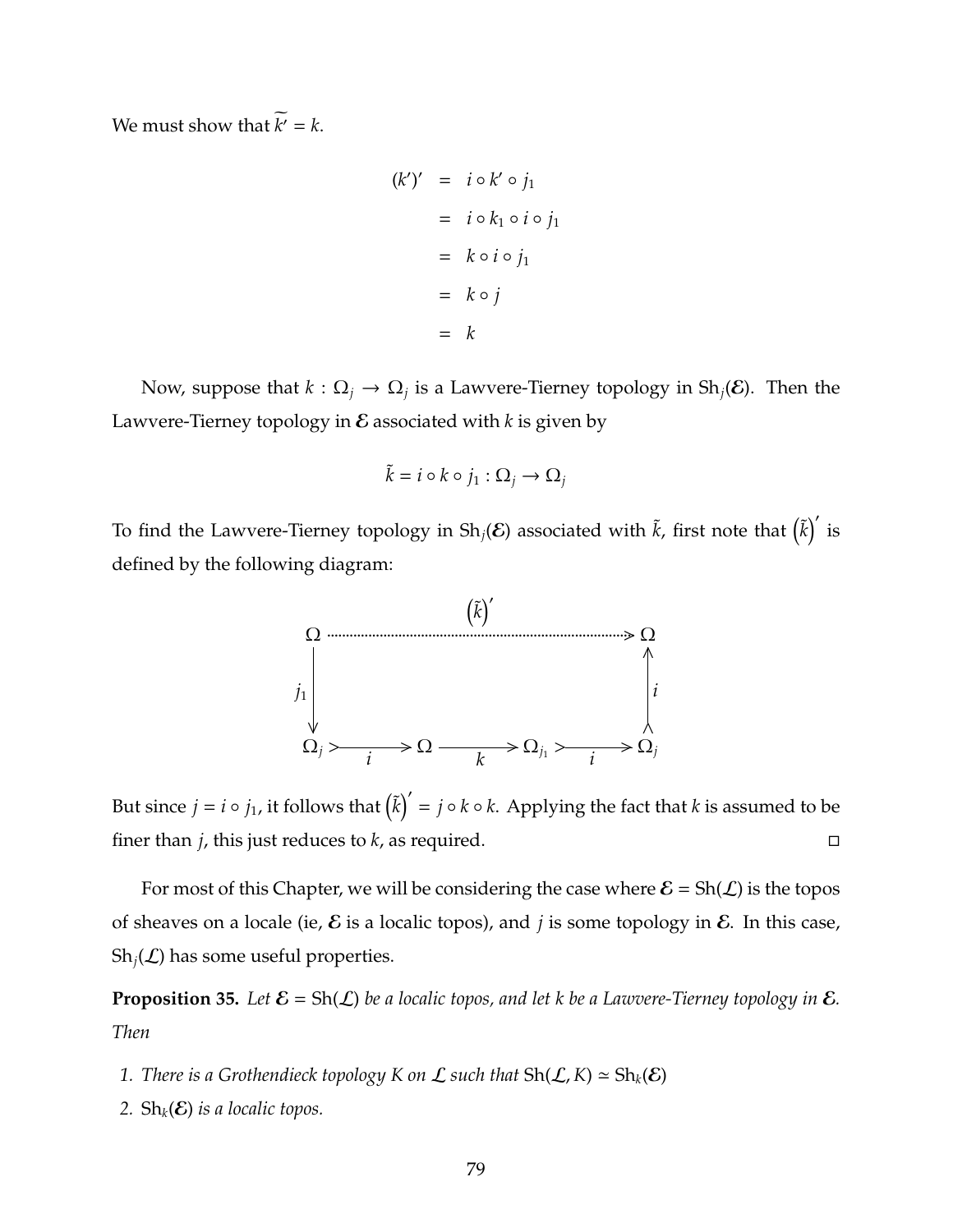*Proof.* First note that the second clause follows immediately from the first.

To prove the first clause, let *j* be the canonical topology on  $\mathcal{L}$ . Then  $\mathcal{E} \simeq Sh_j(\mathcal{L})$ . Hence, we can apply Proposition [34](#page-81-0) to find a topology  $\tilde{k}$  on  $\mathcal L$  such that  $\text{Sh}_{\tilde{k}}(\mathcal L)\simeq \text{Sh}_k(\mathcal E).$ 

For any elementary topos  $\mathcal E$  and Lawvere-Tierney topology *j*, there is a functor **i** :  $Sh_i(\mathcal{E}) \to \mathcal{E}$ , embedding the sheaf topos in  $\mathcal{E}$ . This functor has a left adjoint  $\mathbf{a}: \mathcal{E} \to Sh_i(\mathcal{E})$ , called the sheafification, or "associated sheaf" functor. If  $\mathcal{E} = \widehat{\mathbb{C}}$  is a presheaf topos, then the usual method for constructing **a***P*, the associated sheaf of some presheaf *P*, is to apply the "Grothendieck +" construction twice (once to arrive at a separated presheaf, and then again to arrive at a sheaf). In light of Proposition [34,](#page-81-0) this method can clearly be extended to the case where  $\mathcal E$  is any Grothendieck topos.

However, in the case that  $\mathcal E$  is a localic topos, the process can be simplified considerably. Note that in this case, a topology *j* is a closure opeator on L.

**Lemma 36.** *Let*  $\mathcal{E} = \text{Sh}(\mathcal{L})$  *be a localic topos, and let*  $j : \Omega \to \Omega$  *be a Lawvere-Tierney topology in* E*. Then a sheaf F is a j-sheaf if and only if we have*

$$
F(A) = F(jA)
$$

*for any A*  $\in \mathcal{L}$ *.* 

*Proof.* We know already that a sheaf *F* is a contravariant functor from  $\mathcal{L}$  to S<sub>ET</sub>, and hence an object of the presheaf topos  $\widehat{\mathcal{L}}$ . We also know that *F* is a *j*-sheaf if and only if it is a  $\tilde{j} = i \circ j \circ c_1$  sheaf in  $\hat{\mathcal{L}}$  (where *c* is the cannonical topology on  $\hat{\mathcal{L}}$ ).

But this just means that for every matching family for some  $\tilde{j}$ -covering family, there is a unique amalgamation. Take  $A \in \mathcal{L}$ , and suppose that C is a  $\tilde{j}$ -cover for A. Since F is a *c*-sheaf, we know that matching families for C correspond to elements of  $F(Y|C)$ . Hence *F* is a  $\tilde{j}$ -sheaf if and only if

$$
F(\mathbf{Y}C)=F(A)
$$

for any  $\tilde{j}$ -cover C of A.

But this is equivalent to requiring that  $F(B) = F(jB)$  for any *B*.

 $\Box$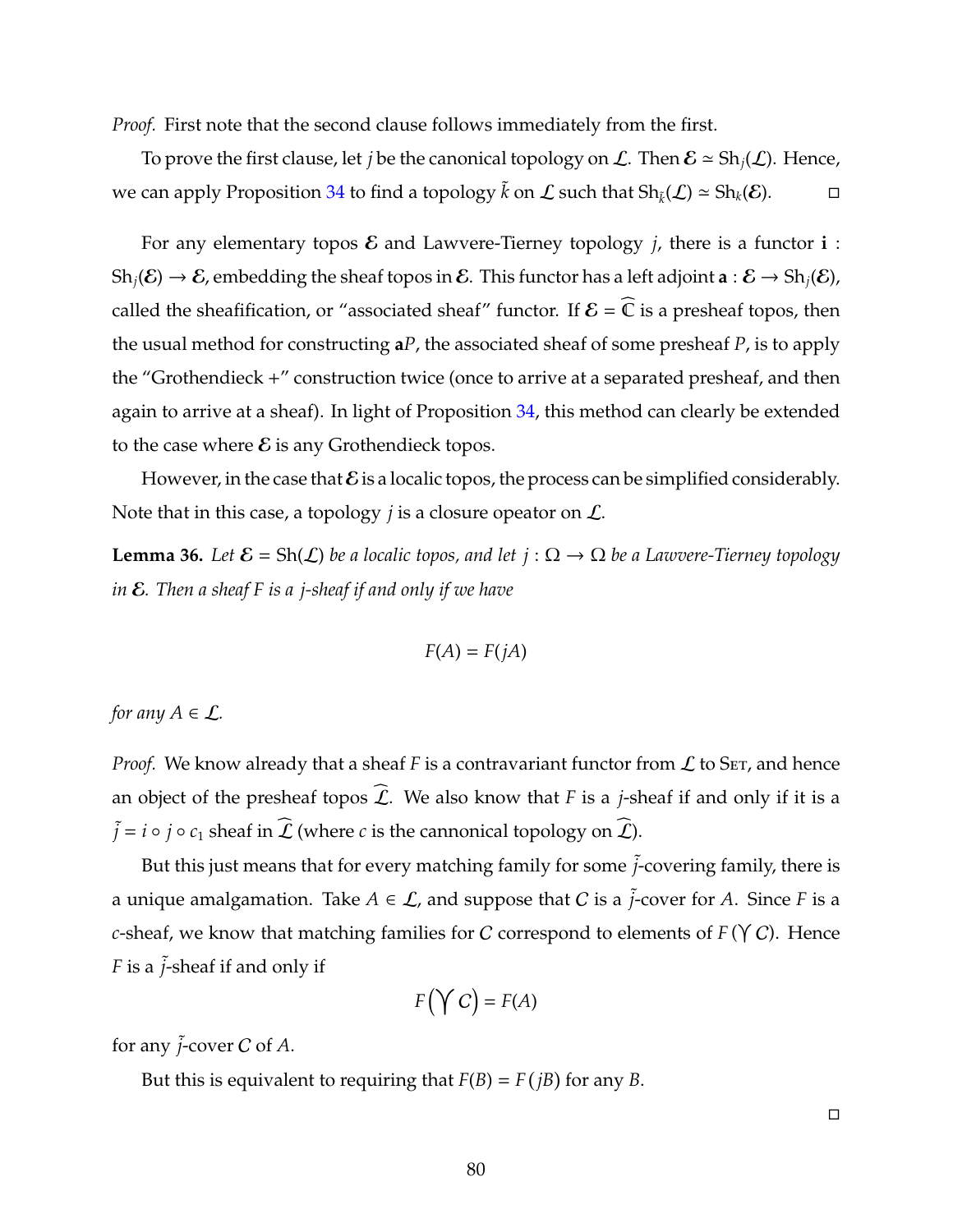Equipped with this convenient characterization of *j*-sheaves, we can easily find the associated sheaf  $\mathbf{a}_i F$  of *F*:

<span id="page-87-0"></span>**Theorem 12.** *Let* E *be a localic topos, and let j be a Lawvere-Tierney topology on* E*. Then for any object F of* E*, we have*

$$
\mathbf{a}_j F(A) = \prod_{j(B)=j(A)} F(B) / \sim
$$

*where*  $x_1$  ∈ *F*( $B_1$ ) *and*  $x_2$  ∈ *F*( $B_2$ ) *are related by* ∼ *if* 

$$
\rho_{B_1 \wedge B_2}^{B_1}(x_1) = \rho_{B_1 \wedge B_2}^{B_2}(x_2)
$$

*Proof.* We prove this result by showing firstly that that **a***jF*, as defined above, is indeed a sheaf, and secondly that every natural transformation  $\psi : F \to G$  for some *j*-sheaf *G* factors through the evident natural transformation  $\eta : F \to \mathbf{a}_jF$ .

 $\eta^A: F(A) \to \mathbf{a}_j F(A)$  is given as the following composition:

$$
F(A) \rightarrowtail \coprod_{jB=jA} F(B) \rightarrowtail \coprod_{jB=j(A)} F(B) / \sim
$$

To see that  $\mathbf{a}_i F$  is a sheaf, it suffices to observe that for any  $A \in \mathcal{L}$ , we have

$$
\mathbf{a}_j F(jA) = \mathbf{a}_j F(A)
$$

But this is immediate from the definition of  $\mathbf{a}_jF$ , as  $j(B) = j(A) \iff j(A) = j(j(A))$ .

Now take an arbitrary *j*-sheaf *G*, and an arbitrary natural transformation  $\psi : F \to G$ . Then since *G* is a *j*-sheaf, it follows that  $G(A) = G(jA)$  for any *A*. Thus the following square must commute:

$$
F(j(A)) \xrightarrow{\psi^{jA}} G(jA)
$$
  
\n
$$
\downarrow \qquad \qquad \downarrow
$$
  
\n
$$
F(A) \xrightarrow{\psi^{A}} G(A)
$$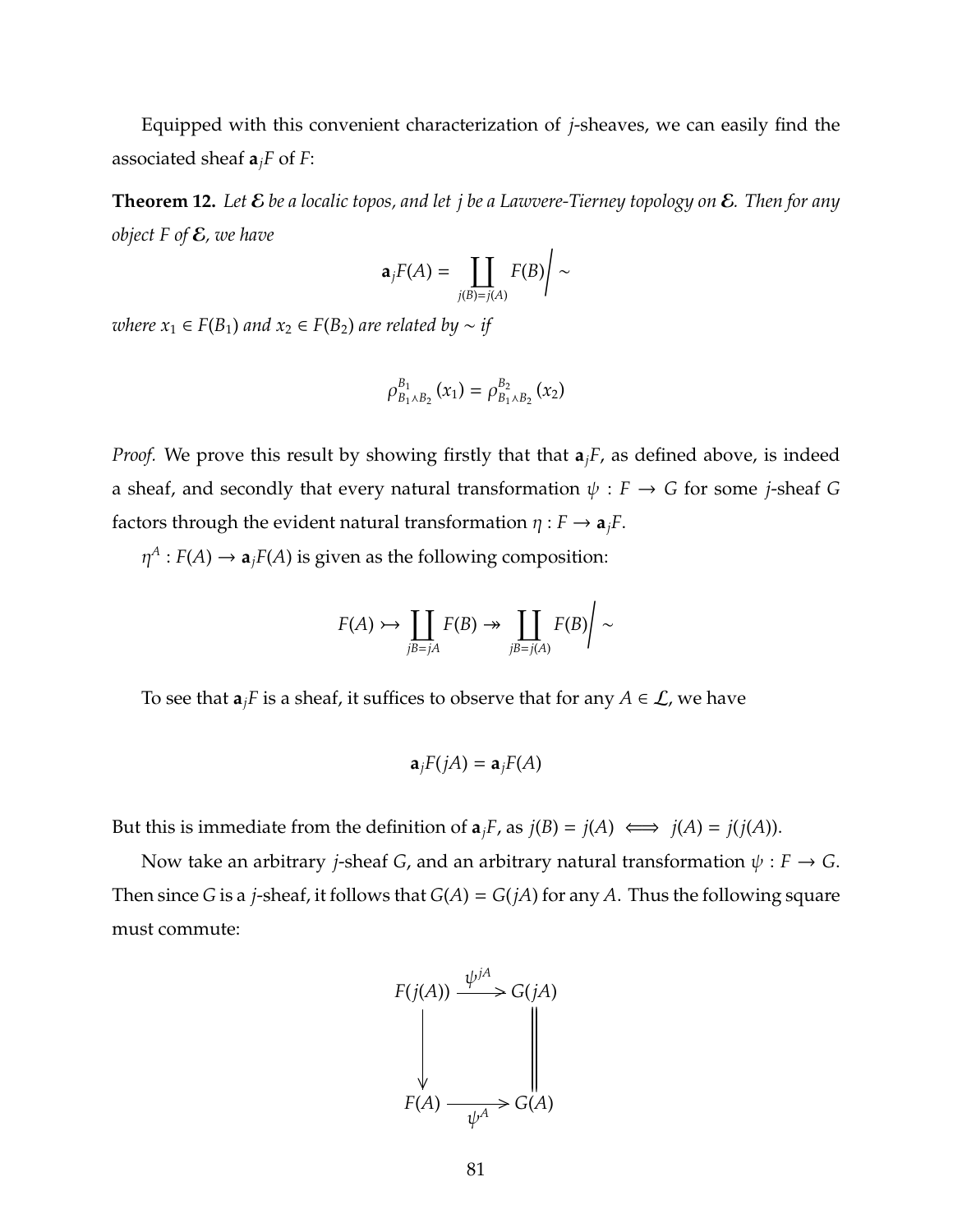For each *A*, we can extend  $\psi^A$  to  $\overline{\psi^A}$  :  $\mathbf{a}_jF(A) \to G(A)$  as follows: Take  $x \in \mathbf{a}_j(F)(A)$ . Then there is a *B* such that  $jB = jA$  and for which  $x \in F(B)$ . Then let

$$
\overline{\psi^A}(x) = \psi^B(x)
$$
  
\n
$$
\in G(B)
$$
  
\n
$$
= G(A)
$$

To verify that this operation is independent of the choice of *B*, it suffices to observe that if *x*<sub>1</sub> ∼ *x*<sub>2</sub>, for some *x*<sub>1</sub> ∈ *F*(*B*<sub>1</sub>) and *x*<sub>2</sub> ∈ *F*(*B*<sub>2</sub>) (with *jB*<sub>1</sub> = *jB*<sub>2</sub> = *A*), then the following diagram commutes:

$$
F(B_1) \longrightarrow F(B_1 \wedge B_2) \longleftarrow F(B_2)
$$
\n
$$
\psi^{B_1} \downarrow \qquad \psi^{B_1 \wedge B_2} \downarrow \qquad \qquad \downarrow \psi^{B_2}
$$
\n
$$
G(B_1) \longrightarrow G(B_1 \wedge B_2) \longrightarrow G(B_2)
$$

It is easy to see that this is the unique extension of  $\psi$  to  $a_jF$ . Thus  $a_jF$  is indeed the associated *j*-sheaf of *F*, and  $a_j : E \to Sh_j(E)$  is the sheafification functor.

 $\Box$ 

#### **3.2 ALMOST EVERYWHERE COVERS**

Suppose that  $(X, \mathcal{F}, \mu)$  is a measure space (where  $\mathcal F$  denotes the  $\sigma$ -algebra  $(\mathcal F, \sqsubseteq, \top, \bot, \neg)$ ) and that  $\mathcal{E} = \text{Sh}(\mathcal{F})$  is the topos of sheaves on  $\mathcal{F}$ . Then the notion of formula being true "almost everywhere" induces a topology on Sh(*F*). Let  $N \subseteq \mathcal{F}$  be the ideal of  $\mu$ -negligible sets

$$
\mathcal{N} = \{A \in \mathcal{F} | \mu(A) = 0\}
$$

Then  $N$  is a countably closed sieve, and so corresponds to an arrow

 $N:1\to\Omega$ 

in  $\mathcal{E}$ .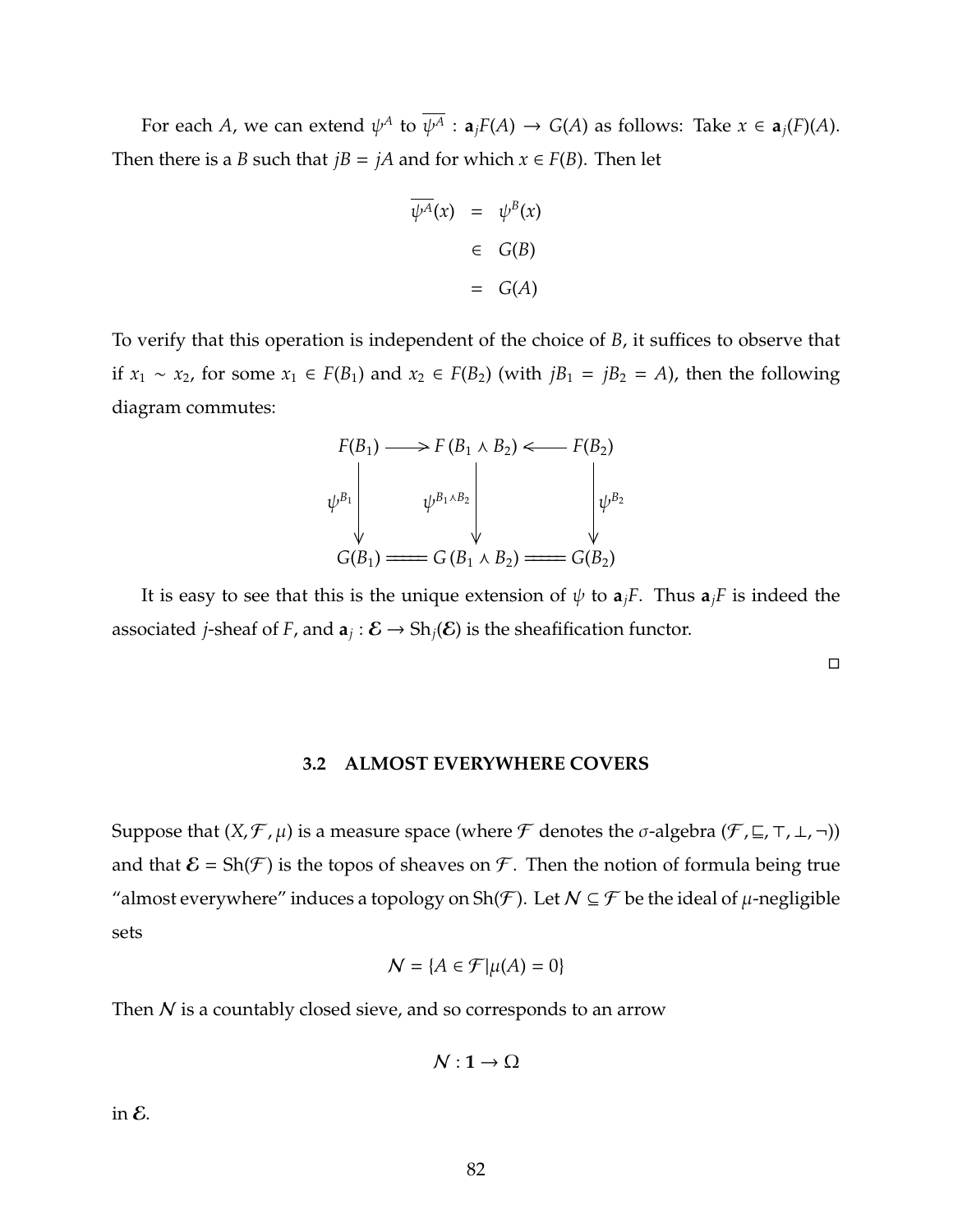Define a map  $j : \Omega \to \Omega$  by

$$
\Omega \xrightarrow{\langle id_{\Omega}, \mathcal{N} \rangle} \Omega \times \Omega \xrightarrow{\quad \vee \quad}
$$

*j* is just the "closed topology" induced by N (see[\[15\]](#page-124-1)). The idea of *j* is that it takes a sieve  $I$  to the set

$$
\{A\in\mathcal{F}|\exists I\in\mathcal{I}\ \exists N\in\mathcal{N}\ (A=I\sqcup N)\}
$$

A sieve  $\mathcal{I} \in \Omega(A)$  covers *A* if there is an  $I \in \mathcal{I}$  such that  $\mu(A \sqcap \neg I) = 0$ .

The subtopos of  $\mathcal E$  induced by this topology is easily seen to be the topos of sheaves on the quotient algebra  $\mathcal{F}/\mathcal{N}$ .

Unfortunately, this conception of an "almost everywhere topology" will not translate to the setting of measures on a locale. The problem is that when we use the expression "almost everywhere", we mean that everything of significance is included. The "closed topology" interpretation above captures the notion that everything that is not included is insignificant. These notions coincide only in certain Boolean settings, in this case because  $\mathcal F$  is a Boolean algebra.

Since a locale  $\mathcal L$  is not in general a Boolean algebra, we must find a more direct way to capture the idea of "everything of significance" than "everything that isn't negligible". Such a formulation is the first step towards extending "almost everywhere" equivalence to localic measure theory.

A number of the proofs in this Section make explicit use of sheaf semantics. Hence we assume that we are working in a localic topos  $\mathcal{E} = \text{Sh}(\mathcal{L})$ , for some locale  $(\mathcal{L}, \leq, \top, \bot)$ . Occasionally, we shall also be referring back to the case where  $\mathcal{E} = \text{Sh}(\mathcal{F})$  is the topos of sheaves on a  $\sigma$ -algebra, as we will want to ensure that we are generalizing the classical notions outlined above.

The first step is to build a notion of "everything significant". To do this, we use the restriction operator  $\rho$ .

<span id="page-89-0"></span>**Definition 39.** Take  $\mu \in \mathbb{M}$  and  $\mathcal{I} \in \Omega$ . Say that  $\mathcal{I}$  is dense for  $\mu$  if

$$
\rho(\mu, \mathcal{I}) = \mu
$$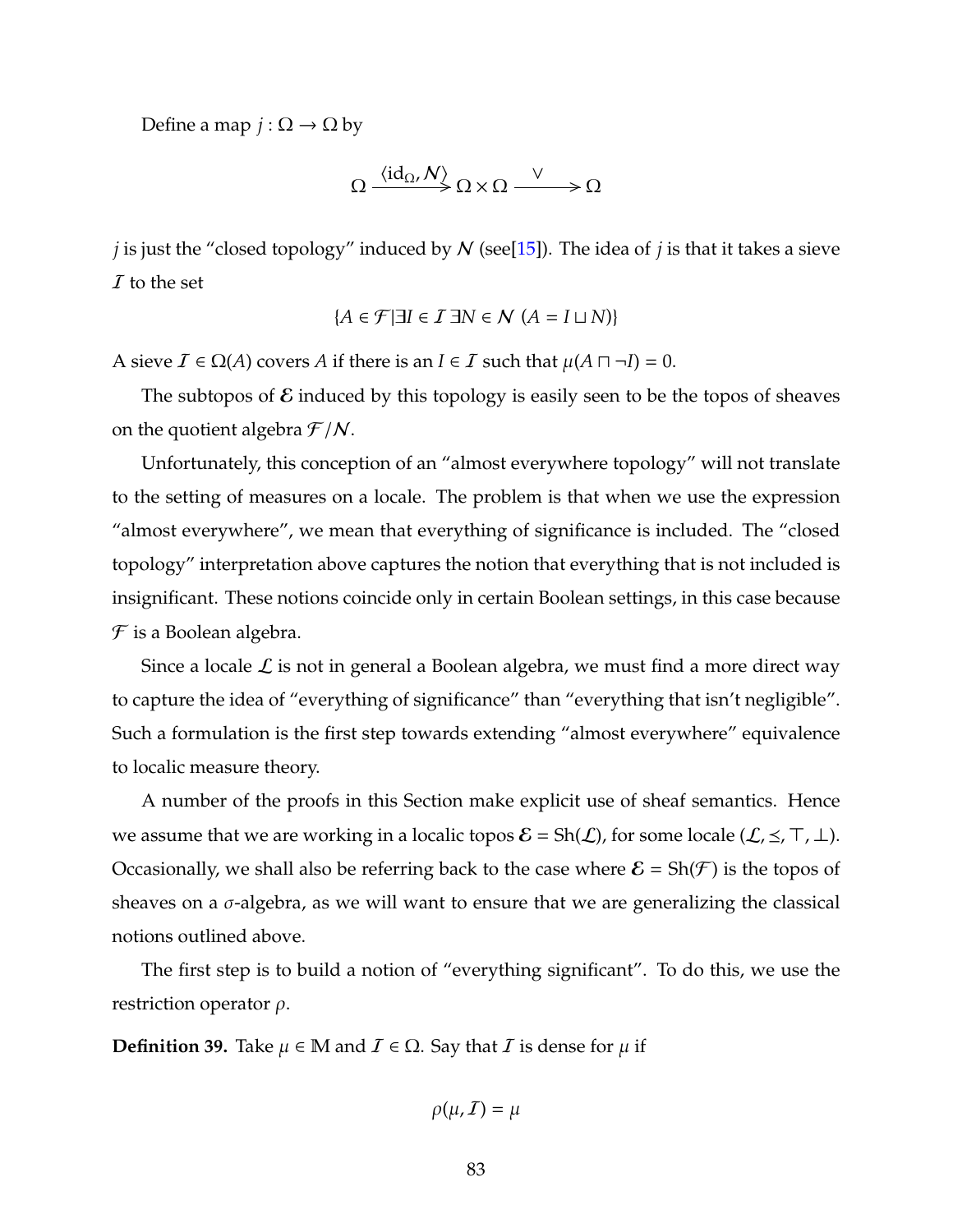This logical formula has two free variables ( $\mu$  and  $\bar{I}$ ), and so can be thought of as an arrow

$$
[\![\rho({\cal I},\mu)=\mu]\!]:\mathbb{M}\times\Omega\to\mathbb{M}
$$

We can define the collection of  $\mu$ -dense sieves, by taking the transpose of this arrow:

$$
\frac{\mathbb{M} \times \Omega \longrightarrow \Omega}{\mathbb{M} \longrightarrow \mathcal{P}\Omega}
$$

In fact, this arrow factors through the object  $\mathcal{T} \rightarrow \mathcal{P}\Omega$  of topologies.

**Theorem 13.** Fix  $\mu \in \mathbb{M}$ . Then the (internal) set  $\big\{ \mathcal{I} \in \Omega \big| \rho(\mu, \mathcal{I}) = \mu \big\}$  is a topology in  $\mathcal{E}$ .

*Proof.* We need to show that this arrow satisfies the usual algebraic conditions for a topology. We write these conditions as follows:

1. Inflationarity:

 $\rho(\mu, \tau) = \mu$ 

2. Idempotence:

$$
(\rho(\mu, [\![\rho(\mu, I)] = \mu]) = \mu) \iff (\rho(\mu, I) = \mu)
$$

3. Commutativity with ∧:

$$
(\rho(\mu, \mathcal{I} \wedge \mathcal{J}) = \mu) \iff ((\rho(\mu, \mathcal{I}) = \mu) \wedge (\rho(\mu, \mathcal{J}) = \mu))
$$

The first of these conditions is immediate.

For the two remaining conditions, we will use the fact that if we interpret a measure as a functional on the underlying locale,

$$
\rho(\mu, \mathcal{I})(B) = \mu(B \wedge C)
$$

whenever  $I = \downarrow C$ . Note that in Sh( $L$ ), *all* closed sieves are principal.

We simultaneously use the semantics of the topos  $\widehat{\mathcal{L}}$ . In particular, we use the fact that the following sequent is a reversible inference in the sheaf semantics:

$$
\frac{B + (\downarrow C) \Rightarrow A}{B \land C + A}
$$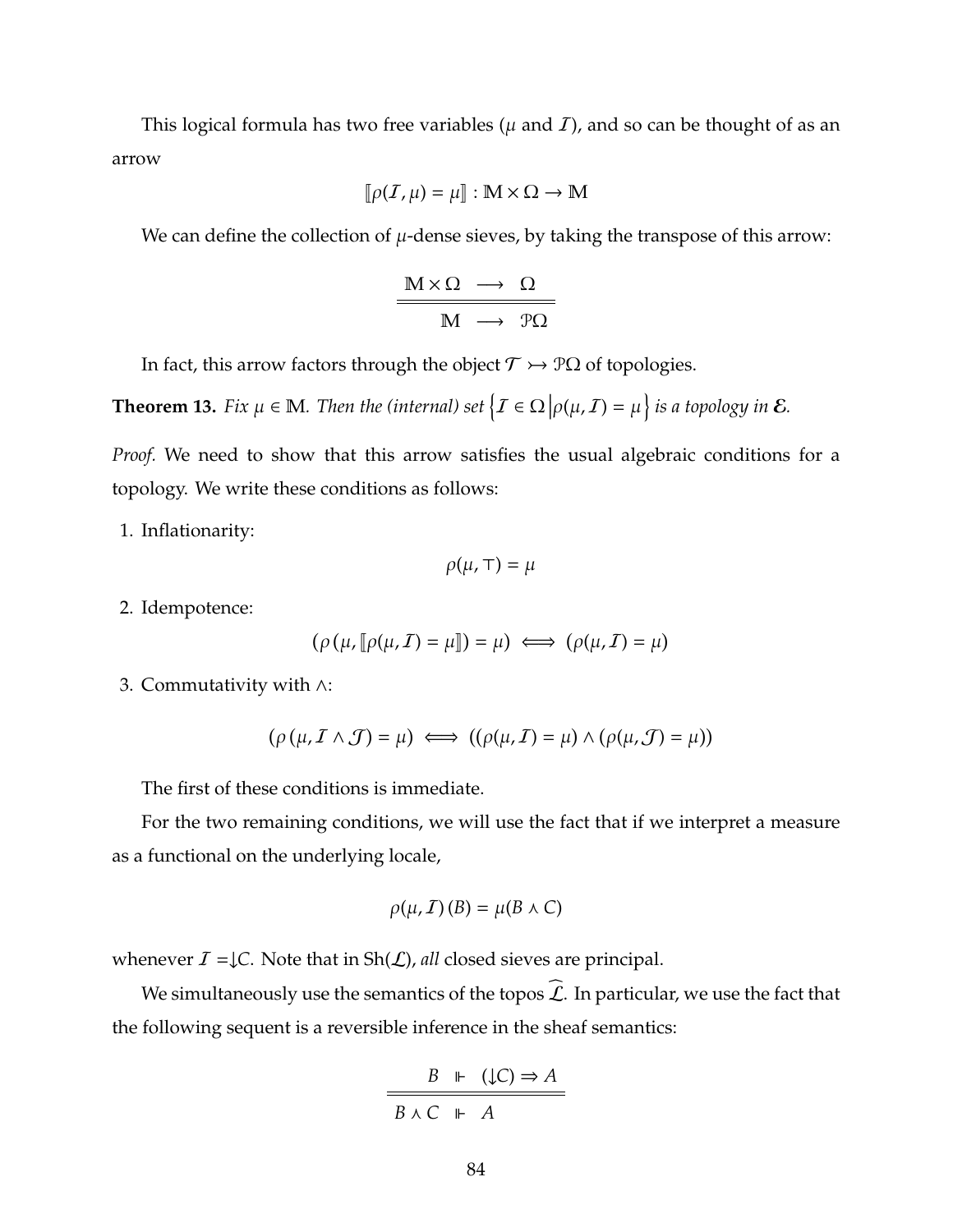Here we are taking advantage of the fact that the formula ↓*C* is a closed sieve, and so a principal sieve. This allows us to view  $C$  dually as an element of the base category  $\mathcal{L}$  (since we can compute  $B \wedge C$ ) and a truth value in  $\mathcal E$  (since we can consider the formula ( $\downarrow C$ )  $\Rightarrow$  *A*). We use this duality a number of times in the remainder of this proof. To make this duality more explicit, we adopt the convention of writing  $C \Rightarrow A$ , rather than ( $\downarrow C$ )  $\Rightarrow A$ . Likewise, there is no reason to maintain the distinction between the internal conjunction operation " $\wedge$ ", and the meet operator " $\wedge$ " in  $\mathcal{L}$ . We shall use " $\wedge$ " to denote both operations, and reserve "∧" for *external* conjunction, and occasionally the join operator in [0, ∞].

Let *U* be the formula (and hence the element of  $\mathcal{L}$ ) given by

$$
U\equiv \rho(\mu, {\cal I})=\mu
$$

Note that  $I \leq U$ , and that

$$
U \Vdash (I \Rightarrow q \in \mu) \iff (q \in \mu)
$$

$$
q \in \rho(\mu, U)(B) \longleftrightarrow B \Vdash q \in \rho(\mu, U)
$$
  
\n
$$
\longleftrightarrow B \Vdash U \Rightarrow q \in \mu
$$
  
\n
$$
\longleftrightarrow B \wedge U \Vdash q \in \mu
$$
  
\n
$$
\longleftrightarrow B \wedge U \Vdash T \Rightarrow q \in \mu
$$
  
\n
$$
\longleftrightarrow B \wedge U \wedge T \Vdash q \in \mu
$$
  
\n
$$
\longleftrightarrow B \wedge T \Vdash q \in \mu
$$
  
\n
$$
\longleftrightarrow B \Vdash T \Rightarrow q \in \mu
$$
  
\n
$$
\longleftrightarrow B \Vdash q \in \rho(\mu, T)
$$
  
\n
$$
\longleftrightarrow q \in \rho(\mu, T)(B)
$$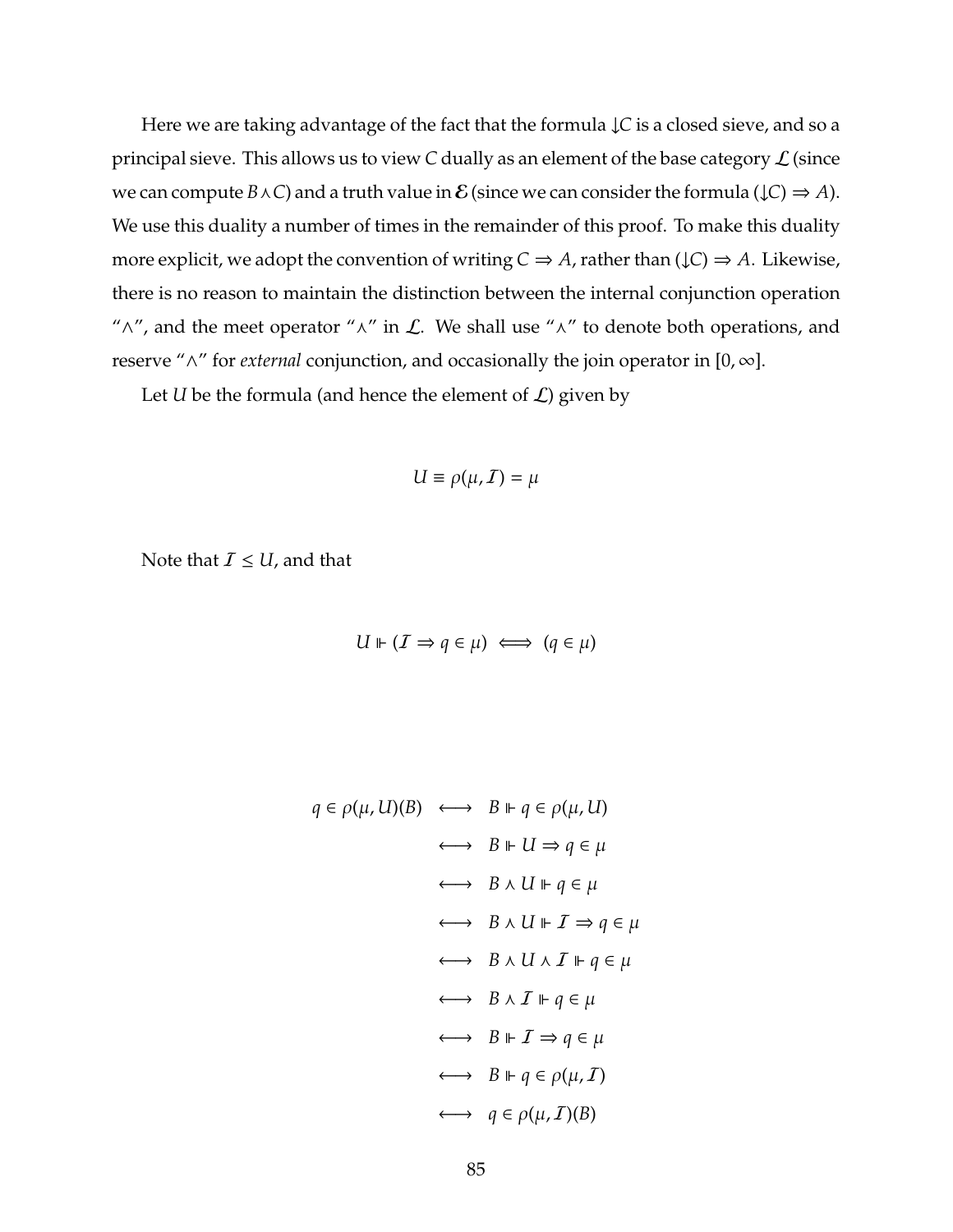For the third condition, we again use the semantic interpretation of  $\rho(\mu, B)$ . Suppose that  $\rho(\mu, I \wedge \mathcal{J}) = \mu$ . Then for any  $B \in \mathcal{L}$  we have

$$
\mu(B) = \rho(\mu, I \wedge \mathcal{J})(B)
$$
  
=  $\mu((I \wedge \mathcal{J}) \wedge B)$   
 $\leq \mu(I \wedge B)$   
 $\leq \mu(B)$ 

Hence  $\rho(\mu, I) = \mu$ , and likewise for  $J$ . Hence

$$
\rho(\mu, \mathcal{I} \wedge \mathcal{J}) = \mu + (\rho(\mu, \mathcal{I}) = \mu) \wedge (\rho(\mu, \mathcal{J}) = \mu)
$$

For the reverse inequality, suppose that  $\rho(\mu,I) = \mu = \rho(\mu,J)$ . Consequently, we have

$$
\mu(B) = \rho(\mu, I \wedge \mathcal{J})
$$
  
\n
$$
\leq \rho(\mu, I \vee \mathcal{J})(B)
$$
  
\n
$$
\leq \mu(B)
$$

Then:

$$
\rho(\mu, \mathcal{I} \wedge \mathcal{J})(B) = \mu((\mathcal{I} \wedge \mathcal{J}) \wedge B)
$$
  
\n
$$
= \mu((\mathcal{I} \wedge B) \wedge (\mathcal{J} \wedge B))
$$
  
\n
$$
= \mu(\mathcal{I} \wedge B) + \mu(\mathcal{J} \wedge B) - \mu((\mathcal{I} \wedge B) \vee (\mathcal{J} \wedge B))
$$
  
\n
$$
= \rho(\mu, \mathcal{I})(B) + \rho(\mu, \mathcal{J})(B) - \mu((\mathcal{I} \vee \mathcal{J}) \wedge B)
$$
  
\n
$$
= \mu(B) + \mu(B) - \mu(B)
$$
  
\n
$$
= \mu(B)
$$

Hence  $\rho(\mu, I \wedge \mathcal{J}) = \mu$ , as required.

Now, we must verify that this topology coincides with the closed topology induced by N, when  $\mathcal{E} \simeq \text{Sh}(\mathcal{F})$  is the topos of sheaves on the  $\sigma$ -algebra  $(\mathcal{F}, \sqsubseteq, \top, \bot, \neg)$ .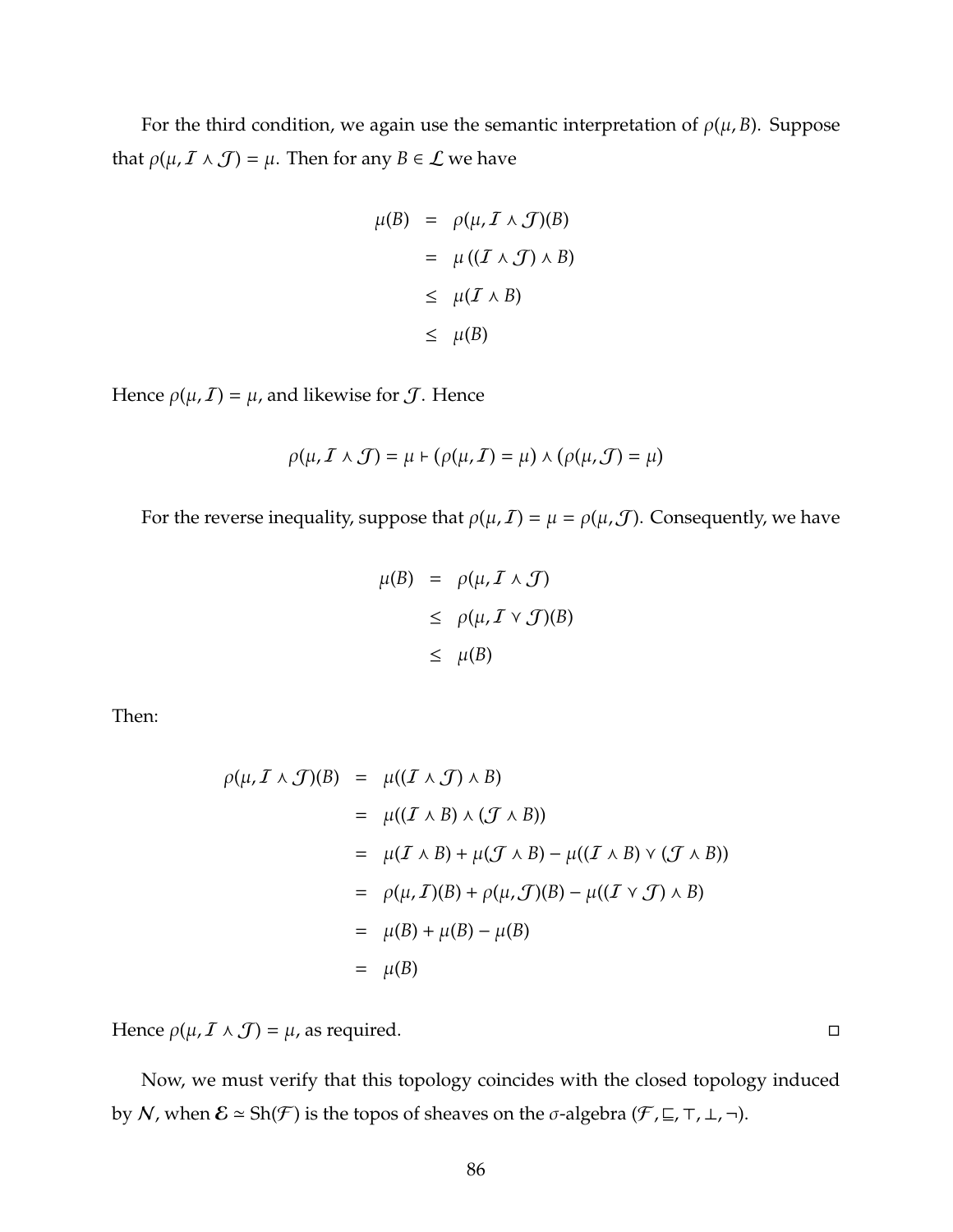**Proposition 37.** Let  $\mu$  be a measure on  $\mathcal{F}$ . Then the closed topology on Sh( $\mathcal{F}$ ) induced by the *topology*

$$
I \mapsto N \vee I
$$

*coincides with the topology in Definition [39.](#page-89-0)*

*Proof.* Viewing  $\text{Sh}(\mathcal{F})$  as a localic topos  $\text{Sh}(\mathcal{L})$ , the underlying locale is the collection of countably closed sieves in  $\mathcal F$ . There is potential for notational confusion here, as a sieve in  $\mathcal L$  is a sieve of sieves on  $\mathcal F$ . For this reason, for the remainder of this Section, we adpot the following conventions: We use roman script  $A, B, C, \ldots$  to denote elements of  $\mathcal{F}$ . We use the usual calligraphic script,  $I, J, K, \ldots$  to denote sieves in  $\mathcal F$  (that is, *elements* of  $\mathcal L$ ), and bold face  $\mathbf{A}$ ,  $\mathbf{B}$ ,  $\mathbf{C}$  to denote sieves in  $\mathcal{L}$ . We use  $\Box$  and  $\Box$  to denote the meet and join in  $\mathcal{F}$ ,  $\wedge$  and  $\vee$  to denote the meet and join in  $\mathcal{L}$  (that is, the meet and join in the locale of countably closed sieves in  $\mathcal F$ ), and, when needed,  $\cap$  and  $\mathbb U$  to denote the meet and join in the locale of sieves in  $\mathcal L$ 

In this setting,  $\mu$  is a measure on  $\mathcal F$ , and  $\overline{\mu}$  is the corresponding measure on  $\mathcal L$ , given by

$$
\overline{\mu}(\mathcal{I}) = \bigvee_{A \in \mathcal{I}} \mu(A)
$$

Fix  $\mathcal{I} \in \mathcal{L}$ . In  $\widehat{\mathcal{L}}$ , a sieve on  $\mathcal{I}$  is some set **A** of countably complete sieves. However, since we are working in Sh( $\mathcal{L}$ ), **A** must be a principal sieve  $\mathbf{A} = \downarrow \mathcal{J}$ , for some  $\mathcal{J} \leq \mathcal{I}$ .

One element of  $\mathcal L$  is the sieve N of elements of  $\mathcal F$  with measure 0. The traditional "almost everywhere" topology is given by

$$
A \mapsto (\downarrow \mathcal{N}) \cup A
$$

The topology described in Definition [39,](#page-89-0) is given by

$$
\mathbf{A} \mapsto [\![\rho(\overline{\mu}, \mathbf{A}) = \overline{\mu}]\!]
$$
  
\n
$$
\mathcal{J} \mapsto [\![\rho(\overline{\mu}, \mathcal{J}) = \overline{\mu}]\!]
$$
  
\n
$$
= \{ \mathcal{K} \in \mathcal{L} \left| \overline{\mu} (\mathcal{K} \wedge \mathcal{J}) = \overline{\mu} (\mathcal{K}) \right\}
$$
  
\n
$$
= \{ \mathcal{K} \in \mathcal{L} \left| \left( \bigvee_{(J,K) \in \mathcal{J} \times \mathcal{K}} \mu(K \sqcap J) \right) = \left( \bigvee_{K \in \mathcal{K}} \mu(K) \right) \} \right|
$$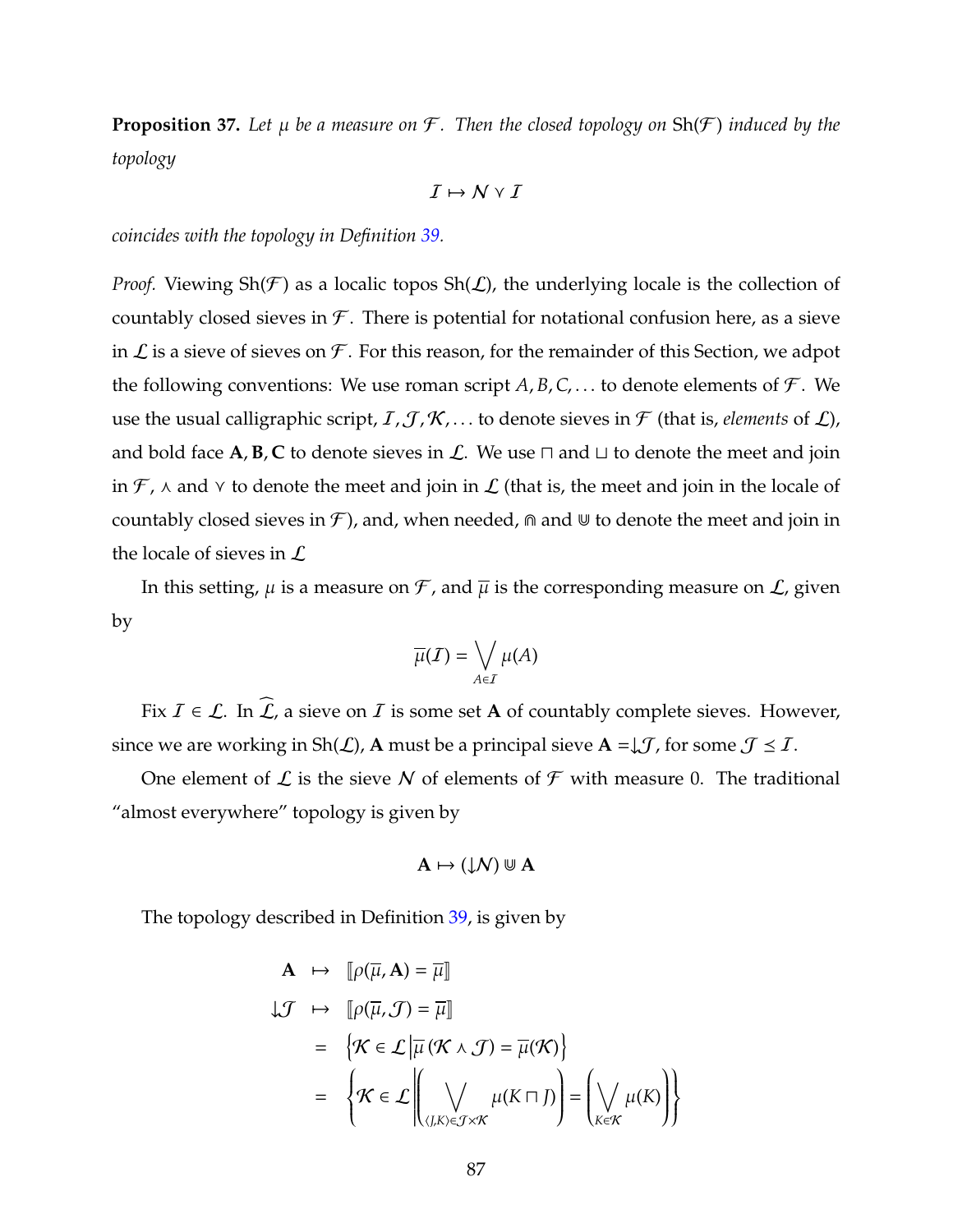Hence a sieve K is in the closure of  $\downarrow \mathcal{J}$  if and only if for every  $K \in \mathcal{K}$ , and for every natural number *n*, there is a  $J_n \in \mathcal{J}$  such that

$$
\mu(K \sqcap J_n) \ge \mu(K) - \frac{1}{n}
$$

Since  $\mathcal J$  is countably complete, it follows that there is a  $J = \bigsqcup_n J_n \in \mathcal J$  such that  $\mu(K \sqcup J) = \mu(K \sqcup J)$  $\mu(K)$ . Hence  $\mu(K \sqcap \neg J) = 0$ . Thus  $K = J \sqcup N$  for some  $N \in \mathcal{N}$ . Thus the closure of  $\downarrow(\mathcal{J})$  is contained in  $(\downarrow \mathcal{J})\cup \downarrow (N)$ .

The reverse inclusion is immediate.

 $\Box$ 

The following Corollary follows immediately, since the closed sieves of  $\mathcal F$  are just elements of  $\uparrow N \subseteq \mathcal{PF}$ .

**Corollary 38.** Let  $\mathcal F$  be a  $\sigma$  algebra, and let  $\mu$  be a measure on  $\mathcal F$ . Then

$$
\mathrm{Sh}_{\mu}(\mathcal{F}) \simeq \mathrm{Sh}(\mathcal{F}_{\mu})
$$

*where*  $\mathcal{F}_{\mu} = \mathcal{F}/N$  *is the*  $\sigma$ -algebra found by taking the quotient of  $\mathcal{F}$  by the ideal  $N$  of  $\mu$ -negligible *sets.*

Finally in this Section, we introduce a preorder  $\ll$  on M. This preorder is related to the idea of the "almost everywhere" cover.

<span id="page-94-0"></span>**Definition 40.** Take  $\mu, \nu \in M$ . Then say that  $\mu$  *dominates*  $\nu$ , or that  $\nu \ll \mu$ , if

$$
\forall \mathcal{I} \in \Omega \ (\rho(\mu, \mathcal{I}) = \mu) \Rightarrow (\rho(\nu, \mathcal{I}) = \nu)
$$

This notion of dominance captures the idea of distribution of mass.  $\mu$  dominates  $\nu$ if every sieve that captures all of  $\mu$ 's mass also captures  $\nu$ 's mass. In the case where  $\mathcal{E} = \text{Sh}(\mathcal{F})$  this can be thought of as saying that *v* has no mass wherever  $\mu$  has no mass. Thus  $v \ll \mu$  if and only if  $\mu(A) = 0 \Rightarrow v(A) = 0$ .

We can formulate this idea internally.

**Definition 41.** The map  $\mathfrak{R} \text{u} \text{u}$  :  $M \rightarrow \Omega$  is defined in the presheaf topos  $\mathcal{L}$  by

$$
\mathfrak{R}\mathfrak{u}\mathfrak{l}\mathfrak{l}(\mu) = [\![\forall q \in \mathbb{Q} \, q \in \mu]\!]
$$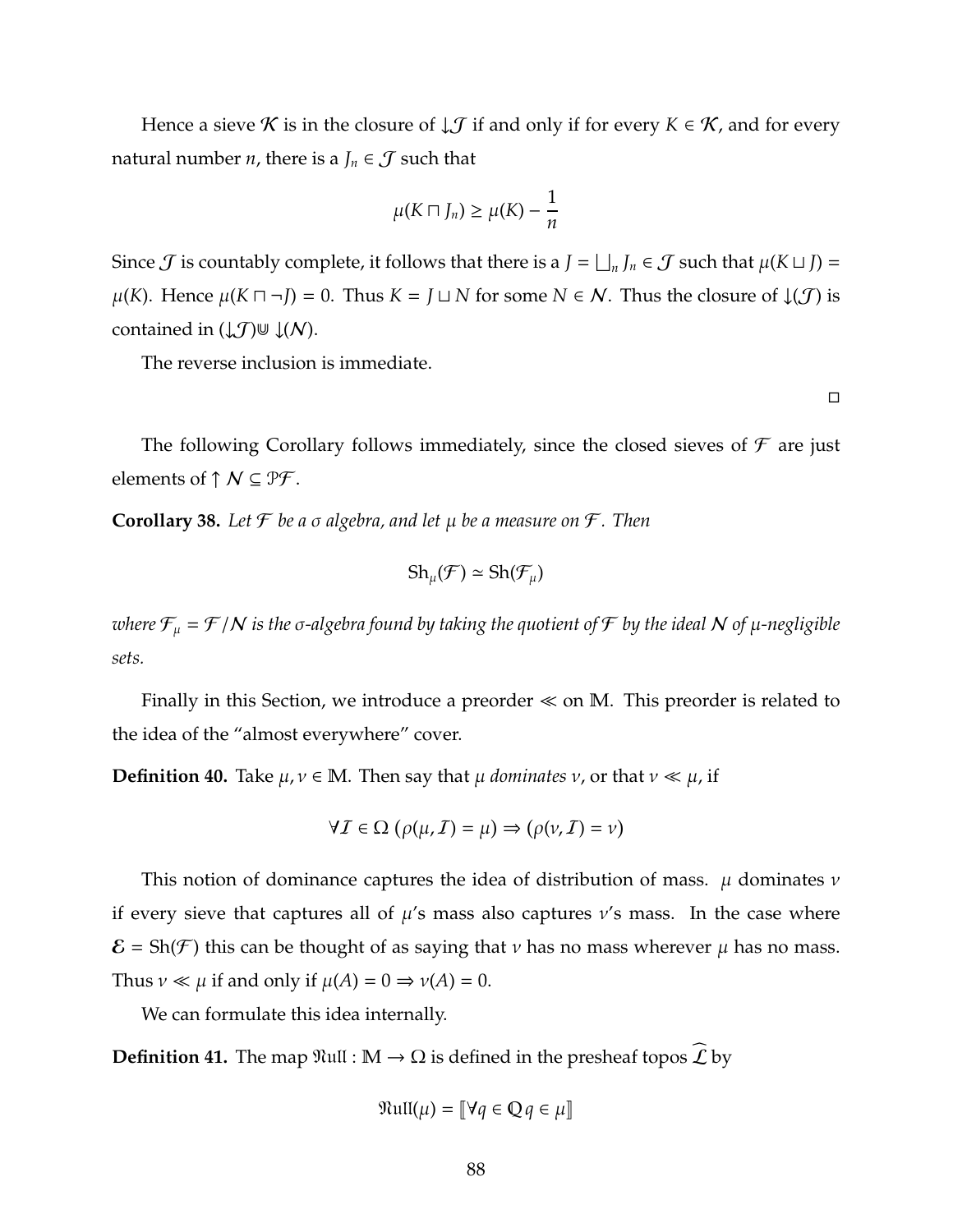Hence  $\nu \ll \mu$  if and only if

$$
\mathfrak{Rull}(\mu) \subseteq \mathfrak{Rull}(\nu)
$$

This means that  $\ll$  is the pullback of the usual ordering  $\leq$  along  $\mathfrak{R}$ ull:



It follows from the semicontinuity condition that  $\mathfrak{R}$ ull factors through  $\Omega_j \rightarrow \Omega$ . However, in the case that  $\text{Sh}(\mathcal{L})$  is a Boolean topos, we can go further.

**Proposition 39.** *Take*  $\mu, \nu \in \mathbb{M}$ *. Then*  $\nu \ll \mu$  *if and only if*  $\Re\mu\iint(\mu) \leq \Re\mu\iint(\nu)$ *.* 

Definition [40](#page-94-0) therefore restricts to the classical notion of one measure dominating another.

Unsurprisingly, there is a relationship between the dominance relation on measures and the "finer" relation on topologies:

**Proposition 40.** *Let* µ *and* ν *be two measures, and let j*<sup>µ</sup> *and j*<sup>ν</sup> *be the induced topologies. Then*  $\mu \ll \nu$  *implies that*  $j_{\mu}$  *is finer than*  $j_{\nu}$ *.* 

*Proof.* Note that:

$$
\mu \ll v \equiv \forall I (\rho(v, I) = v) \Rightarrow (\rho(\mu, I) = \mu)
$$
  
\n
$$
\equiv \forall I (\forall q \in \mathbb{Q} (I \Rightarrow q \in v) \iff q \in v) \Rightarrow (\forall q \in \mathbb{Q} (I \Rightarrow q \in \mu) \iff q \in \mu)
$$
  
\n
$$
\equiv \forall I j_v(I) \Rightarrow j_{\mu}(I)
$$

Hence we can indicate  $\mu \ll \nu$  by writing  $j_{\nu} \le j_{\mu}$ . Recall that  $j_{\mu}$  is finer than  $j_{\nu}$  if anod only if

$$
j_{\mu} = j_{\mu} \circ j_{\nu}
$$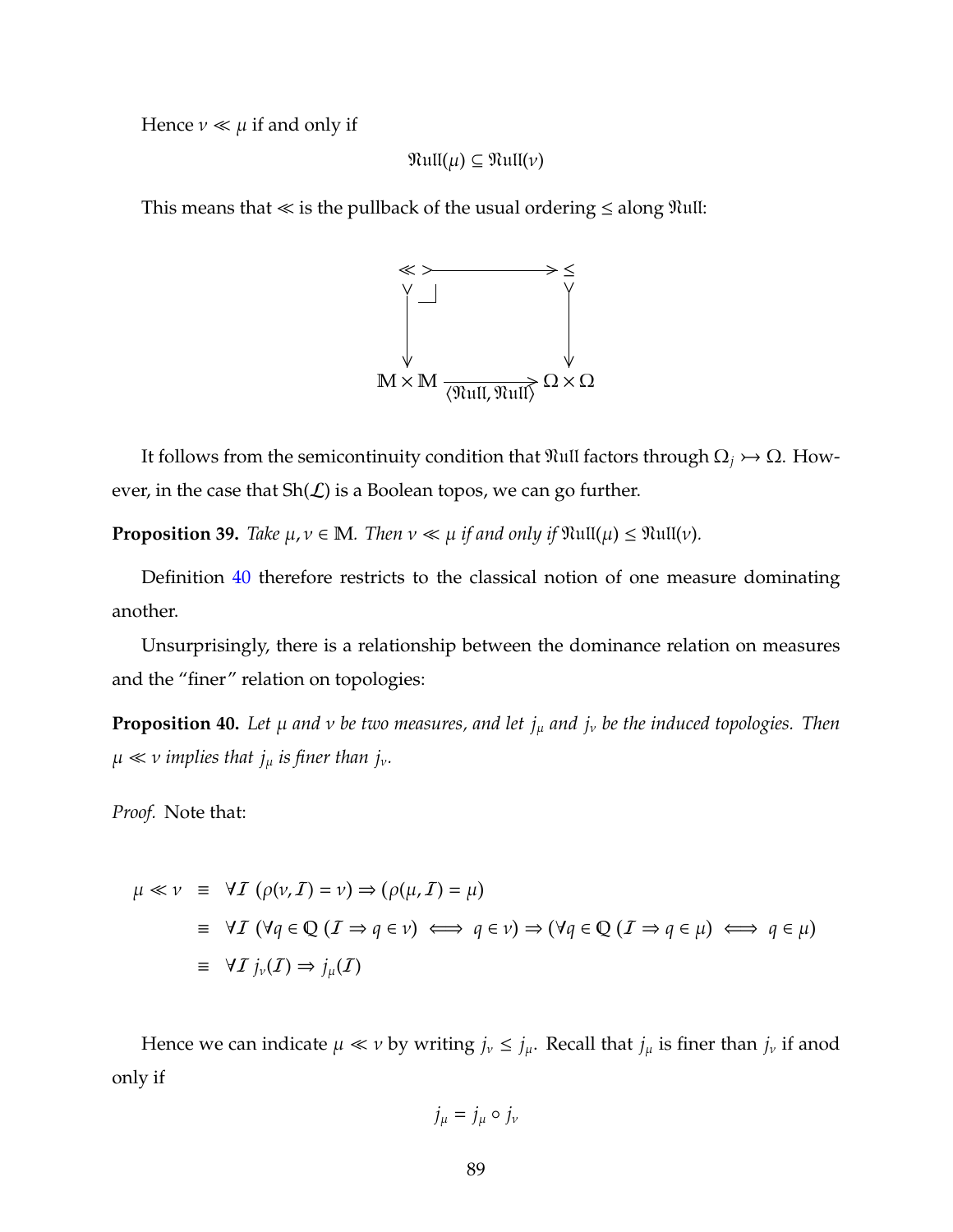Since  $j_{\mu}$  is a topology, it preserves order. Hence

$$
j_{\nu} \leq j_{\mu}
$$
  

$$
j_{\mu} \circ j_{\nu} \leq j_{\mu} \circ j_{\mu}
$$
  

$$
j_{\mu} \circ j_{\nu} \leq j_{\mu}
$$

Likewise,

$$
id_{\Omega} \leq j_{\nu}
$$
  

$$
j_{\mu} \circ id_{\Omega} \leq j_{\mu} \circ j_{\nu}
$$
  

$$
j_{\mu} \leq j_{\mu} \circ j_{\nu}
$$

Hence  $j_{\mu} = j_{\mu} \circ j_{\nu}$ , as required.

 $\Box$ 

# **3.3 ALMOST EVERYWHERE SHEAFIFICATION**

In this Section, we investigate some of the important properties of "almost everywhere" topologies. We adopt the following notational conventions in this Section.

( $\mathcal{L}$ ,  $\leq$ ,  $\top$ ,  $\bot$ ) is a locale,  $\widehat{\mathcal{L}}$  is the topos of presheaves on  $\mathcal{L}$ , and Sh( $\mathcal{L}$ ) is the topos of sheaves on  $\mathcal L$  (relative to the canonical topology *j*). M is the sheaf of measures,  $D$  is the sheaf of non-negative Dedekind real numbers,  $\Omega$  is the subobject classifier in  $\widehat{\mathcal{L}}$ , and  $\Omega_j$  is the subobject classifier in Sh( $\cal L$ ).  $\int : \mathbb{D} \times \mathbb{M} \to \mathbb{M}$  is the integration arrow, and  $\rho: M \times \Omega_j \to M$  is the restriction arrow. Both  $\int$  and  $\rho$  are arrows in the sheaf topos Sh(*L*).

Given a measure  $\mu$ ,  $j_{\mu}$  is the "almost everywhere" topology associated with  $\mu$ , and  $Sh_{\mu}(\mathcal{L})$  is the subtopos of  $Sh(\mathcal{L})$  induced by this topology. The sheafification functor is denoted  $\mathbf{a}_{\mu}$ .

 $Sh_{\mu}(\mathcal{L})$  is itself a localic topos. Let  $\mathcal{L}_{\mu}$  be the locale of  $\mu$  closed sieves, so we have

$$
\mathcal{L} \to \mathcal{L}_{\mu} \rightarrowtail \mathcal{L}
$$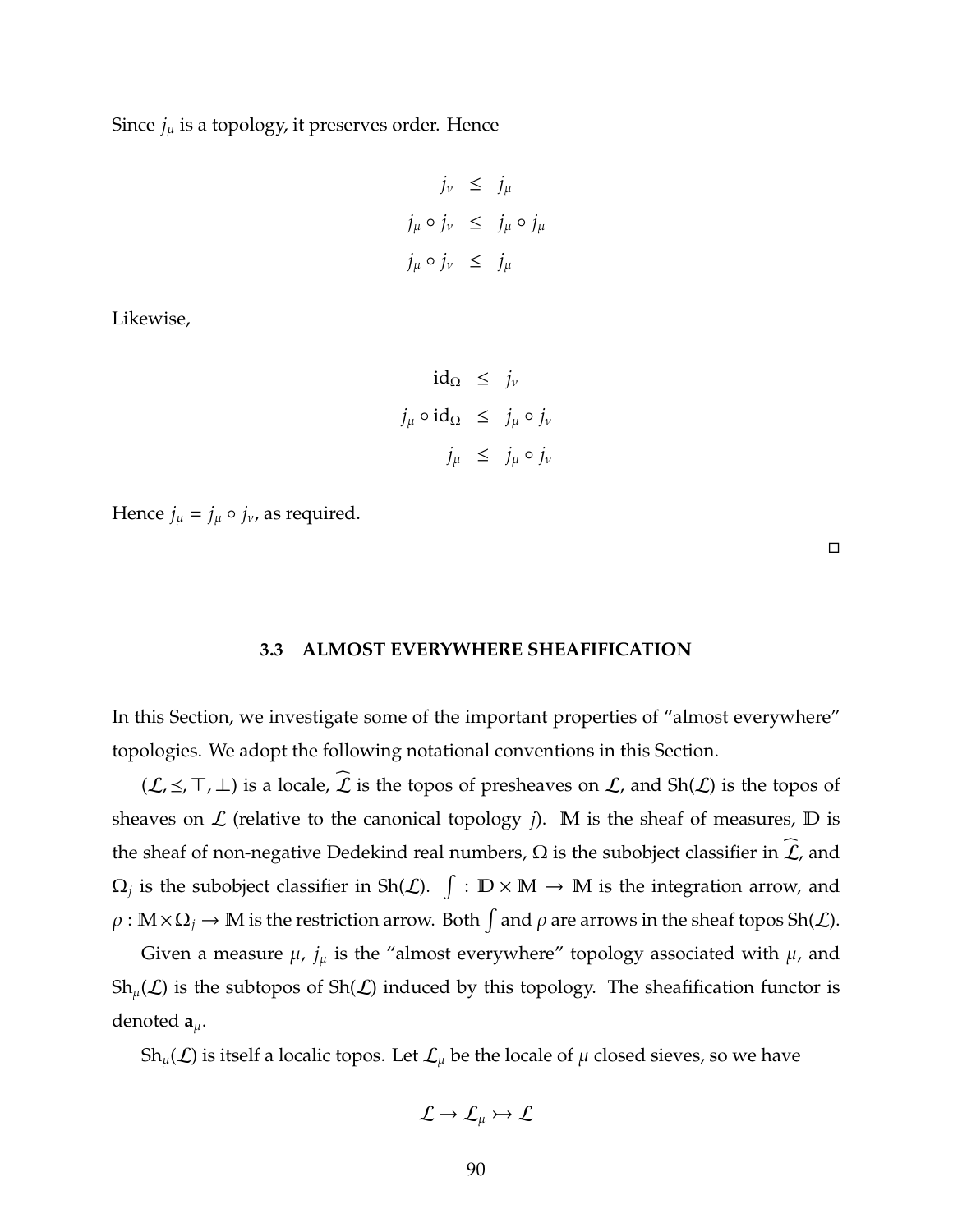Since  $\text{Sh}_{\mu}(\mathcal{L})$  is localic, it has its own measure theory. Let  $\mathbb{M}_{\mu}$ ,  $\mathbb{D}_{\mu}$ , and  $\int_{\mu}$  denote respectively the sheaf of measures, the sheaf of non-negative Dedekind reals, and the integration arrow in  $\text{Sh}_{\mu}(\mathcal{L})$ .

Finally, we consider two subobjects of M.  $\downarrow \mu$  is interpreted in Sh( $\mathcal{L}$ ) as the set

$$
\downarrow \mu \equiv \{ \nu \in \mathbb{M} | \nu \ll \mu \}
$$

and M*<sup>F</sup>* is interpreted as

$$
\mathbb{M}^F \equiv \{ \nu \in \mathbb{M} | \exists q \in \mathbb{Q} \mu \le q \}
$$

(Q is the object of positive rationals in Sh( $\mathcal{L}$ ) and " $\leq$ " relation is the associated sheaf of the "element of" relation on  $Q \times M$ ).

 $\downarrow \mu$  is the sheaf of measures that are dominated by  $\mu$ . M<sup>F</sup> is the sheaf of locally finite measures. It is easy to see that if  $\mathcal L$  is the locale of countably closed sieves in some  $\sigma$ -algebra  $\mathcal F$ , then  $\mathbb M^F$  corresponds to the sheaf of  $\sigma$ -finite measures on  $\mathcal F$ .

The results from this Section can all be displayed in one commutative diagram in  $\text{Sh}(\mathcal{L})$ :



In this diagram,  $\eta$  is the unit of the adjunction  $\mathbf{a}_{\mu}$  +  $\mathbf{i}$ , and so  $\eta^A: A \to \mathbf{a}_{\mu}A$ . The arrow  $\mu^*$  : 1 →  $\mathbb{M}_{\mu}$  picks out the measure on the  $j_{\mu}$ -closed sieves of  ${\mathcal{L}}$  obtained by restricting  $\mu$ .

Technically  $a_{\mu}A$  is an object of the topos  $\text{Sh}_{j}(\mathcal{L})$ , rather than  $\text{Sh}(\mathcal{L})$ , and  $ia_{\mu(\mu)}$  is the corresponding onbect in  $\text{Sh}(\mathcal{L})$ . However, as this whole diagram is assumed to exist in  $Sh(\mathcal{L})$ , we can drop the is without fear of ambiguity.

We have five results to show: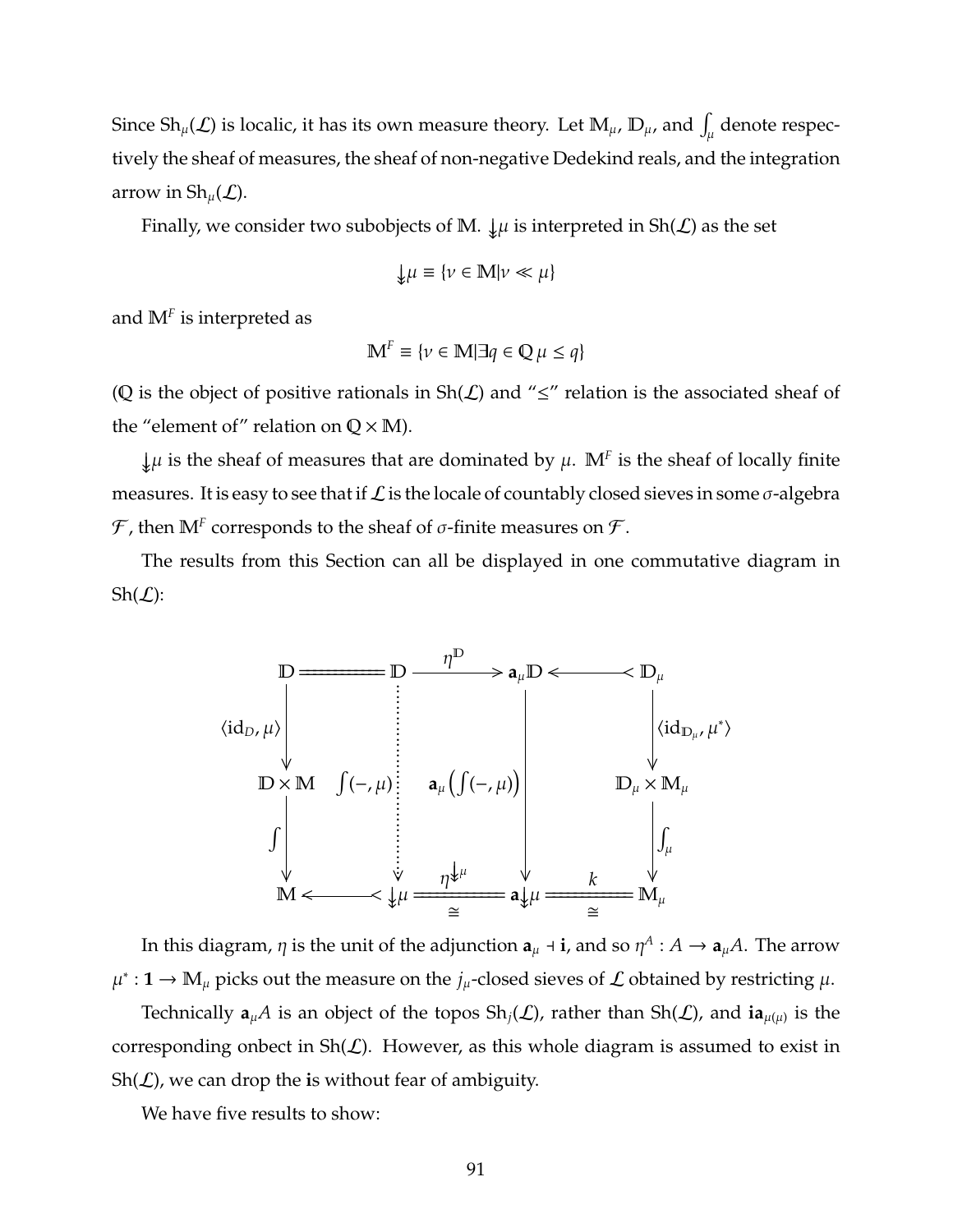<span id="page-98-0"></span>**Theorem 14.** 1. The map  $\int \circ \langle id_{\mathbb{D}}, \mu \rangle$  does indeed factor through  $\downarrow \mu \rightarrow M$ .

- 2.  $\mathbf{a}_{\mu} \downarrow \mu \cong \mathbb{M}_{\mu}$
- *3. There is a natural embedding*  $\mathbb{D}_{\mu} \rightarrow \mathbf{a}_{\mu} \mathbb{D}$ *.*
- *4. The right hand rectangle commutes.*
- *5. The sheaf* ↓↓µ *is a* µ*-sheaf.*
- *Proof.* 1. To prove Part [1,](#page-98-0) we need to show that for any measures  $\mu$ , and any density  $f$ , we have  $\int (f, \mu) \ll \mu$ .

This can be rewritten as

$$
(\rho(\mu, \mathcal{I}) = \mu) \Rightarrow (\rho(\int (f, \mu), \mathcal{I}) = \int (f, \mu))
$$

Start by taking  $\mathcal{I} \in \Omega_j$  such that  $\rho(\mu, \mathcal{I}) = \mu$ . Then, since we are working in a localic topos, there must be a *B*  $\in$  *L* such that *I* =  $\downarrow$ *B*. In this case, it follows that for any *A*  $\in$  *L*,

$$
\mu(A) = \mu(A \wedge B)
$$

We must show that given such a *B*, we have

$$
\int_A f \, d\mu = \int_{A \wedge B} f \, d\mu
$$

The result is immediate for locally constant *q*  $\in$  Q:

$$
\int_{A} q d\mu = q \cdot \mu(A)
$$
  
=  $q \cdot \mu(A \wedge B)$   
= 
$$
\int_{A \wedge B} q d\mu
$$

Now, assume that  $f = \langle L, U \rangle$  is a Dedekind real. Then

$$
\int_{A} f d\mu = \bigvee_{q \in L} \int_{A} q d\mu
$$

$$
= \bigvee_{q \in L} \int_{A \wedge B} q d\mu
$$

$$
= \int_{A \wedge B} f d\mu
$$

as required.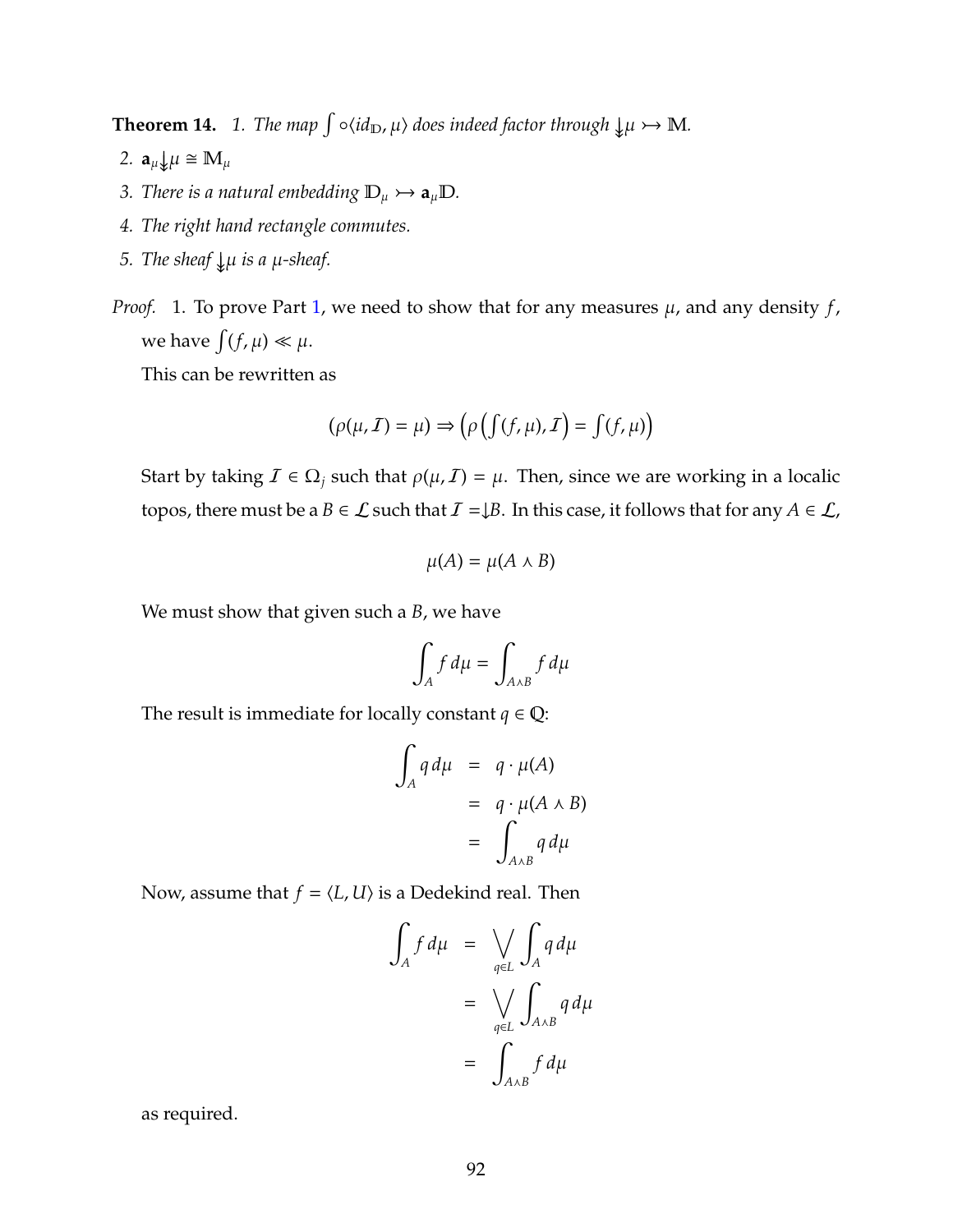2. We know from Theorem [12](#page-87-0) that for any  $A \in \mathcal{L}$ ,

$$
\mathbf{a}_{\mu}\downarrow\mu(A)=\left(\coprod_{j_{\mu}B=A}\downarrow(B)\right)\sim
$$

where  $v_1 \in \downarrow B_1 \sim v_2 \in \downarrow B_2$  if

$$
\rho_{B_1\sqcap B_2}^{B_1}(\nu_1)=\rho_{B_1\sqcap B_2}^{B_2}(\nu_2)
$$

We also know that if  $A \in \mathcal{L}$ , then  $\mu \in M_{\mu}(A)$  if  $\mu$  is a measure on the locale  $\downarrow A$ .

It is helpful to consider the embedding  $\text{Sh}_{\mu}(\mathcal{L}) \rightarrow \text{Sh}(\mathcal{L})$  a little more carefully. A functor  $F \in \text{Sh}(\mathcal{L})$  is a  $\mu$ -sheaf if  $F(A) = F(B)$  whenever  $\overline{A} = \overline{B}$ , or equivalently that  $F(A) = F(\overline{A}).$ 

We can view objects in  $\text{Sh}_{\mu}(\mathcal{L})$  in two ways; as functors on  $\mathcal{L}_{\mu}$ , and as functors on  $\mathcal{L}_{\mu}$ . A functor on  $\mathcal L$  can be restricted to give the corresponding functor on  $\mathcal L_\mu$ . Conversely, a functor on  $\mathcal{L}_{\mu}$  can be extended to  $\mathcal{L}$ . If *F* is a  $\mu$ -sheaf viewed as a functor on  $\mathcal{L}_{\mu}$ , we can define  $\overline{F}$  by

$$
\overline{F}(A) = F(\overline{A})
$$

We work in Sh( $\mathcal{L}$ ). In this setting, we already understand  $\mathbf{a}_{\mu}\downarrow\mu$ . However, the natural interpretation of  $\mathbb{M}_{\mu}$  is as a functor on  $\mathcal{L}_{\mu}$ : For any  $B \in \mathcal{L}_{\mu}$ ,  $\mathbb{M}_{\mu}(B)$  is the set of measures on the sublocale  $\downarrow$ *B*. In light of the previous remarks, we will consider  $\mathbb{M}_{\mu}$  to be a functor on  $\mathcal{L}$ , where for any  $A \in \mathcal{L}$ ,  $\mathbb{M}_{\mu}(A)$  is the set of measures on the sublocale  $\downarrow \overline{A} \subseteq \mathcal{L}_u$ .

We start by taking  $\nu \in M_\mu(A)$ . Then  $\nu$  is a measure on  $\sqrt{A} \subseteq \mathcal{L}_\mu$ . To extend  $\nu$  to a measure on  $\downarrow \overline{A} \subseteq \mathcal{L}$ , we define  $\overline{v}$  by

$$
\overline{\nu}(B) = \nu\left(\overline{B}\right)
$$

We must verify that  $\overline{v}$  is indeed a measure.

• To see that  $\overline{v}$  satisfies the additivity condition, take *U*,  $V \in \mathcal{L}$ . Then

$$
\overline{\nu}(U) + \overline{\nu}(V) = \nu(\overline{U}) + \nu(\overline{V})
$$
  
=  $\nu(\overline{U \wedge V}) + \nu(\overline{U \vee V})$   
=  $\overline{\nu}(U \wedge V) + \overline{\nu}(U \vee V)$ 

as required.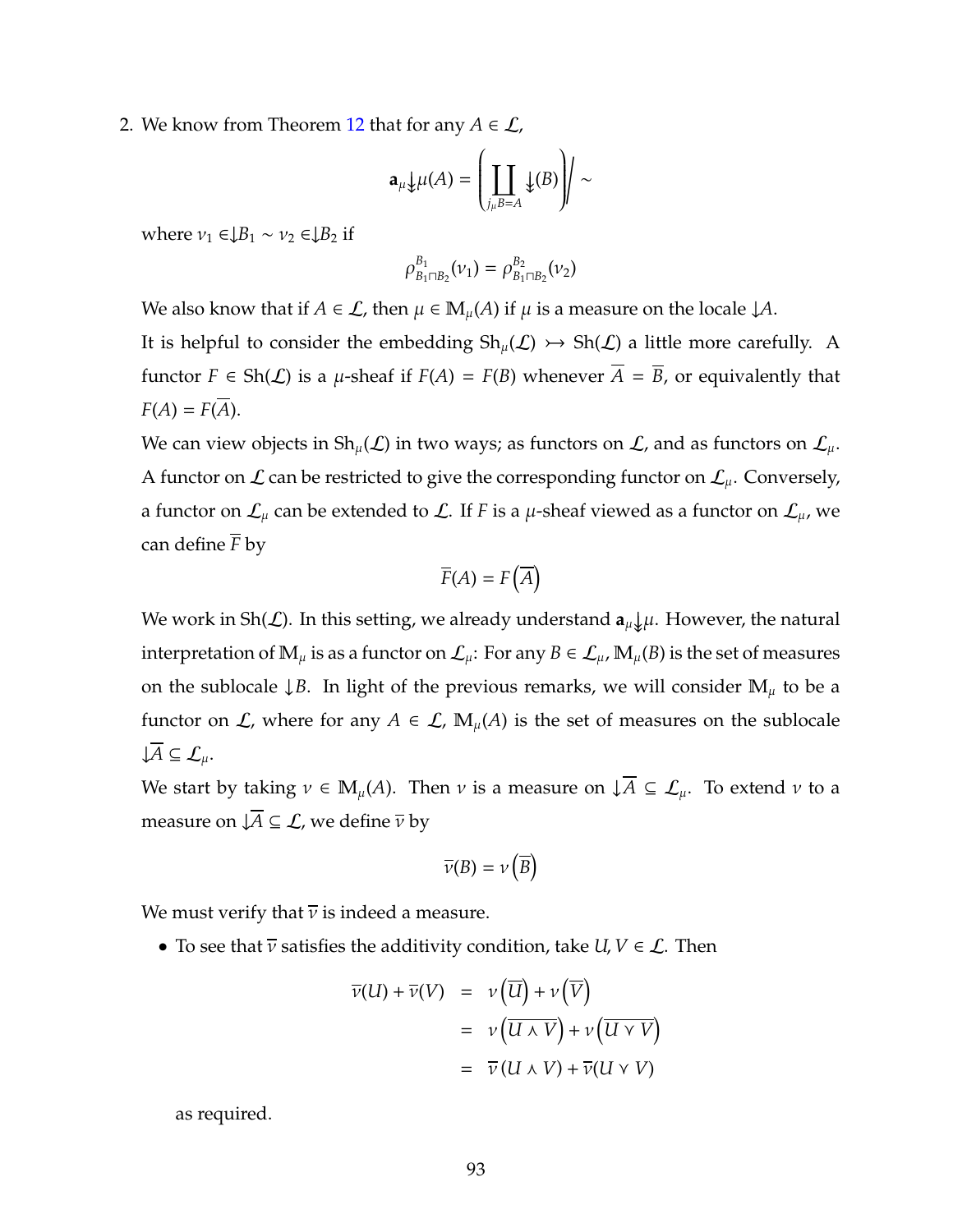• To see that  $\overline{v}$  satisfies the semicontinuity condition, fix  $q \in \mathbb{Q}$ . We need to show that the sieve  $I = {U \in \mathcal{L} | \overline{v} \le q}$  is directed closed (where closure refers to the closure operation *j*). Take a directed family  $\mathcal{D} \subseteq I$ , and let  $D = \gamma \mathcal{D}$ . Let  $\mathcal{D}'$  be the family  $\left\{\overline{B}|B \in \mathcal{D}\right\}$ . Then  $\mathcal{D}'$  is a directed family in  $\mathcal{L}$ , and in  $\mathcal{L}_{\mu}$ . In fact,

$$
\nu\left(\overline{D}\right) = \nu\left(\bigvee \mathcal{D}'\right) \leq q
$$

since for each  $D \in \mathcal{D}$ , we have

$$
\nu\left(\overline{D}\right) = \overline{\nu}(D) \leq q
$$

Finally, we get:

$$
\overline{\nu}(D) = \nu(\overline{D})
$$
  
=  $\nu(\Upsilon \mathcal{D}')$   
 $\leq q$ 

as required.

Finally, note that whenever  $\overline{C} = \overline{A}$ , then  $\rho(\overline{\nu}, C) = \nu$ , and so  $\overline{\nu} \ll \mu$  (since, by definition  $\overline{C} = \overline{A} \iff \rho(\mu, Z) = \mu$ ). Thus  $\overline{\nu}$  is not just an element of M(*A*), but an element of  $(\downarrow \mu)(A).$ 

Thus we have built a monomorphism from  $\mathbb{M}_{\mu}$  to  $\downarrow \mu$ . Composing this with the map  $\eta^{\bigdownarrow\mu}:\downarrow\!\mu\to \mathbf{a}_{\mu}\downarrow\!\mu$  gives us an arrow in  $\mathrm{Sh}_{\mu}(\mathcal{L})$  from  $\mathbb{M}_{\mu}$  to  $\mathbf{a}_{\mu}\downarrow\!\mu.$ 

The reverse direction is simpler. An element of  $\mathbf{a}_{\mu} \downarrow \mu(A)$  is a measure  $\nu \ll \mu$  on  $\downarrow \overline{A}$ . In order to see that such a *v* restricts to a measure on  $\downarrow \overline{A} \subseteq \mathcal{L}_{\mu}$ , we just need to verify that  $\nu(B) = \nu(\overline{B})$  for any  $B \leq A$ . But this follows immediately from the fact that  $\nu \ll \mu$ . These operations are easily seen to be inverse to one another, so we have shown that

$$
\mathbf{a}_{\mu}\downarrow\mu\cong\mathbb{M}_{\mu}
$$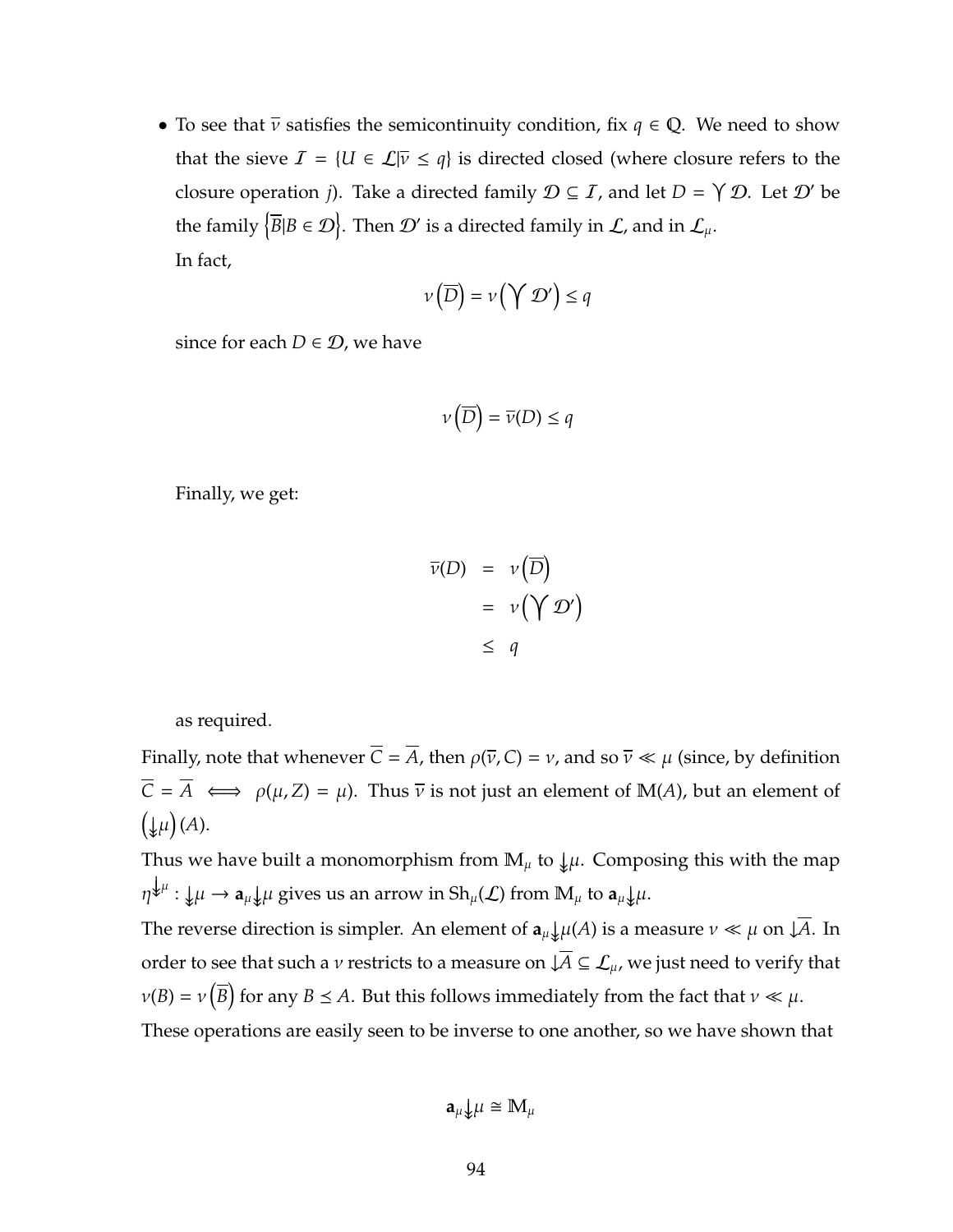3. To see that  $\mathbb{D}_{\mu} \rightarrow \mathbf{a}_{\mu} \mathbb{D}$ , we consider  $\mathbf{a}_{\mu} \mathbb{D}$  as a sheaf on  $\mathcal{L}$ .  $\mathbf{a}_{\mu} \mathbb{D}(A)$  is the set of equivalence classes of Dedekind reals:

$$
\coprod_{\overline{B}=\overline{A}}\mathbb{D}(B)/\sim
$$

Now consider the sheaf  $\mathbb{D}_{\mu}$  of Dedekind reals inside  $\text{Sh}_{\mu}(\mathcal{L}) \simeq \text{Sh}(\mathcal{L}_{\mu})$ . Since  $\mathbb{D}_{\mu}$  is a sheaf on  $\mathcal{L}_{\mu}$ , there is an extension,  $\overline{\mathbb{D}_{\mu}}$ , a sheaf on  $\mathcal{L}$ , by

$$
\overline{\mathbb{D}_{\mu}}(A) = \mathbb{D}_{\mu}(\overline{A})
$$

The elements of  $D_{\mu}(\overline{A})$  are themselves sheaves (in Sh( $\mathcal{L}_{\mu}$ )). These sheaves can be interpreted as sheaves on  $\mathcal{L}$ . It follows that an element of  $D_{\mu}(\overline{A})$  is a pair  $\langle L, U \rangle$  of subsheaves of Q.

In order for a pair of sheaves to be a Dedekind real in  $\text{Sh}_{\mu}(\mathcal{L})$ , they must satisfy the satisfying the following formulas in  $\text{Sh}_{\mu}(\mathcal{L})$ :

a.  $\forall q \in \mathbb{Q} \neg (q \in L \land q \in U)$ b.  $\forall q \in \mathbb{Q}$  $q \in U \Rightarrow \exists r \in \mathbb{Q}$   $(r < q \land r \in U)$ c.  $\forall q \in \mathbb{Q}$  $q \in L \Rightarrow \exists r \in \mathbb{Q}$  ( $r > q \land r \in L$ ) d.  $\forall q \in \mathbb{Q} \forall r \in \mathbb{Q} (q \in U \land r > q) \Rightarrow r \in U$  $e. \ \forall q \in \mathbb{Q} \ \forall r \in \mathbb{Q} \ (q \in L \land r < q) \Rightarrow r \in L$ f.  $\forall q \in \mathbb{Q} \forall r \in \mathbb{Q} q < r \Rightarrow (q \in L \lor r \in U)$ g. ∃*q* ∈ Q *q* ∈ *U*

Supposing that  $\langle L, U \rangle$  satisfies these formulas in Sh<sub> $\mu$ </sub> ( $\mathcal{L}$ ), it is natural to ask what can we say about them in the larger topos  $\text{Sh}(\mathcal{L})$ . In order to determine this, we first consider the nature of the object of rational numbers in  $Sh_{\mu}(\mathcal{L})$ . It is known that  $\mathbb{Q}_{\mu}$ , the object of rational numbers in  $\text{Sh}_{\mu}(\mathcal{L})$  is just  $\mathbf{a}_{\mu} \mathbb{Q}$ , the associated sheaf of  $\mathbb{Q}$ , the object of rational numbers in Sh(L). Hence we can consider *L* and *U* to be subsheaves of Q, rather than  $\mathbb{Q}_{\mu}$ .

The first five conditions taken together imply that for any  $A \in \mathcal{L}$ ,  $L(A)$  is an open lower set of rationals, that *U*(*A*) is an open uper set of rationals, and that *L*(*A*)  $\cap$  *U*(*A*) =  $\emptyset$ . But this is clearly the same as if we had interpreted the formulas in  $\text{Sh}(\mathcal{L})$ . It follows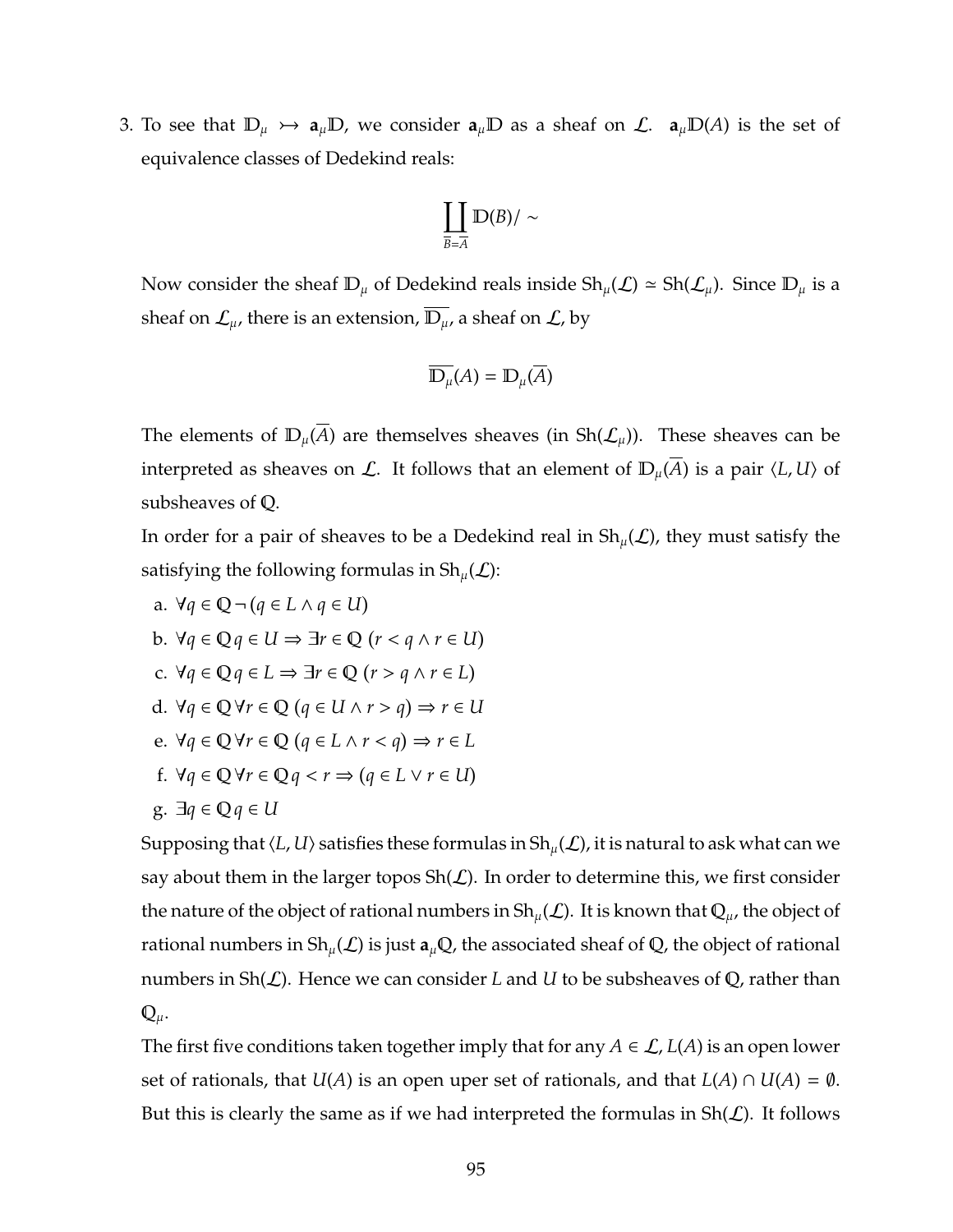that a pair of  $\mu$ -sheaves  $\langle L, U \rangle$  satisfying the first five conditions will also satisfy them when interpreted as sheaves in  $\text{Sh}(\mathcal{L})$ .

If  $\langle L, U \rangle \in D_{\mu}(A)$  (for some  $\mu$ -closed sieve *A*) satisfy the sixth condition for some *q*,*r*  $\in$  **Q**, then there must be some *B*  $\in$  *L* such that *B* = *A* 

$$
B \Vdash (q \in L) \vee (r \in U)
$$

hence  $\langle L, U \rangle \in D(B)$ . Since

$$
\mathbb{D}(B) \longrightarrow \coprod_{\overline{C}=A} \mathbb{D}(C) \longrightarrow \coprod_{\overline{C}=A} \mathbb{D}(C) \Bigg| \sim \frac{\cong}{\longrightarrow} a_{\mu} \mathbb{D}
$$

Similarly, if  $\text{Sh}_{\mu}(\mathcal{L}) \models \exists q \in \mathbb{Q} q \in U$ , then there is some locally constant rational  $q_0$  and a dense *B* ∈↓*A* ⊆  $\mathcal{L}$  such that *B*  $\Vdash q_0 \in U$ , or equivalently that  $q_0 \in U(B)$ . However, since *B* is dense, and since *U* is a  $\mu$ -sheaf, it follows that  $q_0 \in U(A)$ .

We now have a map from  $\mathbb{D}_{\mu} \to \mathbf{a}_{\mu}D$ , and need only show that this map is monic. But this follows from the fact that if  $\langle L_1, U_1 \rangle$  and  $\langle L_2, U_2 \rangle$  are two distinct pairs of  $\mu$ -sheaves, then they must differ at some  $\mu$ -closed element of  $\mathcal{L}$ .

- 4. The fact that the right hand rectangle commutes follows from the construction of the integral, in Sh( $\mathcal{L}$ ) and in Sh<sub>u</sub>( $\mathcal{L}$ ). The result is immediate for locally constant *q*, and the extension to Dedekind reals follows.
- 5. We know that  $\downarrow \mu$  is a sheaf on L. Take  $A \in \mathcal{L}$ . Then a covering family for A is a certain set *C* ⊆↓*A* ⊆ *L*. However, since  $\downarrow \mu$  is a sheaf, we know that matching families on *C* correspond to elements of  $\downarrow \mu$  ( $\gamma$ C).

So, take a *B*  $\in$  *L* such that  $\downarrow$ *B*  $\mu$ -covers *A*, and take  $\nu \in \downarrow \mu$ (*B*). We have to show that  $\nu$ has a unique extension  $\overline{v} \in \downarrow \mu(A)$ .

For each  $D \leq A$ , set

$$
\overline{\nu}(D)=\nu(D\wedge B)
$$

It is immediate that  $\bar{\nu}$  is an extension of  $\mu$ , and that  $\bar{\nu}$  is a measure dominated by  $\mu$ . Thus we only need to show that  $\overline{v}$  is the *unique* amalgamation of  $v$ .

Suppose that  $\lambda \in \downarrow \mu(A)$  is an arbitrary extension of  $\nu$ . Since  $\lambda \ll \mu$ , it follows that for any *C* we have

$$
(\rho(\mu, C) = \mu) \Rightarrow (\rho(\lambda, C) = \lambda)
$$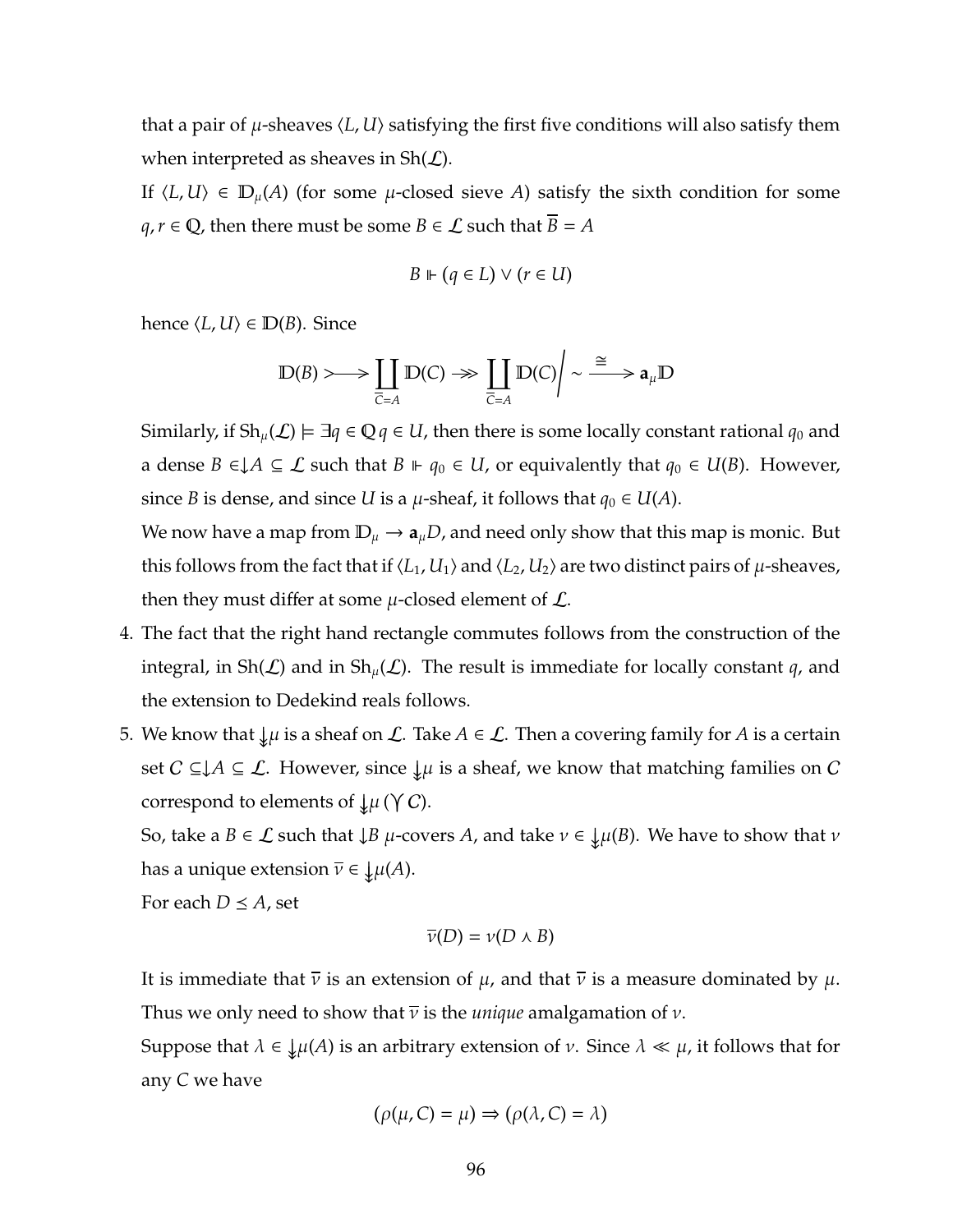Since *B* is  $\mu$ -dense, we have  $\rho(\mu, B) = \mu$ , and hence  $\rho(\lambda, B) = \lambda$ . Therefore

$$
\lambda(D) = \rho(\lambda, B)(D) = \lambda(B \wedge D) = \overline{\nu}(D)
$$

Thus  $\lambda = \overline{v}$ , as  $\overline{v}$  is unique, as required.

 $\Box$ 

These results can also be restricted to the case where we work with M*<sup>F</sup>* , rather than M, and interpret  $\downarrow \mu$  as a subobject of  $\mathbb{M}^F$ . There are no significant changes in the proofs.

## **3.4 DIFFERENTIATION IN A BOOLEAN LOCALIC TOPOS**

In this section, we look at some special properties of the measure theory of a Boolean localic topos. A localic topos is a topos that is equivalent to the topos of sheaves on some locale L. The Heyting algebra of truth values in such a topos is just L. As a result, the topos satisfies the law of the excluded middle just in the case that  $\mathcal L$  is a complete Boolean algebra, and not merely a Heyting algebra (note that all complete Boolean algebras are locales).

Let  $\mathcal B$  be a complete Boolean algebra, let  $\overline{\mathcal B}$  be the topos of presheaves on  $\mathcal B$ , and let  $\text{Sh}(\mathcal{B})$  be the topos of sheaves on  $\mathcal{B}$ , relative to the canonical topology. Note that a measure (that is, as element of  $M(A)$  on  $\downarrow A \subseteq B$ ) is additive for *all* cardinalities, and not just countable cardinalities. This means that

$$
\mu\left(\bigvee_{D\in\mathcal{D}}\right)=\bigvee_{D\in\mathcal{D}}\mu(D)
$$

for *any* directed set  $D \subseteq B$ . Likewise:

$$
\mu\left(\bigvee_{A\in\mathcal{A}}\right)=\sum_{A\in\mathcal{A}}\mu(A)
$$

<span id="page-103-0"></span>for *any* antichain  $\mathcal{A} \subseteq \mathcal{B}$ . This property can be called "complete additivity" (extending the usual measure theoretic terminology of "countable additivity").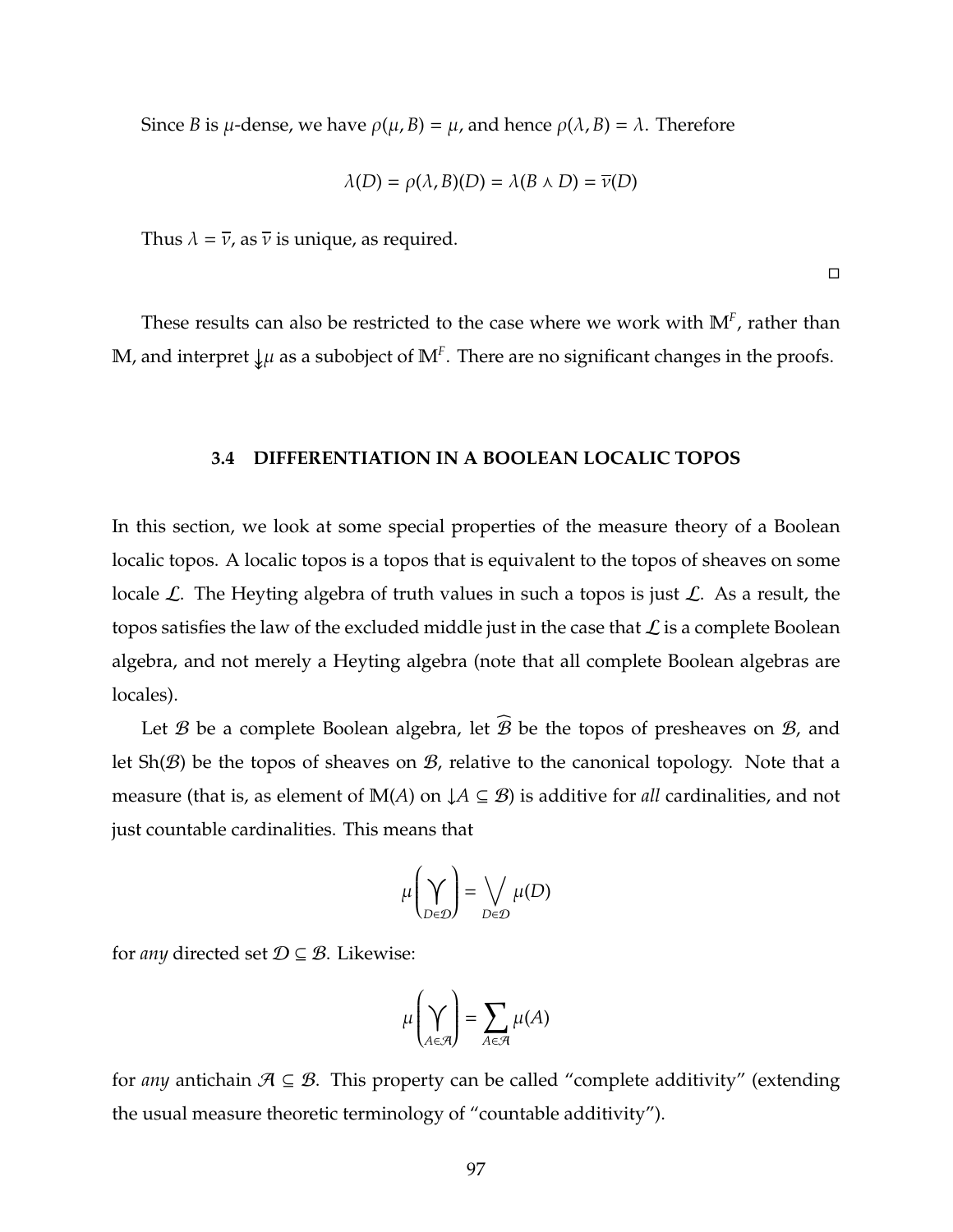**Definition 42.** Let  $\mathcal{E}$  be a localic topos, and let  $\mu : \mathbf{1} \to \mathbb{M}$  be a global element of M. Then we say that  $\mu$  is *differentiable*, or has Radon-Nikodym derivatives, if the following arrow in  ${\cal E}$  has a right inverse, called  $\frac{d}{d\mu}$ :

$$
\mathbb{D} \xrightarrow{\langle \mathrm{id}_{\mathbb{D}}, \mu \rangle} \mathbb{D} \times \mathbb{M} \xrightarrow{\int} \mathbb{L} \mu^F
$$

where  $\downarrow_{\mu^F} \rightarrow M$  is the sheaf of locally finite measures  $\nu \ll \mu$ .

The measure theoretic significance of Boolean localic toposes is the following Theorem:

**Theorem 15 (Radon-Nikodym Theorem I).** *Let* E *be a Boolean localic topos. Then every locally finite measure in* E *is di*ff*erentiable.*

It is possible to view this arrangement in category theoretic terms. We prove that for locally finite  $\mu$ , the arrow in Definition [42](#page-103-0) is the surjective part of the image factorization of

$$
\mathbb{D} \xrightarrow{\langle \mathrm{id}_{\mathbb{D}}, \mu \rangle} \mathbb{D} \times \mathbb{M} \xrightarrow{\int} \mathcal{L} \mu^F
$$

The derivative is therefore



If we can show that the top arrow  $\mathbb{D} \twoheadrightarrow \downarrow \mu^F$  is indeed an epimorphism, then the existence of the derivative is an immediate consequence of the fact that epimorphisms split in Boolean toposes.

Before proving this Theorem, some preliminary results are needed.

**Definition 43.** Say that two measures  $\mu$  and  $\nu$  are mutually singular if  $\Re$ ull $\mu \lor \Re$ ull $\nu = \top$ .

**Proposition 41 (Hahn Decomposition Theorem).** If  $\mu_1$  and  $\mu_2$  are any two locally finite *measures on a complete Boolean algebra*  $B$ *, then there exists*  $B \in B$  *such that the following statements hold:*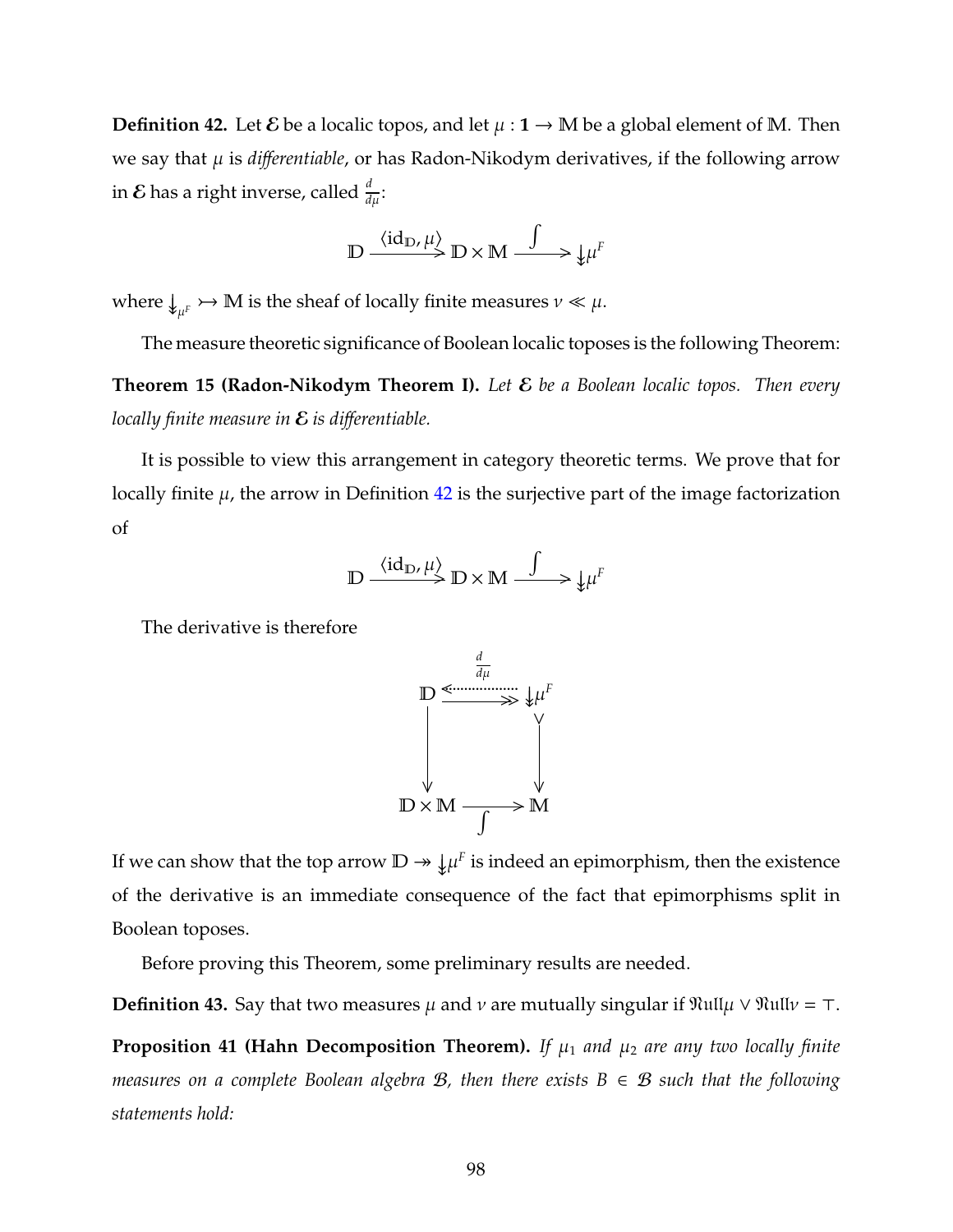1.  $B \Vdash \nu \leq \mu$ 2.  $\neg B \Vdash \mu \leq \nu$ 

*Proof.* This proof is based on the usual proof of the Hahn decomposition theorem (see [\[3\]](#page-123-0)), with some slight modifications to allow for the fact that we are not using countably additive measures on  $\sigma$ -fields, but rather completely additive measures on complete Boolean algebras.

Start by restricting to a cover  $C = \langle C_i | i \in I \rangle$  on which both  $\mu$  and  $\nu$  are finite. The extension of the result to locally finite  $\mu$  and  $\nu$  will be immediate.

Let  $\phi$  : $\downarrow$ *C*<sub>*i*</sub> → ( $-\infty$ ,  $\infty$ ) be given by

$$
\phi(B) = \mu(B) - \nu(B)
$$

Since  $\phi \leq \mu$ , it follows that  $\phi$  is bounded above, and so has a supremum,  $\alpha < \infty$ .

Suppose that there exists  $B \in \mathcal{L}$ *C*<sup>*i*</sup> such that  $\phi(C_i) = \alpha$ . Then it follows that for every  $D \in B_i$ , we have  $\phi(D) \geq 0$ , or else  $\phi(B \land \neg D) > \alpha$ , which would be a contradiction. Likewise, every  $D \in L(\neg B)$  must have  $\phi(D) \leq 0$ , for the same reason. Consequently, it will suffice to find such a *B*.

We know that there must be a sequence  $\langle D_n|n < \omega \rangle$  such that  $\phi(D_n) \uparrow \alpha$ . For each *n*, let *F*<sup>*n*</sup> ⊆↓*C*<sup>*i*</sup> be given by  $\overline{a}$ 

$$
\mathcal{F}_n = \left\{ \left( \bigwedge_{i \in S} D_i \right) \wedge \left( \bigwedge_{j \notin S} \neg D_j \right) \middle| S \subseteq \{0, \dots, n\} \right\}
$$

In other words,  $\mathcal{F}_n$  is the set of atoms of the sub-Boolean algebra  $\mathcal{B}_n$  of  $\downarrow C_i$  generated by  $\{D_i | i \leq n\}.$ 

For each *n*, let  $G_n \subseteq \mathcal{F}_n$  be given by

$$
\mathcal{G}_n = \{ E \in \mathcal{F}_n | \phi(E) \geq 0 \}
$$

and let  $G_n = \gamma \mathcal{G}_n$ . Hence  $G_n$  maximizes  $\phi$  over  $\mathcal{B}_n$ . Since  $D_n \in \mathcal{B}_n$ , it is obvious that

$$
\phi(D_n) \leq \phi(G_n) \leq \alpha
$$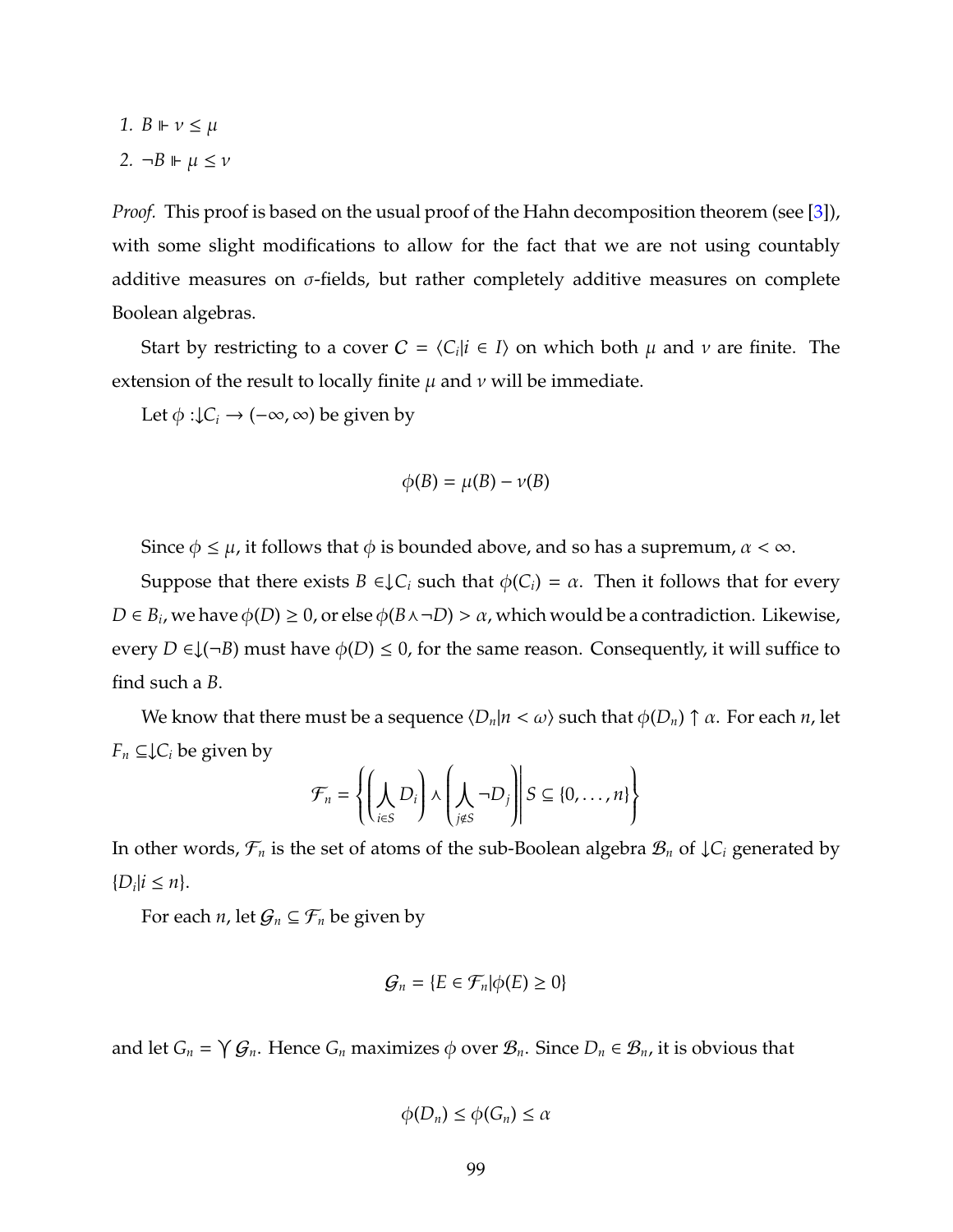Let  $H_n = \bigcup_{i=n}^{\infty} G_i$ . We can see that  $\phi(H_n)$  is increasing, as

$$
\left(\bigvee_{i=m}^{n} G_i\right) \wedge \neg \left(\bigvee_{i=m}^{n-1} G_i\right)
$$

is the join of elements of  $\mathcal{F}_n$ .

Finally, let  $B = \int H_n$ , so that

$$
B=\limsup_n G_n
$$

Then  $H_n \downarrow B$ , and so  $\phi(H_n) \to \phi(B)$ . Since we already know that  $\phi(H_n) \to \alpha$ , it follows that  $\phi(B) = \alpha$ , and we are done.

 $\Box$ 

**Corollary 42.** If  $\mathcal{E}$  is Boolean, then  $\mathbb{M}^F$  is (internally) totally ordered.

*Proof.* We need to show that  $\mathcal{E} \models (\mu \le \nu) \lor (\nu \le \mu)$ . But we know that

1.  $\mathcal{E} \models B \Rightarrow v \leq \mu$ 

2. 
$$
\mathcal{E} \models \neg B \Rightarrow \mu \leq \nu
$$

Since  $\mathcal{E}$  is Boolean, we also have  $\mathcal{E} \models B \lor (\neg B)$ , so we are done.  $\Box$ 

In order to prove the Radon-Nikodym Theorem, we will make some small modifications to the standard proof (see, for example [\[3\]](#page-123-0)). The modified proof is based on the fact that a Boolean localic topos is the topos of sheaves on a complete Boolean lattice, since a localic topos is Boolean if and only if the underlying locale is a complete Boolean algebra, and not just a complete Heyting algebra. The main modification between the standard proof and the modified proof is that we do not assume that the Boolean algebra is a field (that is, we do not assume that the elements of  $B$  are sets), and so we work with Dedekind cuts rather than with measurable functions.

We first prove the following two Lemmas:

**Lemma 43.** *Suppose that*  $v \leq \mu \in \mathbb{M}^F(A)$ *. Then there exists*  $\lambda \in \mathbb{M}^F(A)$  *such that*  $v + \lambda = \mu$ *.*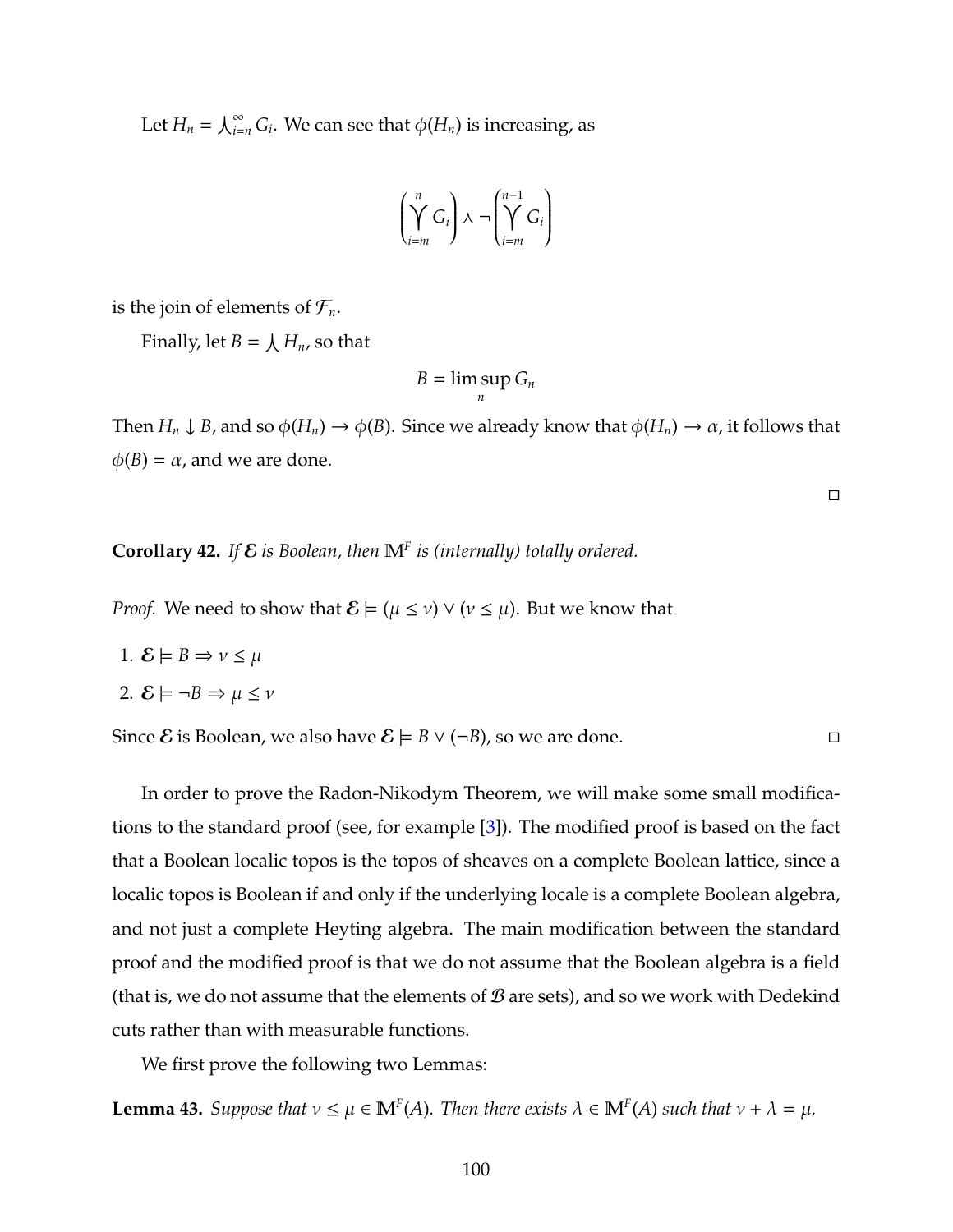*Proof.* We know that there is a cover  $\langle A_i | i \in I \rangle$  for *A* such that for each  $i \in I$  we have  $\nu(A_i) \leq \mu(A_1) < \infty$ . Given such a cover, there is family of measures  $\lambda_i \in \mathbb{M}^F(A_i)$ . The  $\lambda_i$ s form a matching family and so have a unique amalgamation in M*<sup>F</sup>* (*A*).

First, we must find the  $\lambda_i$ s. Let  $\lambda_i(B) = \mu(B) - \nu(B)$ . We need to show that  $\lambda_i$  is a measure on  $\downarrow A_i$ .

It is immediate that if the  $\lambda_i$ 's are measures*,* they are finite (since they are less than or equal to the restrictions of  $\mu$ ). Furthermore, they obviously form a matching family, and have a locally finite amalgamation.

Take  $B_1, B_2 \in \downarrow \mathcal{A}_i$ . Then

$$
\lambda_i(B_1) + \lambda_i(B_2) = (\mu_i(B_1) + \mu_i(B_2)) - (\nu_i(B_1) + \nu_i(B_2))
$$
  
= 
$$
(\mu_i(B_1 \wedge B_2) + \mu_i(B_1 \vee B_2)) - (\nu_i(B_1 \wedge B_2) + \nu_i(B_1 \vee B_2))
$$
  
= 
$$
\lambda_i(B_1 \wedge B_2) + \lambda_i(B_1 \vee B_2)
$$

Hence  $\lambda_i$  satisfies the additivity condition.

Since  $\mathcal L$  is a complete Boolean topos, we can show that  $\lambda_i$  satisfies the semicontinuity condition by showing that for any antichain  $\mathcal{A} \subseteq \mathcal{A}_i$  we have

$$
\lambda_i\big(\bigvee\mathcal{A}\big)=\sum_{B\in\mathcal{A}}\lambda(B)
$$

Since  $\mu(A)$  is finite, we can assume that for all but countably many of the elements of  $\mathcal A$  satisfy

$$
\mu(B) = \nu(B) = \lambda(B) = 0
$$

So, without loss of generality, we can assume that  $\mathcal A$  is countable. Write  $\mathcal A = \langle B_i | i < \omega \rangle$ . By definition, we know that

$$
\sum_{i<\omega}\lambda(B_i)=\lim_{n\to\omega}\sum_{i=0}^n\lambda(B_i)
$$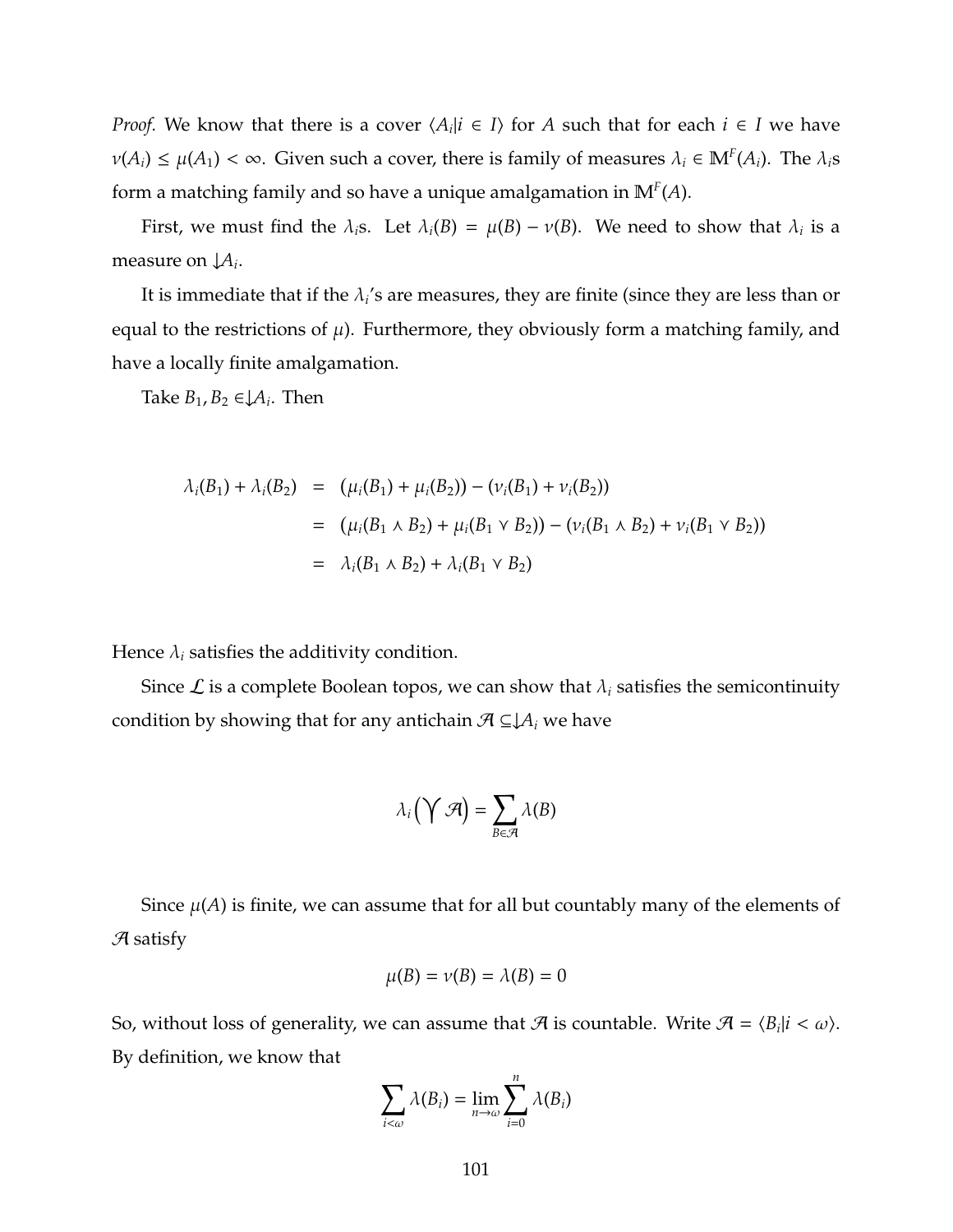But for each *n* we have

$$
\sum_{i=0}^{n} \lambda(B_i) = \sum_{i=0}^{n} (\mu(B_i) - \nu(B_i))
$$
  
= 
$$
\left(\sum_{i=0}^{n} \mu(B_i)\right) - \left(\sum_{i=0}^{n} \nu(B_i)\right)
$$
  

$$
\rightarrow \left(\sum_{i<\omega} \mu(B_i)\right) - \left(\sum_{i<\omega} \nu(B_i)\right)
$$
  
= 
$$
\mu(\bigvee \mathcal{A}) - \nu(\bigvee \mathcal{A})
$$
  
= 
$$
\lambda(\bigvee \mathcal{A})
$$

so we are done.

<span id="page-108-0"></span>**Lemma 44.** If  $\mu, \nu \in \mathbb{M}^F(A)$ , and  $\mu$  and  $\nu$  are not mutually singular, then there exists B  $\in \downarrow A$  and  $q \in \mathbb{Q}$  *such that*  $\mu(B) > 0$  *and* 

$$
B \Vdash \int (q, \mu) \le \nu
$$

Note that this Lemma can also be stated in the following contrapositive form: If there is no such *B* and *q*, then  $\mu$  and  $\nu$  must be mutually singular.

*Proof.* We shall simplify our notation by exploiting the fact that integration of a rational number is the same as multiplication, and so we can write  $q \times \mu$  for

$$
\int (q, \mu)
$$

For each  $q \in \mathbb{Q}$ , apply the Hahn Decomposition Theorem (Proposition [41\)](#page-104-0) to find  $B_q$ such that

$$
B_q \Vdash q \times \mu \le \nu \qquad \neg B_q \Vdash \nu \le q \times \mu
$$

Define *B* by

$$
B=\bigvee_{q\in\mathbb{Q}}B_q
$$

Then  $\neg B$  is given by

$$
\neg B = \bigwedge_{q \in \mathbb{Q}} \neg B_q
$$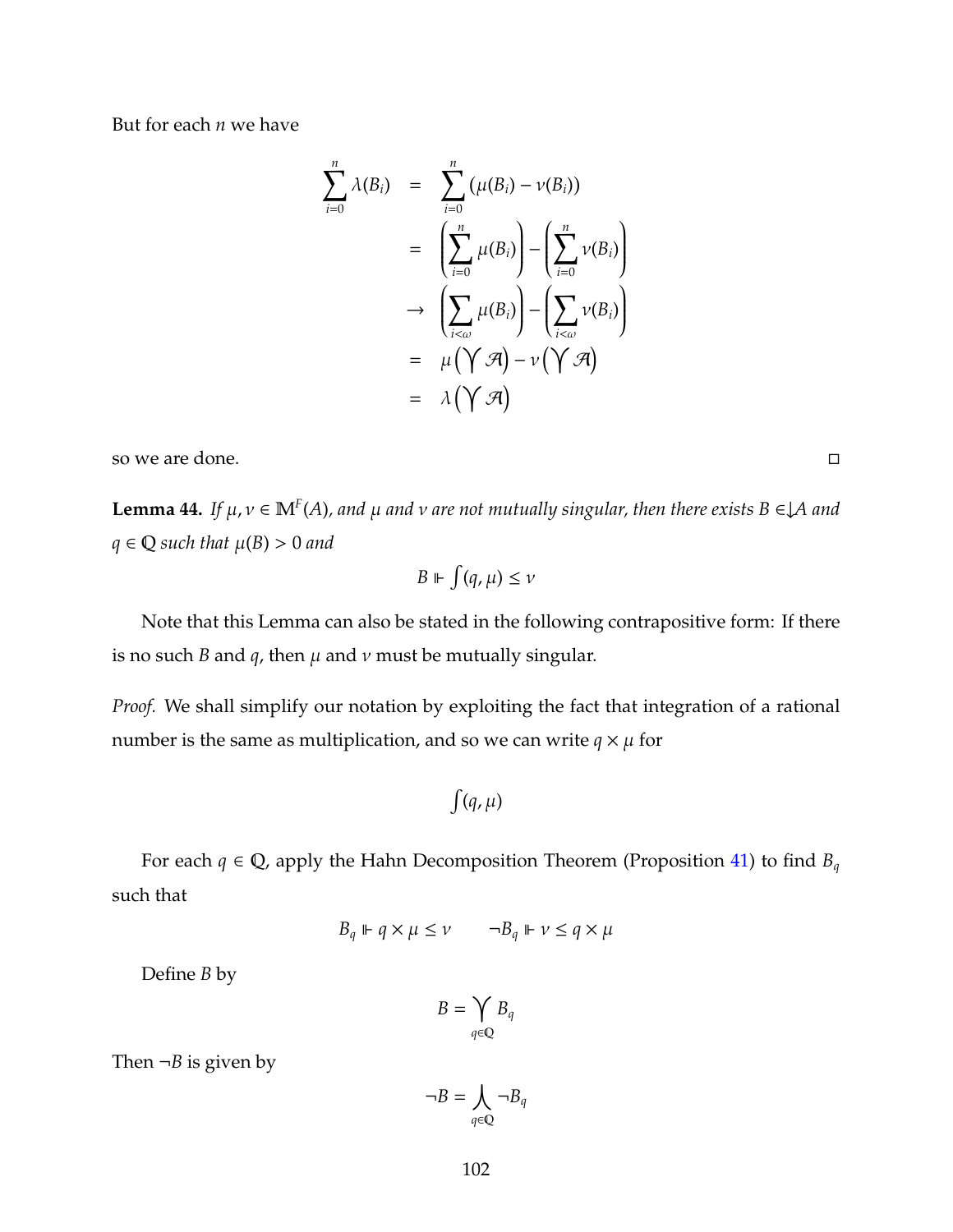Hence  $v(\neg B) \le (q \times \mu)(\neg B)$  for all  $q \in Q$ . Since  $\mu(\neg B) < \infty$ , it follows that  $v(\neg B) = 0$ . This means that  $\neg B \le \mathcal{R} \text{uII}(\nu)$ . Since  $\mu$  and  $\nu$  are not mutually singular, it follows that  $\mathcal{R} \text{uII}(\mu)$ cannot be contain *B*. Hence  $\neg$  ( $\mathfrak{R} \text{uIII}(\mu)$ )  $\land$  *B*  $\neq \bot$ . Therefore,  $\mu$ (*B*) > 0.

But the *Bq*'s form an increasing chain whose join is *B*. It cannot be the case that all of the *B*<sub>*q*</sub>'s satisfy  $\mu$ (*B*<sub>*q*</sub>) = 0, since this would imply that  $\mu$ (*B*) = 0. Hence there is a *q*  $\in$  **Q** such that  $\mu(B_q) > 0$ .

This *B<sup>q</sup>* also satisfies (by definition)

$$
B_q \Vdash q \times \mu \le \nu
$$

as required.

Now, to prove Theorem [15](#page-104-1)

*Proof.* In light of the comments at the start of this Section, it suffices to show that if  $\mu$ ,  $\nu$  are locally finite measures on a complete Boolean algebra L, then there is a Dedekind real *f* on  $\mathcal L$  such that  $\int (f, \mu) = \nu$ .

Let *L* be the sheaf of rationals satisfying

$$
q \in L \iff \int (q, \mu) \le \nu
$$

Then, since  $\mathcal E$  is Boolean,  $\mathbb D$  is order complete, and so there is an  $f \in \mathbb D$  such that  $f = \bigvee L$ . All we need to do now is show that

$$
\int (f, \mu) = \nu
$$

For convenience, we shall let  $\sigma$  denote the measure  $\int (f, \mu)$ .

It follows from the Monotone Convergence Theorem that

$$
\sigma = \int(f, \mu) = \bigvee \int(q, \mu) \le \nu
$$

Applying Lemma [43,](#page-106-0) we see that there must be a measure  $\lambda$  such that  $\sigma + \lambda = \nu$ . (Relative to  $\mu$ ,  $\sigma$  is called the "absolutely continuous" part of  $\nu$ , and  $\lambda$  is called the "singular" part of *v*.) We will show that  $v \ll \mu \Rightarrow \lambda = 0$ .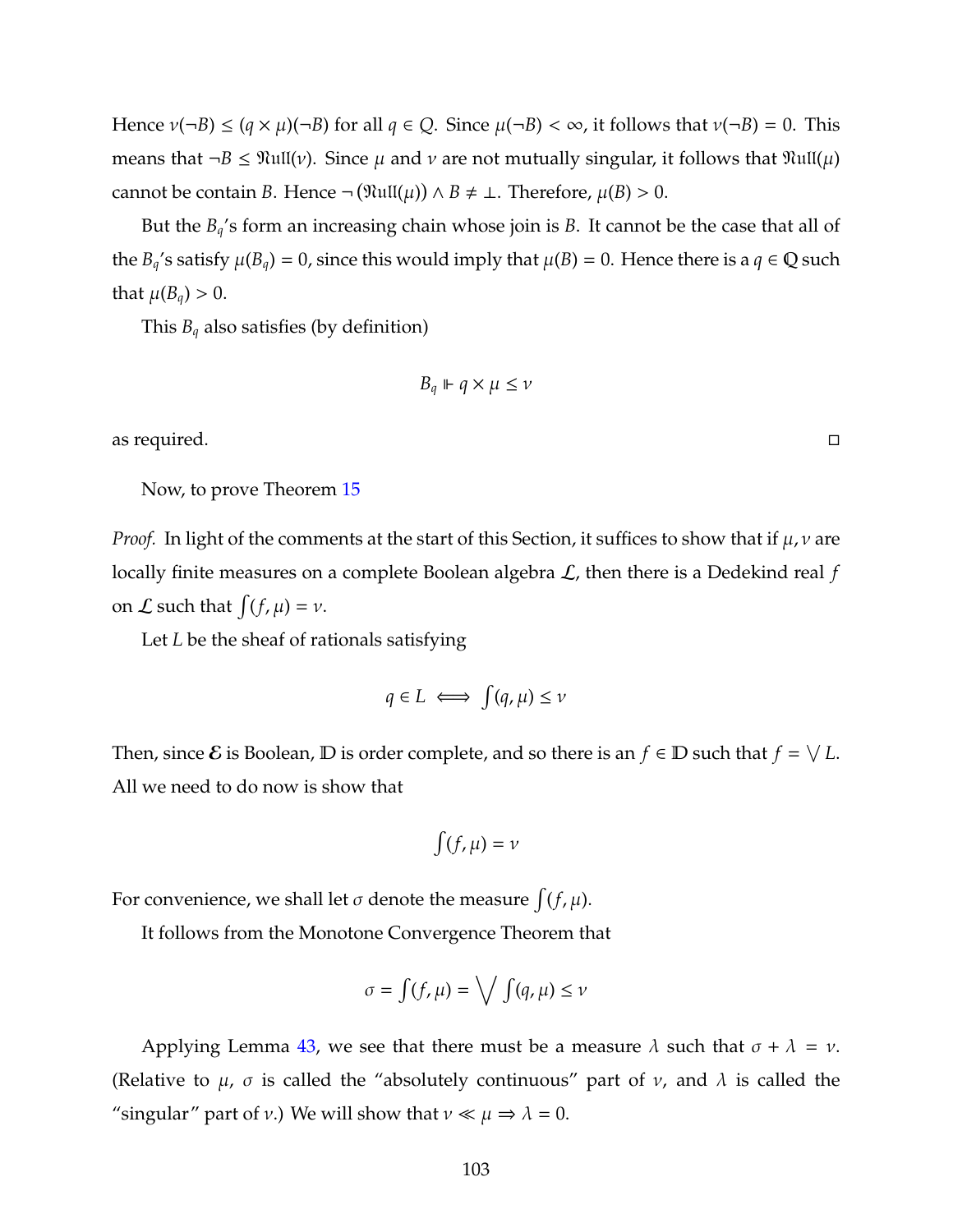Suppose that  $\lambda$  is not constantly zero. Then since  $\lambda \ll \nu \ll \mu$ , and since in a Boolean topos,  $(\mu_1 \ll \mu_2) \iff (\mathfrak{Rull}(\mu_1) \geq \mathfrak{Rull}(\mu_2))$ , it follows that  $\mathfrak{Rull}(\lambda) \geq \mathfrak{Rull}(\mu)$ .

Consequently,  $\mu$  and  $\lambda$  can only be mutually singular if  $\lambda$  is the zero measure. Suppose that  $\lambda$  is not the zero measure. Then applying Lemma [44](#page-108-0) we find that there is a  $B \in \mathcal{L}$  and a *q* such that  $q \times \mu \leq \lambda$  on *B*. But then we we could add the rational *q* to *f* (only locally, at *B*) and get

$$
\int (f + q, \mu) = \int (f, \mu) + q \times \mu \le \sigma + \lambda \le \nu
$$

But  $\int (f, \mu) \le \int (f + q, \mu)$ , so *f* is not the supremum claimed in its definition. This is a contradiction, and so  $\lambda$  must be identically zero, whence  $\sigma = \nu$  as required.

#### **3.5 THE RADON-NIKODYM THEOREM**

In the previous Section, we saw that locally finite measures are differentiable in a Boolean localic topos. In this Section, we use these derivatives to construct more general Radon-Nikodym derivatives. Rather than requiring  $\text{Sh}(\mathcal{L})$  to be Boolean, we will consider the case where  $\text{Sh}_{\mu}(\mathcal{L})$  is Boolean. In this case, the derivative of  $\mu$  in  $\text{Sh}_{\mu}(\mathcal{L})$  will be extended to derivatives in  $\text{Sh}(\mathcal{L})$ .

To construct a derivative map, we use a fragment of the diagram from page [91:](#page-96-0)



with the added assumption that  $\downarrow\!\mu$  is computed as a subobject of  $\mathbb{M}^F$ .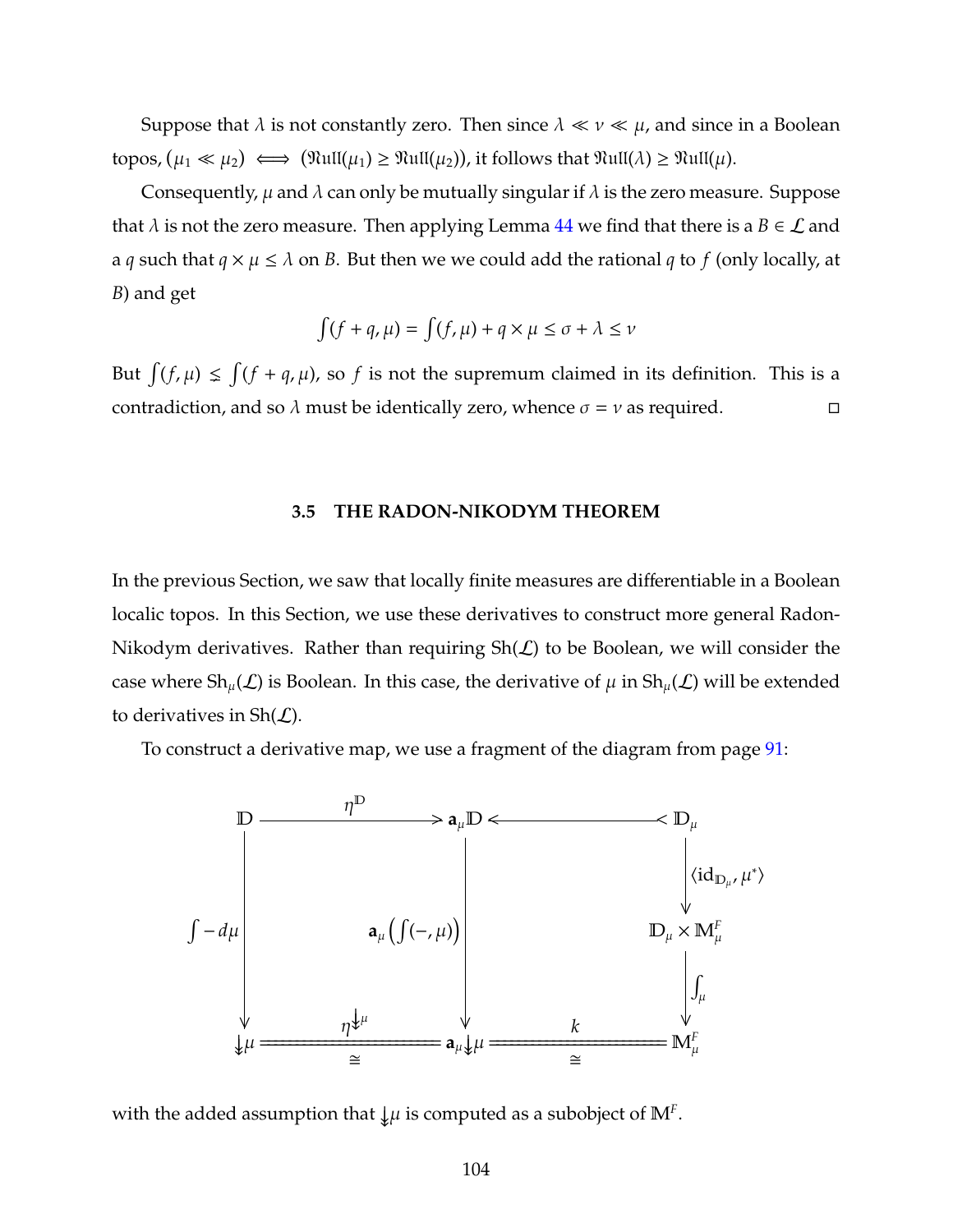If  $\mu^*$  is differentiable (in Sh<sub> $\mu$ </sub>(*L*)), then the arrow  $\int_{\mu}-d\mu$  :  $\mathbb{D}_{\mu}\to \mathbb{M}^F_{\mu}$  has a section *d*  $\frac{d}{d\mu^*}: \mathbb{M}^F_{\mu} \to \mathbb{D}_{\mu}.$  We can then write the diagram as follows:



The Radon-Nikodym differentiation map can now be defined: **Definition 44.** The action of differentiation with respect to  $\mu$  is given by

$$
i\circ\frac{d}{d\mu^*}\circ k\circ\eta^{\bigdownarrow\mu}:\mathcal{y}\mu\to\mathbf{a}_\mu\mathbb{D}
$$

This arrow is denoted  $D_\mu : \psi \to \mathbf{a}_\mu \mathbb{D}$ . It is indicated in the above diagram by the dotted arrow.

The differentiation arrow takes a measure dominated by  $\mu$  to an element of  $a_{\mu}$ D. Since  $\mathbf{a}_{\mu}$ D consists of equivalence classes of densities, this is not surprising. In the classical case, the derivative  $\frac{dv}{d\mu}$  is only defined up to  $\mu$ -almost everywhere equivalence.

We must verify that this notion of derivative is indeed a right inverse to integration. This task reduces the Radon-Nikodym Theorem to a diagram chase.

**Theorem 16 (Radon-Nikodym Theorem II).** *Let* µ *be a measure on the locale* L*, such that*  $Sh_\mu(\mathcal{L})$  *is Boolean. Let*  $D_\mu : \psi \to \mathbf{a}_\mu \mathbb{D}$  *denote the Radon-Nikodym differentiation operation. Then*

$$
\left(\eta^{\bigstar\mu}\right)^{-1}\circ\left(\mathbf{a}_{\mu}\int\right)\circ D_{\mu}=id_{\bigstar\mu}
$$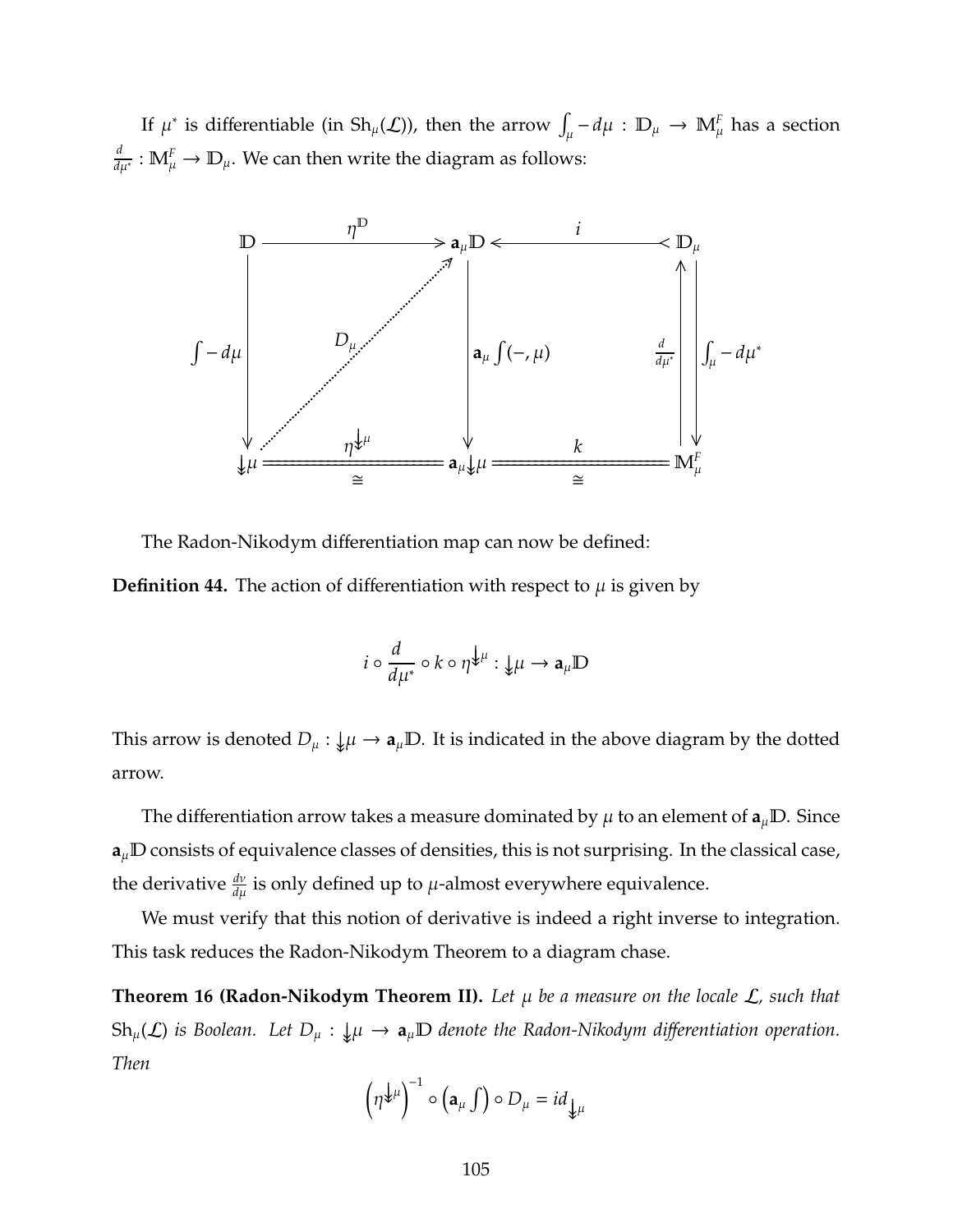*Proof.* Using the diagram above, we can write

$$
D_{\mu} = i \circ \frac{d}{d\mu^*} \circ k \circ \eta^{\frac{1}{2}\mu}
$$

The composition in the Theorem can therefore be written:

$$
\left(\eta^{\bigstar\mu}\right)^{-1}\circ\left(\mathbf{a}_{\mu}\int\right)\circ i\circ\frac{d}{d\mu^{*}}\circ k\circ\eta^{\bigstar\mu}
$$

But since  $\eta^{\not\downarrow\mu}$  is an isomorphism, our task reduces to showing that the anticlockwise circuit of the right hand square, starting at  $\mathbf{a}_{\mu}\downarrow\mu$  is just the identity:

$$
\left(\mathbf{a}_{\mu} \int\right) \circ i \circ \frac{d}{d\mu^{*}} \circ k = \mathrm{id}_{\mathbf{a}_{\mu}\downarrow\mu}
$$

Using the fact that

$$
\left(\mathbf{a}_{\mu}\int\right)\circ i=k^{-1}\circ\int\mu(-,\mu^{*})
$$

our composition can be rewritten

$$
k^{-1} \circ \int \mu(-, \mu^*) \circ \frac{d}{d\mu^*} \circ k
$$

Now, using the fact that

$$
\int_{\mu}(-,\mu^*)\circ\frac{d}{d\mu^*}=\mathrm{id}_{\mathbb{M}^F_\mu}
$$

the composition reduces to

 $k^{-1} \circ k$ 

But this is trivially  $\mathrm{id}_{a_\mu \downarrow \mu}$ .

. The contract of the contract of the contract of the contract of the contract of the contract of the contract<br>The contract of the contract of the contract of the contract of the contract of the contract of the contract o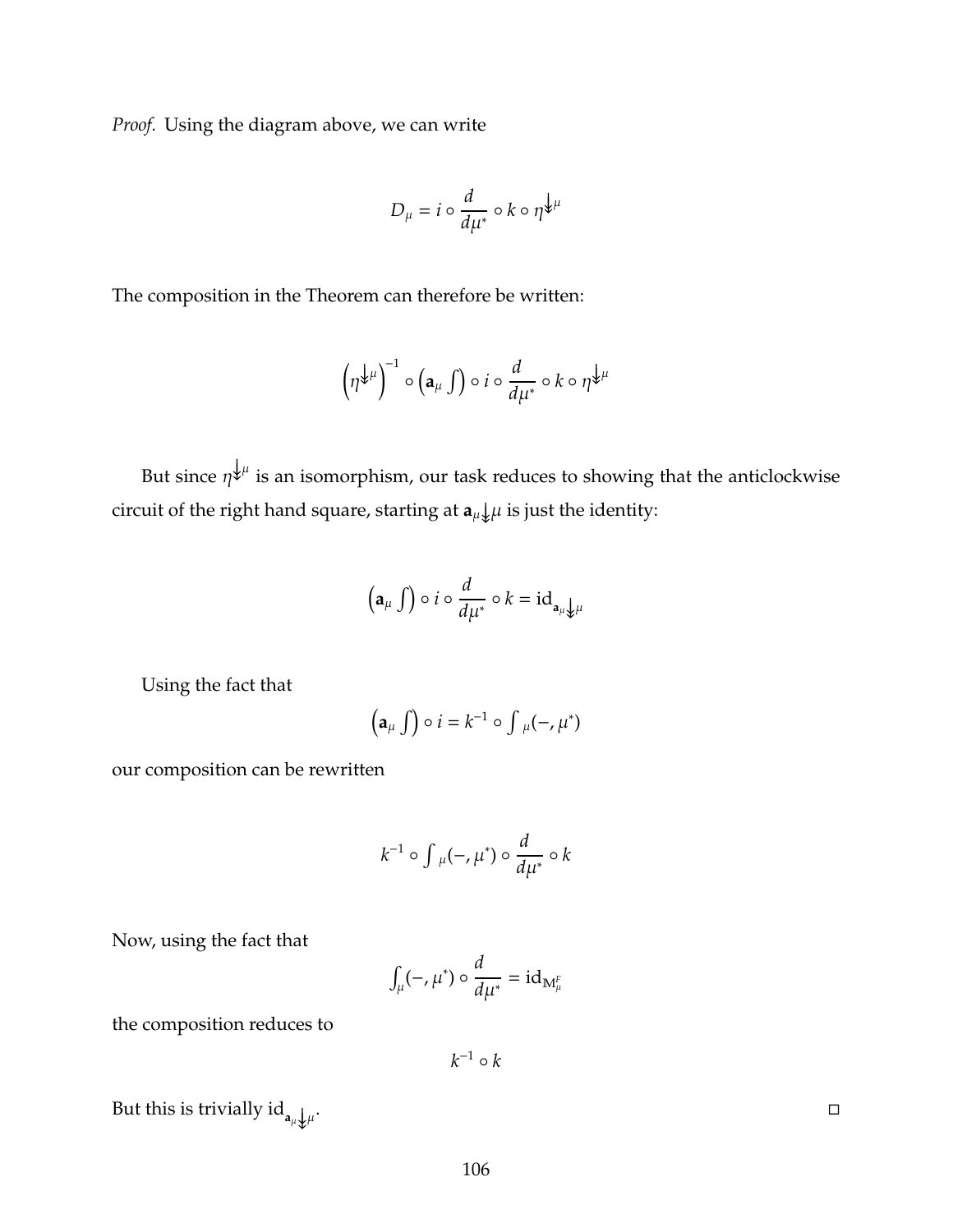The fact that the Radon-Nikodym derivative is not a density, but an equivalence class of densities, captures the idea of "almost everywhere" uniqueness of derivatives. However, there is another interesting feature of this formulation. An element of  $\mathbf{a}_{\mu}(\mathbf{D})(A)$ is an equivalence class of densities in

$$
\bigcup_{\overline{B}=A} \mathbb{D}(B)
$$

It is not necessarily the case that such an equivalence class will contain an element of D(*A*). In this case, the Radon-Nikodym derivative itself is defined only "almost everywhere".

As an example of this phenomenon, let  $\mu$  be the Lebesgue measure on the locale of open sets of the real line, and let  $\nu$  be the restriction of this measure to the unit interval  $I = [0, 1]$ , so that  $v(A) = \mu(A \cap I)$ . Then  $D$  is the sheaf of continuous real valued functions. It is clear that there is no continuous function *f* on **R** such that  $\int (f, \mu) = \nu$ . However, if we let *A* =  $\mathbb{R} \setminus \{0, 1\}$ , then there is an element *g*  $\in$   $D(A)$  (that is, a continuous function  $g : A \to \mathbb{R}$ ) such that  $\int (g, \mu) = \nu$ , namely

$$
g(x) = \begin{cases} 1 & \text{if } x \in (0,1) \\ 0 & \text{if } x \in (-\infty,0) \cup (1,\infty) \end{cases}
$$

Since *A* is dense in  $\mathbb{R}$ , it follows that there is an element of  $\mathbf{a}_{\mu}$ D corresponding to *g*. Thus *g* (together with all other continuous functions which agree with *g* "almost everywhere") is the Radon-Nikodym derivative  $\frac{d\mu}{dv}$ .

It may seem that the requirement that  $Sh_{\mu}(\mathcal{L})$  is Boolean is a strong condition to impose. After all, most toposes of interest are not Boolean. However, it turns out that many measures induce Boolean subtoposes.

<span id="page-113-0"></span>**Lemma 45.** [\[9\]](#page-123-0) Let  $(\mathcal{F}, \sqsubseteq, \top, \bot, \neg)$  be a  $\sigma$ -algebra, and let  $\mu$  be a  $\sigma$ -finite measure on  $\mathcal{F}$ . Then *the*  $\sigma$ -algebra  $\mathcal{F}_{\mu} = \mathcal{F}/\Re$ uII( $\mu$ ) *satisfies the countable chain condition.*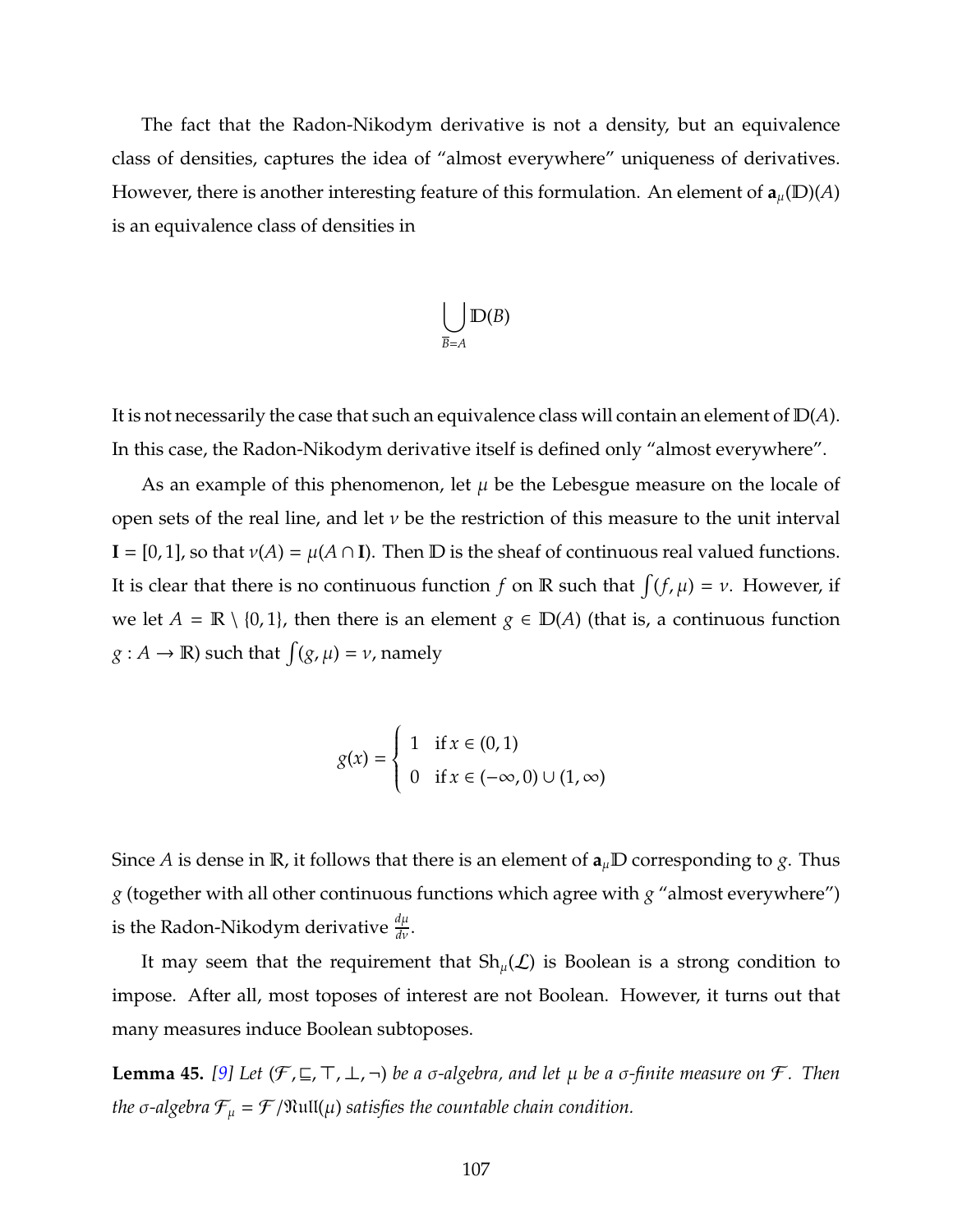*Proof.* For each element  $A \in \mathcal{F}_{\mu}$ , there is an  $A' \in \mathcal{F}$  such that

$$
A = \left\{ (A' \sqcup N_1) \sqcap \neg N_2 \middle| N_1, N_2 \in \mathfrak{R} \mathfrak{u} \mathfrak{U}(\mu) \right\}
$$

We use a contrapositive argument.

Suppose that  $\mathcal{F}_{\mu}$  does not satisfy the countable chain condition. Then there is an uncountable antichain  $\mathcal{A} = \{A_{\alpha} | \alpha < \kappa \}$  for some  $\kappa \geq \omega_1$ . Applying the axiom of choice, there is a corresponding uncountable family  $\mathcal{H} = \langle A_\alpha | \alpha \langle \kappa \rangle$ . The members of  $\mathcal{H}$  are pairwise almost disjoint, meaning that for  $A'_\alpha \neq A'_\beta$  $\mathcal{G}_\beta \in \mathcal{A}$  we have

$$
\mu\left(A'_\alpha\sqcap A'_\beta\right)=0
$$

We now build a new antichain  $\langle B_{\alpha} | \beta < \omega_1 \rangle$  in  $\mathcal{F}$ :

$$
B_{\alpha} = A_{\alpha} \sqcap \neg \left( \bigsqcup_{\beta < \alpha} B_{\beta} \right)
$$

Note that this recursive expression makes sense only for  $\alpha<\omega_1$ , as the expression  $\left(\bigsqcup_{\beta<\alpha}B_\beta\right)$ is not necessarily defined if  $\alpha$  is uncountable.

Then for each  $\alpha < \omega_1$ , we have  $B_\alpha \sqsubseteq A_\alpha$ . Furthermore,  $\langle B_\alpha | \alpha < \omega_1 \rangle$  is an uncountable antichain in  $\mathcal F$ , with

$$
\mu(B_\alpha)=\mu(A_\alpha)>0
$$

Hence  $\mu$  is not  $\sigma$ -finite.

**Proposition 46.** [\[25,](#page-125-0) [16\]](#page-124-0) Let  $(\mathcal{F}, \sqsubseteq, \top, \bot, \neg)$  be a  $\sigma$ -algebra, and let  $\mu$  be a  $\sigma$ -finite measure on  $\mathcal F$ *. Then*  $\text{Sh}_{\mu}(\mathcal F)$  *is a Boolean topos.* 

*Proof.* From Corollary [38,](#page-94-0) we know that  $\mathcal{L}_{\mu}$  is the quotient of  $\mathcal F$  by the ideal  $\Re$ ull( $\mu$ ). If  $\mu$  is σ-finite, then this quotient algebra,  $\mathcal{F}_{\mu}$  satisfies the countable chain condition, by Lemma [45.](#page-113-0) The countable chain condition here has two important consequences:

1.  $\mathcal{F}_{\mu}$  is a complete Boolean algebra

 $\Box$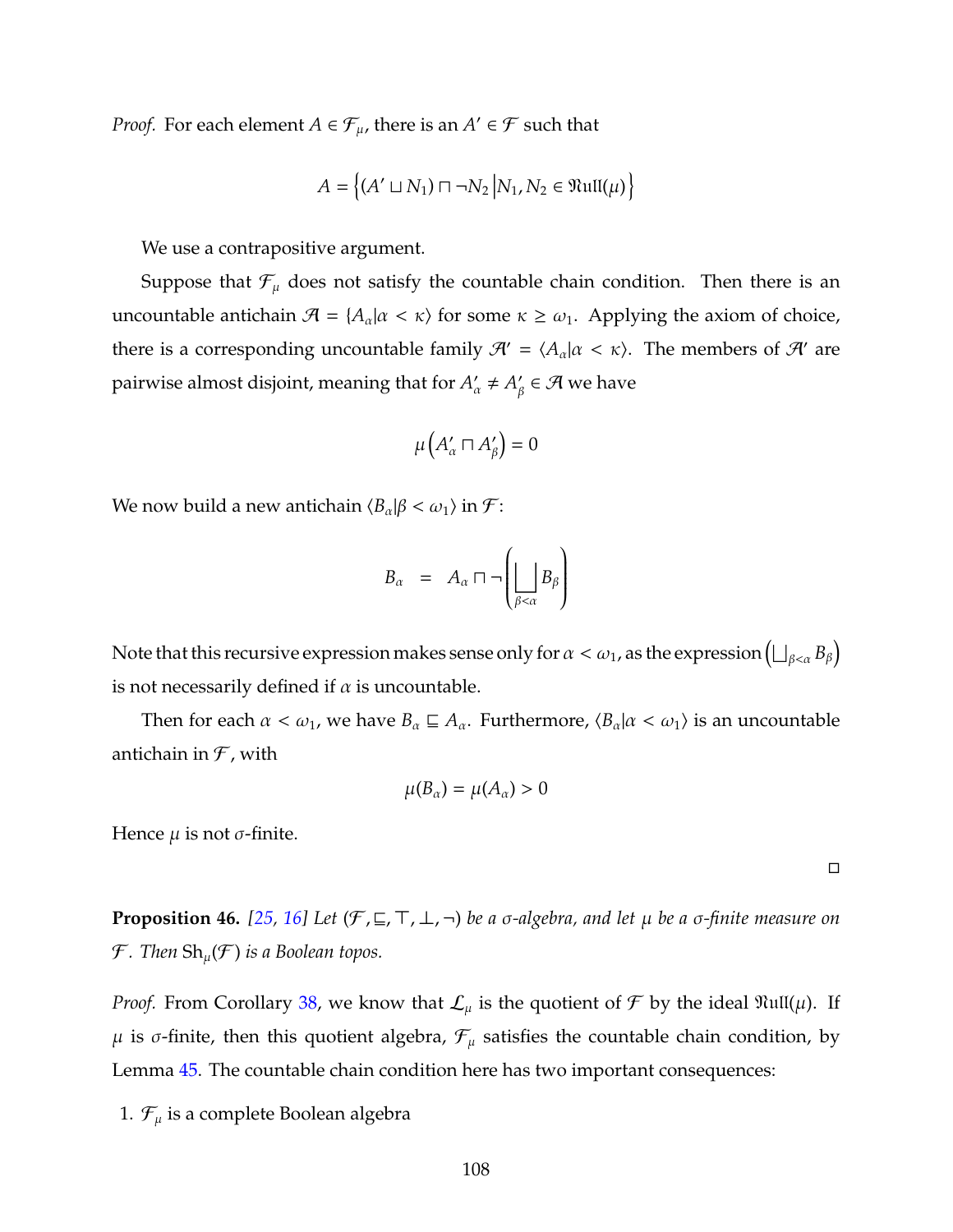2. If  $\mathcal{A} \subseteq \mathcal{F}_{\mu}$ , then there is a some countable  $\mathcal{A}_{0} \subseteq \mathcal{A}$ , such that

$$
\bigsqcup \mathcal{A} = \bigsqcup \mathcal{A}_0
$$

As a result, it follows that  $\text{Sh}_{\mu}(\mathcal{F})$  is the topos of sheaves on a complete Boolean algebra, and is hence a Boolean topos.

To see that  $\mathcal{F}_{\mu}$  has these properties:

1. Take  $\mathcal{I} \subseteq \mathcal{F}_{\mu}$ . Each  $A \in \mathcal{I}$  consists of an equivalence class of elements of  $\mathcal{F}$ , where

$$
B \sim C \iff \mu ((B \sqcap \neg C) \sqcup (\neg B \sqcap C)) = 0
$$

Assume without loss of generality that  $I$  is a countably complete sieve in  $\mathcal F$  (that is, an element of  $\Omega_i$ ). We will show that *I* contains a maximal element.

Use the axiom of choice to well order the elements of *I*. Define a sequence  $\langle G_\alpha | \alpha \langle I| \rangle$ in  $I$  by

$$
G_{\alpha} = \bigsqcup_{\beta < \alpha} F_{\alpha}
$$

In order to make sure that this is well defined, we must show that  $G_\alpha$  exists when  $\alpha$ has uncountable cofinality.

Since  $\langle G_{\gamma}|\alpha\rangle$  is a chain, it must follow that  $\langle \mu(G_{\gamma})|\gamma \langle \alpha \rangle$  is also a chain, and in fact must be increasing. However, every increasing sequence with uncountable cofinality of elements of  $[0, \infty]$  must terminate, and so the sequence  $\langle \mu(G_{\gamma}) | \gamma < \alpha \rangle$  must have countable cofinality. Since  $U \not\subseteq V \Rightarrow \mu(U) \leq \mu(V)$  in  $\mathcal{F}_{\mu}$ , it follows that  $\langle G_{\gamma} | \gamma < \alpha \rangle$  also terminates, and so has a supremum.

2. So now, given  $\mathcal{I} \subseteq \mathcal{F}_{\mu}$ , we know that  $\bigsqcup \mathcal{I}$  exists.

First consider the case where  $I$  is a countable complete sieve. The argument used above shows that the sequence  $\langle G_{\alpha} | \alpha \langle |I| \rangle \uparrow \prod I$  has countable cofinality, and so there is a countable subsequence  $\langle G_{\alpha_i} | i \langle \omega \rangle$  in  $I$  whose supremum is  $\bigsqcup I$ .

If  $I$  is an not a countably complete sieve, then we have shown that there is a countable subset of  $\overline{\downarrow I}$  whose join is  $\bigsqcup I.$  But each member of  $\overline{\downarrow I}$  is the countable join of members of  $\mathcal F$ , and so we are done.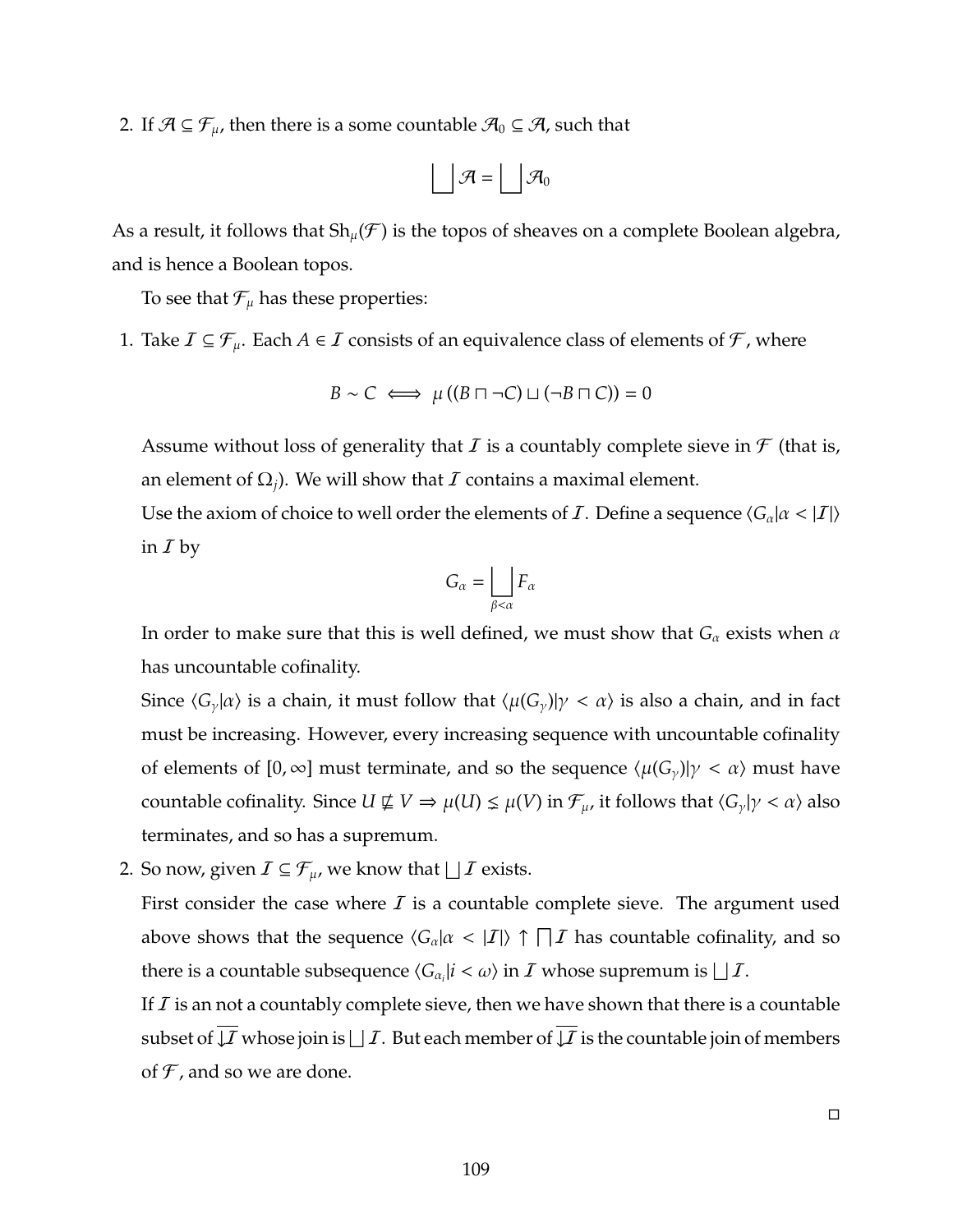**Proposition 47.** *If* Sh(L) *is the topos of sheaves on a locale* L*, and* µ *is a measure on* L *satisfying*  $\mu(A) = \mu(\neg \neg A)$ , then  $\text{Sh}_{\mu}(\mathcal{L})$  *is Boolean. (Such a measure is called "continuous".)* 

Note that the Lebesgue measure, λ, is a continuous measure, as for every open set *U*, we have  $\lambda(\partial U) = 0$ .

*Proof.* In the case where L is a locale, and  $\mu$  has the property that  $\mu(A) = \mu(\neg \neg A)$  for all  $A \in \mathcal{L}$ , it follows that

$$
\rho(A,\mu) = \rho(\neg\neg A,\mu)
$$

Hence  $j_{\mu}(A) = \top$  if and only if  $j_{\mu}(\neg \neg A) = \top$ .

It follows that  $j_{\mu}$  factors through the double negation topology  $\neg$ , and so is a topology in  $Sh_{\neg \neg}(\text{Sh}(\mathcal{L}))$ . But this sheaf topos is itself a localic topos, and is in fact the topos of sheaves on the complete Boolean algebra of  $\neg\neg$ -stable elements of  $\mathcal{L}$ . (In the event that  $\mathcal{L}$ is spatial, and so is the algebra of open sets in topological space, the  $\neg\neg\neg\neg\n stable elements$ of  $\mathcal L$  are just the regular open sets — see Johnstone [\[13\]](#page-124-1).)

In this topos, we can apply Wendt's argument (Wendt [\[28\]](#page-125-1)) to see that the topology corresponding to  $j_{\mu}$  is just the closed topology induced by the sieve of ( $\neg$ -stable) elements *A* of  $\mathcal L$  satisfying  $\mu(A) = 0$ .

But the resulting locale of closed sieves is just the quotient of a complete Boolean algebra by a complete ideal and is hence a complete Boolean algebra. Thus the topos  $Sh_u(\mathcal{L})$  is equivalent to the topos of sheaves on a complete Boolean algebra, and so is a Boolean topos, as required.

 $\Box$ 

The following Corollary justifies calling  $a \rightarrow \neg$  stable measure "continuous".

**Corollary 48.** Let  $(X, \tau)$  be a topological space, let  $v \ll \mu$  be two locally finite continuous measures *on* τ*. Then there is a continuous function f which is defined on a* µ*-dense open set X*<sup>0</sup> *such that*

$$
v=\int f\,d\mu
$$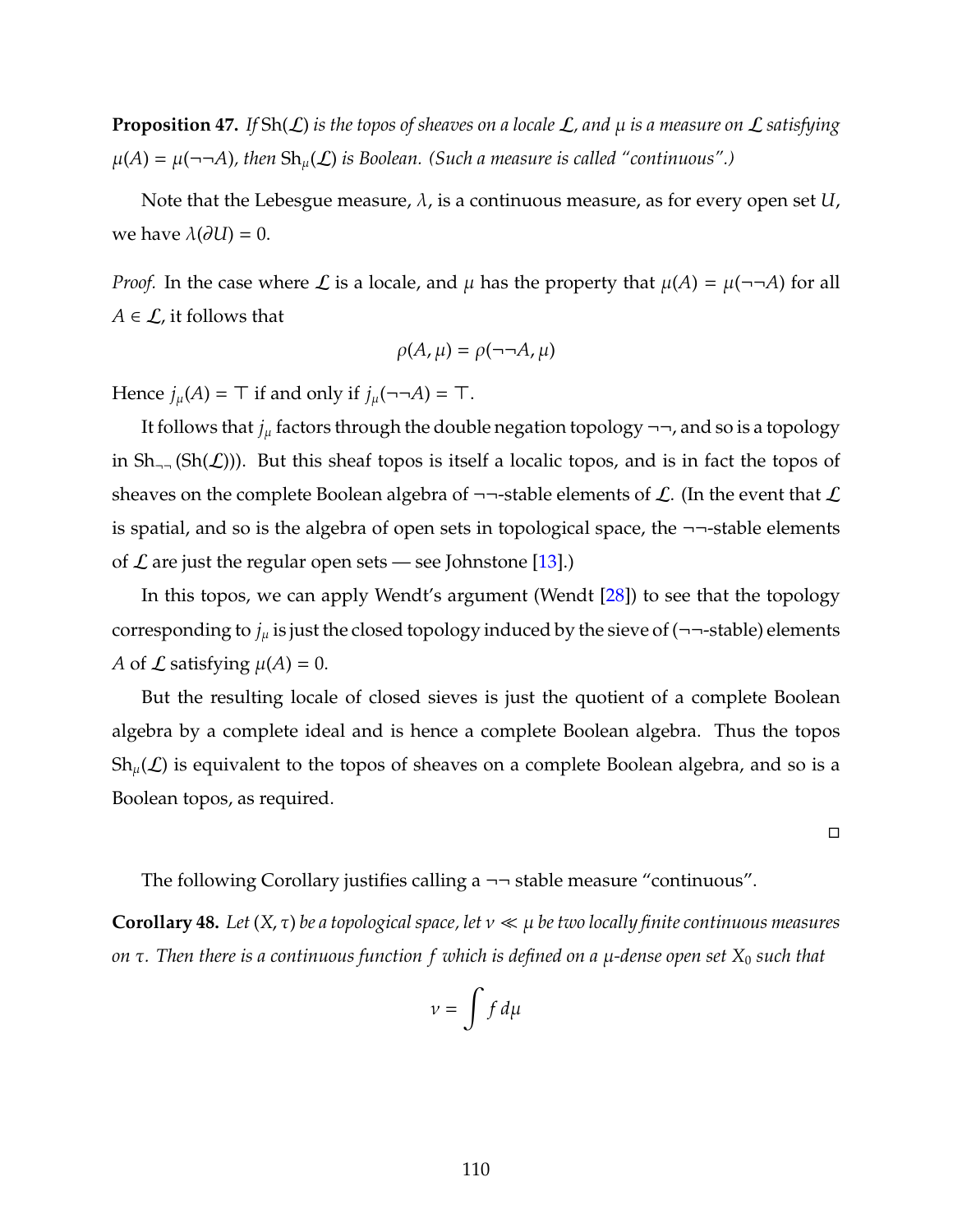## **4.0 POSSIBILITIES FOR FURTHER WORK**

This dissertation lays the groundwork for a locale based measure theory, and a topos based measure theory. There are several immediate possibilities for further research leading out of these ideas.

# **4.1 SLICING OVER** M

Rather than fixing a single measure  $\mu$ , and sheafifying with respect to that measure, it would be desirable to study differentiation of all measures simultaneously. The natural way to approach this is to work in the slice topos  $\mathcal{E}/M$ . An object of this topos is an arrow (of  $\mathcal{E}$ ) with codomain M. An arrow between objects  $f : A \to M$  and  $g : B \to M$  is simply an arrow  $h : A \rightarrow B$  such that  $g \circ h = f$ .

We can build the following diagram, consisting of arrows over M:



Differentiation would therefore be a section to the arrow  $M \times D \rightarrow \ll$ , taking a pair of measures  $\langle v, \mu \rangle$  to a pair  $\langle f, \mu \rangle$  such that  $\int f(r, \mu) = v$ .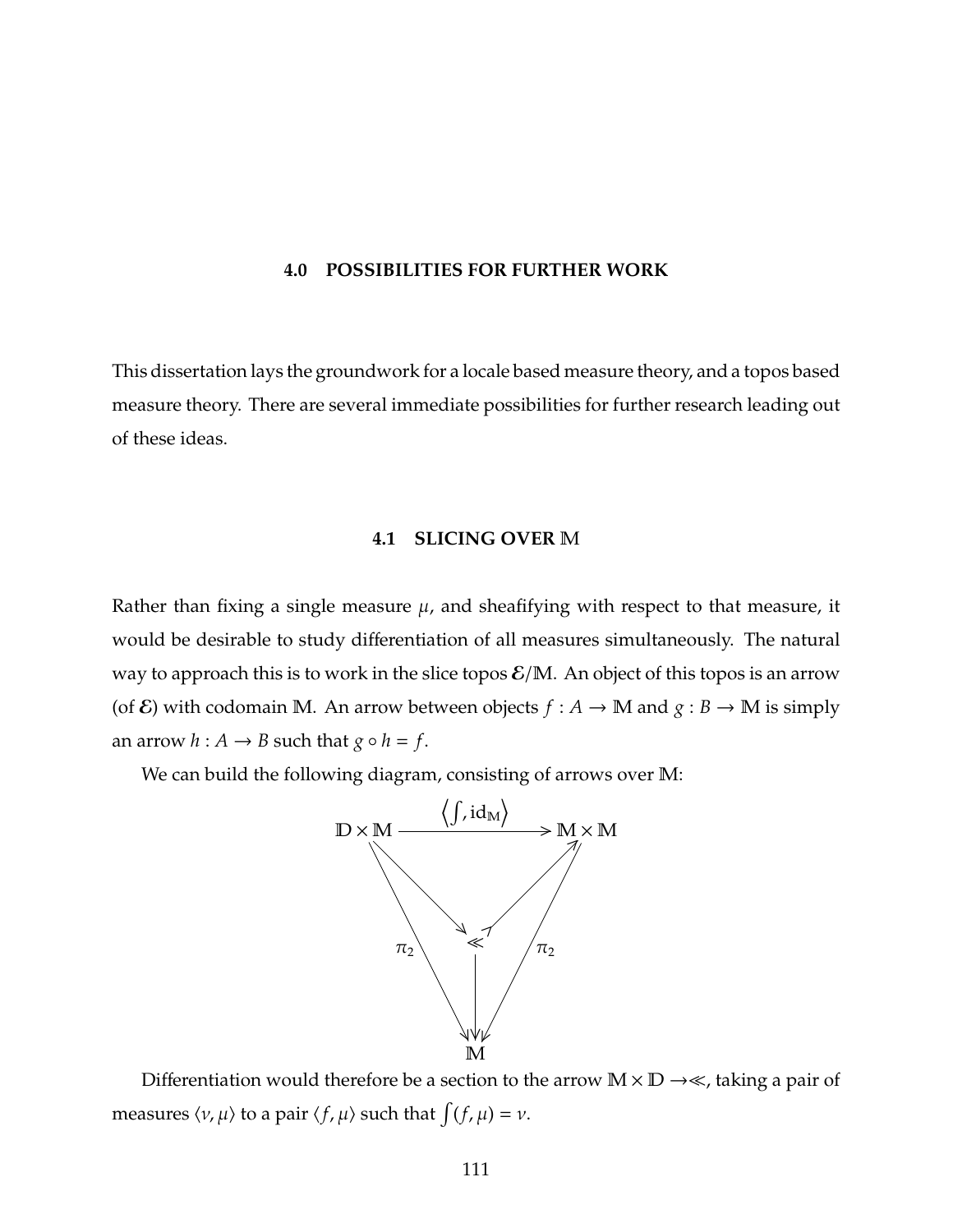Further study of this topic would start with an investigation of the  $\mu$ -sheafification operation in the slice topos. This should result in a single Lawvere-Tierney topology in  $\mathcal{E}/M$ . The existence of derivatives would then be conditional on the law of the excluded middle.

## **4.2 EXAMPLES OF LOCALIC MEASURE THEORY**

We have studied the essentials of measure theory in an arbitrary localic topos. It would be natural to investigate particular localic toposes, and determine which additional measure theoretic results hold.

A particular case that has practical implications is the case where  $\mathcal{B}$  is a Boolean algebra, and *J* is the *finite* join topology on  $B$ . Carrying out the construction of M in  $B$  yields the sheaf of finitely additive measures. The Radon-Nikodym theorem is much harder to apply to finitely additive measures (see Dunford and Schwartz [\[7\]](#page-123-1), or Royden [\[22\]](#page-124-2)), so it would be interesting to approach this problem using the sheaf theoretic approach.

The first steps would be to verify that the sheaf of measures in  $\text{Sh}(\mathcal{B})$  is equivalent to the sheaf of measures in  $\text{Sh}(\mathcal{L})$ , where  $\mathcal L$  is the locale of ideals (closed sieves) in  $\mathcal B$ . The next step would be to determine the nature of the  $\mu$ -almost everywhere topologies, and determine which measures induce Boolean subtoposes.

#### **4.3 STOCHASTIC PROCESSES AND MARTINGALES**

We start with some definitions from probability theory (see Billingsley [\[3\]](#page-123-2), for example):

**Definition 45.** Let  $(X, \mathcal{F}, \mu)$  be a measure space with  $\mu(X) = 1$ .

- 1. A *stochastic process* is a sequence  $f = \langle f_i | i \in I \rangle$  of measurable real valued functions, for some ordered index set *I*
- 2. A *filtration* is an in increasing family  $G = \langle G_i | i \in I \rangle$  of sub- $\sigma$ -fields of  $\mathcal{F}$ .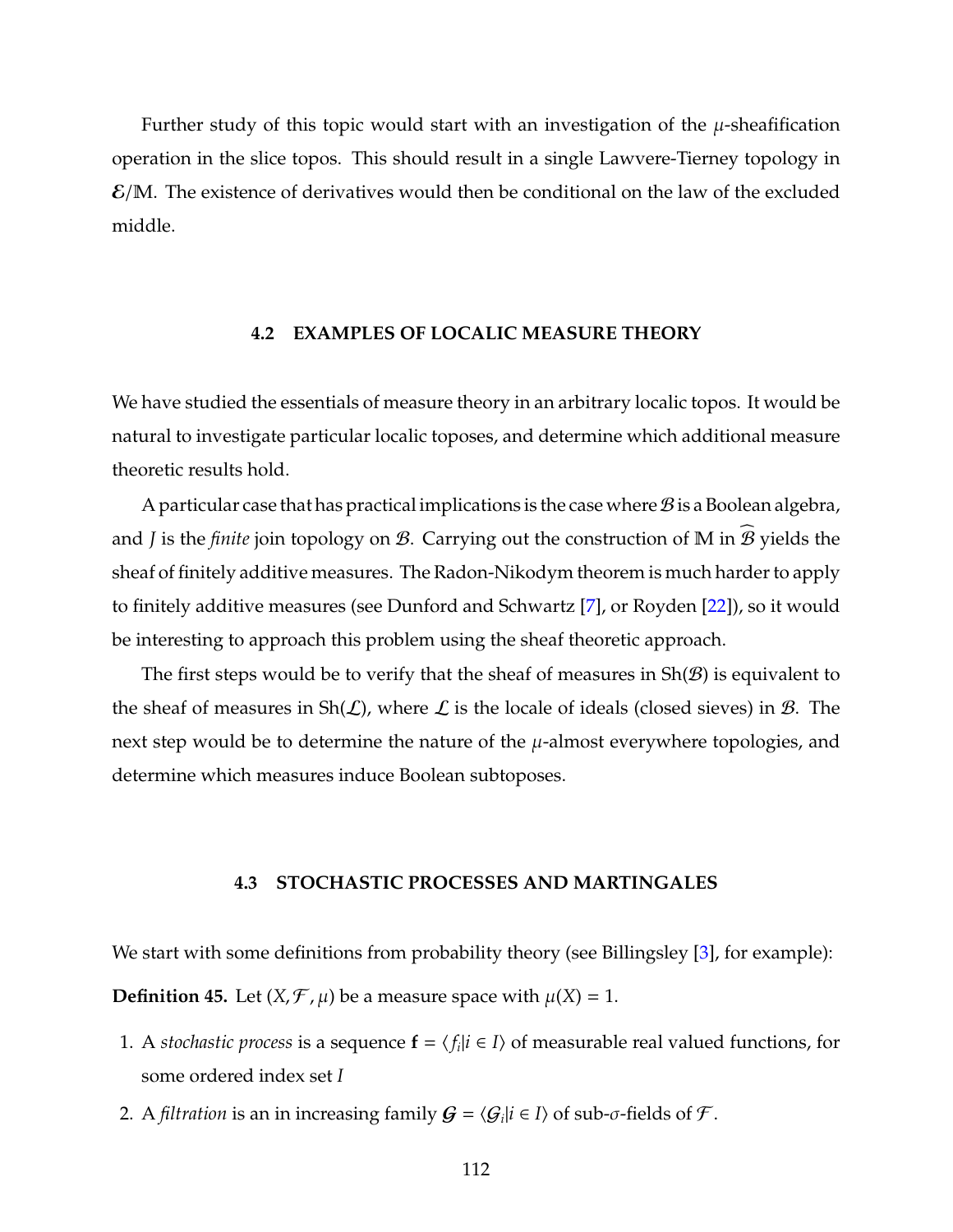3. A stochastic process **f** is *adapted* to the filtration  $G$  if for every  $i \in I$   $f_i$  is a measurable function from the measure space  $(X, \mathcal{G}_i, \mu)$ .

*I* represents time, and is usually either N or R.

The essence of this definition is that a  $\sigma$ -field represents partial knowledge. The finer the σ-field, the more knowledge is available. Saying that *f<sup>i</sup>* is measurable with respect to  $\mathcal{G}_i$  is equivalent to saying that knowledge of  $\mathcal{G}_i$  provides complete knowledge of  $f_i$ . Thus a filtration represents increasing knowledge through time.

**Definition 46.** Let  $(X, \mathcal{F}, \mu)$  be a measure space with  $\mu(X) = 1$ , let f be a measurable real valued function from  $X \to \mathbb{R}$ , and let G be a sub-σ-field of F. Then the *conditional expectation* of *f* given  $G$ , denoted  $E[f||G]$  is a measurable real valued function *g* such that

- 1. *g* is measurable relative to  $\mathcal G$
- 2. For any  $G \in \mathcal{G}$ ,

$$
\int_G g \, d\mu = \int_G f \, d\mu
$$

Note that unconditional expectation is just conditional expectation, with the conditioning done relative to the trivial  $\sigma$ -field { $\emptyset$ , *X*}.

The existence of *g* is a consequence of the Radon-Nikodym theorem: Let ν be the measure on  $(X, \mathcal{G}, \mu^*)$  (where  $\mu^*$  is the obvious restriction of  $\mu$  to  $\mathcal{G}$ ) given by

$$
\nu(G) = \int_G f \, d\mu
$$

It is clear that  $\nu \ll \mu^*$ , and so there is a Radon-Nikodym derivative  $\frac{d\nu}{d\mu^*}$  on  $(X, \mathcal{G}, \mu^*)$ . This derivative is *g*.

**Definition 47.** A *martingale* consists of a stochastic process  $f = \langle f_i | i \in I \rangle$  and a filtration  $\mathbf{G} = \langle \mathbf{G}_i | i \in I \rangle$  such that

- 1. **f** is adapted to  $\mathcal{G}$
- 2. for every  $i < j$  we have

$$
f_i = E[f_j || \mathcal{G}_i]
$$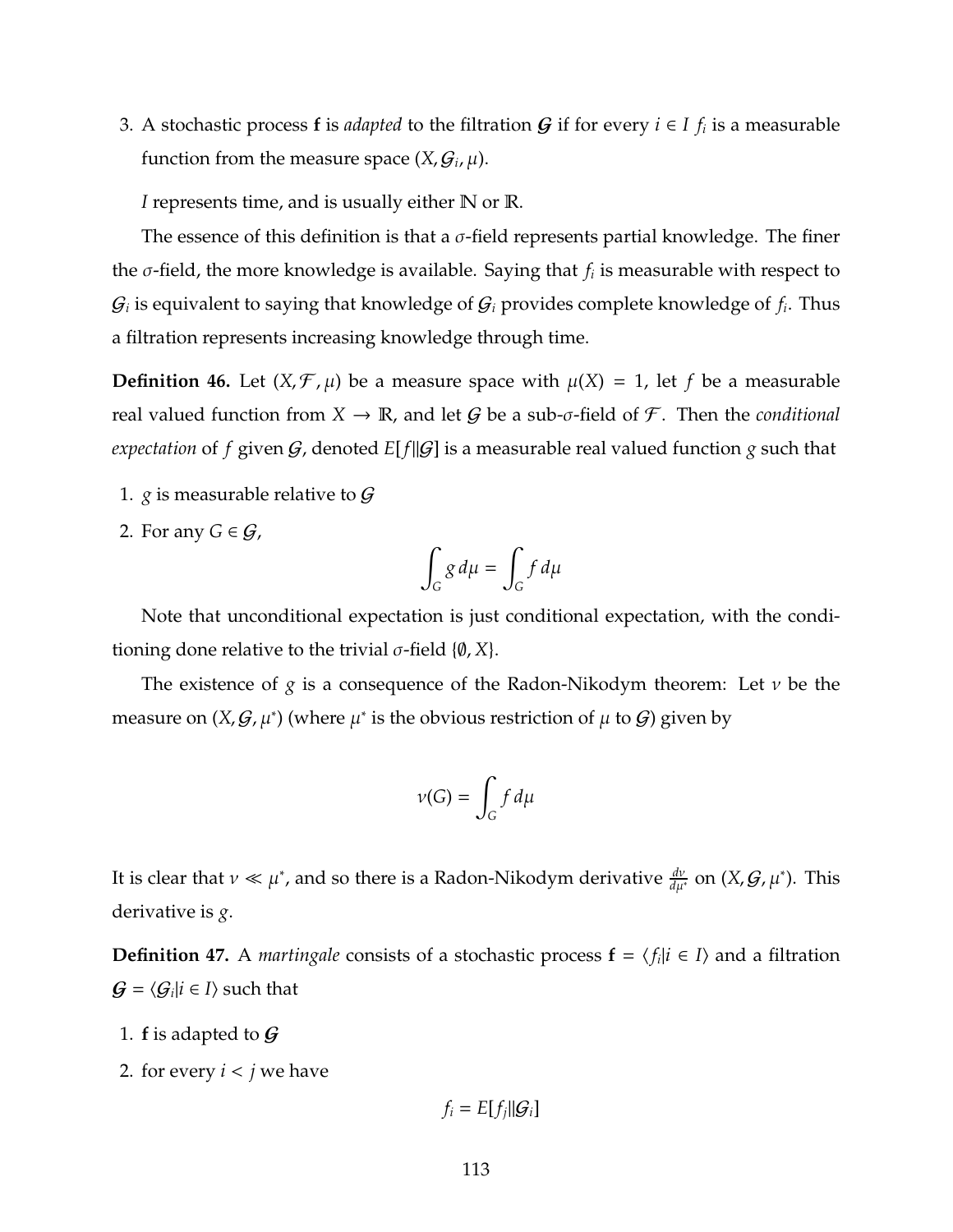The machinery presented in this dissertation provides for capturing all the ingredients necessary to study martingales, except for sub- $\sigma$ -fields, and filtrations. However, these objects can be embedded into the topos theoretic framework. The topos of sheaves on  $\mathcal G$ is a subtopos of the topos of sheaves on  $G$ . The topology *J* that induces this subtopos is given by saying that for any  $C \in \mathcal{F}$ ,

$$
J(C) = \{ \mathcal{I} \in \Omega(C) \, | \{ G \in \mathcal{G} | G \subseteq C \} \subseteq \mathcal{I} \}
$$

Such a topology has a very special property. For any given *C*, there is a *smallest* sieve that covers *C*, namely the sieve

$$
\{D \in \mathcal{F} | \exists G \in GD \subseteq G \subseteq C\} = \left[ \begin{array}{c} | \downarrow \downarrow \downarrow \downarrow \downarrow \downarrow \in \mathcal{G} \cap \downarrow C \end{array} \right]
$$

This means that the closure arrow  $j : \Omega \to \Omega$  has an internal left adjoint  $m : \Omega \to \Omega$ . Furthermore,  $mT = T$ .

**Definition 48.** Say that a Lawvere-Tierney topology  $j < \Omega \rightarrow \Omega$  is *nice* if it has a left adjoint  $m : \Omega \to \Omega$  such that  $m = \top$ .

These "niceness" properties allow for the following important proposition:

**Proposition 49.** Let  $\mathcal{E}$  be a topos, and let  $j : \Omega \to \Omega$  be a nice Lawvere-Tierney topology, with a *left adjoint m* : Ω → Ω*. Let* R*<sup>j</sup> be the Dedekind real numbers object in* Sh*j*(E)*, and let* R *be the Dedekind real numbers object on*  $\mathcal{E}$ *. Then*  $\mathbb{R}_i \rightarrow \mathbb{R}$ *.* 

*Proof.* Let  $\langle L, U \rangle$  be an element of  $\mathbb{R}_j$ . We must show that  $\langle L, U \rangle$  is a Dedekind real in  $\mathcal{E}$ . Let  $\mathbb{R}_i$  be the Dedekind real numbers object in Sh<sub>j</sub>(E), let  $\mathbb{R}_\varepsilon$  be the Dedekind real numbers object in  $\mathcal E$ , and let  $\mathbb R$  denote the "internal" set of Dedekind reals.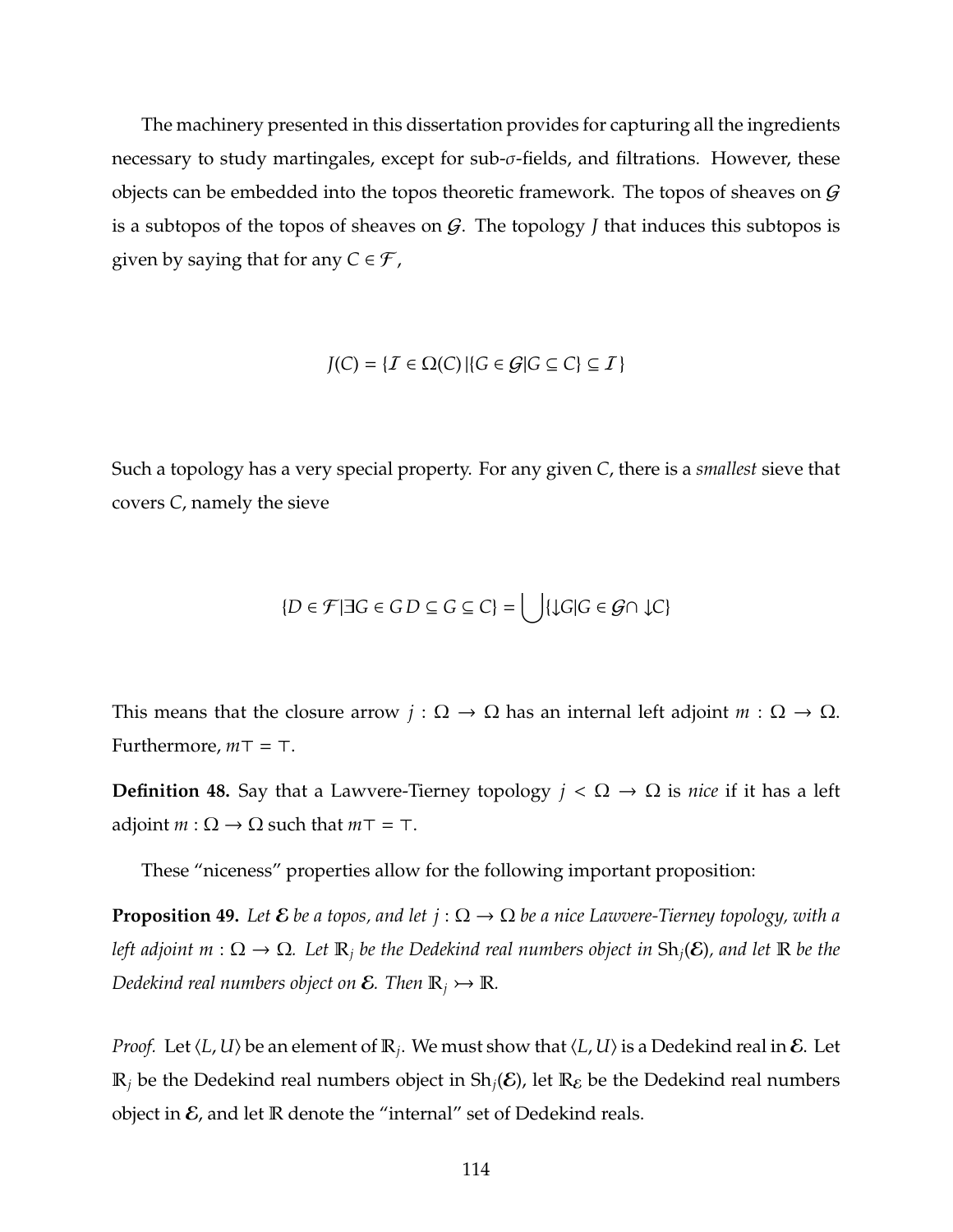$$
\langle L, U \rangle \in \mathbb{R}_j
$$
  
\n
$$
\Leftrightarrow \text{Sh}_j(\mathcal{E}) \models \langle L, U \rangle \in R
$$
  
\n
$$
\Leftrightarrow \mathcal{E} \models j \circ (\langle L, U \rangle \in \mathbb{R})
$$
  
\n
$$
\Leftrightarrow \mathcal{E} \models \top \Rightarrow j \circ (\langle L, U \rangle \in \mathbb{R})
$$
  
\n
$$
\Leftrightarrow \mathcal{E} \models m \circ \top \Rightarrow (\langle L, U \rangle \in \mathbb{R})
$$
  
\n
$$
\Leftrightarrow \mathcal{E} \models \top \Rightarrow (\langle L, U \rangle \in \mathbb{R})
$$
  
\n
$$
\Leftrightarrow \mathcal{E} \models \langle L, U \rangle \in \mathbb{R}
$$
  
\n
$$
\Leftrightarrow \langle L, U \rangle \in \mathbb{R}_{\mathcal{E}}
$$

 $\Box$ 

This proposition allows us to define a filtration as an increasing sequence of Lawvere-Tierney topologies with left adjoint's, and a stochastic process adapted to that filtration as a sequence of Dedekind reals, in the chain

 $D_0 \rightarrow D_1 \rightarrow D_2 \rightarrow D_3 \rightarrow \cdots$ 

The next step in the construction would be the expression of the martingale property.

# **4.4 MEASURE THEORY AND CHANGE OF BASIS**

Measure theorists have a well known change of basis technique. If  $(X, \mathcal{F})$  and  $(Y, \mathcal{G})$  are measurable spaces, and  $f : X \to Y$  is a measurable function, then  $f$  can "carry" a measure  $\mu$  on  $(X, \mathcal{F})$  to  $(Y, \mathcal{G})$  by means of the equation

$$
\nu(G) = \mu\left(f^{-1}[G]\right)
$$

This argument suggests that there is some connection between the sheaf of measures and geometric morphisms between sheaf toposes on different locales, or σ-algebras.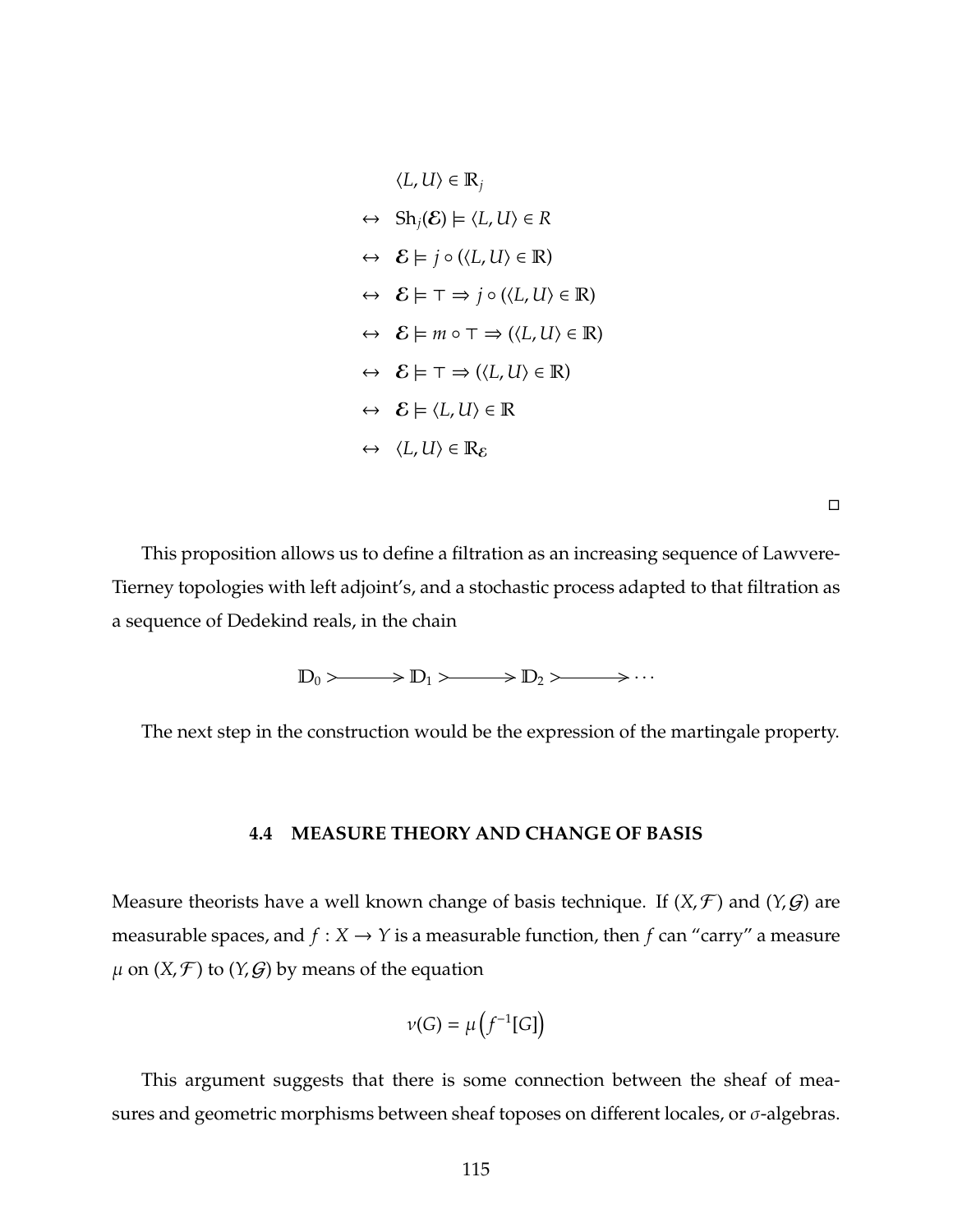Wendt  $[29]$  has looked at the change of basis operation between sheaf toposes over  $\sigma$ algebras in various categories of measure and measurable spaces, although he has not studied the measure theories of these sheaf toposes.

## **4.5 EXTENSIONS TO WIDER CLASSES OF TOPOSES**

Many of the results in this dissertation apply in an arbitrary topos, with a designated topology *j*. The most significant exception is Theorem [6,](#page-50-0) the proof of which makes explicit reference to the fact that  $\mathcal E$  is the topos of presheaves on a  $\sigma$ -algebra. Strengthening this result to apply to a wider class of Grothendieck toposes would provide an immediate extension of a great deal of measure theory to a wide class of toposes.

In a similar vein, we know that in an arbitrary topos, the double negation topology induces a Boolean subtopos. We can find the object of measures in such a topos. This object is not necessarily a sheaf (that is, an object of the Boolean subtopos), but might nonetheless have interesting properties, especially with regards to differentiation, as all measures would be Boolean.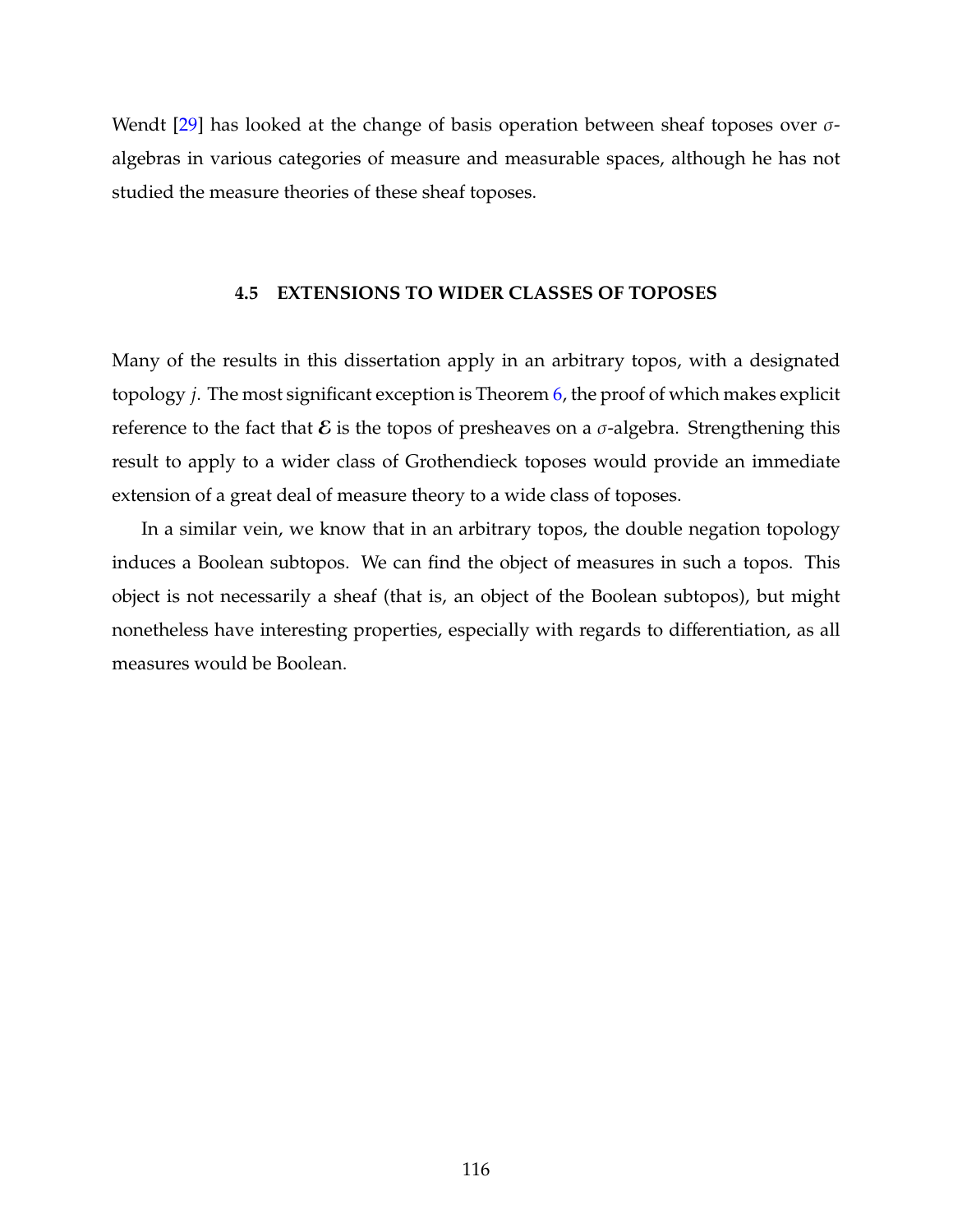# **BIBLIOGRAPHY**

- [1] Michael Barr and Charles Wells. *Toposes, triples and theories*, volume 278 of *Grundlehren der Mathematischen Wissenschaften [Fundamental Principles of Mathematical Sciences]*. Springer-Verlag, New York, 1985.
- [2] Michael Barr and Charles Wells. *Category theory for computing science*. Prentice Hall International Series in Computer Science. Prentice Hall International, New York, 1990.
- <span id="page-123-2"></span>[3] Patrick Billingsley. *Probability and measure*. Wiley Series in Probability and Mathematical Statistics. John Wiley & Sons Inc., New York, third edition, 1995. A Wiley-Interscience Publication.
- [4] Siegfried Breitsprecher. Localization with respect to a measure. In *Applications of sheaves (Proc. Res. Sympos. Appl. Sheaf Theory to Logic, Algebra and Anal., Univ. Durham, Durham, 1977)*, volume 753 of *Lecture Notes in Math.*, pages 125–156. Springer, Berlin, 1979.
- [5] Siegfried Breitsprecher. On the concept of a measurable space. I. In *Applications of sheaves (Proc. Res. Sympos. Appl. Sheaf Theory to Logic, Algebra and Anal., Univ. Durham, Durham, 1977)*, volume 753 of *Lecture Notes in Math.*, pages 157–168. Springer, Berlin, 1979.
- [6] Roy L. Crole. *Categories for types*. Cambridge Mathematical Textbooks. Cambridge University Press, Cambridge, 1993.
- <span id="page-123-1"></span>[7] Nelson Dunford and Jacob T. Schwartz. *Linear operators. Part I*. Wiley Classics Library. JohnWiley & Sons Inc., New York, 1988. General theory, With the assistance ofWilliam G. Bade and Robert G. Bartle, Reprint of the 1958 original, A Wiley-Interscience Publication.
- [8] Michael P. Fourman. Sheaf models for set theory. *J. Pure Appl. Algebra*, 19:91–101, 1980.
- <span id="page-123-0"></span>[9] David H. Fremlin. Measure algebras. In *Handbook of Boolean algebras, Vol. 3*, pages 877–980. North-Holland, Amsterdam, 1989.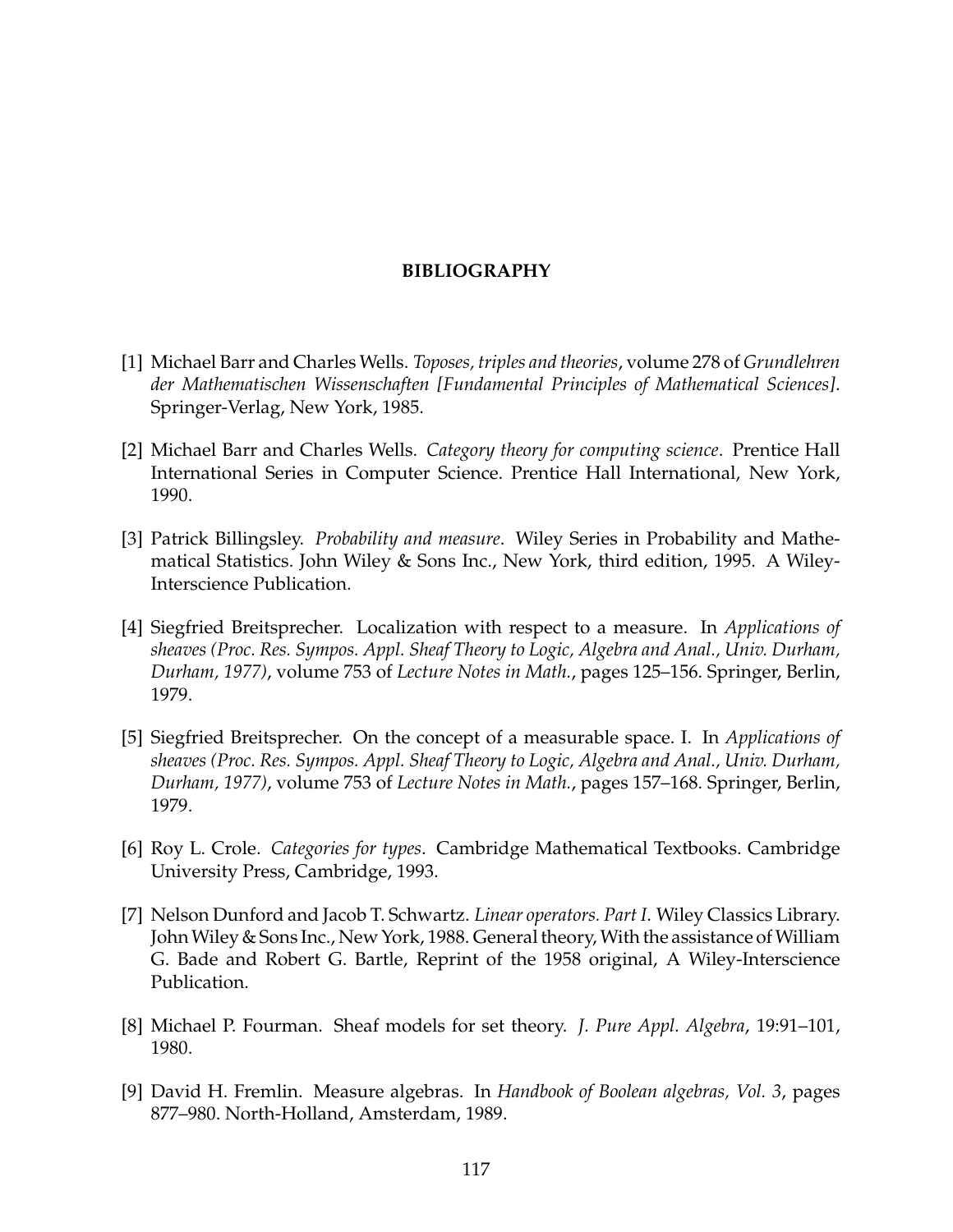- [10] Robert Goldblatt. *Topoi*, volume 98 of *Studies in Logic and the Foundations of Mathematics*. North-Holland Publishing Co., Amsterdam, second edition, 1984. The categorial analysis of logic.
- [11] Thomas Jech. *Set theory*. Springer Monographs in Mathematics. Springer-Verlag, Berlin, 2003. The third millennium edition, revised and expanded.
- [12] Peter T. Johnstone. *Topos theory*. Academic Press [Harcourt Brace Jovanovich Publishers], London, 1977. London Mathematical Society Monographs, Vol. 10.
- <span id="page-124-1"></span>[13] Peter T. Johnstone. *Stone spaces*, volume 3 of *Cambridge Studies in Advanced Mathematics*. Cambridge University Press, Cambridge, 1986. Reprint of the 1982 edition.
- [14] Peter T. Johnstone. *Sketches of an elephant: a topos theory compendium. Vol. 1*, volume 43 of *Oxford Logic Guides*. The Clarendon Press Oxford University Press, New York, 2002.
- [15] Peter T. Johnstone. *Sketches of an elephant: a topos theory compendium. Vol. 2*, volume 44 of *Oxford Logic Guides*. The Clarendon Press Oxford University Press, Oxford, 2002.
- <span id="page-124-0"></span>[16] Sabine Koppelberg. *Handbook of Boolean algebras. Vol. 1*. North-Holland Publishing Co., Amsterdam, 1989. Edited by J. Donald Monk and Robert Bonnet.
- [17] J. Lambek and P. J. Scott. *Introduction to higher order categorical logic*, volume 7 of *Cambridge Studies in Advanced Mathematics*. Cambridge University Press, Cambridge, 1988. Reprint of the 1986 original.
- [18] Saunders Mac Lane. *Categories for the working mathematician*, volume 5 of *Graduate Texts in Mathematics*. Springer-Verlag, New York, second edition, 1998.
- [19] Saunders Mac Lane and Ieke Moerdijk. *Sheaves in geometry and logic*. Universitext. Springer-Verlag, New York, 1994. A first introduction to topos theory, Corrected reprint of the 1992 edition.
- [20] Colin McLarty. *Elementary categories, elementary toposes*, volume 21 of *Oxford Logic Guides*. The Clarendon Press Oxford University Press, New York, 1992. Oxford Science Publications.
- [21] Jack Z. Reichman. Semicontinuous real numbers in a topos. *J. Pure Appl. Algebra*, 28(1):81–91, 1983.
- <span id="page-124-2"></span>[22] H. L. Royden. *Real analysis*. Macmillan Publishing Company, New York, third edition, 1988.
- [23] Walter Rudin. *Real and complex analysis*. McGraw-Hill Book Co., New York, third edition, 1987.